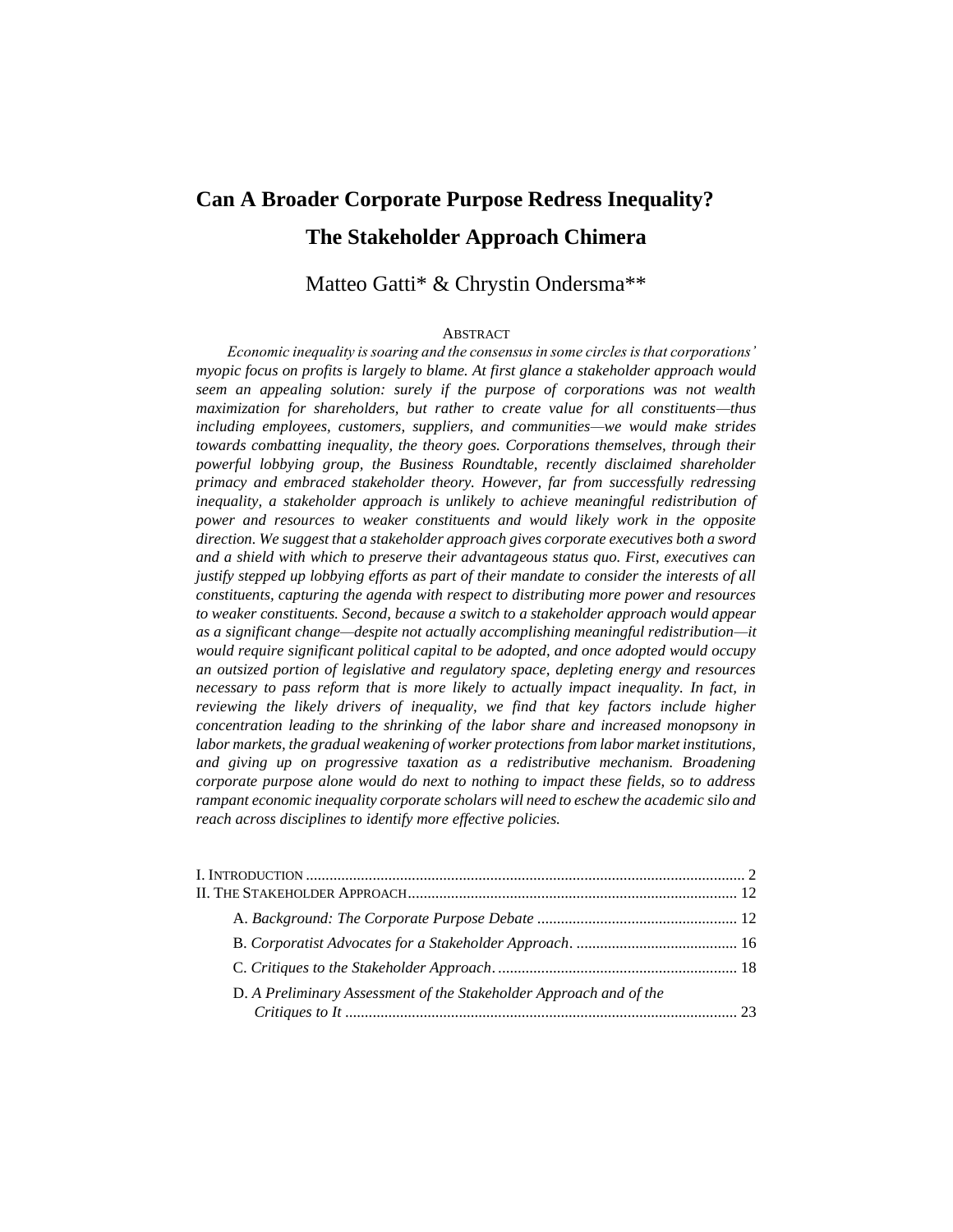| III. IS SHAREHOLDER PRIMACY RESPONSIBLE FOR INEQUALITY AND ECONOMIC                                                                           |  |
|-----------------------------------------------------------------------------------------------------------------------------------------------|--|
| STAGNATION? CAN A STAKEHOLDER APPROACH BE THE FIX?  26                                                                                        |  |
|                                                                                                                                               |  |
|                                                                                                                                               |  |
|                                                                                                                                               |  |
|                                                                                                                                               |  |
|                                                                                                                                               |  |
|                                                                                                                                               |  |
| 5. Excessive Compensation: CEOs, Super Managers, and Other Elite                                                                              |  |
|                                                                                                                                               |  |
| 6. Weak and Declining Protection from Labor Market Institutions 46                                                                            |  |
|                                                                                                                                               |  |
|                                                                                                                                               |  |
|                                                                                                                                               |  |
| C. A Stakeholder Approach Would Hardly Address Inequality and Economic                                                                        |  |
|                                                                                                                                               |  |
| IV. THE RISKS OF A STAKEHOLDER APPROACH AND A PROPOSED ALTERNATIVE  62                                                                        |  |
| A. A Stakeholder Approach Is Likely Detrimental to Redressing Inequality 62<br>1. The Offensive Feature of a Stakeholder Approach: The Weaker |  |
| 2. The Defensive Feature of a Stakeholder Approach: Stakeholderism                                                                            |  |
| Would Occupy Significant Legislative and Regulatory Space 66                                                                                  |  |
|                                                                                                                                               |  |
|                                                                                                                                               |  |

*We share a fundamental commitment to all of our stakeholders. Business Roundtable, August 2019.*

*Timeo danaos et dona ferentes*.\*\*\* *Virgil, 29–19 B.C.*

## I. INTRODUCTION

<span id="page-1-0"></span>Economic stagnation and increasing income and wealth inequality are staples of our time. Even though the GDP has gone up 23% since the 1990s, median income has only increased by  $2.2\%$ .<sup>1</sup> In the last three decades, the so-called labor share, the share of income

<sup>\*</sup> Professor of Law, Rutgers Law School.

<sup>\*\*</sup> Professor of Law and Judge Morris Stern Scholar, Rutgers Law School.

<sup>&</sup>lt;sup>\*\*\*</sup> [I fear the Greeks, even when they bear gifts.] Virgil, Aeneid, II, 49.

For helpful comments, we are grateful to Carlos Bell, Matthew Bodie, Doug Eakeley, Martin Gelter, Sean Griffith, Yuliya Guseva, Joan Heminway, Christina Ho, Alan Hyde, Arthur Laby, David Lopez, Maria Lucia Passador, Adam Scales, participants to our presentation at the National Business Law Scholars Conference held at the University of California at Berkeley on June 20, 2019, and participants in the Corporate Governance Seminar at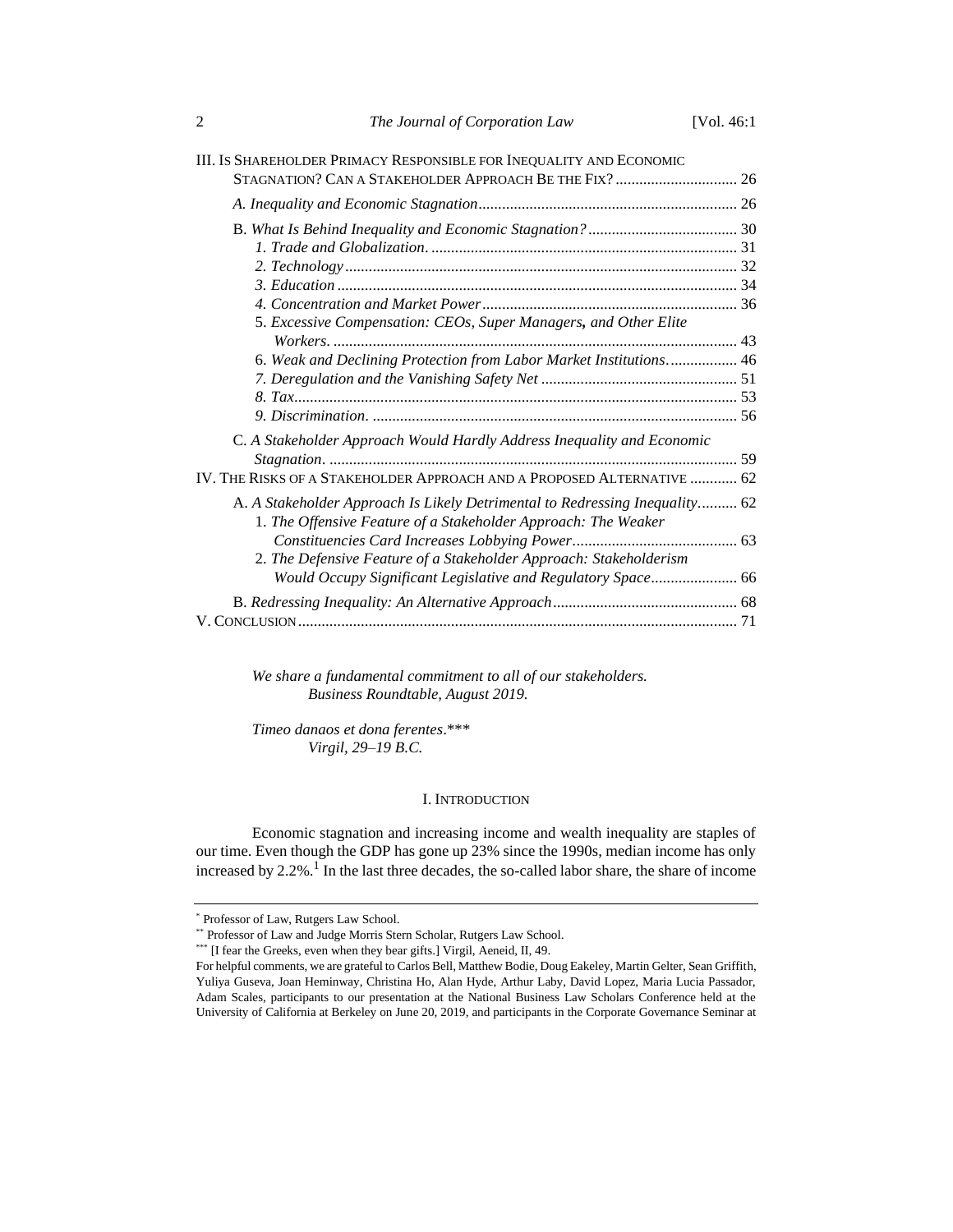<span id="page-2-0"></span>that accrues to all labor in the aggregate, fell by 10%; as a result, the U.S. appears closer to a developing country than a developed one as far as labor is being remunerated.<sup>2</sup> Wealth inequality, as measured by the Gini index, is the highest it has been since 1967, when the Census Bureau first began studying inequality.<sup>3</sup> Income inequality has returned to levels not seen since the Gilded Age. $^{4}$ 

<span id="page-2-1"></span>Economic anxiety runs very high—seldom has the capitalist credo been as feeble as in current times, even well before the COVID-19 pandemic. To get a sense, in an August 2019 poll by the New York Times, three out of five respondents worried about the economy, regardless of whether they were financially well off or struggling.<sup>5</sup> Eight of fifteen economics books recommended by the Financial Times chief economist commentator, Martin Wolf, for the second half of 2019 were books describing or denouncing various aspects of the unsustainability of present day's economic system,

Fordham Law School on February 27, 2020, and in the Faculty Colloquium at Rutgers Law School on September 30, 2020. Thanks to Erin Gray for her research efforts. All errors and omissions are our own.

 <sup>1.</sup> *United States of America: Staff Concluding Statement of the 2019 Article IV Mission*, INT'L MONETARY FUND (June 6, 2019), https://www.imf.org/en/News/Articles/2019/06/06/mcs060619-united-states-staffconcluding-statement-of-the-2019-article-iv-mission [https://perma.cc/HQ2Y-7S4P] [hereinafter IMF USA].

<sup>2.</sup> ERIC A. POSNER & E. GLEN WEYL, RADICAL MARKETS: UPROOTING CAPITALISM AND DEMOCRACY FOR A JUST SOCIETY 5-6 (2018).

<sup>3.</sup> Taylor Telford, *Income Inequality in America Is the Highest It's Been Since Census Bureau Started Tracking It, Data Shows*, WASH. POST. (Sept. 26, 2019, 2:57 PM), https://www.washingtonpost.com/business/2019/09/26/income-inequality-america-highest-its-been-sincecensus-started-tracking-it-data-show/ [https://perma.cc/D58E-96GU] ("The Gini index measures wealth distribution across a population, with zero representing total equality and 1 representing total inequality, where all wealth is concentrated in a single household. The indicator has been rising steadily for several decades. When the Census Bureau began studying income inequality in 1967, the Gini index was 0.397. In 2018, it climbed to 0.485. By comparison, no European nation had a score greater than 0.38 last year.").

<sup>4.</sup> The poorest 40% of households have less net wealth today than in 1983, and the share of the population earning less than one-half the median income is increasing. IMF USA, *supra* note [1.](#page-1-0) In 1979, the average household in the top one percent earned 9.3% of all income and earned ten times as much as the average household in the middle twenty percent. Michael Linden, *The Federal Tax Code and Income Inequality*, CTR. FOR AM. PROGRESS 1, 4 (Apr. 19, 2012), https://cdn.americanprogress.org/wpcontent/uploads/issues/2012/04/pdf/tax\_code\_inequality.pdf [https://perma.cc/DCP7-UEKC]. By 2007, the average household in the top one percent claimed 19.4% of all income and made 30 times the average household in the middle twenty percent. *Id.* at 3–4. Forty-five million Americans are living in poverty. IMF USA, *supra*  not[e 1.](#page-1-0) Social mobility is also eroding. Today one-half of young adults earn less than their parents did at a similar age, whereas forty years ago only ten percent of young adults were in that position. *Id. See also* Raj Chetty, David Grusky, Maximilian Hell, Nathanial Hendren, Robert Manduca & Jimmy Narang, *The Fading American Dream: Trends in Absolute Income Mobility Since 1940*, 356 SCIENCE 398, 398 (2017), https://science.sciencemag.org/content/356/6336/398/tab-pdf [https://perma.cc/3BL2-YC9N] (finding that rates of absolute mobility have fallen from approximately 90% for children born in 1940 to 50% for children born in the 1980s).

<sup>5.</sup> Ben Casselman & Jim Tankersley, *Trump Acclaims Economy, but Voters Are Anxious amid Recession Talk*, N.Y. TIMES (Aug. 22, 2019), https://www.nytimes.com/2019/08/22/business/economy/economics-surveytrump.html [https://perma.cc/F8HA-ZDNJ]. Similarly, a Gallup poll in the summer of 2019 showed that 40% of Americans "are either running into debt or barely making ends meet" and that employed households are struggling: "only 25% of this group report they are saving enough for retirement," while 18% "admit they have saved nothing at all." Lance Tarrance, *Despite U.S. Economic Success, Financial Anxiety Remains*, GALLUP NEWS (July 12, 2019), https://news.gallup.com/opinion/polling-matters/260570/despite-economic-successfinancial-anxiety-remains.aspx [https://perma.cc/N5YY-UE6P].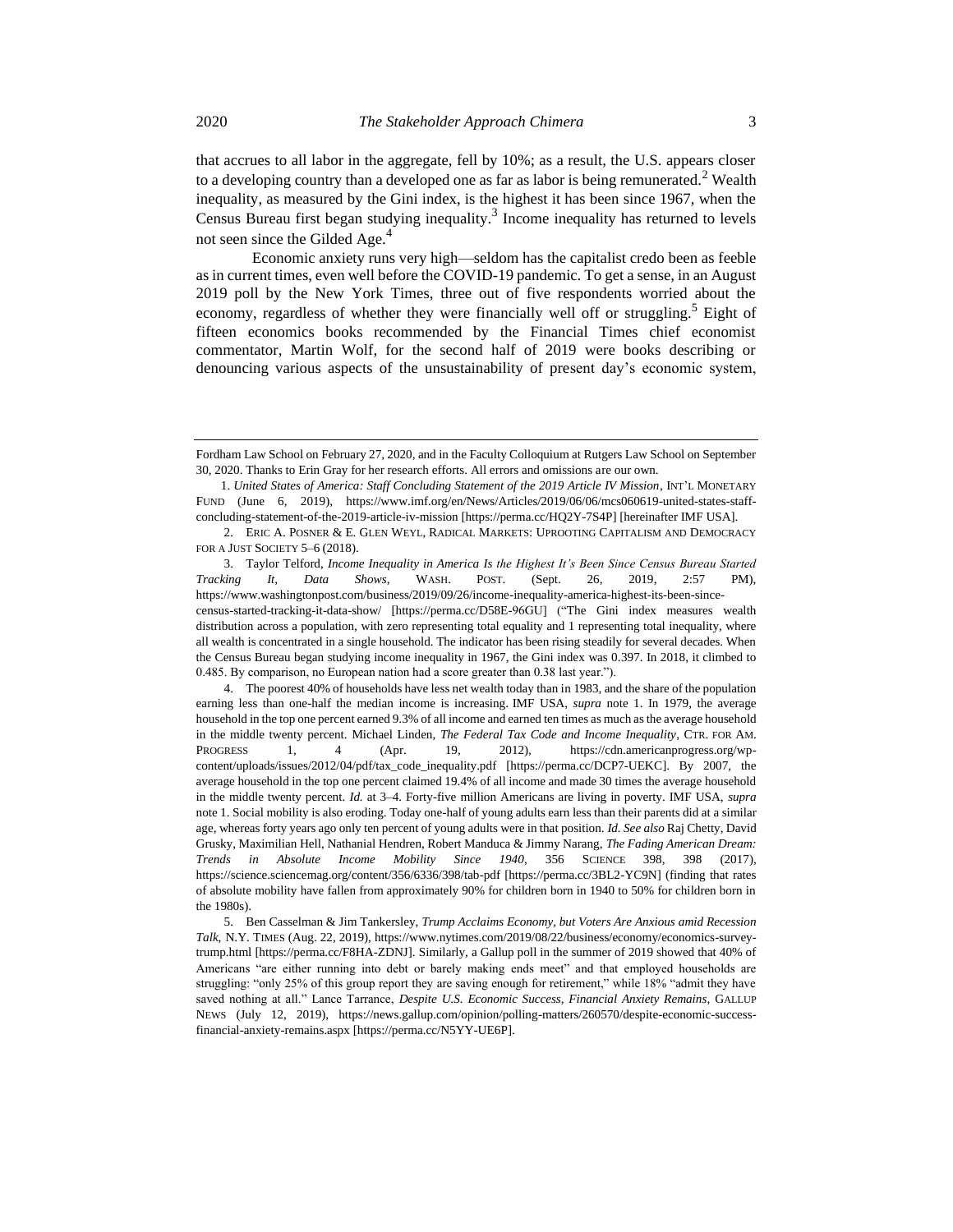inequality first and foremost.<sup>6</sup> Some fear social peace is at risk,<sup>7</sup> and many attribute the rise of populist movements around the globe to this economic malaise.<sup>8</sup> The end of history that was optimistically forecasted when the Cold War folded $9$  has never felt so distant. Of course, things worsened dramatically with COVID-19.<sup>10</sup>

<span id="page-3-0"></span>Predictably, corporations, the archetypical legal structures for large businesses,  $<sup>11</sup>$ </sup> are not wildly popular these days: a 2014 poll found that only 36% of Americans consider

8. POSNER & WEYL, *supra* not[e 2,](#page-2-0) at 12–16. *See generally* David Autor, David Dorn, Gordon Hanson & Kaveh Majlesi, *A Note on the Effect of Rising Trade Exposure on the 2016 Presidential Election* (MIT Working Paper, 2017), https://economics.mit.edu/files/12418 [https://perma.cc/R399-RXK9] (discussing increased labor market competition with China and its effects on voters' policy preferences in the 2016 election); Sharun Mukand & Dani Rodrik, *The Political Economy of Ideas: On Ideas Versus Interests in Policymaking* (Nat'l Bureau of Econ. Rsch., Working Paper No. 24467, 2018), http://www.nber.org/papers/w24467 [https://perma.cc/79BR-4JCE] (concluding a rise in income inequality may be linked to ideational politics). *But see* Ronald F. Inglehart & Pippa Norris, *Trump, Brexit, and the Rise of Populism: Economic Have-Nots and Cultural Backlash* (Harv. Kennedy Sch. Fac. Rsch. Working Paper No. RWP16-026, 2016), https://www.hks.harvard.edu/publications/trump-brexit-and-rise-populism-economic-have-nots-and-culturalbacklash [https://perma.cc/XH24-HG2W] (arguing that the rise of populism in the U.S. and the U.K. has less to do with economic insecurity than cultural backlash, that is, a reaction against cultural changes that threaten the worldview of once-predominant sectors of the population).

9. *See generally* Francis Fukuyama, *The End of History?*, 16 NAT. INT. 3 (1989) (hypothesizing that the end of the Cold War would lead to the end of history—that humanity had reached its final form of government in democracy).

10. *See generally* Patricia Cohen, *Jobless Numbers Are 'Eye-Watering' but Understate the Crisis*, N.Y. TIMES (Apr. 23, 2020), https://www.nytimes.com/2020/04/23/business/economy/unemployment-claimscoronavirus.html?action=click&pgtype=Article&state=default&module=styln-coronavirusmarkets&variant=show&region=TOP\_BANNER&context=storyline\_menu [https://perma.cc/P7RB-8D9W]

(mentioning that in the five-week period ended on April 23, 2020, a staggering 26 million people filed initial unemployment claims); Scott R. Baker, Nicholas Bloom, Steven J. Davis & Stephen J. Terry, *COVID-Induced Economic Uncertainty* 1, 6 (Nat'l Bureau of Econ. Rsch., Working Paper No. 26983, 2020), https://www.nber.org/papers/w26983.pdf [https://perma.cc/F7GB-VHN5] (forecasting a contraction of the U.S. economy of nearly 11% as of the fourth quarter of 2020); Josh Mitchell & Josh Zumbrun, *Coronavirus-Triggered Downturn Could Cost Five Million U.S. Jobs*, WALL ST. J. (Mar. 21, 2020), https://www.wsj.com/articles/coronavirus-triggered-downturn-could-cost-5-million-u-s-jobs-11584783001 [https://perma.cc/7AUV-BL5M]; Patti Domm, *Goldman Sees Unprecedented Stop in Economic Activity, with 2nd Quarter GDP Contracting 24%*, CNBC MKT. INSIDER (Mar. 20, 2020), https://www.cnbc.com/ 2020/03/20/goldman-sees-an-unprecedented-stop-of-economic-activity-with-2nd-quarter-gdp-contracting-by-24percent.html [https://perma.cc/E9F3-5RFE].

11. *See generally* THE ANATOMY OF CORPORATE LAW: A COMPARATIVE AND FUNCTIONAL APPROACH (Reinier Kraakman et al. eds., 3d ed. 2017); KATHARINA PISTOR, THE CODE OF CAPITAL: HOW THE LAW CREATES WEALTH AND INEQUALITY 47–48 (2019) (arguing that corporate law is not just a tool to optimize the allocation of risks and returns in the production of goods and services, but can also represent "a capital minting operation by employing the ability to partition assets and shield them behind a chain of corporate veils to access low-cost debt finance, and to engage in tax and regulatory arbitrage"). To be sure, corporations are the very engines of the capitalist system: our economy is essentially the end product of corporations and, to a lesser extent, other forms of private sector enterprises transacting in the marketplace. But corporations do not limit their reach to the marketplace. Albeit, corporations pretend to posture themselves as stand-alone private economic actors,

<sup>6.</sup> *See* Martin Wolf, *Best Books of 2019: Economics*, FIN. TIMES (Dec. 3, 2019), https://www.ft.com/content/39d5bd82-0bf5-11ea-bb52-34c8d9dc6d84 [https://perma.cc/4EF3-9Q47] (listing Wolf's "must-read titles").

<sup>7.</sup> JOSEPH STIGLITZ, THE PRICE OF INEQUALITY 114–15 (2013). For a historical account of the fragile line between inequality and conflict, see generally WALTER SCHEIDEL, THE GREAT LEVELER: VIOLENCE AND THE HISTORY OF INEQUALITY FROM THE STONE AGE TO THE TWENTY-FIRST CENTURY (2018).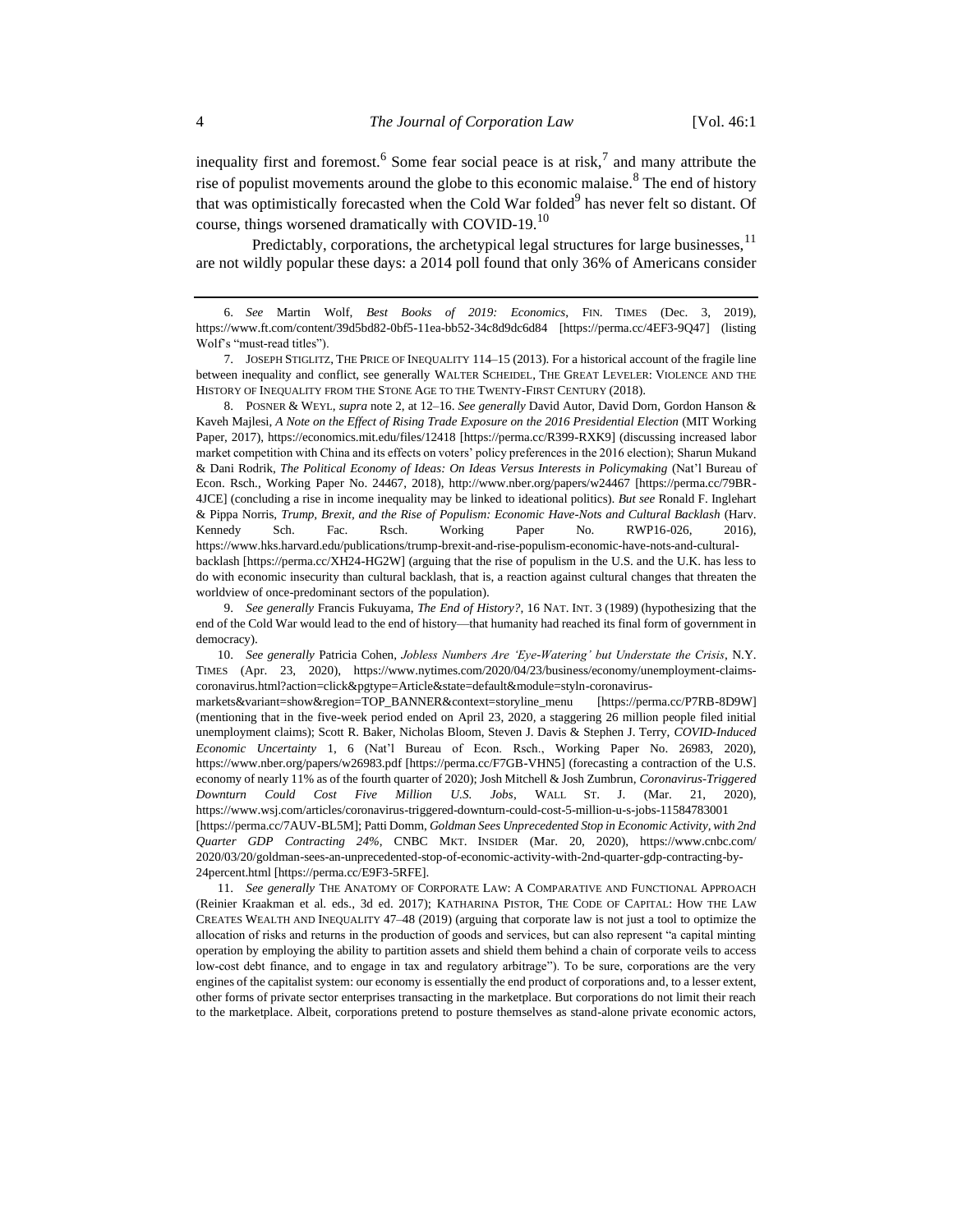corporations a source of hope.<sup>12</sup> There are several features of modern-day corporations that are subject to criticism, including the excessive salaries of high-level executives, the lucrative stock buy-backs that tend to systematically favor insiders, and the short-termism that some believe has been killing long-term planning and sustainability.

But there is one criticism that stands out and revolves around the very purpose of the corporation itself: according to this view, corporations have created all sorts of negative externalities by adhering too closely to the so-called shareholder primacy norm, which requires directors to run the corporation in the exclusive interest of shareholders.<sup>13</sup>

<span id="page-4-2"></span><span id="page-4-1"></span><span id="page-4-0"></span>Further, some spheres of public opinion,<sup>14</sup> academics, <sup>15</sup> and politicians<sup>16</sup> seem to be in consensus that shareholder primacy is also a key contributor to inequality and that corporations, instead of focusing exclusively on profits, should rather embrace stakeholderism: a more holistic approach aimed at catering to a broader set of interests including those of workers, consumers, and the environment. Interestingly, even leading asset managers such as BlackRock's CEO, Larry Fink, $^{17}$  prominent corporate lawyers such as Martin Lipton<sup>18</sup> and conservative politicians such as Senator Marco Rubio<sup>19</sup> have come

15. *See, e.g.,* Matthew Bodie, *Income Inequality and Corporate Structure*, 45 STETSON L. REV. 69, 70 (2016) (arguing that, "to a significant extent, the problem of income inequality is not due to our failure to redistribute, but is rather due to our original scheme of income distribution. Specifically, the role of the corporation in wealth distribution is an underappreciated yet significant factor in our increasingly tilted economic picture"). *See also infra* not[e 56.](#page-13-0)

16. *See infra* note[s 20,](#page-5-0) [21](#page-5-1) and accompanying text.

17. In a now famous letter in early 2018, Larry Fink, CEO of BlackRock, the largest of the big three "passive" asset managers, with more than \$6 trillion of assets under management, managed to singlehandedly bring the debate on corporate purpose to the national stage. Larry Fink, *2018 Letter to CEOs: A Sense of Purpose*, BLACKROCK (2018), https://www.blackrock.com/corporate/investor-relations/2018-larry-fink-ceo-letter [https://perma.cc/3YYU-MAEL] ("To prosper over time, every company must not only deliver financial performance, but also show how it makes a positive contribution to society. Companies must benefit all of their stakeholders, including shareholders, employees, customers, and the communities in which they operate.").

18. *See* Martin Lipton, Steven A. Rosenblum, Sebastian V. Niles, Sara J. Lewis & Kisho Watanabe, *The New Paradigm: A Roadmap for an Implicit Corporate Governance Partnership Between Corporations and Investors to Achieve Sustainable Long-Term Investment and Growth*, INT'L BUS. COUNCIL OF THE WORLD ECON. F. (2016).

19. *Id.*; Marco Rubio, *American Investment in the 21st Century*, RUBIO.SENATE.GOV (May 15, 2019), https://www.rubio.senate.gov/public/\_cache/files/9f25139a-6039-465a-9cf1-feb5567aebb7/ 4526E9620A9A7DB74267ABEA5881022F.5.15.2019.-final-project-report-american-investment.pdf [https://perma.cc/Z34G-BJVN].

<span id="page-4-3"></span>each pursuing their own goals, but they have grown so much in power that they bear significant influence in politics, when they do not altogether bend it to their wills. *See generally* Mara Faccio & Luigi Zingales, *Political Determinants of Competition in the Mobile Telecommunication Industry* (Nat'l Bureau of Econ. Rsch., Working Paper No. 23041, 2017), http://www.nber.org/papers/w23041 [https://perma.cc/N9KR-A8F6] (stating that the mobile telecommunications sector has been able to distort regulations in their favor).

<sup>12.</sup> Bourree Lam, *Quantifying Americans' Distrust of Corporations*, THE ATLANTIC (Sept. 25, 2014), https://www.theatlantic.com/business/archive/2014/09/quantifying-americans-distrust-of-corporations/380713/ [https://perma.cc/J3ZL-MDML].

<sup>13.</sup> For a discussion and references, see *infra* Section II.A.

<sup>14.</sup> *See, e.g*., Thomas Clarke, *Why Shareholder Value Drives Income Inequality*, THE CONVERSATION (Jul. 25, 2018), https://theconversation.com/why-shareholder-value-drives-income-inequality-100324 [https://perma.cc/67BL-5UB2]; Edward Corcoran, *Corporations and Wealth Inequality*, HUFF. POST (Jun. 6, 2015), https://www.huffpost.com/entry/corporations-and-wealth-inequality\_b\_5429079 [https://perma.cc/3JZK-5CQ3]; Steve Denning, *How to Solve America's \$100 Trillion Problem of Wealth Inequality*, FORBES (Mar. 6, 2019), https://www.forbes.com/sites/stevedenning/2019/05/06/how-to-solve-americas-100-trillion-problem-ofwealth-inequality/#5a54a91e3b9b [https://perma.cc/P9CX-46TG]. *See also infra* not[e 26.](#page-6-0)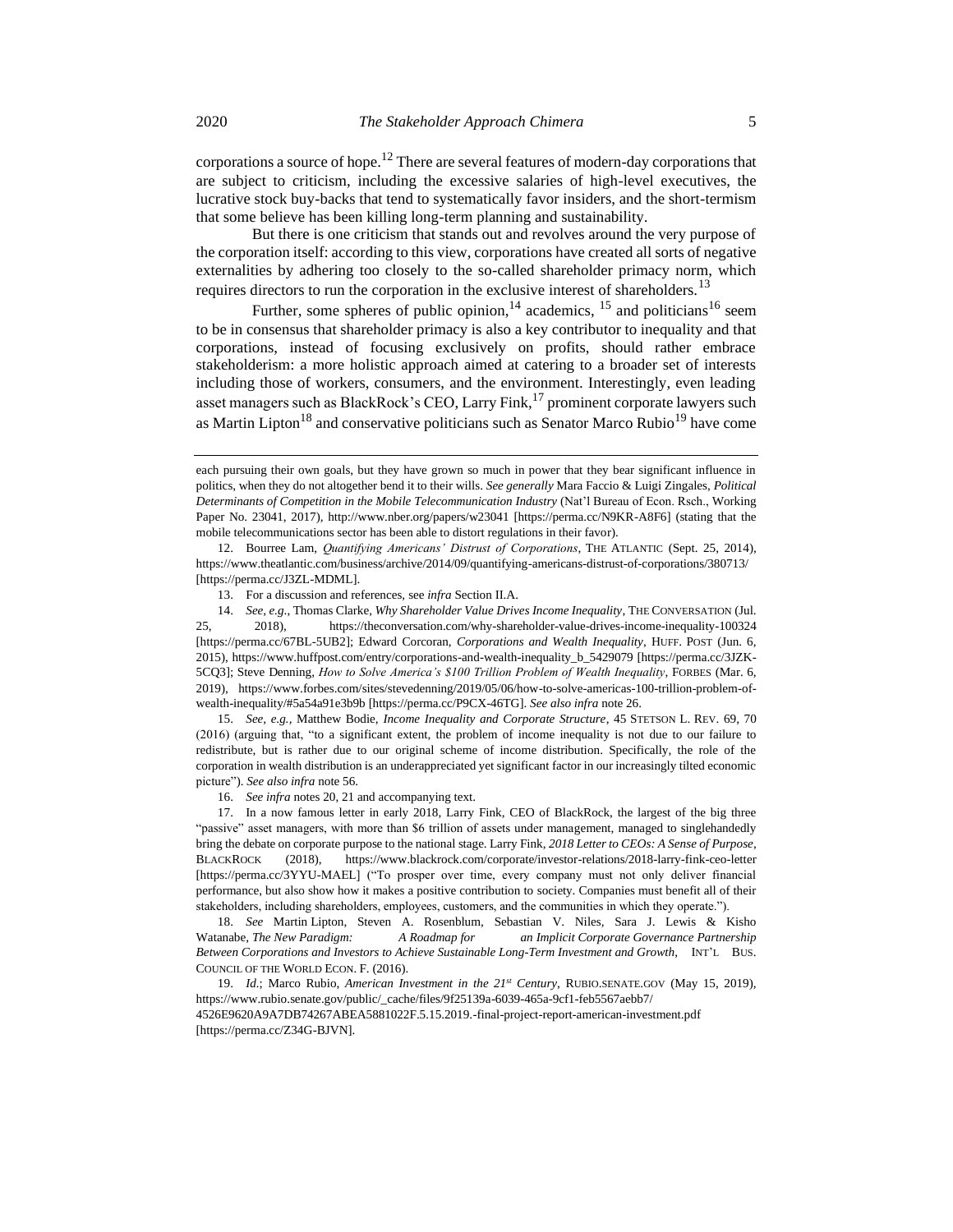to argue that an exclusive focus on short-term shareholder gains is harmful to the broader economy.

<span id="page-5-0"></span>In fact, public opinion's irritation with how corporations operate has bubbled up to the sphere of national politics. In the summer of 2018, Senator (and at the time presidential hopeful) Elizabeth Warren presented a bill in Congress titled "Accountable Capitalism Act" aimed at reforming major areas of corporate law, including expanding the fiduciary duties of directors and officers (and more).<sup>20</sup> In late 2019, her main rival on the progressive side of the Democratic Party, Senator Bernie Sanders, followed suit by presenting a plan to overhaul major areas of corporate and business law, which includes a similar approach on fiduciary duties (and more). $21$ 

<span id="page-5-1"></span>Unsurprisingly, corporations themselves turned to voice their views on the issue via their powerful lobbying organization, the Business Roundtable ("BRT"). Indeed, the BRT disclaimed shareholder primacy and embraced a broader stakeholder approach. In August, the BRT—a group including the CEOs of Amazon, Apple, Bank of America, GM, IBM, and JP Morgan Chase—announced that the creation of shareholder value was no longer the principal purpose of their corporations.<sup>22</sup> Instead, in a new "Statement on the Purpose of a Corporation," they said, "[e]ach of our stakeholders is essential," including employees, suppliers, and customers, and they agreed to commit to "deliver value to all of them, for the future success of our companies, our communities and our country."<sup>23</sup> The position of the BRT, which in the days immediately following the Statement was somewhat qualified (if not backtracked from),  $24$  generated a wave of reactions. Some commentators

<span id="page-5-2"></span><sup>20.</sup> Accountable Capitalism Act, S. 3348, 115th Cong. § 5 (2018). Additionally, this proposal would, among other things, require corporations that earn more than \$1 billion in annual revenue to obtain a federal charter. To qualify for approval, at least 40% of the members on the board of directors would have to be elected by the employees of the corporation. Directors and officers of the corporations would be prohibited from selling stock received as compensation for five years.

<sup>21.</sup> Corporate Accountability and Democracy Plan, BERNIESANDERS.COM, https://berniesanders.com/issues/corporate-accountability-and-democracy/ [https://perma.cc/EF45-BPGV]. For example, Sanders's proposal seeks to increase employee ownership, by requiring corporations with at least \$100 million in assets to share 2% stock per year with employees, until employee ownership reaches 20%. Like Warren, Sanders also proposes a "codetermination" governance model, under which workers will directly elect 45% of the boards of large corporations. His proposal also calls for an outright ban of stock buybacks.

<sup>22.</sup> *Statement on the Purpose of a Corporation*, BUS. ROUNDTABLE (Aug. 19, 2019), https://www.businessroundtable.org/business-roundtable-redefines-the-purpose-of-a-corporation-to-promotean-economy-that-serves-all-

americans#:~:text=Statement%20on%20the%20Purpose%20of%20a%20Corporation,-

Americans%20deserve%20an&text=Businesses%20make%20and%20sell%20consumer,services%20that%20u nderpin%20economic%20growth [https://perma.cc/9NSR-P859].

<sup>23.</sup> *Id.* For a description, see *infra* Section II.B and, especially, note[s 77](#page-16-0)[–82](#page-17-0) and accompanying text.

<sup>24.</sup> Business Roundtable, *Redefined Purpose of a Corporation: Welcoming the Debate*, MEDIUM (Aug. 25,

<sup>2019),</sup> https://medium.com/@BizRoundtable/redefined-purpose-of-a-corporation-welcoming-the-debate-8f03176f7ad8 [https://perma.cc/7GDD-34YY] (clarifying that "companies need to generate 'long-term value for shareholders'" and that the Statement "pragmatically reflects . . . the reality that for corporations to be successful, durable and return value to shareholders, they need to consider the interests and meet the fair expectations of a wide range of stakeholders in addition to shareholders, including customers, employees and the communities in which they operate").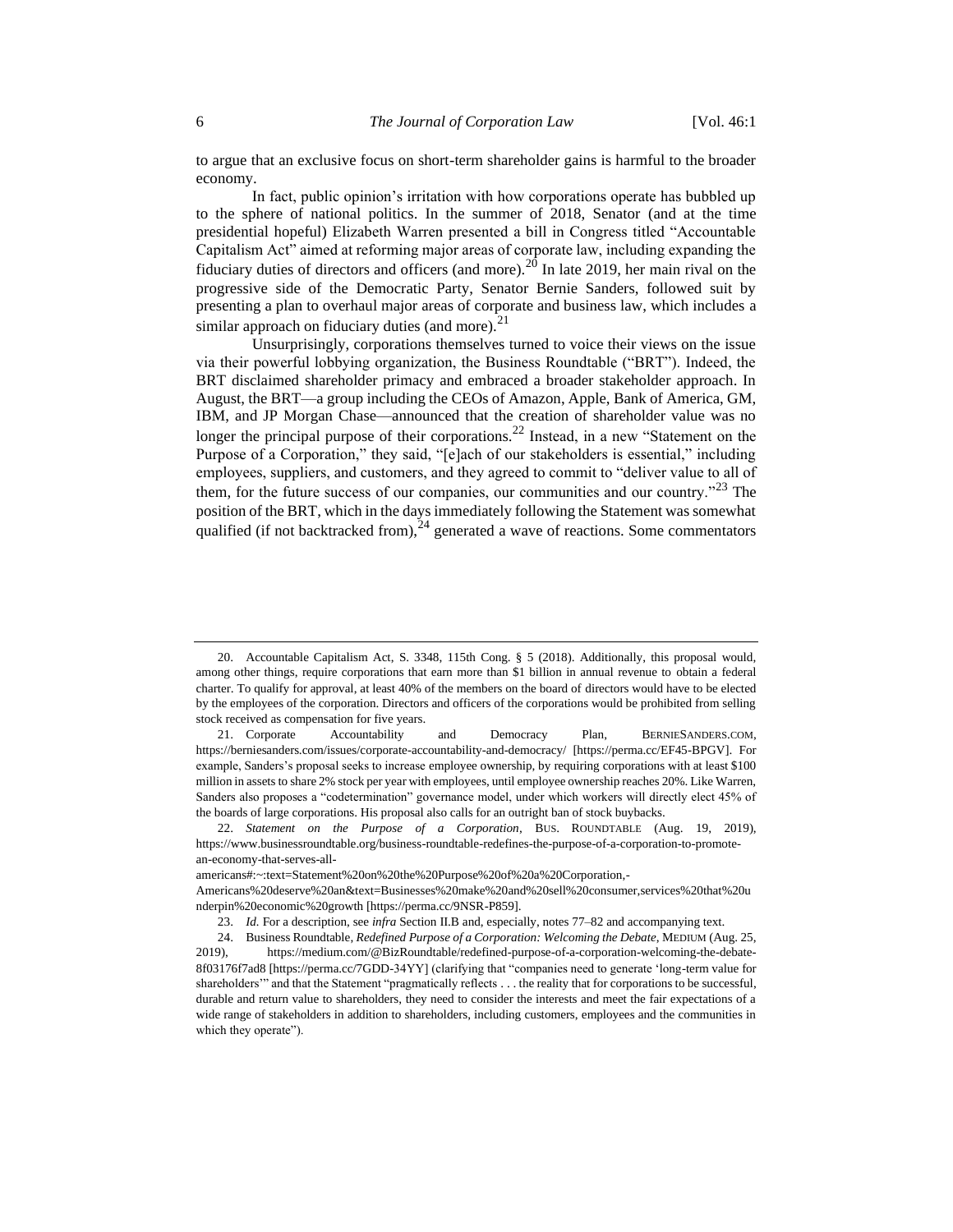26. Andrew Ross Sorkin, *How Shareholder Democracy Failed the People*, N.Y. TIMES: DEALBOOK (Aug. 21, 2019), https://www.nytimes.com/2019/08/20/business/dealbook/business-roundtable-corporateresponsibility.html [https://perma.cc/P34D-384E].

27. *Council of Institutional Investors Responds to Business Roundtable Statement on Corporate Purpose*, COUNCIL OF INST. INVS. (Aug. 19, 2019), https://www.cii.org/aug19\_brt\_response [https://perma.cc/9Z9E-M8NR]; Luigi Zingales, *Don't Trust CEOs Who Say They Don't Care About Shareholder Value Anymore*, WASH. POST (Aug., 20, 2019), https://www.washingtonpost.com/opinions/2019/08/20/dont-trust-ceos-who-say-theydont-care-about-shareholder-value-anymore/ [https://perma.cc/UK3V-RZPA] (denouncing the BRT's Statement as a dangerous power grab: "[t]he problem in today's corporate America is not that executives are excessively bound to pleasing shareholders, but that they do not give them enough voice"); Jeffrey N. Gordon, *Addressing Economic Insecurity: Why Social Insurance Is Better than Corporate Governance Reform*, CLS BLUE SKY BLOG (Aug. 21, 2019), https://clsbluesky.law.columbia.edu/2019/08/21/addressing-economic-insecurity-why-socialinsurance-is-better-than-corporate-governance-reform [https://perma.cc/6DJM-3MY3]; Lawrence H. Summers, *If Business Roundtable CEOs Are Serious About Reform, Here's What They Should Do*, WASH. POST (Sept. 2, 2019), https://www.washingtonpost.com/opinions/if-business-roundtable-ceos-are-serious-about-reform-hereswhat-they-should-do/2019/09/02/53b05014-cdc0-11e9-8c1c-7c8ee785b855\_story.html (worrying, among other things, about issues such as executive accountability and enforcement of the principles laid out by the BRT); Mark J. Roe, *Why Are America's CEOs Talking About Stakeholder Capitalism Now?*, OXFORD BUS. L. BLOG (Nov. 7, 2019), https://www.law.ox.ac.uk/business-law-blog/blog/2019/11/why-are-americas-ceos-talkingabout-stakeholder-capitalism-now [https://perma.cc/NJN2-TPYT].

28. *See* Jesse Fried, *The Roundtable's Stakeholderism Rhetoric Is Empty, Thankfully*, HARV. L. SCH. F. ON CORP. GOVERNANCE (Nov. 22, 2019), https://corpgov.law.harvard.edu/2019/11/22/the-roundtablesstakeholderism-rhetoric-is-empty-thankfully/ [https://perma.cc/N2LD-HUG6] (arguing that the BRT's proposal would not change much from a positive law standpoint, because CEOs and directors are bound by shareholder primacy by virtue of previous contractual arrangements that give shareholders appointment and removal rights).

29. Luca Enriques, *The Business Roundtable CEOs' Statement: Same Old, Same Old*, PROMARKET (Sept. 9, 2019), https://promarket.org/the-business-roundtable-ceos-statement-same-old-same-old/ [https://perma.cc/SK8H-S2X9] (noting that some of the BRT's commitments were already present in 2016 and that there are no ways for stakeholders to enforce the promises the BRT makes); *see also* Katharina Pistor, *Why America's CEOs Have Turned Against Shareholders*, PROJECT SYNDICATE (Aug. 26, 2019), https://www.projectsyndicate.org/commentary/american-ceos-turn-against-shareholder-primacy-by-katharina-pistor-2019-08 [https://www.project-syndicate.org/commentary/american-ceos-turn-against-shareholder-primacy-by-katharinapistor-2019-08] (arguing that CEOs cannot pick and choose the purpose of the corporation as they are not principals but mere agents and denouncing the futility of the Statement because of the lack of remedies for stakeholders); Nell Minow, *Six Reasons We Don't Trust the New "Stakeholder" Promise from the Business Roundtable*, HARV. L. SCH. F. ON CORP. GOVERNANCE (Sept. 2, 2019), https://corpgov.law.harvard.edu/2019/09/02/six-reasons-we-dont-trust-the-new-stakeholder-promise-from-thebusiness-roundtable/ [https://perma.cc/9HYB-PPWH] (stressing several weaknesses of the BRT Statement, including that it has been tried before, it is generic, hypocritical, and not consistent with principles of capitalism).

30. To be sure, this debate on corporate purpose is anything but new, for it has lived for more than a century. In the United States, it goes back to the famous *Dodge v. Ford* case of 1919 (Dodge v. Ford Motor Co., 170 N.W. 668 (Mich. 1919) (*see infra* note [65\)](#page-15-0) and the Berle-Dodd debate in the 1930s (*see infra* notes [47,](#page-11-0) [48](#page-11-1) and accompanying text). In the 1980s, the debate had a resurgence when the hostile takeovers boom prompted companies to adopt defenses with the declared goal of protecting, among others, weaker constituencies and to

<span id="page-6-4"></span><span id="page-6-3"></span><span id="page-6-2"></span><span id="page-6-1"></span><span id="page-6-0"></span><sup>25.</sup> Martin Lipton, *Wachtell Lipton Discusses Stakeholder Corporate Governance: Business Roundtable and CII*, CLSBLUE SKY BLOG (Aug. 26, 2019), https://clsbluesky.law.columbia.edu/2019/08/26/wachtell-liptondiscusses-stakeholder-corporate-governance-business-roundtable-and-cii/ [https://perma.cc/44U4-M56N] (endorsing the BRT's Statement and dubbing as misguided the rejection of the Statement by the Council of Institutional Investors); Michael Spence, *The End of Shareholder Primacy?*, PROJECT SYNDICATE (Aug. 26, 2019), https://www.project-syndicate.org/commentary/shareholder-vs-multi-stakeholder-model-by-michaelspence-2019-08?barrier=accesspaylog [https://perma.cc/3Q3V-G4LC].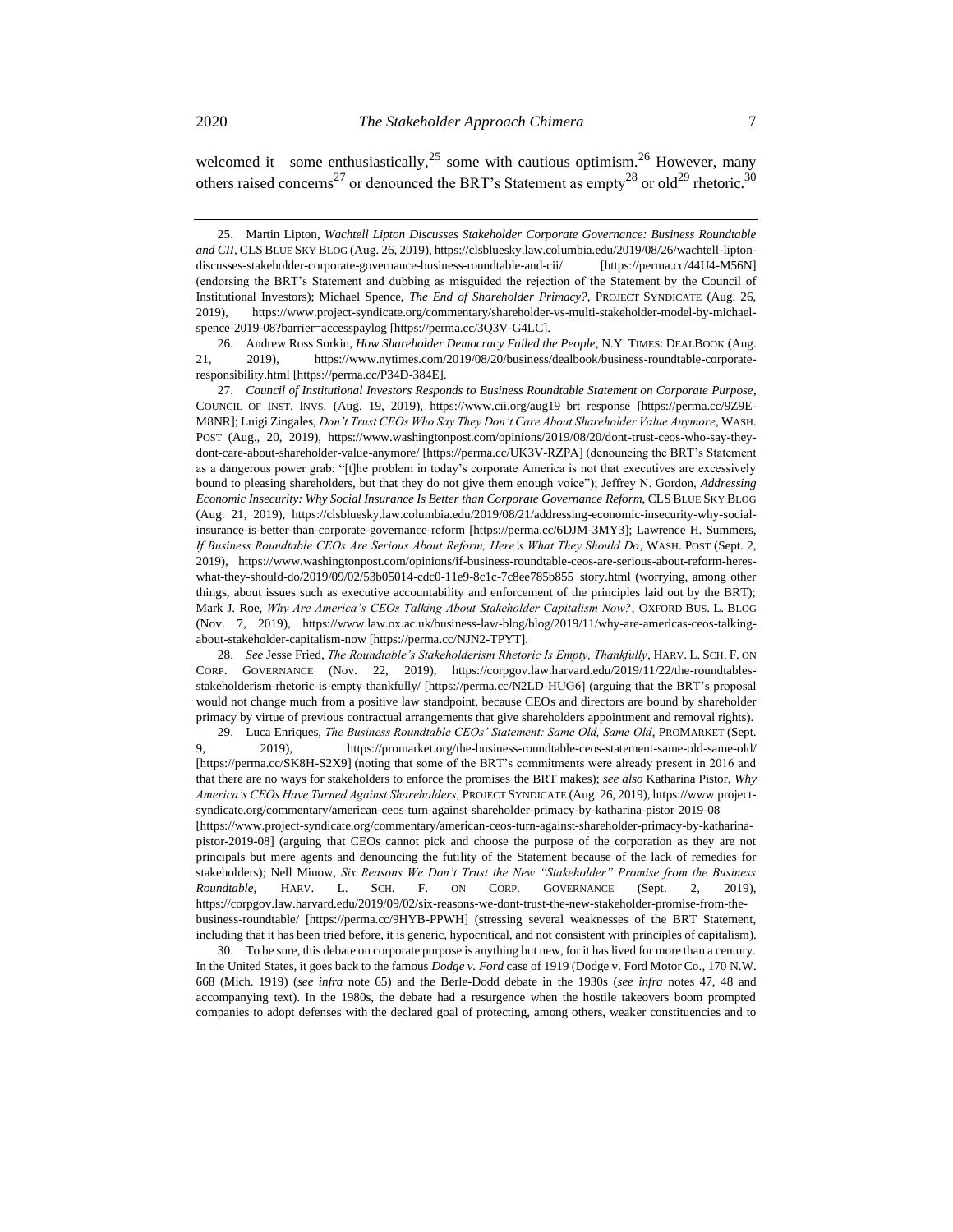Why is a stakeholder approach potentially appealing to the policymaker? We believe that it is because it promotes a seemingly radical change in how high-level decisions should be taken by the board of directors, which happens to be appealing to both progressives *and* incumbent executives. Indeed, both groups appreciate how the approach fosters a shift in the interests the decision maker is supposed to cater to. Progressives, on the one hand, believe that focusing uniquely on value creation for shareholders has generated the unequal outcomes we deal with in the socio-economic reality of today.<sup>31</sup> Therefore, by switching to a more holistic view of the enterprise, the theory confides to secure more just results for the weaker constituencies involved, especially workers who, as wealth and income inequality data show, have received an increasingly shrinking portion of the pie. $32$  Incumbent executives, on the other hand, welcome the opportunity of a break from shareholder pressures.<sup>33</sup>

However, there is also a cynical read for the Business Roundtable's endorsement of stakeholder theories.<sup>34</sup> Under this view, the BRT proposal helps management teams and boards of directors go through these uncertain times of socio-economic malaise while retaining the driver seat and not giving in to other quests for changes in policies affecting business firms, such as the far-reaching corporate law reforms advocated by Warren and

lobby state legislatures to pass various antitakeover legislation, including constituency statutes that would expressly allow directors to protect a broader set of stakeholders. One of the principal advocates for this approach was Martin Lipton. See in particular Martin Lipton, *Takeover Bids in the Target's Boardroom*, 35 BUS. L. 101 (1979); Martin Lipton, *Corporate Governance in the Age of Finance Corporatism*, 136 U. PA. L. REV. 1 (1987). On the impact of weaker constituencies in the takeover debate and Delaware adjudication in the 1980s, see generally Mark J. Roe, *Takeover Politics*, *in* THE DEAL DECADE: WHAT TAKEOVERS AND LEVERAGED BUYOUTS MEAN FOR CORPORATE GOVERNANCE 321, 330–33 (Margaret M. Blair ed., 1993). *See infra* notes [66,](#page-15-1) [67](#page-15-2) and accompanying text. The modern day debate has been heavily influenced by a famous article by Margaret Blair and Lynn Stout, in which the authors propose a view of the corporation as a joint project comprised of varied members who enter into an agreement to work together for mutually beneficial value, and argue that corporate purpose cannot be to maximize wealth just for shareholders, but also for employees, customers, suppliers, and other stakeholders. *See generally* Margaret M. Blair & Lynn A. Stout, *A Team Production Theory of Corporate Law*, 85 VA. L. REV. 247 (1999) (proposing the view described). Note that this type of debate has occurred, in one form or another, in many other jurisdictions. For an account of the debate on the other side of the pond, see Martin Gelter & Geneviève Helleringer, *Lift Not the Painted Veil! To Whom Are Directors' Duties Really Owed?*, 2015 U. ILL. L. REV. 1069, 1089–92 (2015) (describing the equivalent debates in Germany, France, Italy, and the U.K.) and Martin Gelter, *Taming or Protecting the Modern Corporation—Shareholder-Stakeholder Debates in a Comparative Light*, 7 N.Y.U. J.L. & BUS. 641, 718–29 (2011) (comparing the U.S. with the German and French debates).

<sup>31.</sup> *See supra* note[s 14,](#page-4-0) [15](#page-4-1) and [16](#page-4-2) and accompanying text.

<sup>32.</sup> *See generally infra* Part II.

<sup>33.</sup> Roe, *supra* not[e 27.](#page-6-1)

<sup>34.</sup> *See, e.g.*, Zingales, *supra* not[e 27](#page-6-1) ("At best, the new statement seems an attempt to present a kinder and gentler image to cover the reputational blow that daily scandals are imposing on corporate America: a marketing ploy with no real bite.").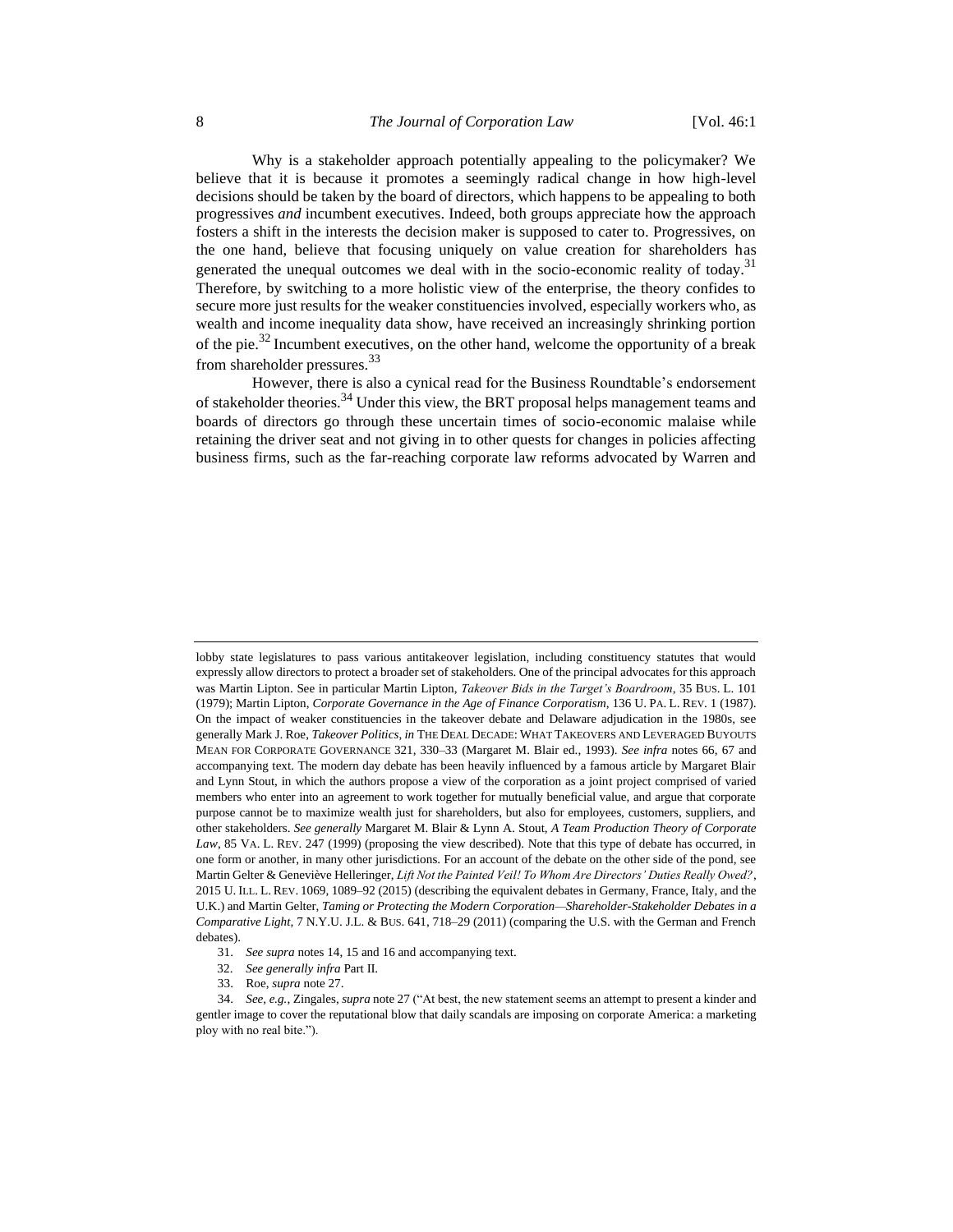<span id="page-8-0"></span>Sanders,  $35$  for instance, or changes in labor, antitrust, and tax policies, which are currently being discussed in academic and political circles.<sup>36</sup>

We side with the cynical read. For those concerned about inequality, a shift to stakeholder theory, especially one focused on expanding fiduciary duties, is perilous in part precisely because it does seem to *represent* a sea change. However, allowing or even requiring managers and directors to consider the needs of all stakeholders does not guarantee any meaningful rebalancing of power and resources to weaker constituencies. Without specific mandates to corporations and without enforcement mechanisms, these measures do little more than increase managerial discretion. Indeed, all existing proposals to broaden the scope of fiduciary duties to cover weaker constituencies are absolutely vague on the actual measures or initiatives the board should undertake to benefit such constituencies.

Further, although there may be a role for corporate governance to play—assuming rule changes result in enforceable obligations for businesses—direct regulation in other fields is more critical. We show that increasing inequality is attributable primarily to factors outside corporate governance—including lack of antitrust protections, weakened labor rights, tax cuts, and so focusing time and resources on corporate governance changes is unlikely to be the most effective means of targeting inequality.

<span id="page-8-1"></span>But there is more: we are concerned that the stakeholder approach would be at best innocuous, but more likely counter-productive. We believe that to invest in stakeholderism is to hand corporate executives and their advisors both a sword and a shield with which they can maintain their advantageous status quo. First, executives can play offense with stakeholderism by justifying more expansive lobbying efforts as part of their mission to consider all constituents.  $37$  That is, corporations could use a stakeholder mandate to justify expanding the reach of their lobbying efforts, risking corporate capture of the entire equality agenda—having to cater to a broader set of constituencies (employees first and foremost) would expand significantly their political leverage.<sup>38</sup> There is a big risk that putting the board (and management) in charge to fix a problem they apparently have created is not sensible policy, especially given the lack of input as to what exactly they should do. Consider that even the more well-meant directors will face heavy collective action costs if they decide to take a virtuous path, as other firms might cynically take

<sup>35.</sup> *See supra* notes [20,](#page-5-0) [21](#page-5-1) (describing Sanders' and Warren's plans). *Cf. also* Roe, *supra* note [27](#page-6-1) ("The anti-corporate ideas are in the political air, with political leaders expressing them, but the political leaders are not themselves the ideas' basic origin. The ideas and opinions exist and will persist regardless of how any of the leaders fare. However, any of [Warren, Sanders, or Trump] (or others pursuing that agenda) would need political allies to implement policies targeting large corporations. If their potential allies are more or less satisfied with corporate America's new statement of purpose—especially if CEOs act on it in a media-visible way—then populist anti-business measures will lose traction.").

<sup>36.</sup> We analyze such policies in a companion paper. Matteo Gatti & Chrystin Ondersma, *Does Stakeholderism Derail Non-Corporate Policies that Would Protect Weaker Constituencies?* (Working Paper, 2020) (on file with authors).

<sup>37.</sup> Faccio & Zingales, *supra* not[e 11;](#page-3-0) Martin Gilens & Benjamin I. Page, *Testing Theories of American Politics: Elites, Interest Groups, and Average Citizens*, 12 PERSPS. ON POL. 564 (2014); THOMAS PHILIPPON, THE GREAT REVERSAL: HOW AMERICA GAVE UP ON FREE MARKETS 14 (2019). Indeed, in the days following its Statement, the BRT begun listing certain reform priorities to achieve the goals set forth in the Statement. *See*  Business Roundtable, *supra* not[e 24](#page-5-2) (citing, among other initiatives, an increase in the federal minimum wage and changes to the Higher Education Act).

<sup>38.</sup> Note that employers do already mobilize their workers—sometimes in coercive ways—to help run their causes*. See generally* ALEXANDER HERTEL-FERNANDEZ, POLITICS AT WORK: HOW COMPANIES TURN THEIR WORKERS INTO LOBBYISTS (2018).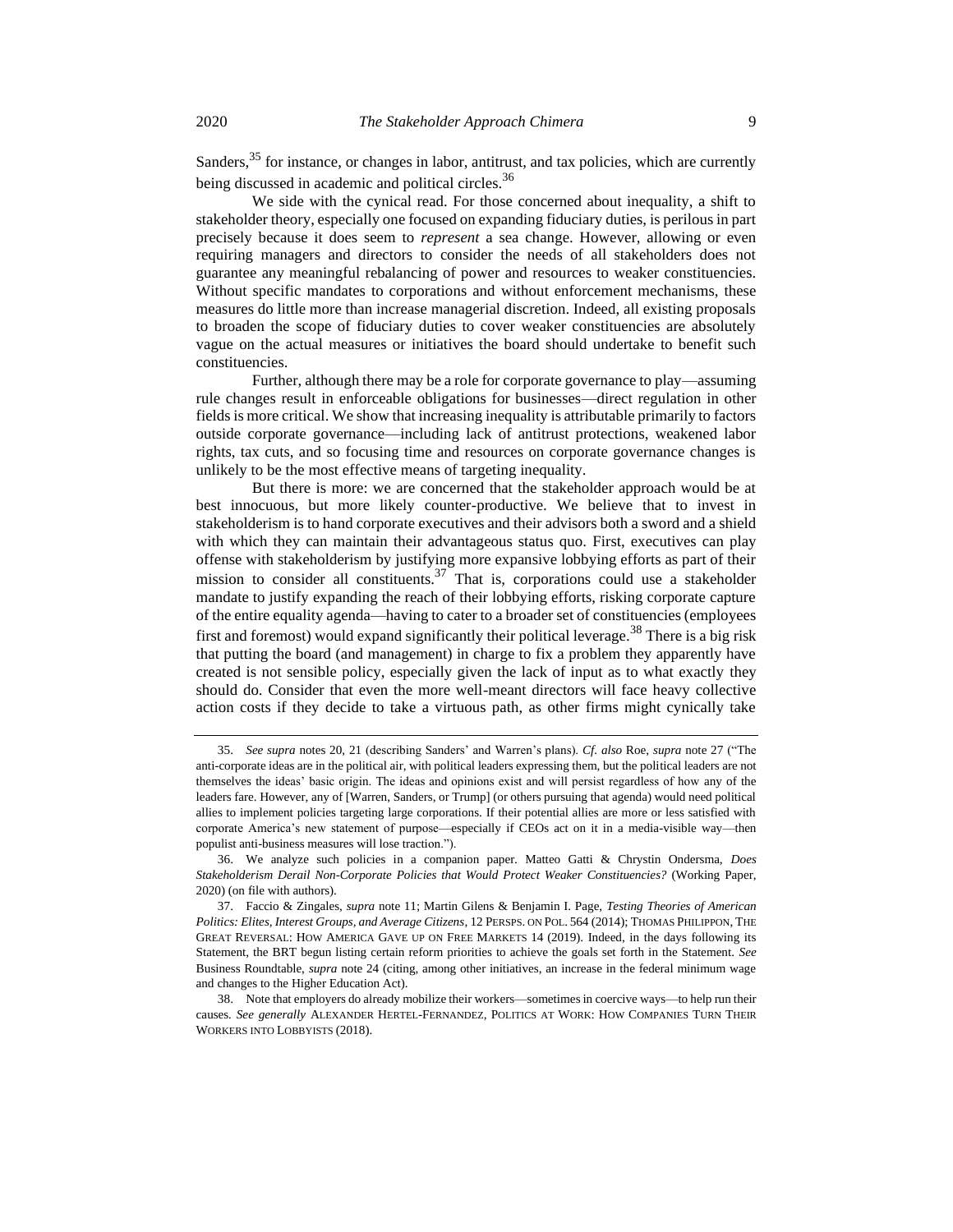advantage of the opportunities left on the table by corporations that are trying to help weaker constituencies. In the absence of a playing field leveled by regulation applicable and enforceable across the board, corporations that are good citizens might succumb to the bad ones.

Second, executives can deploy stakeholderism defensively—by accepting a nominal change they preempt direct regulation that could truly shift power and resources to weaker constituents. A stakeholder approach, especially one focused on expanding fiduciary duties, has the appearance of, and thus can persuasively be described by its champions as, meaningful change, without actually constituting meaningful change. The true primary drivers of inequality fall outside the corporate governance realm: increasing market concentration and monopsony in labor market, the weakening of the protections from labor market institutions, the gutting of the social safety net, and tax cuts. As a result, the risk is that disproportionate political capital will be depleted, leaving insufficient time and resources to devote to precisely the regulatory changes most likely to redress inequality.<sup>39</sup>

<span id="page-9-0"></span>All in all, in our view the entire debate over corporate purpose has so far revolved around the wrong question: it has centered on whether directors are disproportionately focused on shareholders' interests, neglecting the more important questions of why weaker constituencies are faring so badly in modern-day American capitalism and what can actually be done to elevate their interests. This has relegated us to a Groundhog Day wherein we revisit the same questions without ever discussing what matters most. This article is the first in a series aimed at fixing this problem.

This article is structured as follows. In Part II, we survey the debate on corporate purpose, first, by summarizing how the dispute between supporters of shareholder primacy and stakeholderists has evolved over the years, second, by describing what the recent, corporate-friendly proponents of a stakeholder approach have been pushing for as of lately, and third by dissecting all the different critiques related to such an approach. We close Part II with our preliminary assessment of both the stakeholder approach and the critiques to it by noting that there are two main reasons to be skeptical of a stakeholder approach: one is that it is doubtful that such an approach would adequately protect the economic rights of all the stakeholders, and the other is that it is unproven that shareholder primacy caused the unbalanced economic situation that is afflicting weaker constituencies. In that spirit, in Part III we analyze what are considered the main drivers of inequality in the last 20/30 years: globalization, automation and technology, education, concentration and market power, excessive compensation, fading labor laws, dismantling of the social safety net, deregulation, and the decline of progressive taxation. We note that most of these drivers have nothing or very little to do with corporate law itself and we fail to see how a stakeholder approach would be an effective tool to provide meaningful change. To be sure,

<sup>39.</sup> At the writing of our article, a parallel paper by Lucian Bebchuk and Roberto Tallarita reaches similar conclusions but from a different perspective, mainly by endorsing the line of criticism embraced by shareholder primacy theorists that managers and directors are unlikely to use their discretion to benefit stakeholders because their incentives are still to advance shareholder interests. *See* Lucian A. Bebchuk & Roberto Tallarita, *The Illusory Promise of Stakeholder Governance* CORNELL L. REV. (forthcoming Dec. 2020)**,**  https://papers.ssrn.com/sol3/papers.cfm?abstract\_id=3544978 [https://perma.cc/GZ8U-M78V]. Our focus here is quite different and revolves around stakeholderism's (in)capacity to redress inequality by showing, via a deep look into the drivers of inequality, what caused stakeholders to lose so much ground in the first place. Based on such analysis, we demonstrate that a stakeholder approach can do nothing to ameliorate these concerns, and in fact will be detrimental to them, while also suggesting a multidisciplinary methodological framework to evaluate policies inside and outside corporate governance.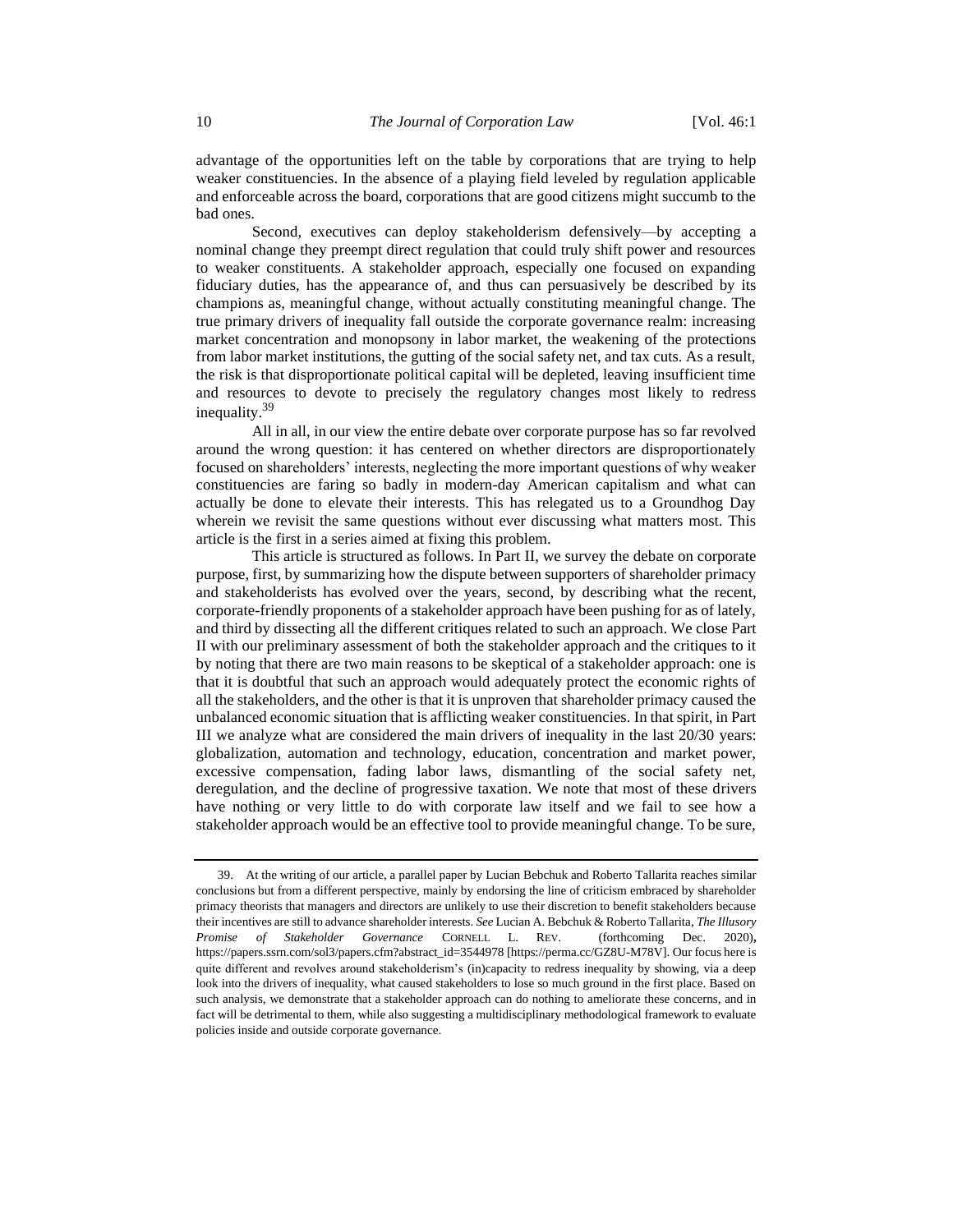we reckon that concentration and excessive compensation are (the only) two areas to plausibly implicate corporate law in any meaningful way. Crucially, however, it is managerial power, rather than shareholder primacy, that is implicated in both of these realms; as noted earlier, delegating to boards (and thus management) to solve a problem they have created looks like a recipe for disaster. Rather than via enhanced managerial discretion, antitrust and compensation issues are more effectively dealt with through direct regulation. In Section IV.A, we illustrate that stakeholderism is not only ineffective, but could also be detrimental to attain policies that would be more valuable to corporate constituencies and society at large because there is a risk that a stakeholder approach will deplete political capital without achieving any meaningful reallocation of power and resources from managers and director to weaker constituencies (what we describe as the "defensive" feature of a stakeholder approach), while at the same time it could increase the lobbying power of corporations and attendant risks of their capture of the economic agenda (the "offensive" feature of a stakeholder approach). In addition to showing that stakeholderism does nothing to address the primary drivers of inequality and in fact is inimical to stakeholder interest, in Section IV.B we propose a methodology for evaluating reforms designed to benefit stakeholders: before adopting any corporate governance reform, we should evaluate whether it includes enforcement mechanisms and mandates capable of distributing power from corporate executives to weaker constituents—and we should also consider whether there are direct regulatory measures in other fields more likely to accomplish this goal effectively. Part V concludes.

<span id="page-10-1"></span>Before proceeding, a few disclaimers are in good order. First, this article is not particularly interested in establishing whether, under current positive law regimes in Delaware or elsewhere in the United States, directors are already empowered to protect weaker constituencies.<sup>40</sup> We touch the issue from time to time, but only tangentially and for background purposes,  $41$  as our focus is normative and not doctrinal. Second, this article does not delve into a discussion as to whether other corporate governance reforms aside from an expansion of corporate purpose might lead to a better outcome for weaker constituencies, as that would require a separate work.<sup>42</sup> Third, even though we are skeptical of a legal reform imposing a stakeholder approach, we have no issues with, and in fact favorably look at, market-driven expansions of the corporate horizon. Therefore, the more the bottom-up ESG initiatives, such as best practices, strengthened policies, codes of conduct, disclosures and engagement, impact investing, sustainability practices, and so forth, the merrier. $43$  In that spirit, we agree with those who have recently argued that some

<span id="page-10-0"></span><sup>40.</sup> For a recent effort in this direction, see Edward B. Rock, *For Whom is the Corporation Managed in 2020?: The Debate Over Corporate Purpose* 7–15 (May 1, 2020) (unpublished manuscript) (Eur. Corp. Governance Inst., Law Working Paper No. 515/2020, 2020), https://papers.ssrn.com/sol3/papers.cfm?abstract\_id=3589951 [https://perma.cc/ER5P-37GM].

<sup>41.</sup> *See supra* not[e 36;](#page-8-0) *infra* note[s 402](#page-68-0)[–409](#page-69-0) and accompanying text.

<sup>42.</sup> *See supra* not[e 36.](#page-8-0)

<sup>43.</sup> *See infra* note [402](#page-68-0) for a broader discussion. For accounts of market or soft-law initiatives that have contributed to sensitize the public of investors in requesting more socially conscious ways of conducting business, see generally Cynthia A. Williams, *The Securities and Exchange Commission and Corporate Social Transparency*, 112 HARV. L. REV. 1197 (1999); Lisa M. Fairfax, *The Rhetoric of Corporate Law: The Impact of Stakeholder Rhetoric on Corporate Norms*, 31 J. CORP. L. 675 (2006). For a similar view, skeptical of expanding corporate purpose, but in favor of ESG initiatives, see Marco Ventoruzzo, *On 'Prosperity' by Colin Mayer: Brief Critical Remarks on the (Legal) Relevance of announcing a Multi-Stakeholders 'Corporate Purpose'* 3, (Feb. 28, 2020) (unpublished research paper), https://papers.ssrn.com/sol3/papers.cfm?abstract\_id=3546139 [https://perma.cc/3RKW-AG2X].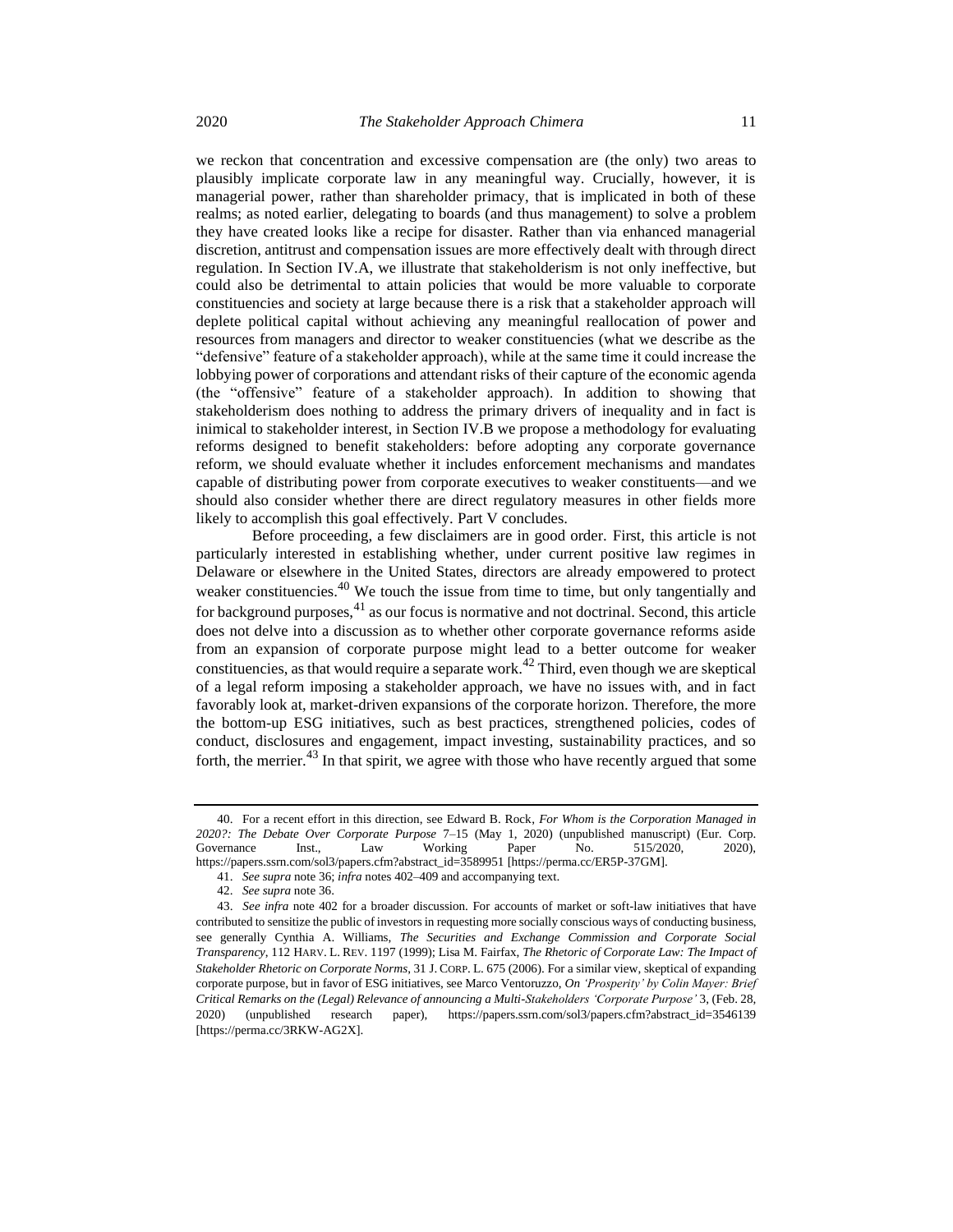investors' push for corporations to do away with short-termism, and to take into account the implications of their actions for the environment and other similar externalities, should be seen as an effort to curb systemic risk and thus improve welfare for diversified investors. <sup>44</sup> While such quests might appear to overlap with stakeholderism, the latter is quite a different animal, as we explain in Part II.

## <span id="page-11-2"></span>II. THE STAKEHOLDER APPROACH

#### <span id="page-11-0"></span>*A. Background: The Corporate Purpose Debate*

In the United States, the scholarly debate over the proper purpose of the corporation—whether to maximize wealth for shareholders or to serve all stakeholders, including employees, creditors, consumers, suppliers, and the general public interest traces to an exchange in the early 1930s between Adolph Berle and Merrick Dodd,<sup>45</sup> which was likely ignited by the *Dodge v. Ford* case of 1919.<sup>46</sup> While Berle argued that "corporate" powers were held in trust for shareholders," Dodd maintained that "these powers were held in trust for the entire community."<sup>47</sup> By the mid-1950s, Berle had come to abandon his view that corporations should be run only to maximize wealth for shareholders, concluding: "[t]he argument has been settled (at least for the time being) squarely in favor of Professor Dodd's contention."<sup>48</sup>

<span id="page-11-1"></span>As it turned out, the argument was duly unsettled in time. In 1970, Chicago economist and future Nobel prize winner Milton Friedman published an article in *New York Times Magazine*, in which he dismissed broader stakeholder theories on the argument that the corporate executive is always spending "someone else's money" and should not be permitted to pursue any end other than maximizing the value of the corporation.<sup>49</sup> A few years later, in 1976, Michael Jensen and William Meckling published their influential article *Theory of the Firm: Managerial Behavior, Agency Costs and Ownership Structure*,

45. *See generally* E. Merrick Dodd, Jr., *For Whom Are Corporate Managers Trustees?*, 45 HARV. L. REV. 1145 (1932); Adolph A. Berle, Jr., *Corporate Powers as Powers in Trust*, 44 HARV. L. REV. 1049 (1931).

<sup>44.</sup> Madison Condon, *Externalities and the Common Owner*, 95 WASH. L. REV. 1, 5 (2020) (arguing that climate activism by some in the institutional investor industry is explainable if observed at the portfolio level rather than at the firm level: for certain investors, reducing the systemic risk of pollution, which affects several sectors of the economy, justifies a reduction of corporate profits in particular firms); John C. Coffee, Jr*., ESG, Common Ownership, and Systematic Risk: How They Intersect* (2020), (Euro. Corp. Governance Inst. Law Working Paper No. 541/2020), https://papers.ssrn.com/sol3/papers.cfm?abstract\_id=3678197 [https://perma.cc/DQ9M-7UXP] (arguing that large index funds have been pushing for mandating ESG disclosures to help reduce systemic risk).

<sup>46.</sup> *See supra* not[e 30;](#page-6-2) *infra* not[e 65.](#page-15-0)

<sup>47.</sup> ADOLPH A. BERLE, THE 20TH CENTURY CAPITALIST REVOLUTION 169 (1954).

<sup>48.</sup> *Id. See also* LYNN STOUT, THE SHAREHOLDER VALUE MYTH 17–18 (2012) (discussing the debate between Dodd and Berle). Some authors who revisited the debate do not characterize it as about the merits of shareholder primacy, but rather show that that Berle's main goal was to constrain corporations, while Dodd was fostering a corporatist agenda of managerial planning. William W. Bratton & Michael L. Wachter, *Shareholder Primacy's Corporatist Origins: Adolf Berle and the Modern Corporation*, 34 J. CORP. L. 99, 146–50 (2008).

<sup>49.</sup> Milton Friedman, *The Social Responsibility of Business Is to Increase Its Profits*, N.Y. TIMES MAG., Sept. 13, 1970, at 32. For a contextualization of Friedman's article at its 50-year anniversary, see Luca Enriques, *Missing in Today's Shareholder Value Maximization Credo: The Shareholders*, PROMARKET (Sept. 22, 2020), https://promarket.org/2020/09/22/milton-friedman-value-maximization-credo-is-missing-the-shareholders/ (arguing that Friedman's main point was less about the maximization of profits than the undesirability of pursuing social goals using shareholders' money).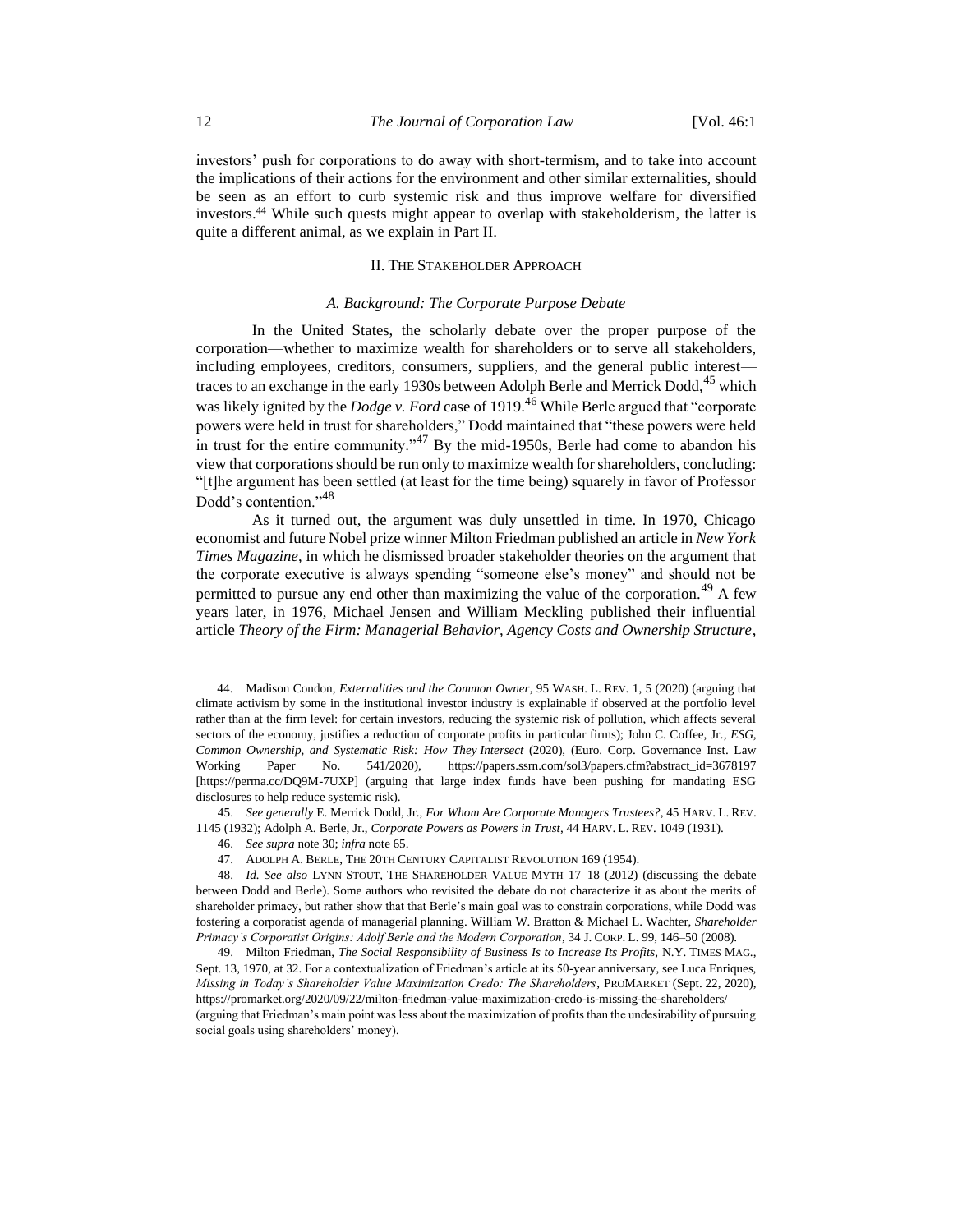<span id="page-12-1"></span><span id="page-12-0"></span>in which they argued that managers of corporations should be seen as agents of shareholders.<sup>50</sup> In their view, management should be focused exclusively on maximizing wealth for shareholders, and any deviations from this pursuit constitute "agency costs."<sup>51</sup> This economic approach was less focused on managerial fiduciary duties and more focused on reducing regulation, which was viewed as a threat to the corporation's capacity to serve as an efficient nexus of contractual arrangements.<sup>52</sup> Over the next several decades, most mainstream corporate law scholars "accepted without question that shareholder wealth maximization was the only proper goal of corporate governance.<sup> $53$ </sup> In 2001, Reinier Kraakman and Henry Hansmann published *The End of History for Corporate Law*, declaring the triumph of shareholder value thinking over alternative views on corporate purpose, celebrating the consensus amongst scholars, business officials, and policymakers that "ultimate control over the corporation should rest with the shareholder class; the managers of the corporation should be charged with the obligation to manage the

<sup>50.</sup> Michael C. Jensen & William H. Meckling, *Theory of the Firm: Managerial Behavior, Agency Costs and Ownership Structure*, 3 J. FIN. ECON. 305, 309–10 (1976).

<sup>51.</sup> *Id.* at 308–10.

<sup>52.</sup> *See*, *e.g.*, William W. Bratton, *Berle and Means Reconsidered at the Century's Turn*, 26 J. CORP. L. 737, 740 (2001); FRANK H. EASTERBROOK & DANIEL R. FISCHEL, THE ECONOMIC STRUCTURE OF CORPORATE LAW 68 (1991); Henry N. Butler, *The Contractual Theory of the Corporation*, 11 GEO. MASON U. L. REV. 99, 120–22 (1989). For more examples of the contractarian approach, often linked with shareholder wealth maximization, see RICHARD A. POSNER, ECONOMIC ANALYSIS OF LAW 100–01 (3d ed. 1986); Stephen M. Bainbridge, *In Defense of the Shareholder Wealth Maximization Norm: A Reply to Professor Green*, 50 WASH. & LEE L. REV. 1423, 1443 (1993); Henry N. Butler & Larry E. Ribstein, *Opting out of Fiduciary Duties: A Response to the Anti-Contractarians*, 65 WASH. L. REV. 1, 28–32 (1990); Jonathan R. Macey, *An Economic Analysis of the Various Rationales for Making Shareholders the Exclusive Beneficiaries of Corporate Fiduciary Duties*, 21 STETSON L. REV. 23, 28 (1991) [hereinafter Macey, *Economic Analysis*]; Jonathan R. Macey & Geoffrey P. Miller, *Corporate Stakeholders: A Contractual Perspective*, 43 U. TORONTO L.J. 401, 407 (1993); Jonathan R. Macey, *Fiduciary Duties as Residual Claims: Obligations to Nonshareholder Constituencies from a Theory of the Firm Perspective*, 84 CORNELL L. REV. 1266, 1274–75 (1999) [hereinafter Macey, *Fiduciary Duties*]; Bernard Black & Reinier Kraakman, *A Self-Enforcing Model of Corporate Law*, 109 HARV. L. REV. 1911, 1921 (1996) ("The efficiency goal of maximizing the company's value to investors [is] . . . the principal function of corporate law.").

<sup>53.</sup> STOUT, *supra* not[e 48,](#page-11-1) at 21. *See also* ROBERT C. CLARK, CORPORATE LAW 682 (1986) (noting that courts overwhelmingly stand behind the idea that the purpose of the business corporation is to make profits for its shareholders); Stephen M. Bainbridge, *Director Primacy: The Means and Ends of Corporate Governance*, 97 NW. U. L. REV. 547, 563 (2003) (noting that "most corporate law scholars embrace some variant of shareholder primacy"); D. Gordon Smith, *The Shareholder Primacy Norm*, 23 J. CORP. L. 277, 280 (1998) ("The shareholder primacy norm is considered fundamental to corporate law."); Jonathan C. Lipson, *Directors' Duties to Creditors: Power Imbalance and the Financially Distressed Corporation*, 50 UCLA L. REV. 1189, 1214 (2003) ("The shareholder maximization norm is the dominant theoretical approach to directorial duties . . . ."); Henry Hansmann & Reinier Kraakman, *The End of History for Corporate Law*, 89 GEO. L.J. 439, 439 (2001); Matthew T. Bodie, *The Next Iteration of Progressive Corporate Law,* 74WASH.&LEE L.REV. 739, 739 (2017) ("Corporate law—in theory, in statute, and in practice—is oriented around the idea of shareholder primacy."); Joan MacLeod Heminway, *Shareholder Wealth Maximization as a Function of Statutes, Decisional Law, and Organic Documents*, 74 WASH. & LEE L. REV. 939, 956 (2017); Ann Lipton, *What We Talk About When We Talk About Shareholder Primacy*, 69 CASE W. L. REV. 863, 866 (2019) ("[M]ost commenters would likely agree that shareholder primacy, whatever its faults, accurately describes the legal regime today, either as a formal matter or in practical effect."). For the view that "the law does not *require* that managers maximize shareholder wealth," see Jonathan R. Macey, *The Central Role of Myth in Corporate Law* 22 (Eur. Corp. Governance Inst., Law Working Paper No. 519/2020, 2020), https://papers.ssrn.com/sol3/papers.cfm?abstract\_id=3435676 [https://perma.cc/AY93-LUPL] ("Officers and directors respond to incentives, and therefore are highly subject to powerful market constraints that lead them to maximize shareholder value even though the law does not.").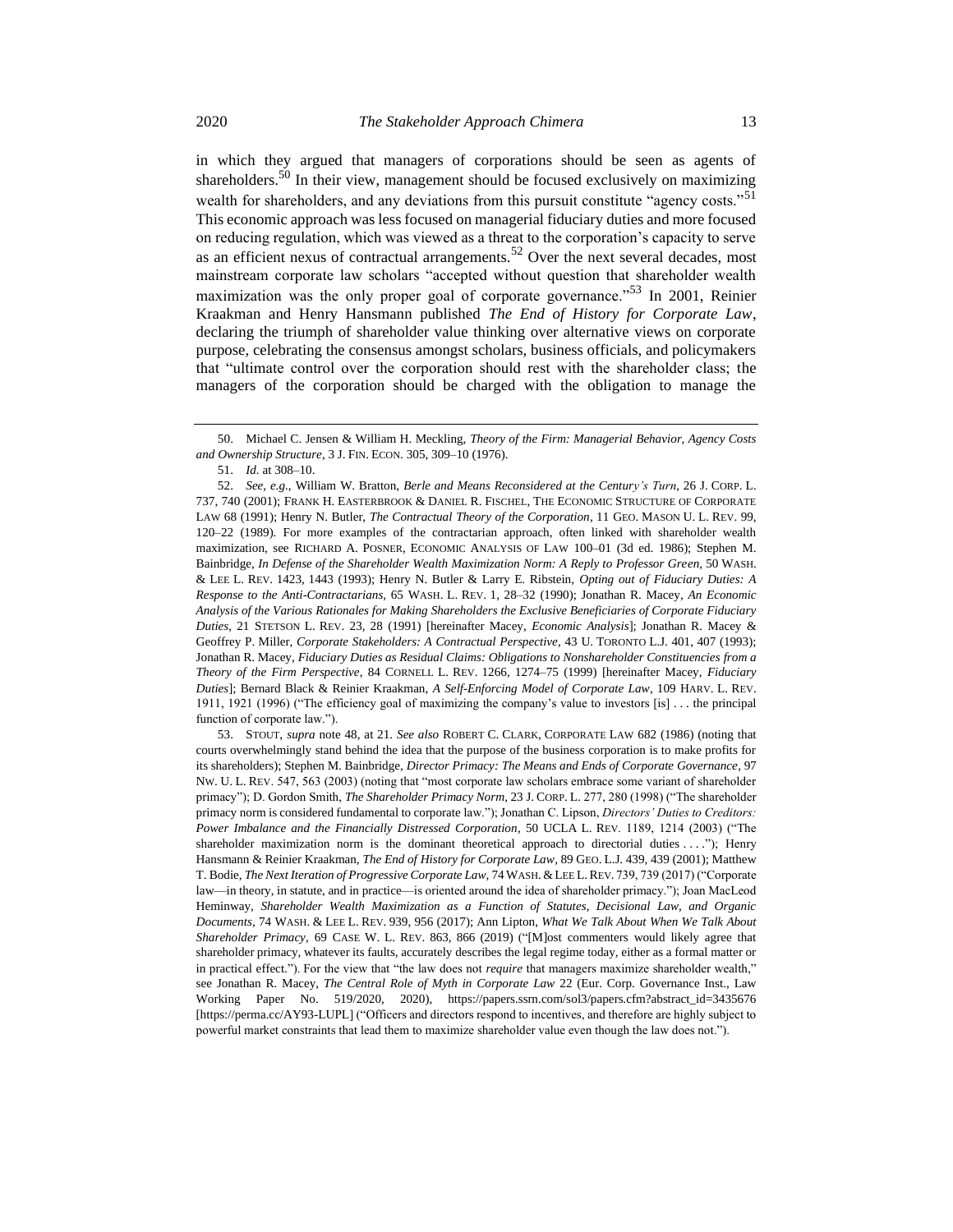corporation in the interests of the shareholders; other corporate constituencies, such as creditors, employees, suppliers, and customers, should have their interests protected by contractual and regulatory means rather than through participation in corporate governance."
<sup>54</sup>

<span id="page-13-0"></span>Although shareholder maximization became the dominant view, a minority of scholars has continued to advocate for a stakeholder approach. Prominent proponents include Margaret Blair and Lynn Stout, who, in a seminal article at the end of the 1990s set forth a view of the corporation as a joint project comprised of various team members who enter into a complex agreement to work together for a mutual gain.<sup>55</sup> Stakeholder theory, sometimes described as a communitarian approach,  $56$  holds that managers and directors could and should cater to the interests of and to maximize the value allocated to employees, creditors, customers, suppliers, local communities, the environment, and society as a whole.<sup>57</sup> Stakeholder theorists argue that "the corporation consists of all stakeholders who are responsible for the business of the enterprise,  $58^{\circ}$  and therefore directors' fiduciary duties run to the corporation as a whole.<sup>59</sup> They maintain that directors serve as "mediating hierarchs" capable of managing relationships among varied constituents.<sup>60</sup>

Indeed, the battle between supporters of shareholder primacy and its critics intensified significantly during the takeover boom of the 1980s. While the overwhelming majority of legal and financial academics embraced the disruptive force of hostile takeovers on the argument that it benefits shareholders of both actual and potential target companies, and thus condemned the adoption of antitakeover measures by directors, <sup>61</sup> a

<sup>54.</sup> Hansmann & Kraakman, *supra* note [53,](#page-12-0) at 440–41.

<sup>55.</sup> Blair & Stout, *supra* not[e 30,](#page-6-2) at 250–51.

<sup>56.</sup> *See* David Millon, *Communitarianism in Corporate Law: Foundations and Law Reform Strategies*, *in* PROGRESSIVE CORPORATE LAW 1–3 (Lawrence E. Mitchell ed., 1995) [hereinafter, Millon, *Communitarianism*] (discussing communitarianism in corporate law); David Millon, *Communitarians*, *Contractarians, and the Crisis in Corporate Law*, 50 WASH. & LEE L. REV. 1373, 1373 (1993) ("[T]he orthodox assumption [about corporate law's normative foundations] has been that corporate law's objective is to . . . maximize shareholder wealth. . . . [This vision] disregards claims of various nonshareholder constituencies . . . whose interests may be adversely affected by managerial pursuit of shareholder welfare . . . [which] is corporate law's central problem."). British economist Colin Mayer has published two books supporting this view: see COLIN MAYER, PROSPERITY: BETTER BUSINESS MAKES GREATER GOOD (2018) [hereinafter MAYER, PROSPERITY] and COLIN MAYER, FIRM COMMITMENT: WHY THE CORPORATION IS FAILING US AND HOW TO RESTORE TRUST IN IT (2012) [hereinafter MAYER, FIRM COMMITMENT]. For a recent endorsement of a broader corporate purpose, see Martin Petrin & Barnali Choudhury, *Corporate Purpose and Short-Termism*, *in* RESEARCH HANDBOOK ON COMPARATIVE CORPORATE GOVERNANCE 22 (Afra Afsharipour & Martin Gelter eds., forthcoming 2020), https://papers.ssrn.com/sol3/papers.cfm?abstract\_id=3538156 [https://perma.cc/ENN9-K2S7] ("The corporate purpose therefore needs to be clarified to the effect that shareholder interests are not supreme but on par with other stakeholder interests. This could be complemented with a mandatory requirement for corporations to balance the positive and negative impacts of their actions, affecting shareholders and stakeholders, against each other.").

<sup>57.</sup> STEPHEN BAINBRIDGE, THE NEW CORPORATE GOVERNANCE IN THEORY AND PRACTICE, 9–10 (2008) (describing stakeholder theory).

<sup>58.</sup> Grant Hayden & Matthew T. Bodie, *Shareholder Democracy and the Curious Turn Toward Board Primacy*, 51 WM. & MARY L. REV. 2071, 2091 (2010).

<sup>59.</sup> *Id.*

<sup>60.</sup> Blair & Stout, *supra* not[e 30,](#page-6-2) at 280.

<sup>61.</sup> *See generally* Henry G. Manne, *Mergers and the Market for Corporate Control*, 73 J. POL. ECON. 110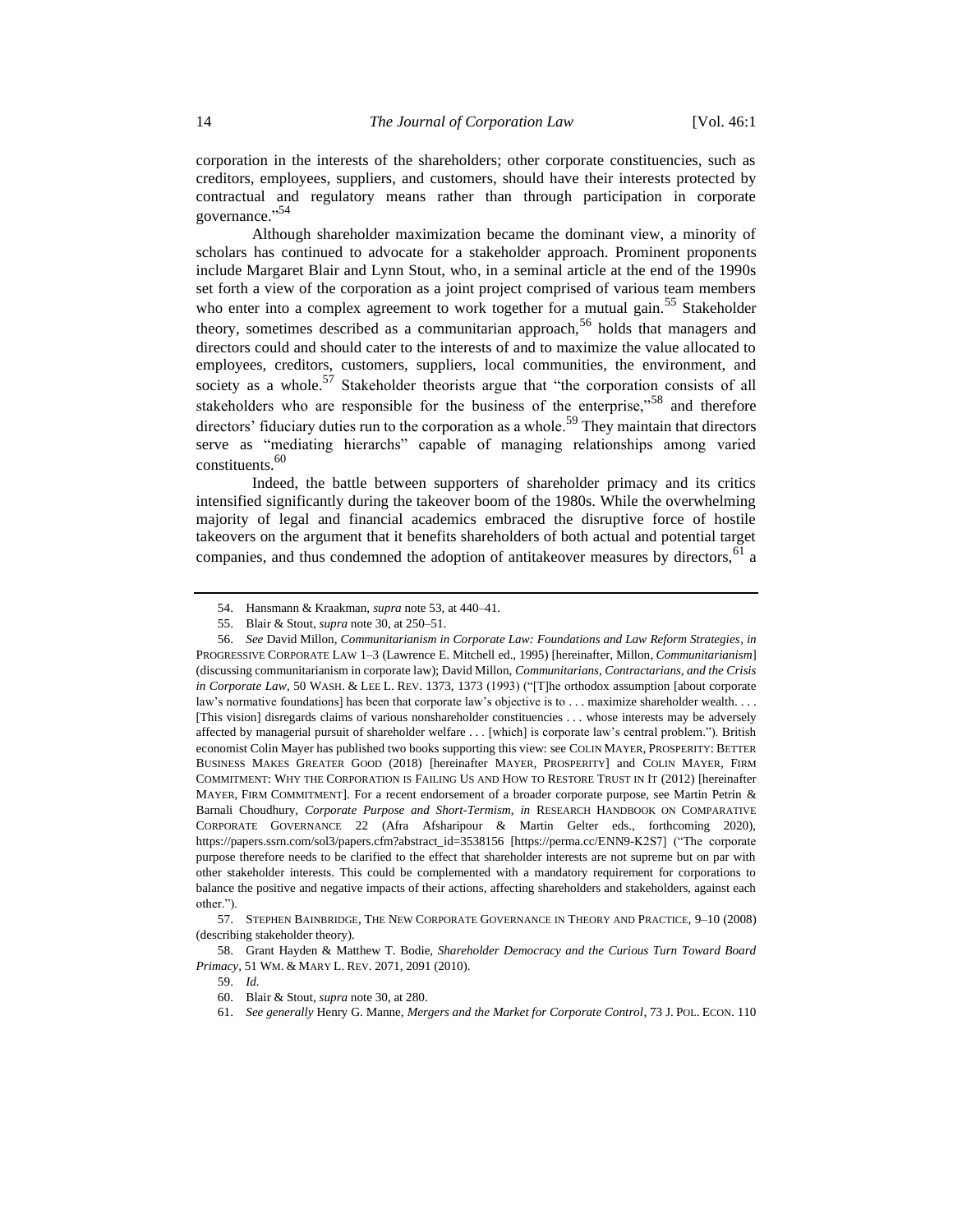<span id="page-14-0"></span>small fraction of scholars and, most notably, Delaware courts sided with the target directors arguing, among other things, that directors' actions should not be second-guessed when such actions were aimed at preserving the corporate enterprise.<sup>62</sup> However, between the end of the hostile takeover frenzy and by the time M&A activity peaked up again with the fifth merger wave of the mid-to-late 1990s, shareholder primacy steadily emerged as the leading theory of corporate purpose. Ironically, but unsurprisingly, once the bulk of M&A deals turned friendly, directors no longer needed to defend from acquisitions but rather to support *more* M&A activity, so they turned their backs to weaker constituencies and embraced supporting shareholders.<sup>63</sup>

<span id="page-14-2"></span><span id="page-14-1"></span>Judges and scholars also continued to dispute what the law actually requires: Leo Strine, former Chief Justice of the Delaware Supreme Court, concluded that "[d]espite attempts to muddy the doctrinal waters, a clear-eyed look at the law of corporations in Delaware reveals that, within the limits of their discretion, directors must make stockholder welfare their sole end, and that other interests may be taken into consideration only as a means of promoting stockholder welfare."<sup>64</sup> By contrast, Lynn Stout and others have argued that, far from requiring managers and directors to exclusively pursue shareholder wealth maximization, the business judgment rule and other judicial doctrines in Delaware

62. In particular, see Unocal Corp. v. Mesa Petroleum Co., 493 A.2d 946, 955 (citing Martin Lipton & Andrew R. Brownstein, *Takeover Responses and Directors' Responsibilities: An Update*, 1983 A.B.A. NAT'L INST. ON THE DYNAMICS OF CORP. CONTROL 7, *subsequently published in* Martin Lipton & Andrew R. Brownstein, *Takeover Responses and Directors' Responsibilities—An Update*, 40 BUS. LAW. 1403, 1404 (1985). Another influential piece empowering directors to protect employees and other constituencies, which influenced the thinking of Delaware courts in the 1980s significantly is Lipton, *Takeover Bids*, *supra* note [30.](#page-6-2) *See also* Paramount Commc'ns, Inc. v. Time Inc., 571 A.2d 1140 (Del. 1989) (holding that the *Unocal* standard was not violated).

63. Leo E. Strine, Jr., *Who Bleeds When the Wolves Bite? A Flesh-and-Blood Perspective on Hedge Fund Activism and Our Strange Corporate Governance System*, 126 YALE L.J. 1870, 1918 (2017) ("Labor unions felt burned by their experience when they believed their support of management in fights over constituency statutes and anti-takeover statutes were not rewarded with a commitment by management to address global competition in a way that involved investment in and nurturing of American workers."). After the fourth merger wave characterized by hostile takeovers ended, three more merger waves ensued. Bourree Lam, *2015: A Merger Bonanza*, THE ATLANTIC (Jan. 9, 2016), https://www.theatlantic.com/business/archive/2016/01/2015-mergersacquisitions/423096/ [https://perma.cc/T8YJ-27YT]. The bulk of deal activity has overwhelmingly revolved around friendly transactions run by management. *See, e.g.*, Edward B. Rock, *Adapting to the New Shareholder-Centric Reality*, 161 U. PA. L. REV. 1907, 1925 (2013) (exploring "how corporate law and practice are adapting to the new shareholder-centric reality"); Matthew D. Cain, Stephen B. McKeon & Steven Davidoff Solomon, *Do Takeover Laws Matter? Evidence from Five Decades of Hostile Takeovers*, 124 J. FIN. ECON. 464, 468 (2017) (evaluating the relationship between hostile takeovers and takeover law). *See also* Bebchuk & Tallarita, *supra* note [39,](#page-9-0) at 46–48 (explaining that executives, when given the opportunity via constituency statutes, have not, in fact, allocated meaningful resources to stakeholders). For an empirical analysis, see Lucian A. Bebchuk, Kobi Kastiel & Roberto Tallarita, *For Whom Corporate Leaders Bargain* (Aug. 20, 2020) (Working Paper), https://papers.ssrn.com/sol3/papers.cfm?abstract\_id=3677155 [https://perma.cc/C382-Q97G].

64. Leo E. Strine, Jr., *The Dangers of Denial: The Need for a Clear-Eyed Understanding of the Power and Accountability Structure Established by the Delaware General Corporation Law*, 50 WAKE FOREST L. REV. 761, 768 (2015).

<sup>(1965) (</sup>describing the benefits of mergers and takeovers on corporate governance); Frank H. Easterbrook & Daniel R. Fischel, *The Proper Role of a Target's Management in Responding to a Tender Offer*, 94 HARV. L. REV. 1161 (1981) (proposing the rule of managerial passivity to strengthen the disciplinary function of hostile takeovers); Ronald J. Gilson, Unocal *Fifteen Years Later (and What We Can Do About It)*, 26 DEL. J. CORP. L. 491 (2001) (evaluating the new approach to takeover law established by the Delaware Supreme Court); Lucian Arye Bebchuk, *The Case Against Board Veto in Corporate Takeovers*, 69 U. CHI. L. REV. 973 (2002) (arguing that boards should not have veto power over takeover bids).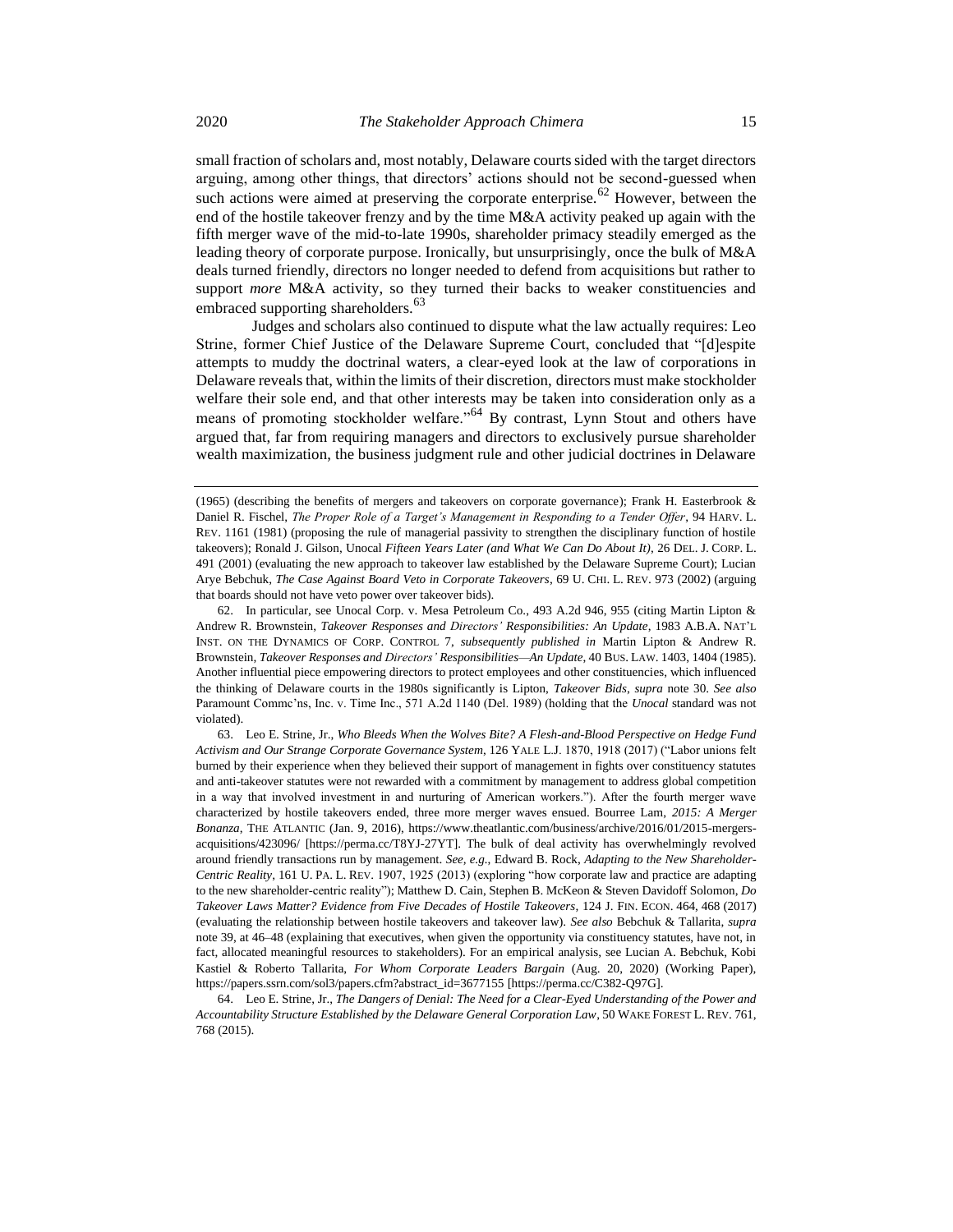and elsewhere have allowed boards broad latitude to make decisions for businesses.<sup>65</sup> Besides, in the context of the various responses corporations resorted to when fighting against hostile takeovers in the 1980s, they quite successfully lobbied state legislatures to pass anti-takeover statutes,<sup>66</sup> which prompted legislative changes that explicitly condone the consideration of all stakeholders. As a result, so-called "constituency statutes" were adopted in most states. $67$  These statutes explicitly afford directors discretion to consider the interests of all stakeholders in decision-making.<sup>68</sup> However, these statutes neither require directors to consider all stakeholders nor afford any remedy for jilted stakeholders.<sup>69</sup>

## <span id="page-15-2"></span><span id="page-15-1"></span><span id="page-15-0"></span>*B. Corporatist Advocates for a Stakeholder Approach.*

Recently, the stakeholder approach has found some powerful new proponents. In August 2016, Martin Lipton, founding partner of the law firm Wachtell, Lipton, issued a memorandum for the International Business Council of the World Economic Forum calling for a paradigm shift in corporate governance. "The New Paradigm," Lipton explains, "is premised on the idea that corporations and institutional investors can forge a meaningful and successful private sector solution, which may preempt a new wave of legislation and regulation."<sup>70</sup> As self-described, this new paradigm for governance will, among other

68. *See* Millon, *Communitarianism*, *supra* not[e 56,](#page-13-0) at 11–12 (explaining that some constituency statutes apply only to takeover and merger decisions, whereas others apply to all decisions).

<span id="page-15-3"></span><sup>65.</sup> Delaware courts have required the board to focus on shareholder wealth maximization only when the company plans or has no alternative but to go private—when there will no longer be a public corporation with control contestable on the market. Paramount Commc'ns Inc. v. QVC Network, Inc.*,* 637 A.2d 34, 38–39, 48 (Del. 1994); Revlon, Inc. v. MacAndrews & Forbes Holdings, Inc., 506 A.2d 173, 182 (Del. 1986). Otherwise, public corporations enjoy the benefits of the business judgment rule, thus facing no legal mandate to focus exclusively on shareholder wealth maximization. STOUT, *supra* not[e 48,](#page-11-1) at 31. *Dodge v. Ford*, often held up as a shareholder primacy case, did not involve the role of managers in a public corporation; rather, it dealt with the duty of a controlling majority shareholder to minority shareholders. Dodge v. Ford, 170 N.W. 668, 684 (Mich. 1919). Another case often offered as evidence of a shareholder wealth-maximization mandate is, eBay Domestic Holdings, Inc. v. Newmark, 16 A.3d 1, 11 (Del. Ch. 2010). *See* Bodie, *supra* not[e 53,](#page-12-0) at 762 ("The eBay decision was disheartening for stakeholder theorists because of its express ratification of shareholder primacy."). But at closer look, the case is consistent with Delaware past jurisprudence. In dicta, the court took issue with Newmark and Buckmaster's express disavowal of shareholder wealth maximization, stating that the corporate form "is not an appropriate vehicle for purely philanthropic ends, at least not when there are other stockholders interested in realizing a return on their investment." *eBay Domestic*, 16 A.3d at 34. Even this dicta, however, does not suggest that philanthropic goals are impermissible, but rather merely that they should not be the exclusive goal of forprofit corporations. Further, the opinion suggests that *had* Newmark and Buckmaster established the existence of a specific culture and established that their takeover defense was designed to protect it, their pill would have been protected. *Id.* at 34–35. Indeed, the Delaware courts have made clear that takeover defenses *are* permissible when deployed as a "good faith effort to protect a specific corporate culture." *Id.* at 32.

<sup>66.</sup> *See* Roberta Romano, *The Future of Hostile Takeovers: Legislation and Public Opinion*, 57 U. CIN. L. REV. 457, 458–65 (1988) (describing how public opinion influenced state legislation on takeovers). *See generally*  Roe, *supra* note [30](#page-6-2) (describing the lobbying efforts behind antitakeover statutes).

<sup>67.</sup> Roberta Romano, *The States as a Laboratory: Legal Innovation and State Competition for Corporate Charters*, 23 YALE J. ON REGUL. 209, 215 tbl. 1 (2006) (reporting that thirty-one states have constituency statutes). Delaware is notably not one of these states, because case law already establishes that weaker constituencies may be taken into account. *See supra* not[e 62](#page-14-0) and accompanying text.

<sup>69.</sup> For a critique to constituency statutes, see Bebchuk & Tallarita, *supra* not[e 39,](#page-9-0) at 46–48.

<sup>70.</sup> Martin Lipton, *Corporate Governance: The New Paradigm*, HARV. L. SCH. F. ON CORP. GOVERNANCE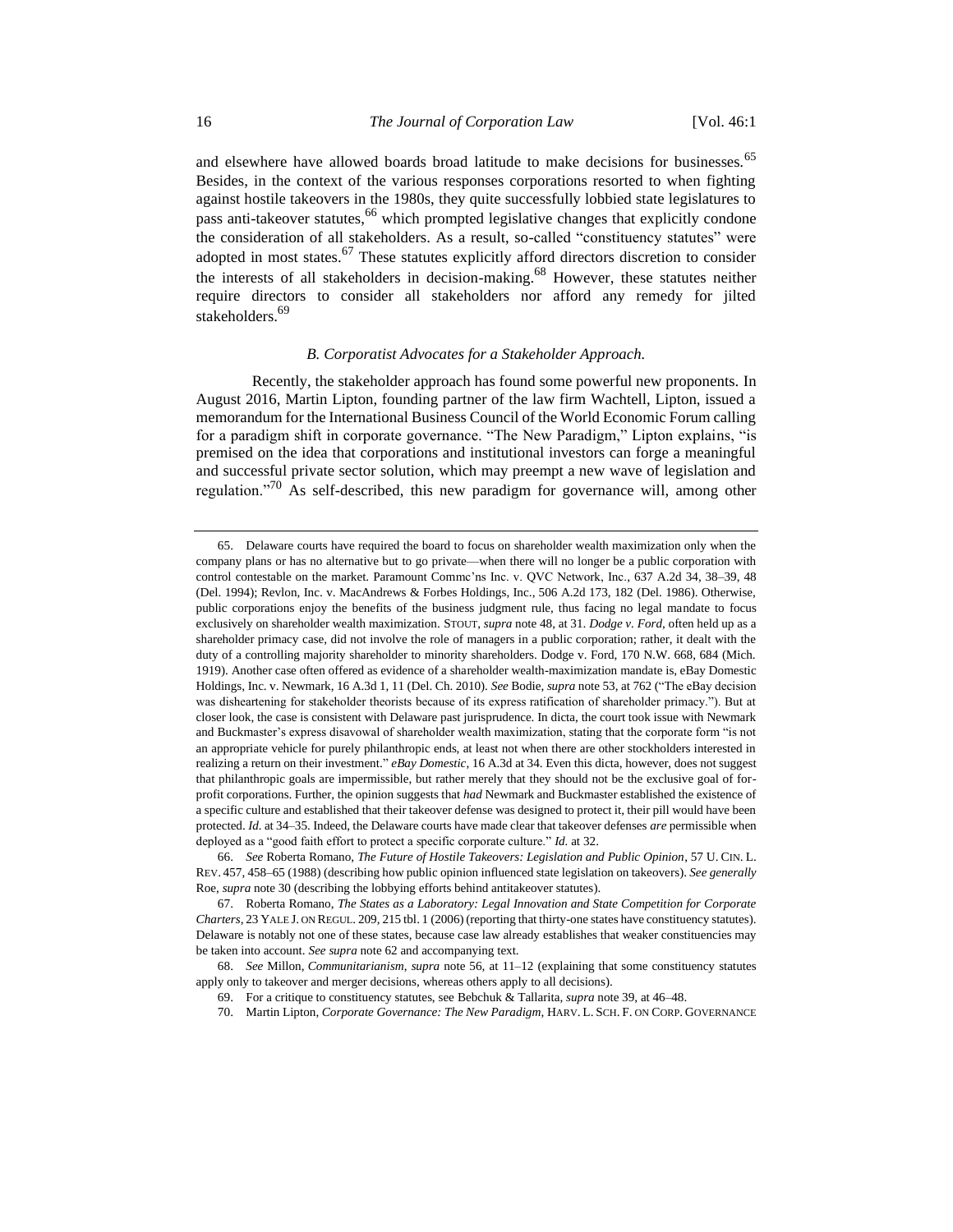things: (i) "encourage corporations to pursue thoughtful strategies for maximizing profit and equity share value in the long term;<sup>"71</sup> (ii) "encourage corporations to incorporate relevant sustainability, ESG (environmental, social and governance) and CSR (corporate social responsibility) considerations in developing their long-term strategies and operations planning;"<sup>72</sup> (iii) "encourage corporations to be transparent in their financial reporting; and [(iv)] encourage a corporation to periodically review governance . . . .<sup>73</sup> The report highlights the perils of short-term growth and suggests a need to combat "activists attacks."<sup>74</sup> The idea seems to be that corporations can be trusted to be transparent and to focus on long-term growth and sustainability (as well as social and environmental

concerns), and that communication, rather than litigation or proxy voting, will be sufficient to protect their interests.<sup>75</sup> Tellingly, the paradigm explicitly rejects regulation, and instead suggests that "private ordering through corporations and investors who best know their respective concerns and needs is more likely to result in effective and balanced solutions than government intervention."<sup>76</sup>

<span id="page-16-0"></span>In August 2019, the Business Roundtable, a powerful lobbying organization whose members are the CEOs of America's largest corporations, embraced the stakeholder approach advocated by Martin Lipton in a one-pager signed by its CEO members titled "Statement on the Purpose of a Corporation." In the document, each stakeholder including employees, suppliers, and customers—is considered "essential. $177$  In particular, for customers, the business leaders promised to "deliver value," in a way that includes "meeting or exceeding" customer expectations."<sup>78</sup> For employees, the leaders committed to providing "fair" compensation, "important benefits," education and training, and "diversity and inclusion, dignity and respect."<sup>79</sup> For suppliers, the leaders committed to

<sup>(</sup>Jan. 11, 2017), https://corpgov.law.harvard.edu/2017/01/11/corporate-governance-the-new-paradigm/#1 [https://perma.cc/D686-D7GK]. Importantly, The New Paradigm views investors and corporations as partners in combatting regulation and legislation: "[C]orporations and investors should band together to resist legislation and regulation that may discourage long-term investment or that presumes that the long-term health of society is not aligned with the long-term interests of business."

<sup>71.</sup> *Id.*

<sup>72.</sup> *Id.*

<sup>73.</sup> *Id.* Notably, the New Paradigm does not suggest requiring or prohibiting any specific action on the part of managers and directors. For instance, it is left to directors to ascertain the relevance of various environmental and social concerns and to address them as they see fit.

<sup>74</sup> *Id.*

<sup>75.</sup> The New Paradigm sees a potential partnership between corporations and institutional investors, and "contemplates that, in exchange for corporations' commitment to corporate governance principles, investors will consistently provide the support and patience needed to permit the realization of long-term value and engage in constructive dialogue as the primary means for addressing subpar strategies or operations." Lipton, *supra* note [70.](#page-15-3) "Working hand-in-hand with corporations, institutional investors are uniquely positioned to use their influence to recalibrate the system and act as a counterweight to the disproportionate influence of activists." Lipton et al., *The New Paradigm: A Roadmap*, *supra* not[e 18,](#page-4-3) at 8.

<sup>76.</sup> The New Paradigm also cites Ed Garden's quote in the Wall Street Journal: "[T]he way to build strong companies and create jobs is not through government mandate or protecting weak management teams . . . it will happen because market forces will reward the companies in which management teams and highly engaged shareowners work together to achieve sustained, lasting, growth." Lipton et al., *The New Paradigm: A Roadmap*, *supra* not[e 18,](#page-4-3) at 7.

<sup>77.</sup> Business Roundtable, *supra* not[e 24.](#page-5-2)

<sup>78.</sup> *Id.*

<sup>79.</sup> *Id.*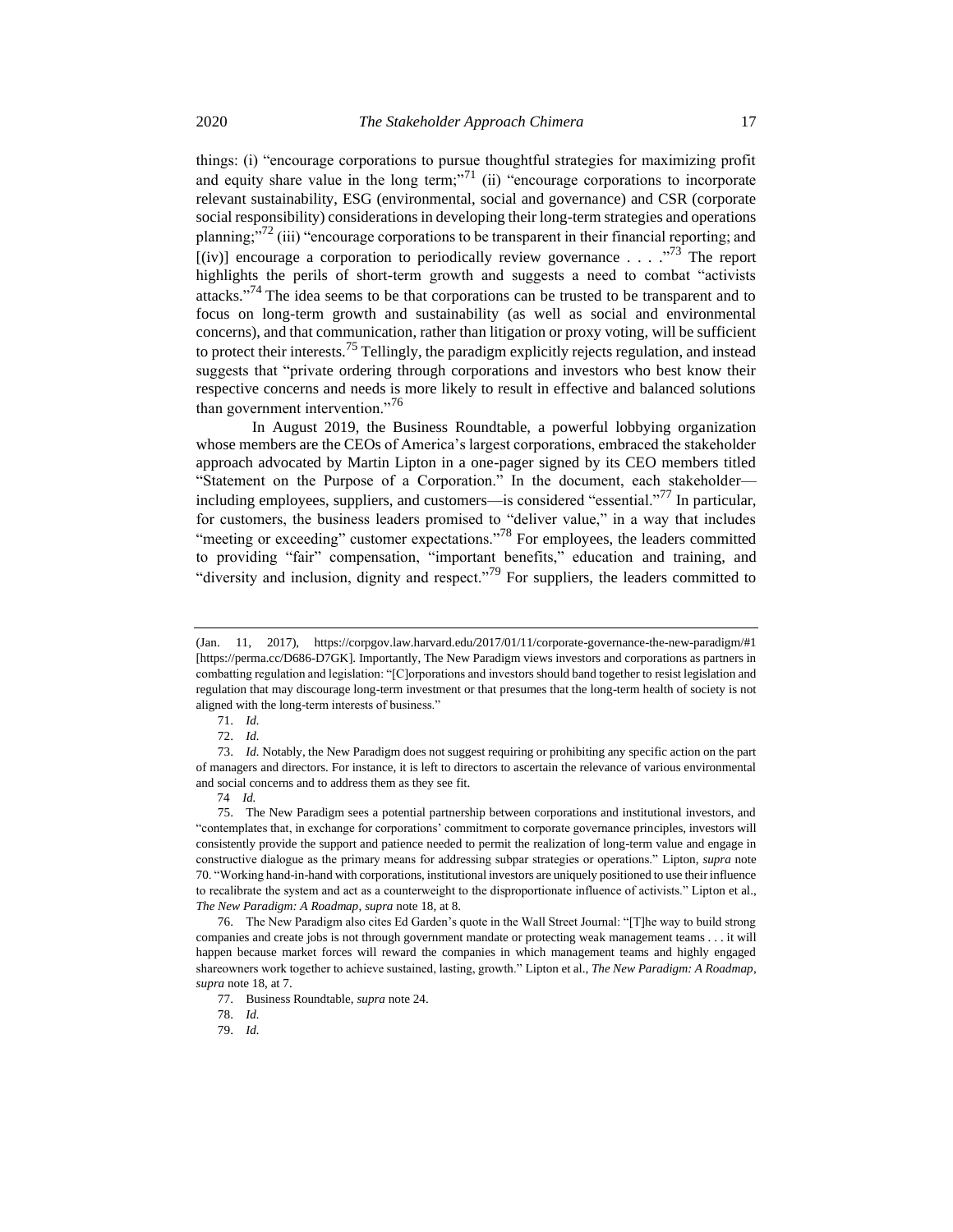dealing in a way that is both ethical and fair.<sup>80</sup> For communities, the leaders committed to respect, environmental protection, and sustainable practices.  $81$  For shareholders, the leaders committed to the generation of long-term value, as well as "transparency and effective engagement."<sup>82</sup> Unsurprisingly, all these statements are formulated in a pretty generic fashion and none of the commitments are accompanied with any suggestion for enforcement mechanisms, or any realignment of the incentive structures within a corporation.<sup>83</sup>

## <span id="page-17-1"></span><span id="page-17-0"></span>*C. Critiques to the Stakeholder Approach.*

The stakeholder approach has received several critiques, mainly—but not necessarily—from shareholder primacy proponents. This subsection surveys the most recurring arguments levied against stakeholderism.

*i. Negative Impact to Incentives and Shrinking of the Pie.* The first line of criticism is that abandoning the maximization of shareholder value would result in shrinking the corporate pie, as fostering shareholders' residual claims provides the best incentives to increase the value created by the enterprise,  $84$  at least when the corporation is not in the

84. *Cf.* Frank H. Easterbrook & Daniel R. Fischel, *Voting in Corporate Law*, 26 J.L. & ECON. 395, 403–06 (1983) (arguing that equity holders have an overall interest in a firm's profitability as residual claimants). Under this approach, fiduciary duties are adaptive gap fillers for unspecified terms in the corporate contract that supplement voting rights. *See, e.g.*, Butler & Ribstein, *supra* note [52;](#page-12-1) Macey, *Fiduciary Duties*, *supra* note [52;](#page-12-1) Simone M. Sepe, *Directors' Duty to Creditors and the Debt Contract*, 1 J. BUS. & TECH. L. 553, 562–63 (2007) (noting that a fiduciary approach protecting also creditors might generate underinvestment). The Delaware judiciary is sensitive to this concern: consider Vice-Chancellor Laster's analysis in *In re* Trados, Inc. S'holder Litig., 73 A.3d 17, 36–37 (Del. Ch. 2013):

[B]y increasing the value of the corporation, the *directors increase the share of value available for the residual claimants*. Judicial opinions therefore often refer to directors owing fiduciary duties "to the corporation and its shareholders." This formulation captures the foundational relationship in which directors owe duties to the corporation for the ultimate benefit of the entity's residual claimants. Nevertheless, ""stockholders' best interest must always, within legal limits, be the end. Other constituencies may be considered only instrumentally to advance that end.

(emphasis added) (citations omitted).

<sup>80.</sup> *Id.*

<sup>81.</sup> *Id.*

<sup>82.</sup> *Id.*

<sup>83.</sup> These views by corporations and their advisors hold much of their intellectual roots in the work of British economist Colin Mayer. MAYER, PROSPERITY, *supra* note [56;](#page-13-0) MAYER, FIRM COMMITMENT, *supra* note [56.](#page-13-0) Note that this new embrace of stakeholder theory from the business community has received a mixed reception from the two progressive politicians that ran for president, among other things, on a business law reform agenda. On the one hand, Senator Sanders favorably cited the Business Roundtable report in advocating for his proposal for a federal corporate charter, which would require a stakeholder approach to governance. Corporate Accountability and Democracy Plan, *supra* not[e 21.](#page-5-1) On the other hand, Senator Warren responded to the Business Roundtable statement by requesting "information about the tangible actions [they] intend to take to implement the principles" outlined therein. Press Release, Sen. Elizabeth Warren, Senator Warren Asks CEOs to Honor Their Commitments to 'Promote an Economy that Serves All Americans' (Oct. 4, 2019), https://www.warren.senate.gov/oversight/letters/senator-warren-asks-ceos-to-honor-their-commitments-topromote-an-economy-that-serves-all-americans [https://perma.cc/EA9F-6YED] (inquiring via separate letters with CEOs of Amazon, Walmart, United Airlines, General Motors Company, JPMorgan Chase, BP, AT&T, Comcast, Cigna, and Union Pacific).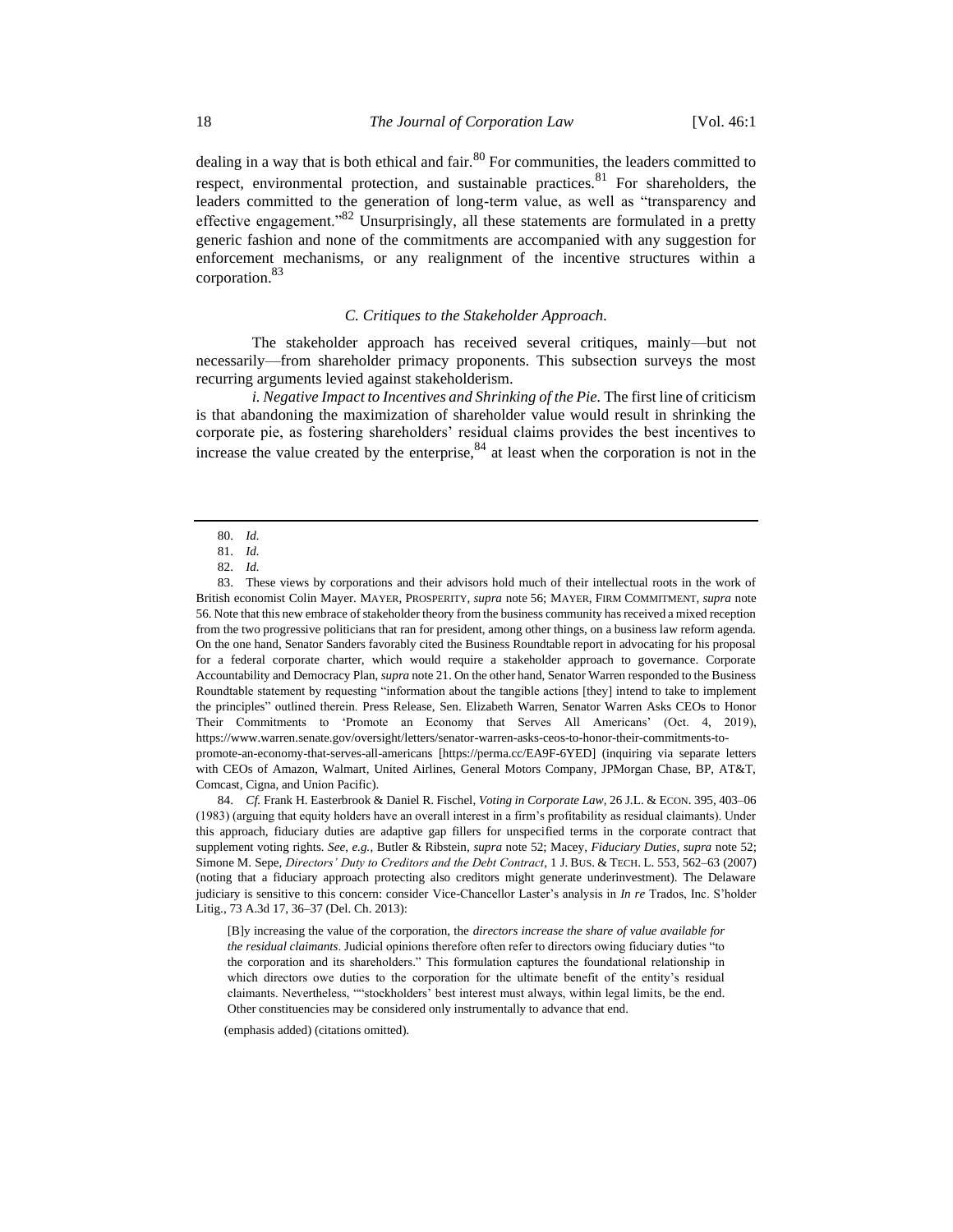<span id="page-18-0"></span>proximity of bankruptcy, $85$  and exerts pressure directors to return excess cash to investors who in turn can channel it back to new investments for newer businesses.<sup>86</sup> Taking this view a step further is the old Friedman idea, recently channeled by SEC Commissioner Hester Peirce, that increasing a corporation's stock price is beneficial for society as a whole.<sup>87</sup>

<span id="page-18-2"></span><span id="page-18-1"></span>*ii. "Too Many Masters:" Confusion and Excessive Discretion.* Another recurring critique is that a stakeholder approach creates confusion as to which principal directors should prioritize when in a given decision the interests of a class of stakeholders conflict with those of another class.<sup>88</sup> Having too many principals would at best confuse directors,<sup>89</sup> at worst give them a blank check to cherry pick which class to support, depending on the

87. Hester M. Peirce, Comm'r, Sec. & Exch. Comm'n, My Beef with Stakeholders: Remarks at the 17th Annual SEC Conference, Center for Corporate Reporting and Governance (Sept. 21, 2018):

Focusing on the company's long-term value also serves the public. The company's price, which reflects the market's view about the company's long-term value, serves a critical role in ensuring that the company is actually meeting the public's needs. . . . A company increases its stock price by selling better products and services or producing them more efficiently and lowering its prices to attract customers. The better the company meets the needs and wants of its buyers, the more income it earns and the more value it returns to its shareholders. The stock price also helps to nudge companies to return resources to shareholders that the company cannot use productively. If a company cannot put resources to work, it returns them to shareholders, who can then put them to work in another enterprise that does have a good use for them. A company that serves the interests of its collective shareholders serves the interests of the public.

(Of course, this entire passage assumes the existence of perfectly competitive product and capital markets and does not even address labor markets. *See infra* Part IV for a more sobering analysis of broader society's welfare after years of bull markets).

88. *See* Bainbridge, *supra* not[e 53,](#page-12-0) at 550. *See also* Sepe, *supra* not[e 84,](#page-17-1) at 563; Griffith, *supra* not[e 86,](#page-18-0) at 6.

<sup>85.</sup> *See generally* WILLIAM T. ALLEN & REINIER KRAAKMAN, COMMENTARIES AND CASES ON THE LAW OF BUSINESS ORGANIZATIONS 112–14 (5th ed. 2016) (discussing the hypothetical presented in dicta by then-Chancellor Allen in Credit Lyonnais Bank Nederland, N.V. v. Pathe Commc'ns Corp., Civ. A. No. 12150, 1991 WL 277613, at  $*34$  (Del. Ch. 1991), which highlights that the incentives to take on excessive risk faced by directors of a corporation that is in the proximity of insolvency and suggests that in such cases directors' duties also run to the corporation's creditors). But for a critique of Allen's approach in *Credit Lyonnais*, see generally Stephen M. Bainbridge, *Much Ado About Little? Directors' Fiduciary Duties in the Vicinity of Insolvency*, 1 J. BUS. & TECH. L. 335 (2007).

<sup>86.</sup> Fried, *supra* note [28;](#page-6-3) Gatti & Ondersma, *supra* note [36;](#page-8-0) Sean J. Griffith, *Saving Capitalism*, Book Review of Colin Mayer's Prosperity (2020) (manuscript on file with author).

<sup>89.</sup> A variation of this critique is that a stakeholder approach seeks to protect a realm of interests that is just too broad since it purports interests of constituencies *outside* the corporation (creditors, consumers and local communities), whilst the proper policy focus should just be on the weak constituency *within* the corporation, that is, workers. *See* Bodie, *supra* not[e 53,](#page-12-0) at 748–52.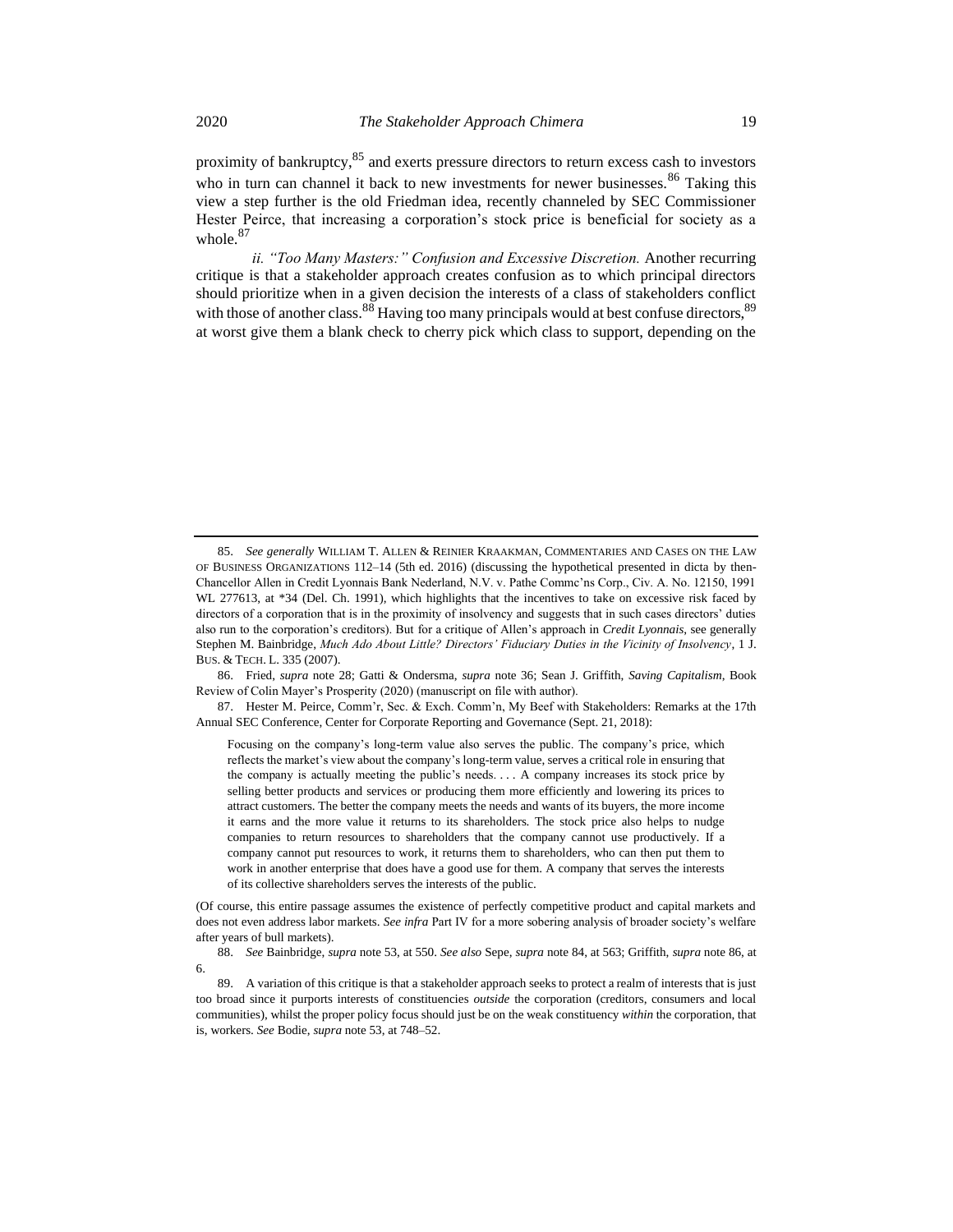<span id="page-19-0"></span>very interests of directors.<sup>90</sup> Under both scenarios, the approach would be unworkable and efficient decision-making would suffer. $91$ 

*iii. Lack of Clear Metrics and Problematic Enforcement.* A similar line of criticism stresses that not only would the approach afford too much discretion to directors and officers, but also give unclear, if not absent, metrics to adjudicators to establish whether directors are in fact pursuing stakeholders' interests.<sup>92</sup> In contrast, the pursuit of shareholder wealth maximization has a readily available, albeit imperfect, proxy in the stock price.<sup>93</sup> As a result, from a practical standpoint, directors' and officers' accountability would become rather problematic. Moreover, broadening the beneficiaries of fiduciary duties, without making the new beneficiaries also potential plaintiffs for breach of such duties, would give us a system with toothless enforcement.<sup>94</sup>

<span id="page-19-1"></span>*iv. The Business Judgment Rule Makes the Change Irrelevant—Abandoning It Would Be Overkill.* Some authors believe that under existing corporate law regimes,

91. *See* Bainbridge, *supra* not[e 53,](#page-12-0) at 547 (arguing that shareholder would require a higher rate of return and thus increase corporations' cost of capital if they anticipate directors would have to respond to "two masters"); Macey, *Fiduciary Duties*, *supra* not[e 52,](#page-12-1) at 1267; Sepe, *supra* not[e 84,](#page-17-1) at 563; Macey & Miller, *supra* note [52,](#page-12-1) at 414; William J. Carney, *Does Defining Constituencies Matter?*, 59 U. CIN. L. REV. 385, 423–24 (1990).

92. *See* Bainbridge, *supra* not[e 53,](#page-12-0) at 547; Bhagat & Hubbard, *supra* not[e 90,](#page-19-0) at 6; Rock, *supra* not[e 40,](#page-10-1) at 28.

93. *See, e.g.*, Hansmann & Kraakman, *supra* not[e 53,](#page-12-0) at 441; Griffith, *supra* not[e 86,](#page-18-0) at 5.

<sup>90.</sup> Mark J. Roe, *The Shareholder Wealth Maximization Norm and Industrial Organizations*, 149 U. PA. L. REV. 2063, 2065 (2001) (arguing that a stakeholder approach may "leave managers so much discretion that managers could easily pursue their own agenda, one that might maximize neither shareholder, employee, consumer, nor national wealth, but only their own."). *See also* EASTERBROOK & FISCHEL, *supra* note [52,](#page-12-1) at 38 ("a manager told to serve two masters (a little for the equity holders, a little for the community) has been freed of both and is answerable to neither."). *See* Summers, *supra* note [27](#page-6-1) ("It's legendary that whenever you serve multiple masters, you serve none. With shareholders disempowered and no other form of vigilance empowered, how will the risk that stakeholder capitalism becomes an agenda of CEO empowerment be avoided?"); Ventoruzzo, *supra* note [43,](#page-10-0) at 10 ("in many ways, a broad corporate purpose is a further empowerment of executives and CEOs, not a constraint on their actions"); Sanjay Bhagat & Glenn Hubbard, *Should the Modern Corporation Maximize Shareholder Value?* 6 (Working Paper, Mar. 3, 2020), https://papers.ssrn.com/sol3/papers.cfm?abstract\_id=3548293 [https://perma.cc/W8Z5-7VNX].

<sup>94.</sup> Stephen M. Bainbridge, *A Critique of Senator Elizabeth Warren's "Accountable Capitalism Act" (Part 3): She Hasn't Thought Through the Enforcement Mechanism*, PROFESSORBAINBRIDGE.COM (Aug. 15, 2018), https://www.professorbainbridge.com/professorbainbridgecom/2018/08/a-critique-of-senator-elizabeth-warrensaccountable-capitalism-act-part-3-she-hasnt-thought-through-.html [https://perma.cc/E3BL-7PYP]; Lipton, *supra* note [53,](#page-12-0) at 865. Consider that the BRT's Statement on the Purpose of the Corporation does not include any specific promises, nor does it include any enforcement mechanisms by which employees or other constituents could seek any remedy for corporations' failures to meet the standards advocated the BRT. So, whether executives will adequately address the weaker constituencies' needs or concerns will entirely depend on managerial discretion. *See* Enriques, *supra* note [29;](#page-6-4) Pistor, *supra* note [29;](#page-6-4) Summers, *supra* note [27.](#page-6-1) Similarly, The New Paradigm does not place any mandates upon corporations, but instead *encourages* corporations to engage in improved disclosures and to consider sustainability concerns and social responsibility. The New Paradigm explicitly eschews any direct regulation or mandate with respect to employee benefits, compensation, or influence, and does not offer any promise to any other constituency either. The proposal offers no enforcement mechanism to allow employees or other constituencies to pursue any redress in the event of the corporations' failure to consider their interests. Note incidentally that, famously, the New York Business Corporation Law makes it clear that it creates no duty to any party, so non-shareholder groups have no standing to enforce it. N.Y. BUS. CORP. LAW §717(b) (LexisNexis 2020). *See also* Jill E. Fisch & Steven Davidoff Solomon, *Should Corporations Have a Purpose?* 131-32 (Euro. Corp. Governance Inst., L. Working Paper No. 510/2020), https://papers.ssrn.com/sol3/papers.cfm?abstract\_id=3561164 (mentioning lack of enforcement).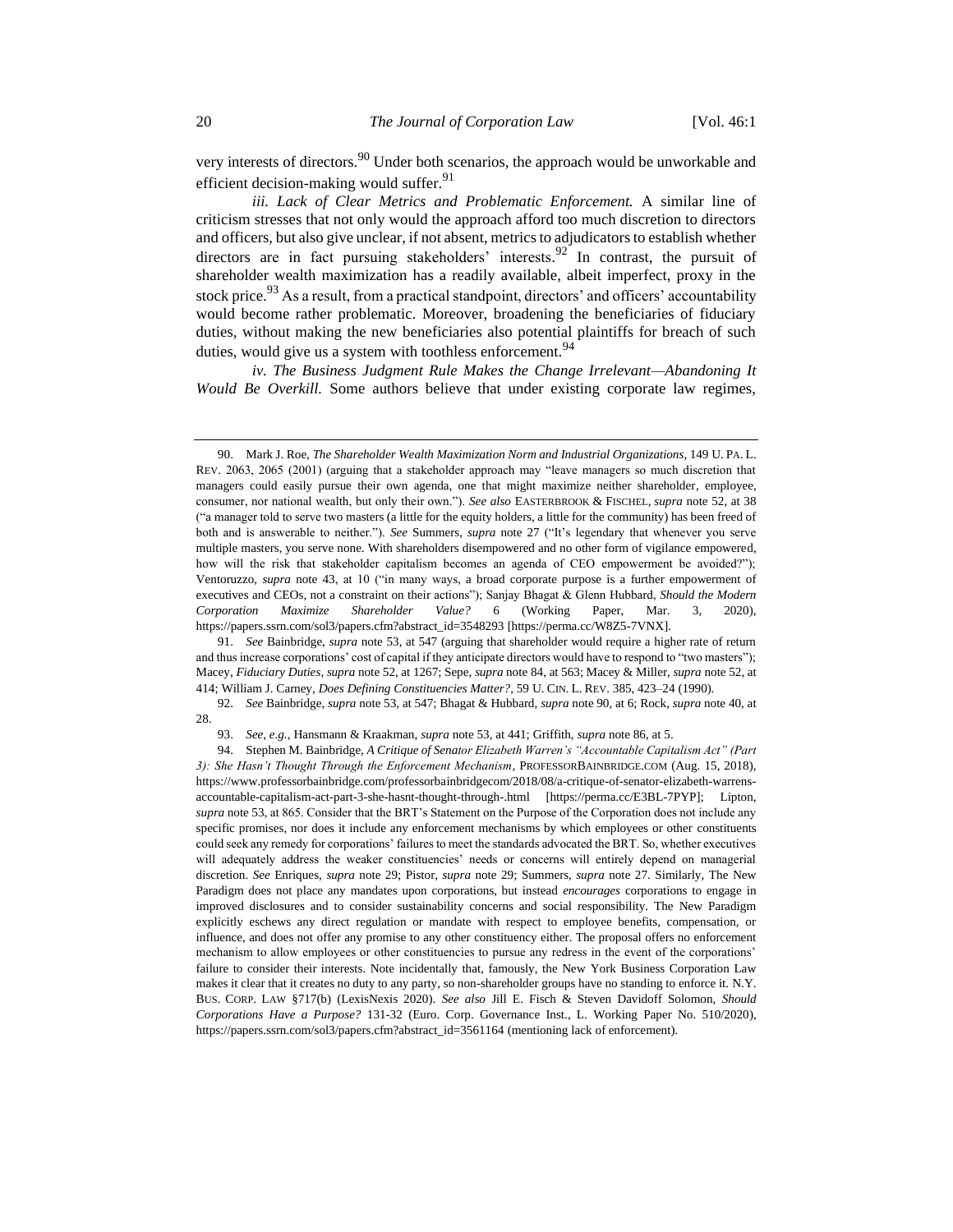directors are already capable of pursuing pro-stakeholder policies.<sup>95</sup> This group also includes supporters of the stakeholder approach who believe no reform is actually necessary because directors and managers can *already* pursue other interests than shareholders', as in their stakeholderist view, nowhere does the law require directors to maximize shareholder wealth.<sup>96</sup> Some add that, at least in day-to-day decisions,  $97$  directors can practically pursue a stakeholder agenda, because, under the business judgment rule, such a decision would not be second-guessed.<sup>98</sup> Paradoxically, the presence of the business judgment rule would make an express stakeholder reform meaningless if directors intended to keep catering to the interests of shareholders only, as such a decision could be reconciled with the business judgment rule. Following this logic, the only way to make a stakeholder reform truly effective would be to abandon the business judgment rule. The question is then whether this would ever be a realistic scenario, given that historically the judiciary does not want to step into the shoes of directors and managers in deciding how to run the business.<sup>99</sup>

*v. Fiduciary Duties and the Deterrent Effect of Liability Are Overblown: Other Incentives Drive Directors and Managers.* Other authors criticize stakeholderism on the grounds that it represents symbolic, "feel good" governance:<sup>100</sup> it is not fiduciary duty law, but other governance institutions that craft incentives, most importantly director appointment rights, embedded in voting stock.<sup>101</sup> According to this view, shareholder

97. STEPHEN M. BAINBRIDGE, CORPORATE LAW 223, n.5 (2d ed. 2009) (recognizing that a board too sensitive or insensitive to the quests by weaker constituencies will be protected by the business judgment rule for non-*Revlon* decisions).

98. Macey, *supra* note [53,](#page-12-0) at 27–28, 27 n.95 (citing Bernard S. Sharfman, *Shareholder Wealth Maximization and Its Implementation Under Corporate Law*, 66 FLA. L. REV. 389, 393–99 (2014)). *See also supra* not[e 65](#page-15-0) and accompanying text.

99. Bainbridge, *supra* note [94](#page-19-1) (wondering whether Senator Warren's proposal in the Accountable Capitalism Act to expand fiduciary duties to stakeholders would imply a demise of the business judgment rule). *See also* Allison Frankel, *If Corporations Don't Put Shareholders First, What Happens to Business Judgment Rule?*, REUTERS (Aug. 22, 2019, 2:56 PM), https://www.reuters.com/article/us-otc-bizroundtable/if-corporationsdont-put-shareholders-first-what-happens-to-business-judgment-rule-idUSKCN1VC2FS (describing different points of view about the limits and future of the business judgment rule from current and former Delaware judges, as well as Wachtell Lipton).

100. Enriques, *supra* not[e 29.](#page-6-4)

101. MARK. J. ROE, POLITICAL DETERMINANTS OF CORPORATE GOVERNANCE 45–46 (2003) (mentioning, among other things, compensation, takeovers, securities markets); Fried, *supra* note [28;](#page-6-3) Bebchuk & Tallarita, *supra* note [39,](#page-9-0) at 30–35, 40–41 (arguing that corporate compensation structures, as well as labor and control markets, provide managers and directors with significant incentives to look out for shareholders' interests, but no incentives to look out for stakeholder interests); Rock, *supra* not[e 40,](#page-10-1) at 12, 28 (noting that shareholders elect boards and set limits to their discretion). Interestingly, this point is conceded by some supporters of a stakeholder approach. Petrin & Choudhury, *supra* note [56,](#page-13-0) at 19 (arguing that although "managers are already allowed to

<span id="page-20-0"></span><sup>95.</sup> *See* Lipton, *supra* not[e 53,](#page-12-0) at 882.

<sup>96.</sup> *See, e.g.*, Blair & Stout, *supra* not[e 30,](#page-6-2) at 252; STOUT, *supra* not[e 48,](#page-11-1) at 31. *But see* Strine, *The Dangers of Denial*, *supra* not[e 64,](#page-14-1) at 763 ("advocates for corporate social responsibility pretend that directors do not have to make stockholder welfare the sole end of corporate governance, within the limits of their legal discretion, under the law of the most important American jurisdiction-Delaware."); Stephen M. Bainbridge, *"The Modern Corporation Statement on Company Law" Pretends It Knows What It Is Talking About*, PROFESSORBAINBRIDGE.COM (Nov. 1, 2016), https://www.professorbainbridge.com/professorbainbridgecom/2016/11/the-modern-corporation-statement-oncompany-law-pretends-it-knows-what-it-is-talking-about.html [https://perma.cc/C3RK-RUJ3] (supporting Strine's view); *In re* Trados, Inc. S'holder Litig., 73 A.3d 17, at 36–37 (2013).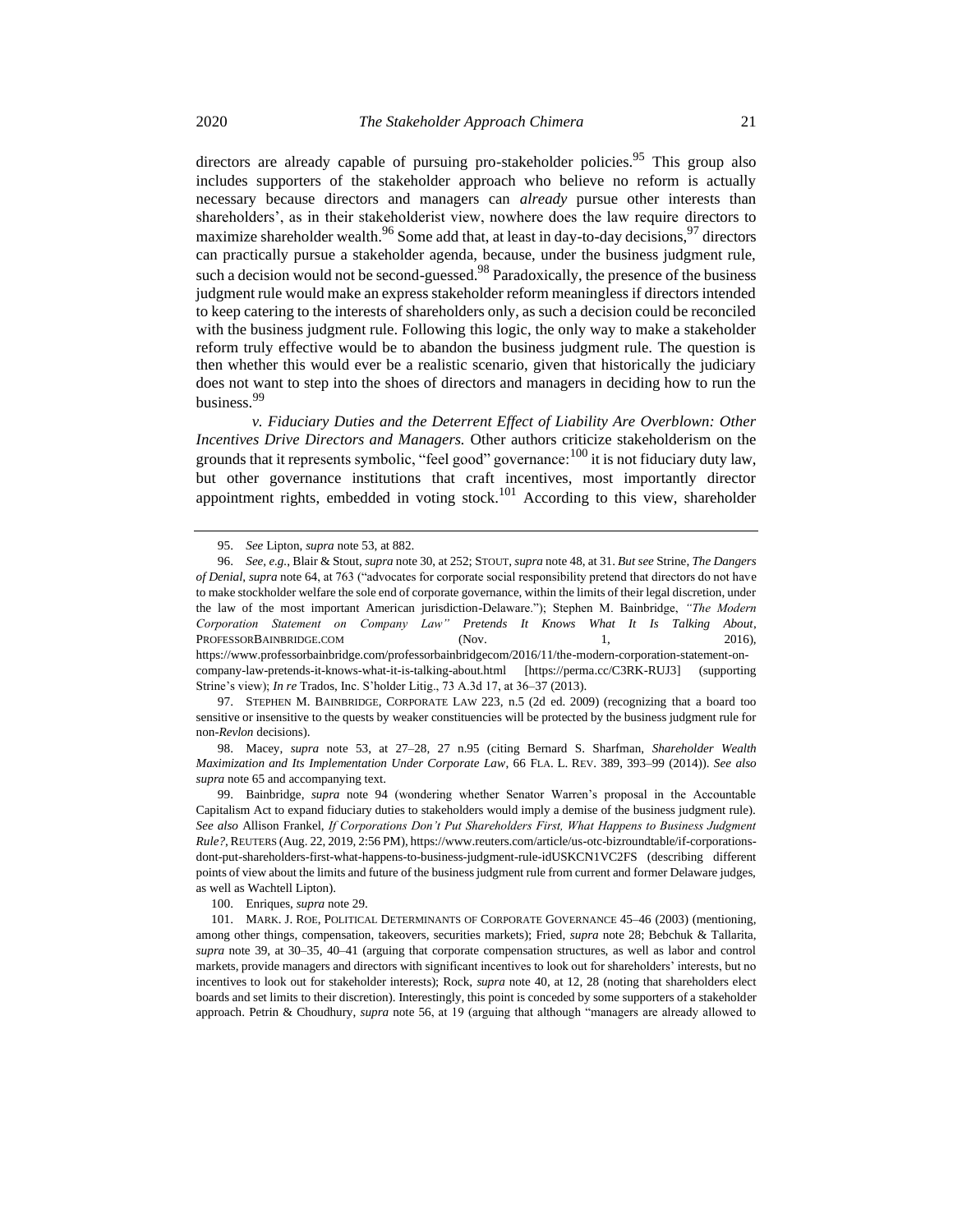primacy is less a by-product of the law than of market pressure: whenever directors prefer employees to shareholders, irrespective of whether they breach the law, they just put their re-election in danger, including risking activism or a takeover. After all, the constituency statutes passed in the 1980s were premised on the very similar concerns that hostile takeovers were a big threat to employees, creditors, and local communities, yet their impact was minimal.<sup>102</sup> But after 30 years, we are still discussing whether directors should do something more for those constituencies, notwithstanding their protection under the said statutes.<sup>103</sup> Indeed, directors were adamant about using the "weaker constituencies card" when they needed protection against a hostile offer, yet were oblivious to their needs in time of peace or, worse, when they were crafting friendly deals that would ultimately have the same nefarious effects on weaker constituencies as the hostile ones.<sup>104</sup>

<span id="page-21-1"></span><span id="page-21-0"></span>*vi. Ineffectiveness: If Regime Perceived as Too Taxing, Corporations Would Engage in Regulatory Arbitrage (Migrate; Unincorporate; etc.).* Some authors warn that if the shift to a stakeholder approach were perceived as a threat, shareholders would pressure businesses to find ways to avoid the new legal framework.<sup>105</sup> For example, they

104. ROE, *supra* not[e 101,](#page-20-0) at 45:

. . . [C]onstituency laws, which allow boards to consider players other than shareholders, have hardly affected the firm on labor's behalf. One might cynically see these laws as made by and for managers, who wanted freedom to oppose hostile takeovers and, once they had it, offered employees little more. America's underlying political reality did not give managers any further reason to tie themselves to employees on a day-to-day basis.

105. *See, e.g.*, Rock, *supra* note [40,](#page-10-1) at 28; Bhagat & Hubbard, *supra* note [90,](#page-19-0) at 16. *See also* Bernard S. Black, *Is Corporate Law Trivial?: A Political and Economic Analysis*, 84 NW. U.L. REV. 542 (1990); Stephen M.

consider broader societal interests and avoid short-term thinking and decision-making[,] . . . they often choose not to use this freedom for various reasons, such as market and reputational pressures or simply to promote their own financial interests."). But instead of dismissing stakeholderism, the authors advocate for "a reformulated corporate purpose that stipulates corporate actions beyond shareholder wealth maximization . . . ." *Id.* However, their proposal does not provide details on how exactly an expanded corporate purpose would in practice counter short-termism.

<sup>102.</sup> For a critical account, see Romano, *supra* not[e 66,](#page-15-1) at 458–65. *See also* Bebchuk & Tallarita, *supra* note [39,](#page-9-0) at 46–48 (explaining that executives, when given the opportunity via constituency statutes, have not, in fact, allocated meaningful resources to stakeholders). *See also* Bebchuk et al.*, supra* note [63](#page-14-2) (providing further empirical evidence to prove the point).

<sup>103.</sup> True, some of those statutes apply only in a takeover. *See e.g.* David K. Millon*, Redefining Corporate*  Law, 24 IND. L. REV. 233, 246 n.99 (1991) (citing Connecticut, Iowa, Louisiana, Missouri, Oregon, and Tennessee)*.* But such a counter would leave no explanation as to why executives, if they truly cared about employees, did not lobby local politicians to extend protections to employees in day-to-day operations as well, other than the fact those statutes were really passed to protect management in a takeover, not employees. *Cf.*  Lucian Arye Bebchuk & Allen Ferrell, *Federalism and Corporate Law: The Race to Protect Managers from Takeovers*, 99 COLUM. L. REV. 1168, 1177 (1999). *See also* Adam Winkler, *Corporate Law or the Law of Business?: Stakeholders and Corporate Governance at the End of History*, 67 L. & CONTEMP. PROBS. 109, 110 (2004) ("Constituency statutes have also expanded managerial discretion, making stakeholder protection a matter of choice, not legal obligation."). For the dynamics of the lobbying efforts to obtain antitakeover statutes, see generally Roe, *supra* note [30,](#page-6-2) at 330–33 ("Managers who seek political protection are not climbing uphill; legislators who do managers' bidding do not have to fear reprisal from voters. It is the opposite. Politicians who bash Wall Street and thwart takeovers are rewarded by the average voter." *Id.* at 331). John W. Cioffi, *Fiduciaries, Federalization, and Finance Capitalism: Berle's Ambiguous Legacy and the Collapse of Countervailing Power*, 34 SEATTLE U.L. REV. 1081, 1112 (2011) (noting that "the legal recognition of nonshareholder interests served only to entrench and empower management . . . Labor . . . served as a legitimating fig leaf for managerial power."). *See also infra* not[e 104](#page-21-0) and accompanying text.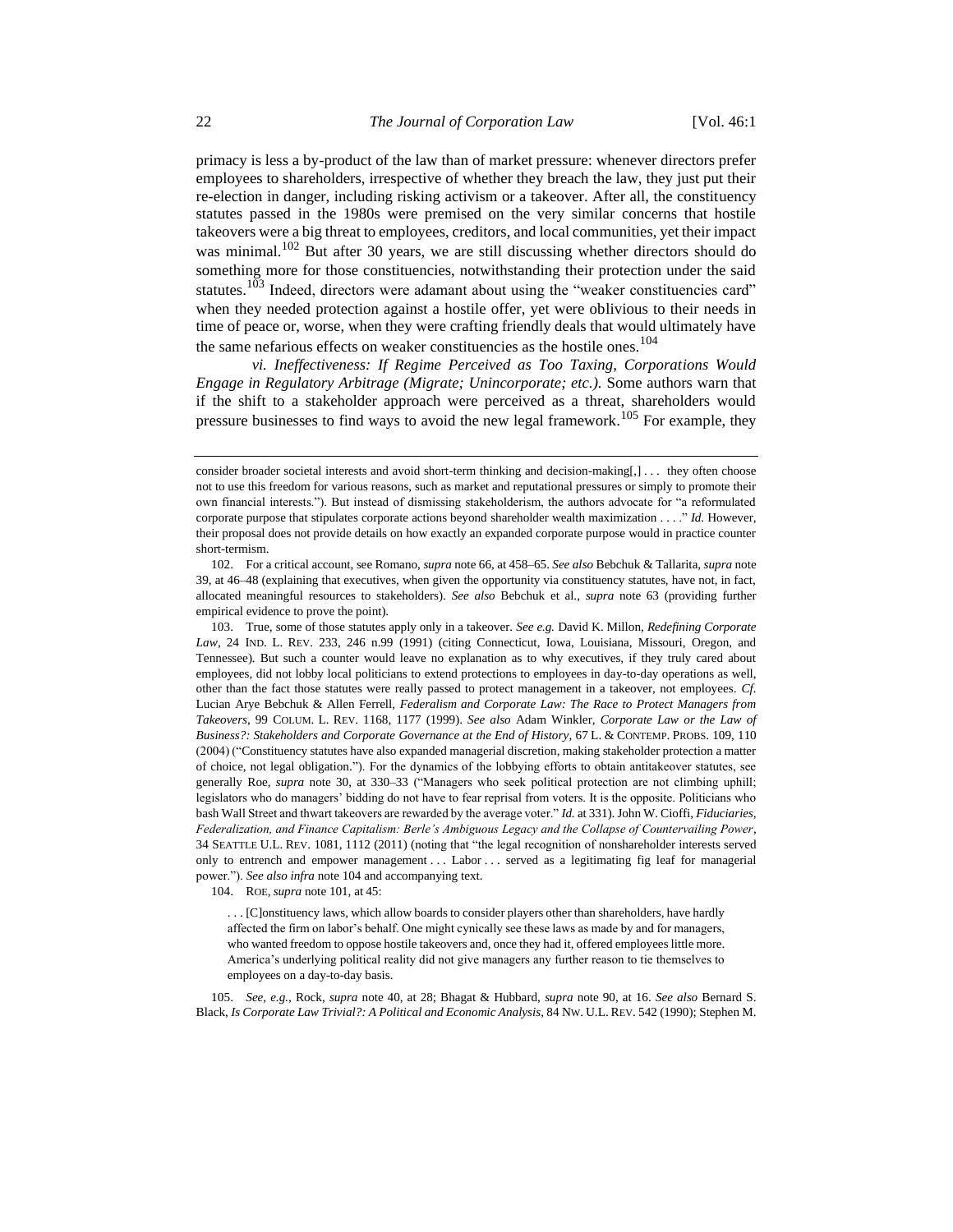could reincorporate in jurisdictions that still follow the shareholder primacy norm whether another state in the Union or outside the U.S. will depend on whether a stakeholder reform were passed by state legislatures or Congress, respectively. Alternatively, they could change their choice of organizational form into a structure, say a limited liability company, without the same requirements to protect broader stakeholders.<sup>106</sup>

*vii. Corporate Law in General, and Fiduciary Duties in Particular, Are Not the Answer.* Some authors contend that, even if the protection of weaker constituencies impacted by a corporation's operations were warranted, that should be the job of other areas of law (e.g., employment and labor, antitrust, environmental laws), not corporate law, let alone fiduciary duties.<sup>107</sup> This view reverberates Milton Friedman's intuition that a typical corporate executive would either lack the knowledge or the power (at a minimum to coordinate with other corporations for a collective response) to provide effective changes that could fix the problems affecting society.<sup>108</sup>

## <span id="page-22-0"></span>*D. A Preliminary Assessment of the Stakeholder Approach and of the Critiques to It*

Embracing stakeholder theories is based on laudable premises that are supported by existing evidence showing lack of real growth and inequality.<sup>109</sup> Also, one of the mainstays of shareholder primacy, the idea that constituencies other than shareholders can be protected contractually, while only shareholders need help from the law,  $110$  is true only with respect to financial creditors. Non-adjusting creditors such as tort victims are, by

106. Griffith, *supra* not[e 86,](#page-18-0) at 10.

109. *Cf. infra* Section III.A (discussing economic stagnation and inequality).

110. *See, e.g.*, Macey, *Economic Analysis*, *supra* not[e 52,](#page-12-1) at 36–37 (explaining that shareholders have greater difficulty protecting themselves contractually than other types of stakeholders).

Bainbridge, *Community and Statism: A Conservative Contractarian Critique of Progressive Corporate Law Scholarship*, 82 CORNELL L. REV. 856, 860–61 (1997) (noting that "mandatory rules are often subject to evasion by choice of form and jurisdiction").

<sup>107.</sup> *See, e.g.*, CLARK, *supra* note [53,](#page-12-0) at 30–32 ("[T]raditionally, the subjects of corporation law and securities regulation are simply defined to deal only with . . . the most capitalistic of relationships affecting capitalist enterprise. . . . [These] laws do not preclude laws regulating other corporate relationships.") *Id.* at 30; STEPHEN M. BAINBRIDGE, CORPORATION LAW AND ECONOMICS 428–29 (2002); Winkler, *supra* not[e 103,](#page-21-1) at 111 (advocating for a change of direction of progressive scholars: "Rather than try to change corporate law—which, in the past, has often meant expanded managerial discretion and mixed results for stakeholders—progressives might be better off attempting to protect stakeholders through the broader law of business."); Sepe, *supra* note [84,](#page-17-1) at 563–64 (explaining the issues that may arise when directors have fiduciary duties to people other than the shareholders); Gordon, *supra* note [27](#page-6-1) (arguing that "rather than focusing on the firm as the unit of greatest concern, and assuming that companies themselves are responsible for, say, retraining workers whose skills have become obsolete, whose human capital has depreciated . . . the real issue is one of social insurance, of ensuring that we have the right form of government match to ensure the preservation and, where possible, the reinvigoration, of human potential over the lifetime of employees."). In a scholarly article of a few years ago, then-Chief Justice Strine seemed to side with this view. Strine, Jr., *The Dangers of Denial*, *supra* not[e 64,](#page-14-1) at 763 ("In current corporate law scholarship, there is a tendency among those who believe that corporations should be more socially responsible to avoid the more difficult and important task of advocating for externality regulation of corporations in a globalizing economy and encouraging institutional investors to exercise their power as stockholders responsibly.").

<sup>108.</sup> Friedman, *supra* note [49](#page-11-2)*.* For a similar concern, see Gordon, *supra* not[e 27](#page-6-1) (stating that government is better equipped than corporate officers to fix societal problems); Bebchuk & Tallarita, *supra* not[e 39,](#page-9-0) at 50–54 (arguing that the stakeholder approach will do little to redress the concerns of non-shareholding stakeholders).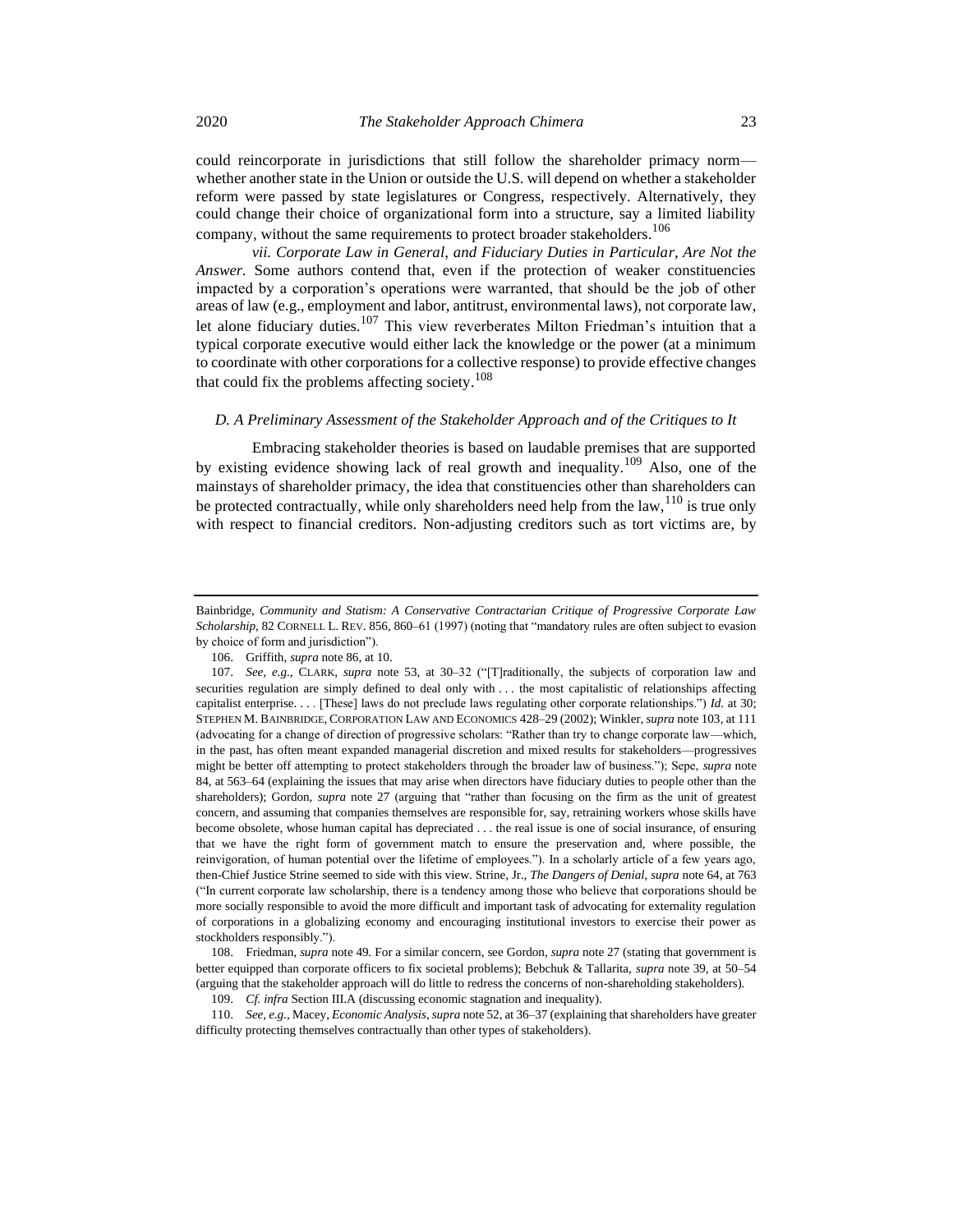definition, incapable of protecting themselves contractually.<sup>111</sup> Consumers often times contract with intermediaries and not the corporation itself. But even the constituencies who contract with the corporation, for example workers and consumers transacting directly with the corporation, are parties to a contract only nominally, because they lack meaningful negotiating power to extract contractual terms on an arm's length basis.<sup>112</sup> That these categories are capable of protecting themselves is an empty argument from a substantive point of view.

<span id="page-23-0"></span>However, none of the above reasons necessarily implies that the protection of such categories should come from broadening (or interpreting extensively) fiduciary duties under corporate law.<sup>113</sup> There are several reasons to be skeptical, most of which are already captured quite well by existing criticism. For instance, the critiques that stakeholder theories contemplate too many masters,  $114$  too many stakeholders,  $115$  and too much

<sup>111.</sup> Non-adjusting creditors are those that do not adjust the terms of their claims to anticipate or take into account the effects of new developments. *See generally* Lucian Ayre Bebchuk & Jesse M. Fried, *The Uneasy Case for the Priority of Secured Claims in Bankruptcy*, 105 YALE L.J. 857, 864 (1996) (providing examples of non-adjusting creditors).

<sup>112.</sup> Simon Deakin, Jonas Malmberg & Prabirjit Sarkar, *How Do Labour Laws Affect Unemployment and the Labour Share of National Income? The Experience of Six OECD Countries, 1970–2010*, 153 INT'L. LAB. REV. 1, 3–4 (2014) (citing adverse selection and collective action problems as constraints on the spontaneous emergence of worker-protective rules); Grant H. Hayden & Matthew T. Bodie, *Codetermination in Theory and Practice*, (forthcoming 73 FLA. L. REV. 2021) 26–27, https://papers.ssrn.com/sol3/papers.cfm?abstract\_id=3684690 [https://perma.cc/QRC6-2J44] (noting that "[t]he contractarian argument for the exclusive shareholder franchise fails to account for . . . these issues: employees have never had equal bargaining power; U.S. labor unions have never represented more than one-third of privatesector employees, and currently represent less than 7 percent; and both legal and logistical roadblocks make it difficult for American unions to participate in corporate governance."). For a critique to the contractual view held by mainstream economists according to which it does not matter whether labor hires capital or vice versa, see Suresh Naidu, *Worker Collective Action in the 21th Century Labor Market* 4–5 presented at the conference "A New Deal for this New Century: Making Our Economy Work for All", (Working Paper, Oct. 3–4, 2019), https://www.law.nyu.edu/sites/default/files/Naidu%20Suresh%20-

<sup>%20</sup>Worker%20Collective%20Action%20in%20the%2021th%20Century%20Labor%20Market.pdf

<sup>[</sup>https://perma.cc/J73S-3LM6] (noting "that frictions [are] pervasive in the labor market. One form of friction is imperfect mobility, which means that, from the perspective of workers, jobs are imperfect substitutes. This lack of mobility could be either due to few employers in a given skill-location segment, costly job search, or non-wage differentiation. Employers set wages to take advantage of this, losing a few workers in order to depress wages for the ones that remain."). Note that those who think otherwise (*see*, *e.g.*, Bhagat & Hubbard, *supra* note [90,](#page-19-0) at 6) have to assume the existence of a very competitive labor market or the effectiveness of legal remedies: "In a competitive labor market, the employee can resign and seek alternative employment. If the labor market for the particular employee is not very competitive, or if the search and moving costs are very high, the employee can seek redress via litigation or regulatory relief. Managers, aware of the employees' redress options, are less likely or unlikely to treat the employees unfairly. Hence, managers with a focus on shareholder wealth maximization have a strong incentive to treat their employees fairly." However, as *infra* Sections III.A.4 and III.A.6 show, neither assumption is realistic.

<sup>113.</sup> For a poignant critique, *see* Macey, *Economic Analysis, supra* note [52,](#page-12-1) at 37 ("If workers lack bargaining power in their employment relationship, changing the law to add a fiduciary duty to this relationship will *harm* workers, not help them. This is because extending the reach of fiduciary duties to rank-and-file employees will not change any fundamental imbalance in the allocation of bargaining power between workers and their employers that already exists.").

<sup>114.</sup> *See supra* not[e 88](#page-18-1) and accompanying text.

<sup>115.</sup> *See supra* not[e 89](#page-18-2) and accompanying text.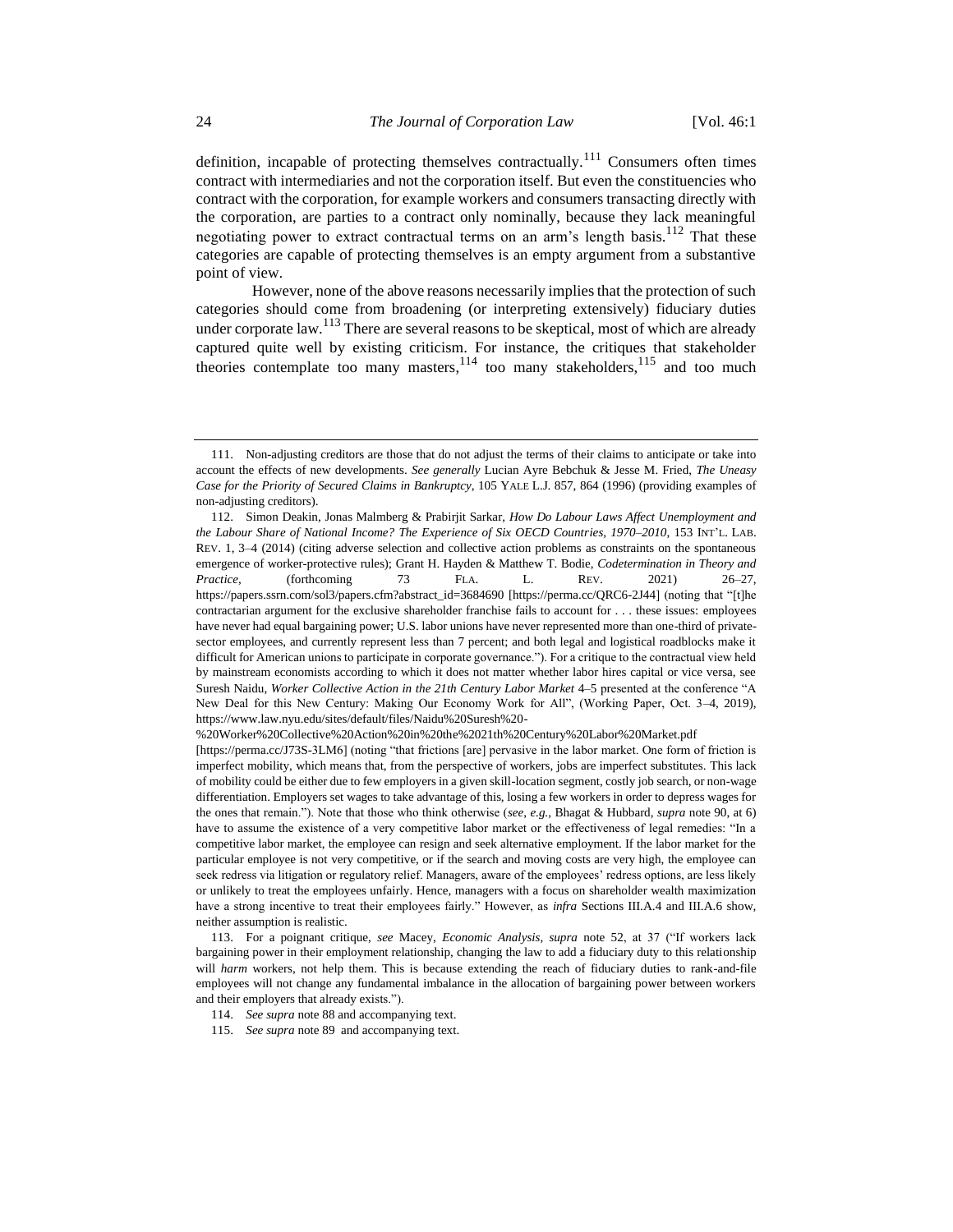discretion<sup>116</sup> are all well put: confusion and potential inefficiencies can easily become the new normal in a world with too many interests to protect.

Other critiques, such as the shrinking of the pie and the risk of regulatory arbitrage, which at first glance might also seem appealing, might prove too much at closer look, even if assessed on mere efficiency grounds. The shrinking of the pie argument heavily relies on defining what type of pie matters: arguably, before dismissing the reform altogether on efficiency grounds, a decrease in the corporate pie that results in an aggregate increase of the micro pies of workers would at the very least require some measuring to ensure the change is inefficient in Kaldor-Hicks terms.<sup>117</sup> The mere fact that the change would result in an immediate loss for shareholders is irrelevant, because such an argument could be used to counter any type of regulatory effort that has a short-term effect on the bottom line; think of measures to fight terrorism or white collar crime, to protect privacy, and so forth. Similarly, the specter of regulatory arbitrage is an issue of policy implementation that always looms in the aftermath of a reform effort; policymakers should address it with viable anti-avoidance regimes rather than abandoning the effort altogether simply because the risk exists.

Finally, the idea that other areas of law, including labor/employment, antitrust, and tax, should address the issues that the stakeholder approach purports to solve is certainly promising especially in the U.S. As discussed in more detail in Section III.B, the U.S. can be singled out as a legal system with pretty lax laws and regulations in those areas.

But most of all, there are two main reasons why we are skeptical of the stakeholder approach: one is that it is doubtful that such an approach would be able to adequately protect the economic rights of weaker constituencies, the other is that it is unproven that shareholder primacy caused the unbalanced economic situation that is afflicting them.

As to the first point, it is disconcerting that those championing weaker constituencies rarely discuss the type of measures and initiatives that would need to be implemented by the board for purposes of protecting such constituencies.<sup>118</sup> For instance: How should a corporation address unionization efforts? Should it change its attitude towards lay-offs? Should it be open to a broader use of collective bargaining? What pay policy should it adopt for its lowest and highest earners? Should it refrain from engaging

<sup>116.</sup> *See supra* not[e 90](#page-19-0) and accompanying text.

<sup>117.</sup> For this observation, we draw on the debate on codetermination. *See* Paul Davies, *Efficiency Arguments for the Collective Representation of Workers: A Sketch in* THE AUTONOMY OF LABOUR LAW 367, 391 (Alan Boggs et al. eds., 2015) (discussing workers representation on corporate boards). Davies refuses to infer that corporations' ignoring such a form is evidence of inefficiency, given that the decision to adopt it is currently vested on shareholders alone and never workers; while the former class would likely suffer losses from codetermination, workers might benefit from it and at times their aggregate gain might outsize aggregate losses from shareholders. *But see e.g.* Stephen M. Bainbridge, *Privately Ordered Participatory Management: An Organizational Failures Analysis*, 23 DEL. J. CORP. L. 979, 1054-55 (1998) (arguing that codetermination is inefficient because it is not voluntarily adopted by firms); Luca Enriques, Henry Hansmann, Renier Kraakman & Mariana Pargendler, *The Basic Governance Structure: Minority Shareholders and Non-Shareholder Constituencies*, *in* THE ANATOMY OF CORPORATE LAW 79, 106 (Reinier Kraakman et al. eds., 3ed. 2017) (same). For a critical take on the mainstream view on codetermination in the U.S., see Hayden & Bodie, *supra*  note [112,](#page-23-0) at 22–30 (arguing that lack of voluntary adoption in corporate America has less to do with the alleged inefficiency of a codetermination system, than with the unequal bargaining power between employers and workers and the limited role of labor unions in private firms in the U.S.).

<sup>118.</sup> To be sure, even those who suggest that other areas of the law should be the main focus of a reform effort to protect weaker constituencies never really discuss what policies should be pursued in those other areas. But this is not entirely surprising: after all, letting other fields deal is a critique that for the most part comes from proponents of shareholder primacy. *See, e.g.*, BAINBRIDGE, *supra* note [107](#page-22-0) (arguing that other fields are best suited for protecting other vulnerable shareholders).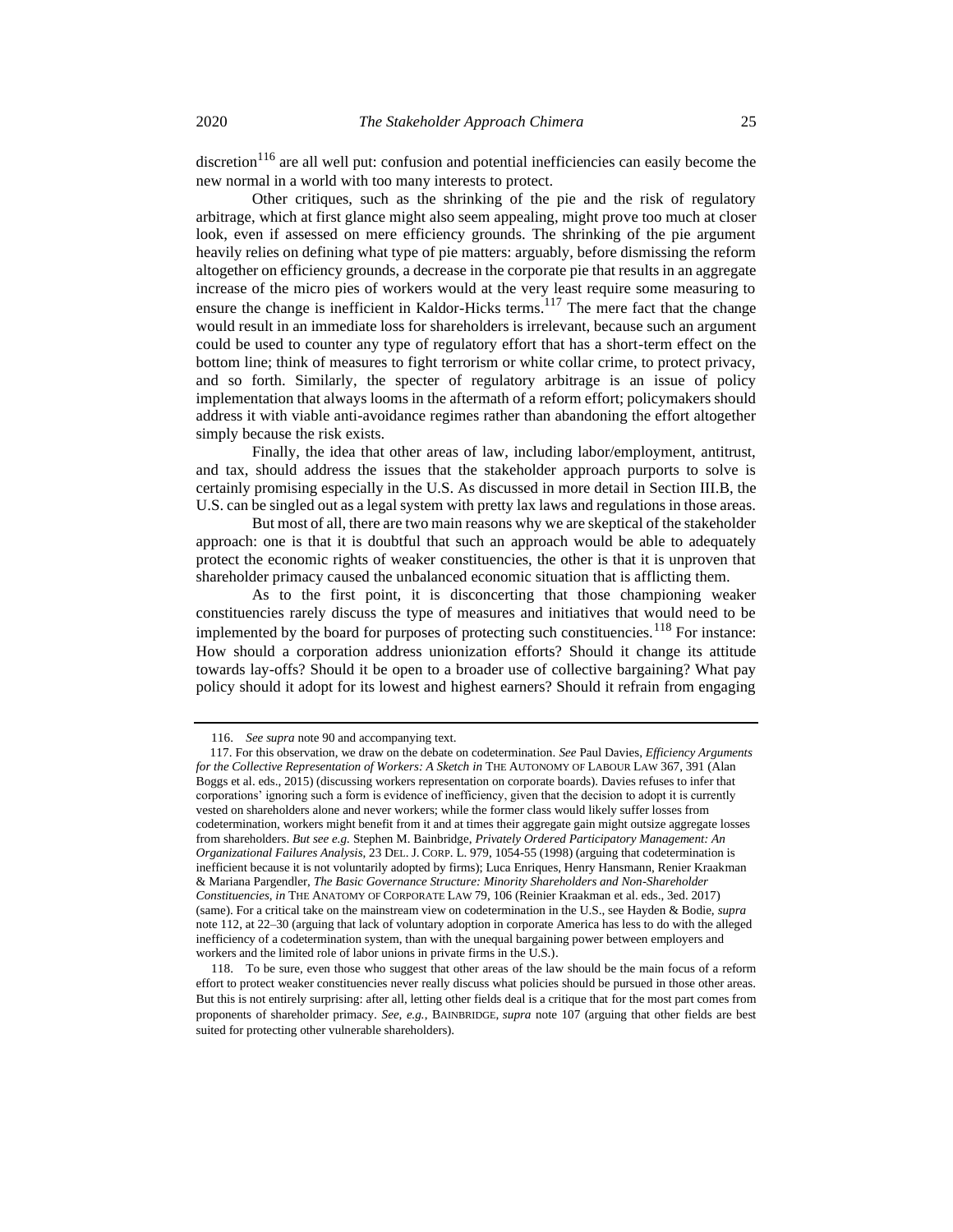in an acquisition that would significantly increase concentration? Should it refrain from lobbying activities that could potentially harm some of their constituencies? These are just a few of many possible questions for which there are neither answers nor any discussion, at least in corporate law circles. The bulk of the discussion is instead on whether the board should be in charge to generically set the agenda to protect employees (or other stakeholders), but not on the contents of such agenda, for which stakeholder champions seem happy to give the board a blank check. This is worrisome because it fails to demonstrate that switching to a broader corporate purpose would in fact be beneficial for the various constituencies it purports to help. Indeed, one of the main goals of this article is opening to the various policy debates on how to protect weaker constituencies that exist outside corporate law and governance.

With respect to the second point, as Part III illustrates, looking closely at what are considered the most accredited explanations for why weaker constituencies have been faring so badly in the U.S. (to that end, we look into lack of real economic growth and rampant economic inequality), it appears that corporate law itself has had a very limited role in conducting our economy to the current levels of distributional discontent.<sup>119</sup> Accordingly, giving corporate law a big role in fixing problems it did not create makes little sense and, as we explain further in Part IV, is problematic if we really care to protect weaker constituencies.

# III. IS SHAREHOLDER PRIMACY RESPONSIBLE FOR INEQUALITY AND ECONOMIC STAGNATION? CAN A STAKEHOLDER APPROACH BE THE FIX?

To ascertain the degree to which changes in corporate law can mitigate the problems faced by weaker constituencies, in terms of inequality and economic stagnation, it is necessary to first understand the factors behind such phenomena. With the help of a growing body of literature, we review the nature and potential causes behind today's economic malaise. Only then can we effectively understand the extent to which broadening corporate purpose may be useful in redressing these concerns.

#### *A. Inequality and Economic Stagnation*

Growth had been sluggish even before COVID-19. Per capita GDP in the U.S. has steeply declined over the past two decades: with an average growth of about 2% per annum during the 1970s, 1980s, and 1990s, in the 2000s growth shrunk to an average of 0.8% per annum and decreased even further in 2010–17 to  $0.6\%$ .<sup>120</sup> The real median family income in the U.S. was \$78,646 in 2018 from \$65,878 in 1988—increasing less than \$13,000 in 30 years, compared to the \$27,000 bump in the preceding 30-year period.<sup>121</sup> Productivity in both the U.S. and Europe has fluctuated, slowing in the 1970s before rebounding modestly in the mid-1990s, and then slowing again in the mid-2000s.<sup>122</sup> In particular, manufacturing has declined precipitously in recent years, falling by 9.7%

<sup>119.</sup> Gordon, *supra* not[e 27.](#page-6-1)

<sup>120.</sup> PHILIPPON, *supra* note [37,](#page-8-1) at 14.

<sup>121.</sup> U.S. Census Bureau, *Real Median Family Income in the United States*, FED. RSRV. BANK OF ST. LOUIS (Sept. 10, 2019), https://fred.stlouisfed.org/series/MEFAINUSA672N [https://perma.cc/S9V2-6FRS].

<sup>122.</sup> Chad Syverson, *Challenges to Mismeasurement Explanations for the U.S. Productivity Slowdown*, 31 J. ECON. PERSP. 165, 165 (2017).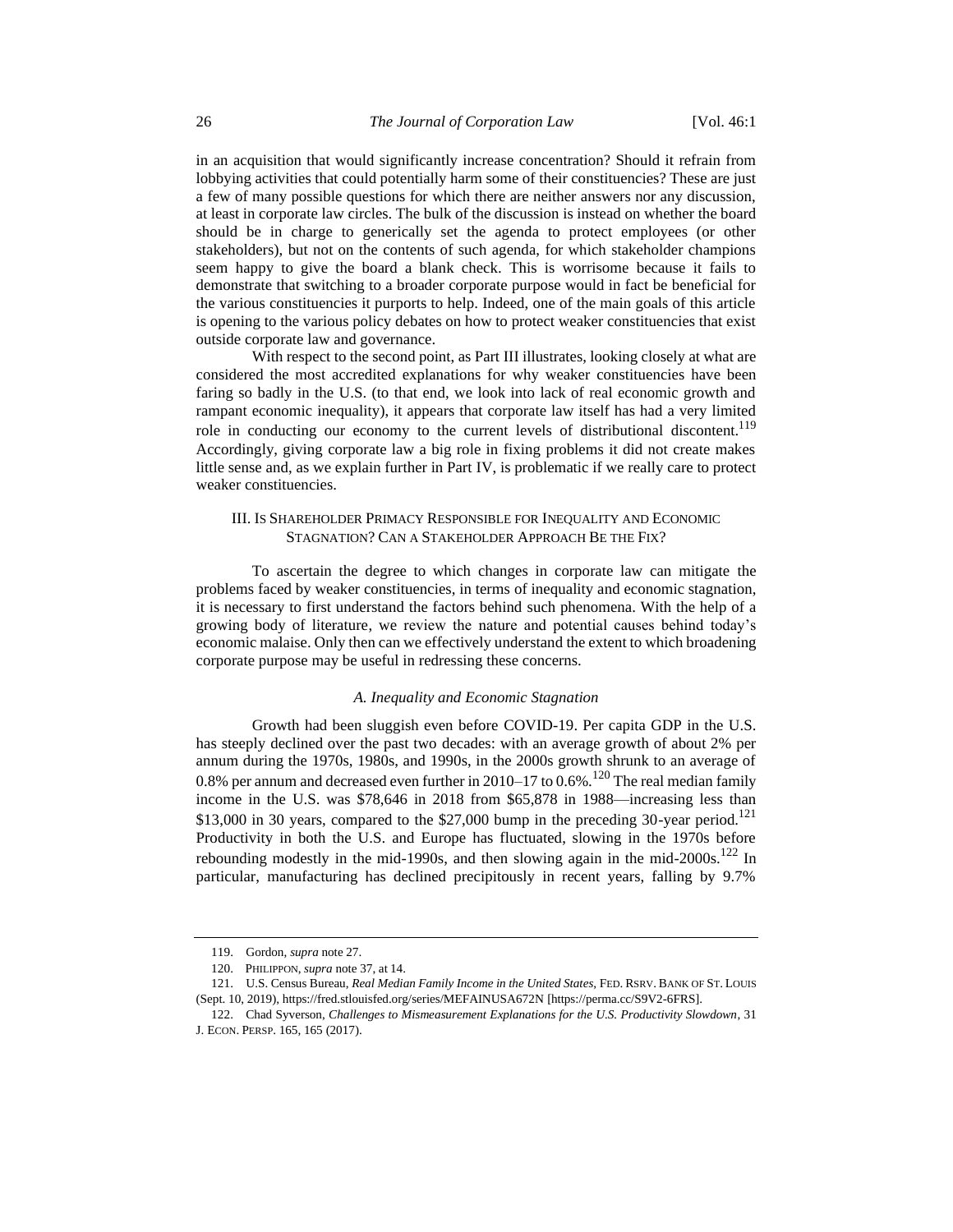<span id="page-26-1"></span>between 1991 and 2001 and by an additional 16.1% between 2001 and  $2007$ .<sup>123</sup> This is reflected in employment levels. The employment rate in the U.S. peaked at 67.3% in early 2000, and kept declining until reaching a near 40-year low of 62.4% in September 2015; for prime-age workers (25-54 years), it fell from 85% in the late 1990s to 81% in 2015.<sup>124</sup> Both the college/high school and graduate/no degree education premiums increased significantly and then flattened: they were respectively 40% and 92% in the 1980s, reached 68% and 179% in the 2000s, and then flattened until now.<sup>125</sup> Meanwhile, high school and college completion rates slowed down and flattened since the 1970s and the U.S. education system started to deteriorate and failed to maintain its role as the great equalizer.<sup>126</sup> Over the last years, the labor share has receded as a result of higher concentration and profits, leaving us with a less competitive and more unequal economy.<sup>127</sup> Upward mobility plummeted: rates of absolute mobility have fallen from approximately 90% for children born in 1940 to 50% for children born in the 1980s and economists attribute this phenomenon less to lack of growth than to unequal income distribution.<sup>128</sup> which takes us to the next topic.

<span id="page-26-2"></span>Inequality indicators are numerous and quite striking. Focusing on the most salient traits, we note that the biggest crux of the distributional puzzle in America is how bad the lower tail is doing. We mentioned that a whopping 45 million Americans live below the poverty threshold,  $129$  which essentially means that, within its borders, the U.S. hosts a country roughly the size of Italy with the economy of a poor developing nation. Indeed, as Piketty, Saez, and Zucman report, although average pretax real national income per adult has increased 60% from 1980 to 2014, it has stagnated for the bottom 50% of the distribution at about \$16,000 a year (in 2014 dollars).<sup>130</sup> Even more troubling, the bottom 20 percentile experienced a decrease in their inflation-adjusted pre-tax annual income of more than 25%. Workers at the 40th percentile of income distribution have seen their incomes grow at an abysmal 0.3% per year in inflation-adjusted dollars (from \$26,400 in 1980 to \$29,800 in 2016) while it almost quadrupled for individuals at the top 1 percent.<sup>131</sup> In the economists' words,

<span id="page-26-0"></span>the bottom 50% income share has collapsed from about 20% in 1980 to 12% in 2014. In the meantime, the average pretax income of top 1% adults rose from

<sup>123.</sup> David Autor, David Dorn, Gordon H. Hanson & Jae Song, *Trade Adjustment Worker-Level Evidence*, 129 Q.J. ECON. 1799, 1800 (2014).

<sup>124.</sup> Alan B. Krueger, *Where Have All the Workers Gone? An Inquiry into the Decline of the U.S. Labor Force Participation Rate*, 48 BROOKINGS PAPERS ON ECON. ACTIVITY 1 (Fall 2017), https://www.brookings.edu/wp-content/uploads/2018/02/kruegertextfa17bpea.pdf [https://perma.cc/S8K8- 288L].

<sup>125.</sup> Robert G. Valletta, *Recent Flattening in the Higher Education Wage Premium: Polarization, Skill Downgrading, or Both?*, (Nat'l Bureau of Econ. Rsch., Working Paper No. 22935, 2016), https://www.nber.org/papers/w22935.pdf [https://perma.cc/N8G8-G9AR].

<sup>126.</sup> The decline in U.S. education institutions is chronicled in CLAUDIA GOLDIN & LAWRENCE F. KATZ, THE RACE BETWEEN EDUCATION & TECHNOLOGY (2008). *See also infra* not[e 171](#page-33-0) and accompanying text.

<sup>127.</sup> *See infra* note[s 192,](#page-37-0) [193](#page-37-1) and accompanying text.

<sup>128.</sup> Chetty et al., *supra* note [4,](#page-2-1) at 405.

<sup>129.</sup> IMF USA, *supra* not[e 1.](#page-1-0)

<sup>130.</sup> Thomas Piketty, Emanuel Saez & Gabriel Zucman, *Distributional National Accounts: Methods and Estimates for the United States*, 133 Q.J. ECON. 553, 557 (2018).

<sup>131.</sup> HEATHER BOUSHEY, UNBOUND: HOW INEQUALITY CONSTRICTS OUR ECONOMY & WHAT WE CAN DO ABOUT IT 5 (2019).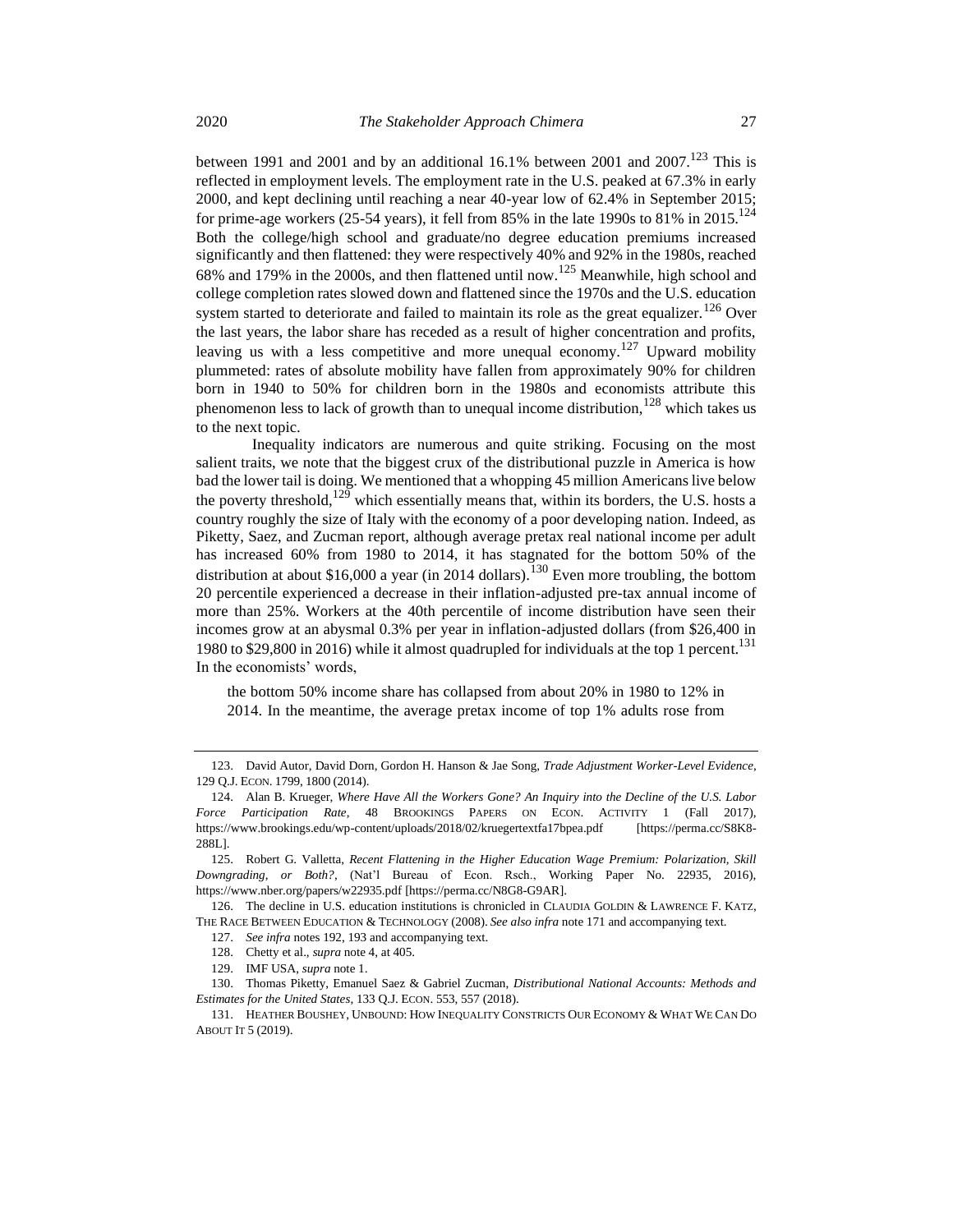\$420,000 to about \$1.3 million, and their income share increased from about 12% in the early 1980s to 20% in 2014. The two groups have essentially switched their income shares, with eight points of national income transferred from the bottom 50% to the top 1%. The top 1% income share is now almost twice as large as the bottom 50% share, a group that is by definition 50 times more numerous. In 1980, [the] top 1% [of] adults earned on average 27 times more than [the] bottom 50% adults before tax, while they earn 81 times more today.<sup>132</sup>

Folks in the top 10 percentile did pretty well, mostly because those at the very top did extremely well, as Table I can show. Fig. I plots inflation-adjusted average annual growth by percentile for the period. Note the stellar performance of those above the top 1% and the stagnation of everyone below the 90th percentile.

| Income Group | Pre-Tax Growth |           | After Tax Growth |           |
|--------------|----------------|-----------|------------------|-----------|
|              | 1946-1980      | 1980-2014 | 1946-1980        | 1980-2014 |
| Top $10\%$   | 79%            | 121%      | 69%              | 113%      |
| Top $1\%$    | 47%            | 204%      | 58%              | 194%      |
| Top $0.1\%$  | 54%            | 320%      | 104%             | 298%      |
| Top 0.01%    | 76%            | 453%      | 201\%            | 423%      |
| Top 0.001\%  | 57%            | 636%      | 163%             | 616%      |
|              |                |           |                  |           |

# Table I (source: Piketty, Saez & Zucman,  $2018$ )<sup>133</sup>

Fig. I (source: Piketty, Saez & Zucman, 2018)<sup>134</sup>

132. Piketty et al., *supra* not[e 130,](#page-26-0) at 557.

133. *Id.* at 578 tbl.2.

<sup>134.</sup> *Id.* at 579 fig.2.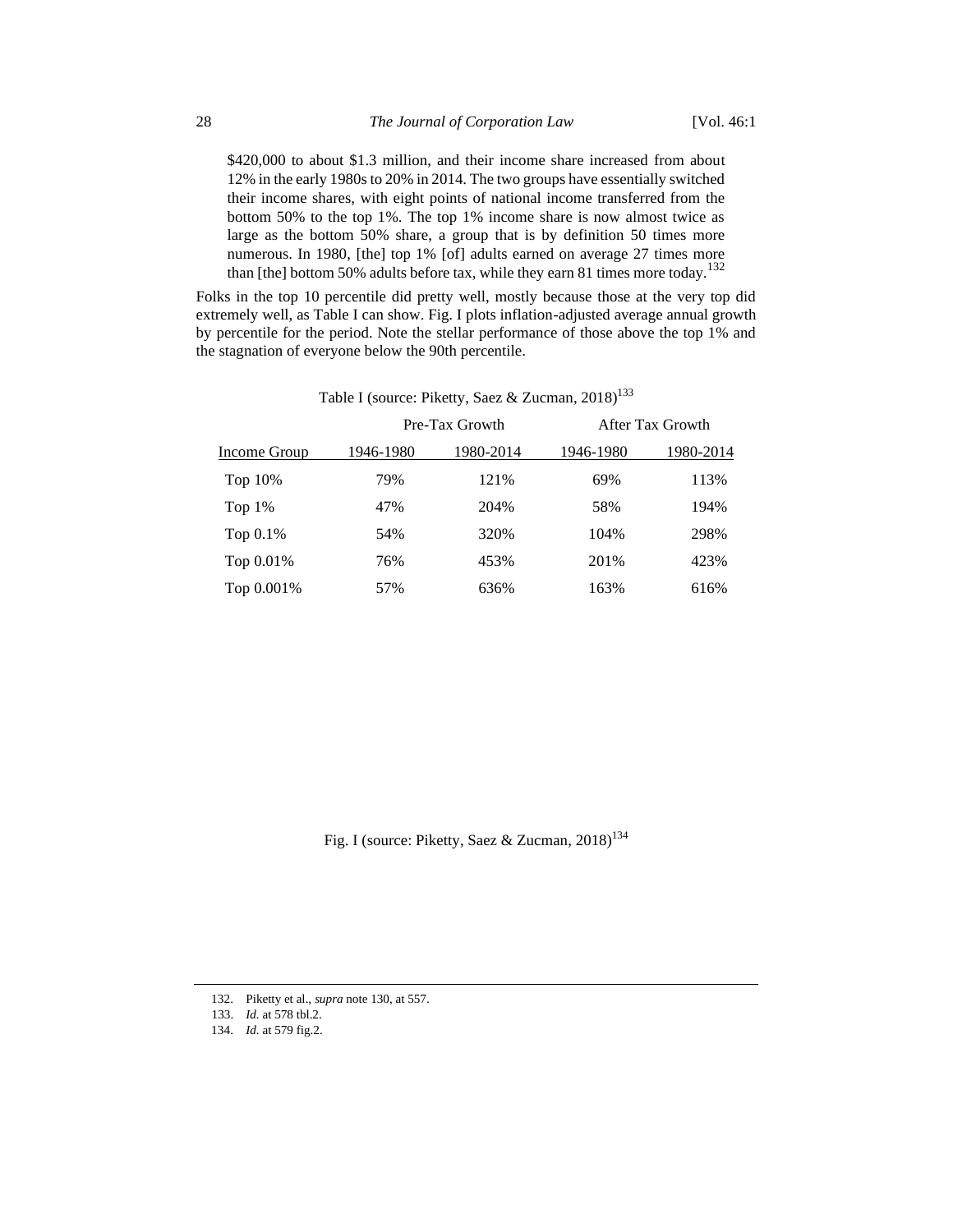

<span id="page-28-0"></span>To make things worse, racial minorities are disproportionately represented in the lowest income bracket.<sup>135</sup> Whites tend to have a disproportionately large share of income in top quantiles, while all other races accrue a disproportionately large share of income at the bottom 10% and 1% of the overall income distribution.<sup>136</sup> Also, most race groups (with the exception of Asians) range between 50% and 80% of the corresponding white income level consistently across various percentiles in the income distribution.<sup>137</sup> According to Census Bureau data, in 2016, the real median income for white individuals was \$65,041, compared to \$39,490 for Black individuals and \$47,675 for Latinx individuals.<sup>138</sup> Far more

<span id="page-28-1"></span><sup>135.</sup> Raj Chetty, Nathaniel Hendren, Maggie R. Jones & Sonya R. Porter, *Race and Economic Opportunity in the United States: An Intergenerational Perspective* (Nat'l Bureau of Econ. Rsch., Working Paper No. 24441, 2018), https://www.nber.org/papers/w24441 [https://perma.cc/U75G-AJBX] (finding that African American men earn less than white men in 99% of US Census tracts—even controlling for socioeconomic factors). *See also* JESSICA SEMEGA, MELISSA KOLLAR,JOHN. CREAMER & ABINASH MOHANTY, U.S. DEP'T OF COM., U.S. CENSUS BUREAU, INCOME AND POVERTY IN THE UNITED STATES: 2018, tbls. A-1, A-6, U.S. CENSUS BUREAU (2019), https://www.census.gov/data/tables/2019/demo/income-poverty/p60-266.html [https://perma.cc/W888-N9QM].

<sup>136.</sup> Randall Akee, Maggie R. Jones & Sonya R. Porter, *Race Matters: Income Shares, Income Inequality, and Income Mobility for All U.S. Races*, (Nat'l Bureau of Econ. Rsch., Working Paper No. 23733, 2017), https://www.nber.org/papers/w23733 [https://perma.cc/G45Y-LMPD].

<sup>137.</sup> *Id.* Whilst racial economic disparity has long plagued the United States, matters have not improved even after the passage of Civil Rights legislation. *See* Heather Long & Andrew Van Dam, *The Black-White Economic Divide Is as Wide as It Was in 1968*, WASH. POST (June 4, 2020), https://www.washingtonpost.com/business/2020/06/04/economic-divide-black-households/ [https://perma.cc/3QLM-NNLT] (documenting that in 1968, a typical middle-class black household had slightly

less than 9.5% of the wealth of the typical middle-class white household (\$6,674 compared to \$70,786), a percentage that actually decreased in 2016 to 8.7% (\$13,024 versus \$149,703)).

<sup>138.</sup> JESSICA SEMEGA, KAYLA R. FONTENOT & MELISSA A. KOLLA, U.S. DEP'T OF COM., U.S. CENSUS BUREAU, INCOME AND POVERTY IN THE UNITED STATES: 2016 7 (2017), https://www.census.gov/content/dam/Census/library/publications/2017/ demo/P60-259.pdf.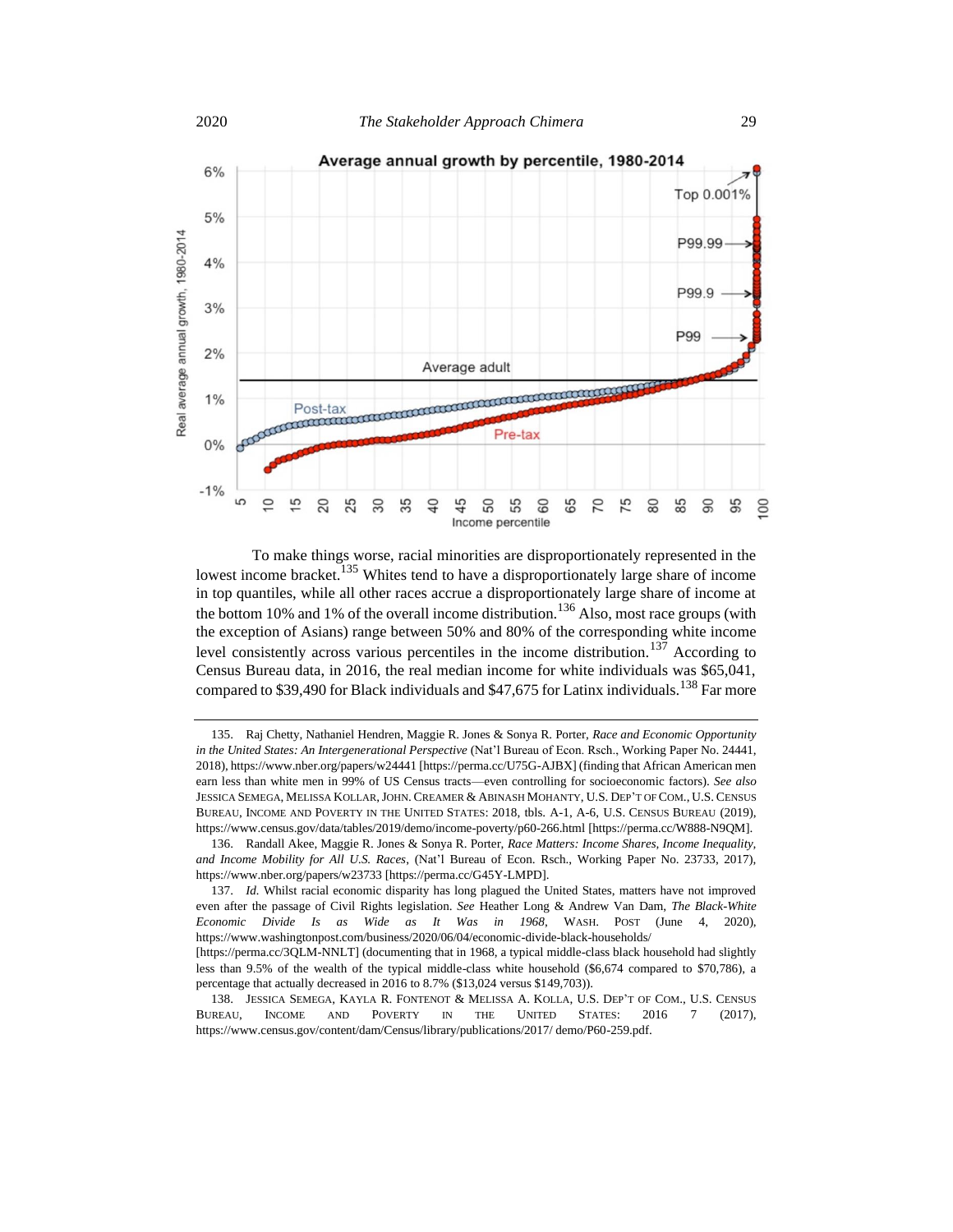Black and Latinx individuals than white individuals live in poverty: only 8.8% of white individuals live below the poverty line, while 22% of Black individuals and 19.4% of Latinx individuals live in poverty.<sup>139</sup> White households also continue to have higher median incomes than Black and Latinx households.<sup>140</sup> Gender economic disparity is also relevant as men continue to earn more than women (real median incomes of \$51,640 and  $$41,554$  respectively),<sup>141</sup> with Black and Latina women having less wealth and earning less than white women.<sup>142</sup>

The COVID-19 pandemic has hit marginalized constituents particularly hard. By gender, women suffered a higher unemployment rate than men (15.5% and 13%, respectively).<sup>143</sup> By race, white individuals have had the lowest unemployment rate at 14.2%, compared with Asian, Black, and Latinx individuals who have suffered the greatest harm (unemployment rates of 14.5%, 16.7%, and 18.9%, respectively).<sup>144</sup> Less than onehalf of Black adults are employed as a result of COVID-19, matching a number unseen since early  $1980.<sup>145</sup>$ 

## *B. What Is Behind Inequality and Economic Stagnation?*

In this Section III.B, we survey some of the most accredited explanations for why we have reached these levels of inequality and why growth is stagnant. Each of the ensuing subsections assesses whether current corporate governance has been a contributing factor in any of the causes we identify. In addition, it preliminarily evaluates if the broadening of the beneficiaries of fiduciary duties of directors and officers could represent a viable policy in reversing course and restoring the corporate world and society in a more sustainable path.

141. SEMEGA ET AL., *supra* note [135,](#page-28-0) at 10. More women live in poverty than men; the poverty rate for women aged 18 to 64 was 13.4 percent in 2016, compared to 9.7 percent for men. *Id.* at 15.

142. Katherine Richard, *The Wealth Gap for Women of Color*, CTR. FOR GLOB. POL'Y SOLS. (Oct. 2014), http://www.globalpolicysolutions.org/wp-content/uploads/2014/10/Wealth-Gap-for-Women-of-Color.pdf [https://perma.cc/URM9-BH28].

143. Tracy Jan, *This Is How Economic Pain Is Distributed in America*, WASH. POST (May 9, 2020, 5:00 AM), https://www.washingtonpost.com/business/2020/05/09/jobs-report-demographics/ [https://perma.cc/KB8T-NPPP].

144. *Id.* This data includes undocumented immigrants.

145. Long & Van Dam, *supra* note [137.](#page-28-1) Small businesses owned by Black individuals have also suffered a greater collective loss than those owned by white individuals. *Id.* Economic harm has accrued on an alreadydisadvantageous economic position for Black individuals, whose median income has fallen by more than \$2,000 since the year 2000, while median income for Latinx individuals has risen a little over \$2,500 and whites' median income has risen by about \$4,000 from the same time. Even before the pandemic struck the United States, data from 2016 shows that Black households had less than one-fifth (\$8,762) of the amount of cash or liquid assets that white households had (\$49,529).

<sup>139.</sup> *Id.* at 13.

<sup>140.</sup> *Id.* For example, from 1975 to 2014, Latinx households' median income increased from \$28,350 to \$42,491, and Black households' median income increased from \$23,691 to \$35,398. *See Distribution of Household Income by Race*, INFOPLEASE, https://www.infoplease.com/business-finance/poverty-andincome/distribution-household-income-race [https://perma.cc/L2YM-6R8F]. Still, the median income for white households increased from \$39,463 to \$56,866, earning more than both other racial households. Wealth disparities are just as substantial. According to 2014 data from the Federal Reserve, the median white household possessed \$142,000 in wealth in 2013—thirteen times greater than the median Black household (\$11,000) and ten times greater than the median Latinx household (\$13,700). Jesse Bricker, Lisa J. Dettling, Alice Henriques, Joanne W. Hsu, Kevin B. Moore, John Sabelhaus, Jeffrey Thompson & Richard A. Windle, *Changes in U.S. Family Finances from 2010 to 2013: Evidence from the Survey of Consumer Finances*, 100 FED. RES. BULL. 1, 11–12 (2014).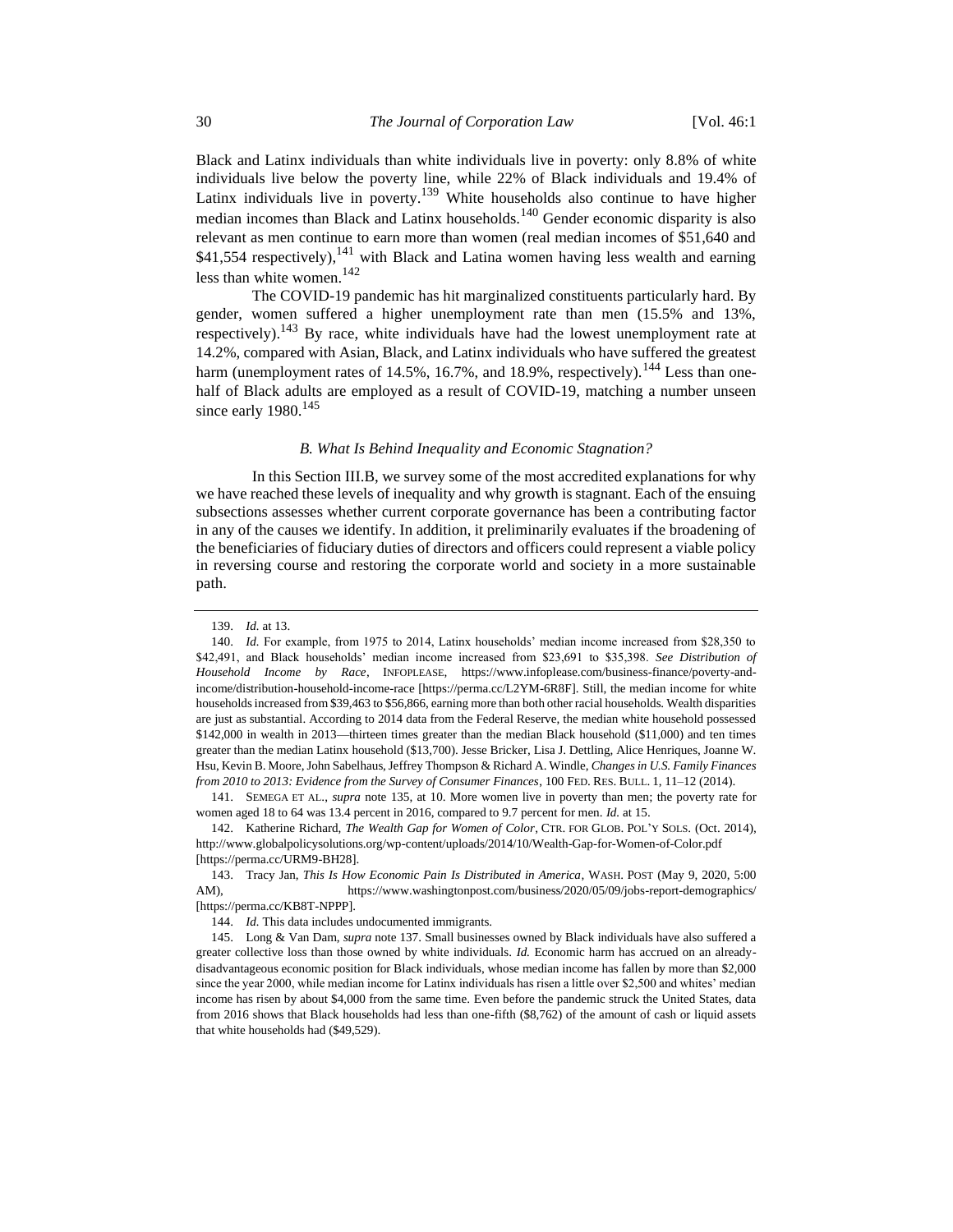#### *1. Trade and Globalization.*

The growth and impact of global trade over the last decades have been some of the defining dynamics of our current economic times. Thanks to lower tariffs, on the one hand, and better ease in transportation and communication, on the other hand, global trade has allowed significant progress on many fronts, from improving the economies in many developing countries to reducing the costs of goods for our households. However, globalization also meant casualties—many of them. As U.S. households and businesses could import products more cheaply from overseas, domestic firms suffered and many ran out of business.<sup>146</sup> Moreover, as firms found ways to produce goods in countries where wages workers are lower, jobs were offshored and lost.<sup>147</sup>

There is little doubt that globalization has significantly contributed to the loss of businesses and jobs in the United States—no wonder it has become a staple in national politics. Leading labor economists have quantified that greater Chinese import penetration amounted to approximately 10% of the decline in manufacturing jobs from 17.2 million workers in 1999 to 11.4 million in  $2011$ .<sup>148</sup> The overall effect on U.S. employment is even larger after estimating input-output effects for suppliers and buyers and their respective suppliers and buyers: with this broader lens, the number of lost jobs increases to 985,000 workers in manufacturing alone and to almost 2 million in the entire economy.<sup>149</sup> Because the lost jobs were mainly in areas with fewer employment alternatives, due to the low labor movability across regions,<sup>150</sup> not only is the overall impact of trade hard to reverse, but it also propagates beyond production jobs.<sup>151</sup> Exposure to trade affects the local businesses that were once catering to the bygone manufacturing firm and its workforce,  $152$  as well as all major occupation groups, including managerial, professional, and technical jobs.<sup>153</sup>

<span id="page-30-0"></span><sup>146.</sup> Andrew B. Bernard, J. Bradford Jensen & Peter K. Schott, *Survival of the Best Fit: Exposure to Low-Wage Countries and the (Uneven) Growth of U.S. Manufacturing Plants*, 68 J. INT'L. ECON. 219, 219–20 (2006).

<sup>147.</sup> DAVID WEIL, THE FISSURED WORKPLACE: WHY WORK BECAME SO BAD FOR SO MANY AND WHAT CAN BE DONE TO IMPROVE IT 168–77 (2014) (describing offshoring practices in the last decades). On offshorability, see generally Alan S. Blinder, *How Many U.S. Jobs Might Be Offshorable?*, 2 WORLD ECON. 41 (2009).

<sup>148.</sup> Daron Acemoglu, David H. Autor, David Dorn, Gordon H. Hanson & Brendan Price, *Import Competition and the Great US Employment Sag of the 2000s*, 34 J. LAB. ECON. S141, S144 (2016).

<sup>149.</sup> *Id.* at S145.

<sup>150.</sup> Autor et al., *supra* not[e 123,](#page-26-1) at 1828–30 (finding that workers initially employed in more trade-exposed industries are not more likely to change their place of residence in the 1994-2007 period and suggesting that that geographic mobility is not a primary mechanism for adjusting to trade shocks). *See also* Alan Manning & Barbara Petrongolo, *How Local Are Labor Markets? Evidence from a Spatial Job Search Model*, 107 AM. ECON. REV. 2877 (2017) (finding that labor markets are generally local in nature and the lucrativeness of job offers dissipates with distance); Ioana Marinescu & Roland Rathelot, *Mismatch Unemployment and the Geography of Job Search*, 10 AM. ECON. J. MACROECONOMICS 42 (2018) (asserting that less-educated workers are less mobile when searching for work).

<sup>151.</sup> *See generally* David H. Autor, David Dorn & Gordon H. Hanson, *The China Syndrome: Local Labor Market Effects of Import Competition in the United States*, 103 AM. ECON. REV. 2121 (2013) (mentioning that regions with higher exposure to import competition from China experienced larger reductions in overall employment and earnings).

<sup>152.</sup> *Cf.* RAGHURAM RAJAN, THE THIRD PILLAR: HOW MARKETS AND THE STATE LEAVE THE COMMUNITY BEHIND 185–86 (2019).

<sup>153.</sup> David H. Autor, David Dorn & Gordon H. Hanson, *Untangling Trade and Technology: Evidence from Local Labour Markets*, 125 ECON. J. 621, 644 (2015) (noting that, overall, non-college educated workers are disproportionally negatively affected).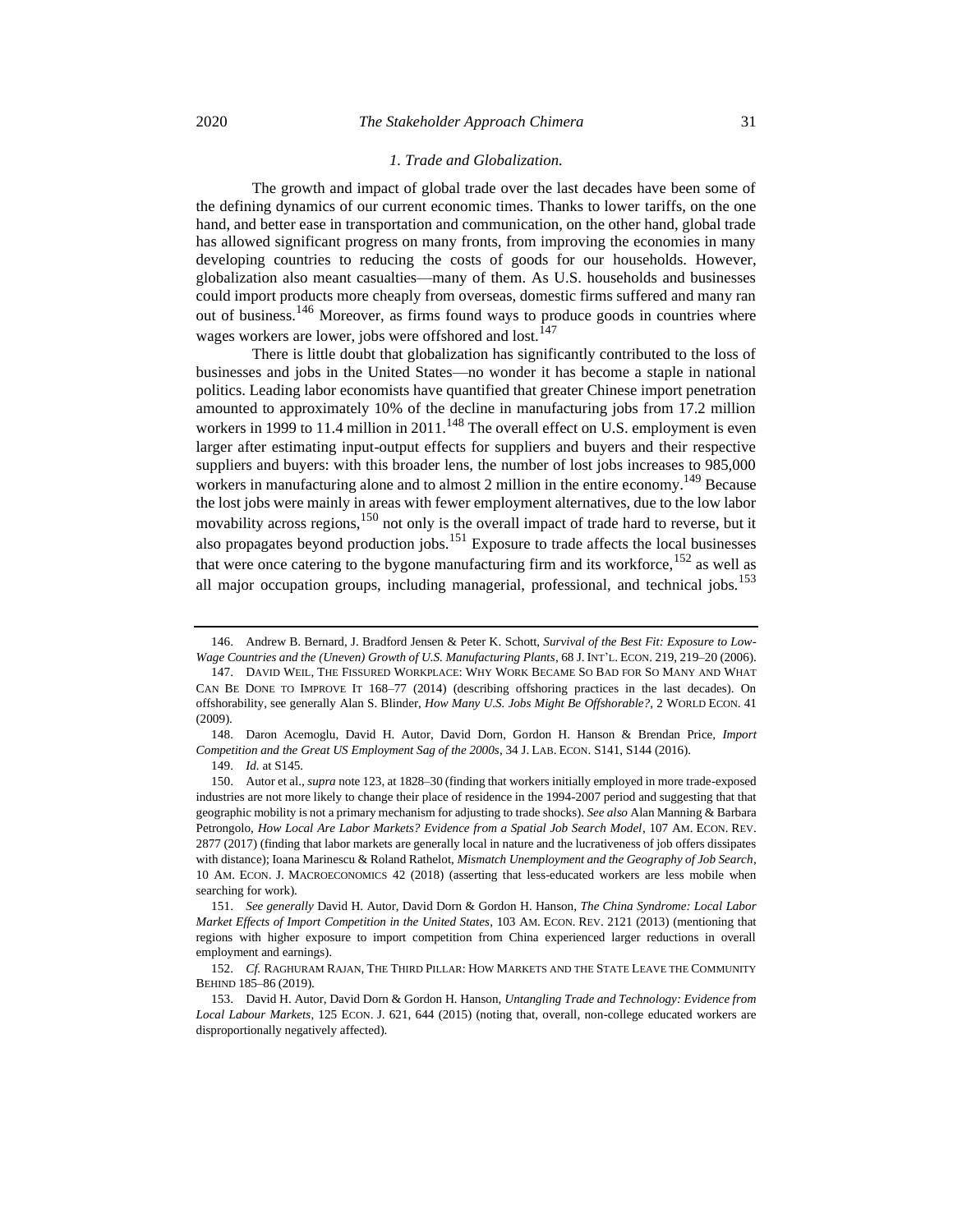Worryingly, the loss of jobs for trade competition is a persistent and, in fact, increasing trend.<sup>154</sup>

The impact of trade competition was not limited to employment, unemployment, and workers' nonparticipation rates, but extended to wages: a study analyzing the effect of exposure to international trade on workers' earnings from 1992 to 2007 found that the "difference between a manufacturing worker at the 75th percentile of industry trade exposure and one at the 25th percentile of exposure amounts to cumulative earnings reductions of 46% of initial yearly income and to one half of an additional month where payments from [Social Security Disability Insurance] are the main source of income."<sup>155</sup> Importantly, the same study also found that weaker categories of workers (i.e., those with lower labor force attachment, shorter tenure, and lower earnings) incur larger losses in subsequent earnings and employment, as compared with workers with high initial earnings, whose losses are modest. <sup>156</sup>

Certainly, alleged deficiencies in corporate governance, including shareholder primacy, played no role whatsoever in the rise and worsening of trade as a driver of inequality. Therefore, reforms aimed at extending the spectrum of beneficiaries of fiduciary duties of directors and managers can do nothing to reform this worrying trend.

## *2. Technology*

As we keep being warned that, in ten/twenty years, job "xyz" will no longer exist, technological innovation plays a central role amongst the many economic anxieties characterizing our times. Technology eliminates jobs involving specific routines or predictable tasks.<sup>157</sup> For instance, automation turned car assemblage into a job where humans became mere supervisors of building machines. Computers made redundant professional figures the likes of typists, bookkeepers, cashiers, and phone operators. Software eliminated the need for accountants in straightforward tax filings and hardware reduced the need for supermarket clerks. The Internet sunk the record industry, print media, brick and mortar book and video stores, travel agencies, and much more. These are just a few examples of what happened in the last fifty years or so. Town car and big truck drivers are expected to become the next endangered professions for the near future. And only time will tell the job-destructing potential of artificial intelligence. To be sure, this is nothing new—innovation has radically altered business practices throughout history, especially after the industrial revolution, and with that it shed hordes of jobs.

Technology is as disruptive as trade and is perceived as a threat by a possibly wider spectrum of the population.<sup>158</sup> However, the impact of technology on employment

<sup>154.</sup> *Id.*

<sup>155.</sup> Autor et al., *supra* not[e 123,](#page-26-1) at 1804 (finding that "[m]ore exposed workers spend less time working for their initial employer, less time working in their initial two-digit manufacturing industry, and more time working elsewhere in manufacturing and outside manufacturing altogether").

<sup>156.</sup> *Id.* (mentioning that "[d]istinct from their high-wage counterparts, low-wage workers churn primarily among manufacturing industries, where they remain exposed to trade shocks").

<sup>157.</sup> *See generally* David H. Autor, Frank Levy & Richard J. Murnane, *The Skill Content of Recent Technological Change: An Empirical Exploration*, 118 Q.J. ECON. 1279 (2003) (discussing how technology excels at efficiently performing repetitive, programmable tasks).

<sup>158.</sup> The pool of American jobs at risk is potentially wider as technology affects both blue-collar production requiring capital-intensive manufacturing (mostly located in the Great Lakes and the Southeast) and white-collar office, clerical, and administrative-support occupations in banking, insurance, finance, and other information-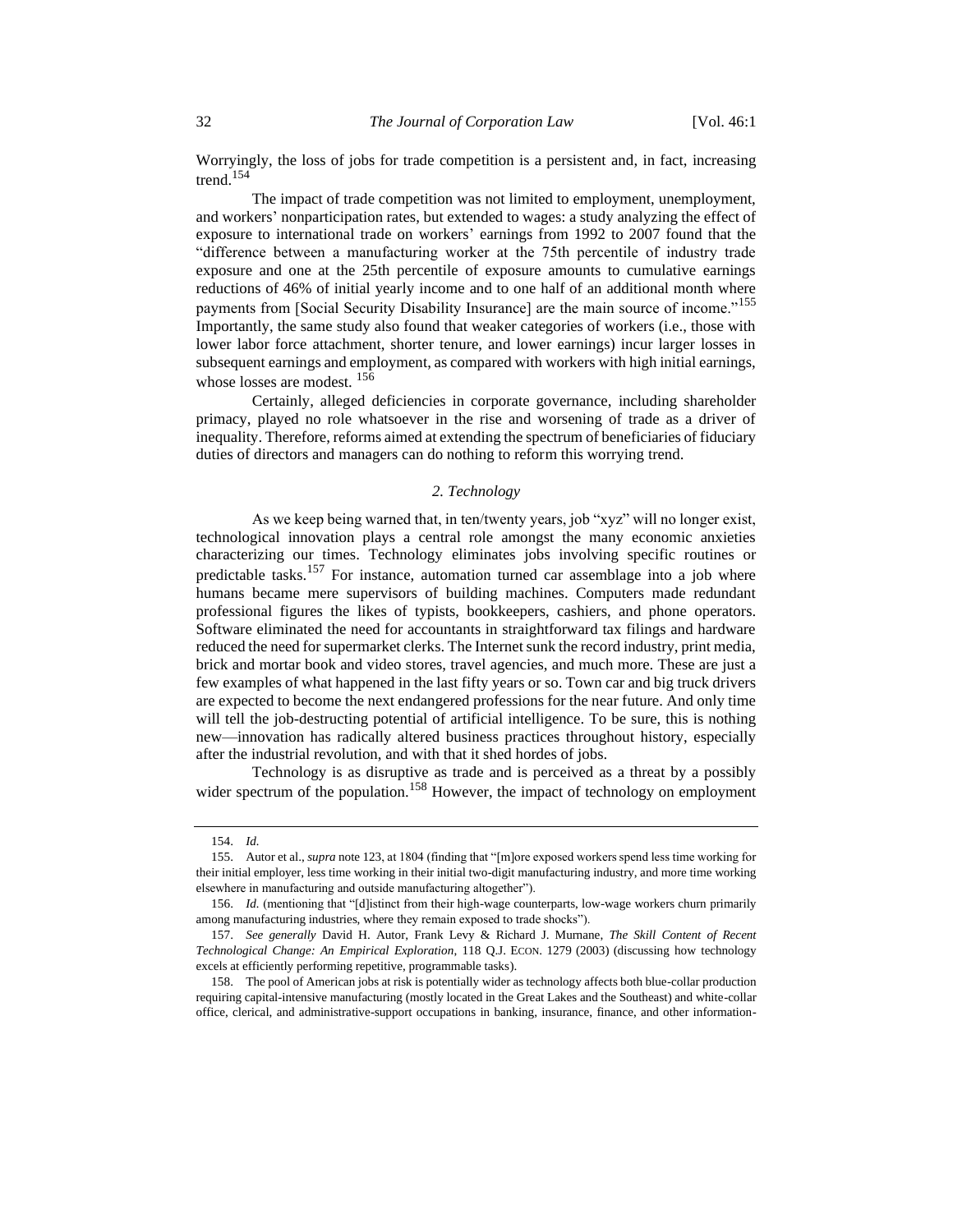has some important differences with what economists have observed with respect to trade: it does not affect overall employment levels, but it reduces wages. Indeed, studies analyzing the adoption of workplace computing and the ensuing reduction of employment in routine task-intensive occupations found that exposure to routine task specialization has largely neutral overall employment effects.<sup>159</sup> In particular, these studies show that local labor markets more specialized in routine occupations do experience employment losses in such occupations, but such losses are largely offset by local employment growth in other occupations, namely abstract and manual-task-intensive ones.<sup>160</sup> This change in occupations, in turn, leads to a pattern of so-called occupational polarization in both the manufacturing and non-manufacturing jobs.<sup>161</sup> Occupational polarization is the phenomenon whereby the demand for middle-skill, routine task-intensive jobs significantly decreases, but the drop is balanced by employment increases in relatively high-education, abstract task-intensive occupations, and especially in relatively low-education, manualtask-intensive occupations.<sup>162</sup> The net result is that both employment and wages in the middle decline and employees who used to be at that level need to take on the lowest paying iobs in the economy.<sup>163</sup> In fact, it has been observed that the expansion of the lower tail of the employment and earnings distributions substantially derives from rising employment and wages in service occupations, that is, assisting or caring for others (e.g., food service workers, security guards, janitors and gardeners, cleaners, home health aides, child care workers, hairdressers and beauticians, and recreation occupations).<sup>164</sup> All in all, occupational polarization is a key contributor to income inequality. A study has looked into the displacement of old labor tasks and reinstatement of new ones as a result of automation, and found that the slower growth of employment over the last three decades is due to acceleration in the displacement effect, especially in manufacturing, a weaker

<span id="page-32-1"></span><span id="page-32-0"></span>reinstatement effect, and slower growth of productivity than in previous decades.<sup>165</sup> Here too though, neither shareholder primacy nor corporate law and governance

162. *Id.* at 636. *See also generally* Daron Acemoglu & David H. Autor, *What Does Human Capital Do? A Review of Goldin and Katz's* The Race Between Education and Technology, 50 J. ECON. LITERATURE 426, 440– 42 (2012) (noting that "new technologies, by increasing the productivity of high-skill workers, encourage some of the tasks previously performed by middle-skill workers be shifted to high-skill workers, but a corresponding shift of low-skill tasks to middle-skill workers is not profitable" *Id.* at 447.).

163. *Cf.* David H. Autor & David Dorn, *The Growth of Low-Skill Service Jobs and the Polarization of the U.S. Labor Market*, 103 AM. ECON. REV. 1553, 1555 (2013) (finding that "wage growth is strikingly U-shaped in skill percentiles, with the greatest gains in the upper tail, modest gains in the lower tail, and substantially smaller gains toward the median"). This makes intuitive sense; "eroding the initial comparative advantage of the middle skill group in a given set of tasks, the technological shift in effect shunts the displaced skill group into a set of tasks in which it was initially less productive." Acemoglu & Autor, *supra* not[e 162,](#page-32-0) at 448.

164. Autor & Dorn, *supra* not[e 163](#page-32-1) (finding that the share of U.S. labor hours in service occupations grew by 30% between 1980 and 2005, and that real wage growth in service occupations substantially outpaced that in other low-skill occupations, averaging 6.4% per decade between 1980 and 2005).

165. Capital replaces labor in tasks it was previously engaged in and thus always reduces the labor share in value added and may reduce labor demand even as it raises productivity. However, such effects are counterbalanced by the creation of new tasks in which labor has a comparative advantage—this is due to the reinstatement effect, which always raises the labor share and labor demand. Daron Acemoglu & Pascual Restrepo, *Automation and New Tasks: How Technology Displaces and Reinstates Labor*, 33 J. ECON. PERSPS. 3, 4 (2019).

intensive sectors (mostly located in large cities, such as New York, Chicago, Dallas, and Los Angeles). Autor et al., *supra* note [153,](#page-30-0) at 630.

<sup>159.</sup> *Id.* at 624, 632.

<sup>160.</sup> *Id.* at 624.

<sup>161.</sup> *Id.*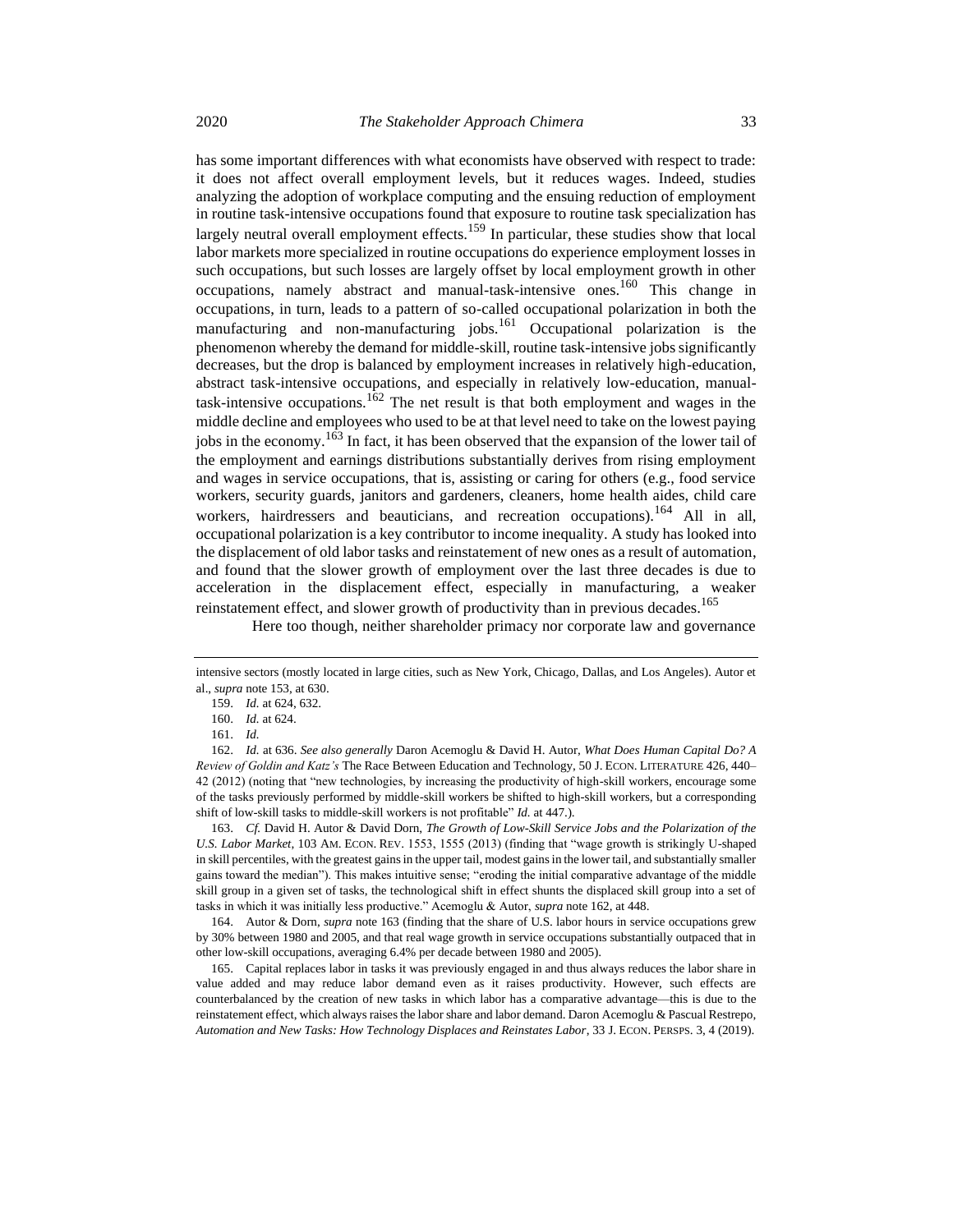have had any significant role in how technology revolutionized certain sectors and played against workers' interests. And expanding fiduciary duties would offer no cure for the social issues technology raises.

## *3. Education*

Education and technology have historically been considered intertwined factors in determining occupational levels and wages and, therefore, in leading to more or less inequality. As Jan Tinbergen described in an influential piece in the mid-1970s, technology and education are in a "race."<sup>166</sup> As technological development increases the demand for workers with more skills, citizens invest in their education to supply labor that matches that demand; otherwise, if trained skills do not keep the same pace as the needs generated by new technology demand, the group of workers with insufficient training will fall behind.<sup>167</sup> To avoid this, the theory goes, the education system will need to rapidly increase the supply of workers trained with new skills.<sup>168</sup> This race, in essence, describes the reasons behind the well-known college-high school premium. According to the Bureau of Labor Statistics, in 2016 college-educated workers earned 168% of the wages of high-school graduates, and workers with graduate degrees earned 213% of the earnings of high-school graduates.<sup>169</sup> Note that the presence of such a premium is said to offer a natural correction to the inequality it generates, since it provides a strong incentive for prospective workers to invest in further education, thus increasing the supply of educated workers and ensuring the wage premium does not spike at the expense of less educated workers. In fact, leading economists have found that mass education has operated as a great equalizer in the U.S. for the most part of the last century.<sup>170</sup>

<span id="page-33-0"></span>However, Professors Goldin and Katz report that starting in the mid-to-late 1970s, American prominence in the education system faltered and since then inequality ballooned.<sup>171</sup> To be sure, the view that education alone (or for the most part) is the main driver in leading to an unequal share of economic growth ignores that the biggest predictor

<sup>166.</sup> *See generally* Jan Tinbergen, *Substitution of Graduate by Other Labour*, 27 KYKLOS 217 (1974) (describing how the steady increase in the skill supply as a result of greater public investments in the education system and eagerness of individuals and their families towards schooling, created a race between education and technology that resulted in reduced inequality from the second half of the nineteenth century). This view has been subsequently dubbed as the "canonical model." Acemoglu & Autor, *supra* not[e 162,](#page-32-0) at 427.

<sup>167.</sup> *See generally* GOLDIN & KATZ,*supra* not[e 126](#page-26-2) (analyzing the increasing wage gap due to discrepancies in education).

<sup>168.</sup> *Id.* 

<sup>169.</sup> *The Education Wage Premium Contributes to Wage Inequality*, HAMILTON PROJECT (Sept. 26, 2017), https://www.hamiltonproject.org/charts/the\_education\_wage\_premium\_contributes\_to\_wage\_inequality

<sup>[</sup>https://perma.cc/2UU4-8YZ8]. According to a Pew Report, median annual wage for college-educated workers was \$45,500 in 2012, compared to \$28,000 for high school graduates (a \$17,500 gap). In 1965, the gap between high-school-educated and college-educated workers was only \$7,400. Shaila Dewan, *Wage Premium From College Is Said to Be Up*, N.Y. TIMES ECONOMIX, (Feb. 11, 2014, 8:23 PM), https://economix.blogs.nytimes.com/2014/02/11/wage-premium-from-college-is-said-to-be-up/ [https://perma.cc/7UTW-RFUF].

<sup>170.</sup> GOLDIN & KATZ, *supra* note [126,](#page-26-2) at 3–4.

<sup>171.</sup> *Id.* at 7 (noting that both high school and college graduation rates abruptly plateaued and quality levels worsened, thus contributing to wider inequality). *See also* Claudia Goldin & Lawrence F. Katz, *The Race Between Education and Technology: The Evolution of U.S. Educational Wage Differentials, 1890 to 2005* (Nat'l. Bureau of Econ. Rsch. Working Paper No. 12984 2007), https://www.nber.org/papers/w12984 [https://perma.cc/3ENJ-2NQM] (reporting on the increasing wage gap and a history of higher education in the United States).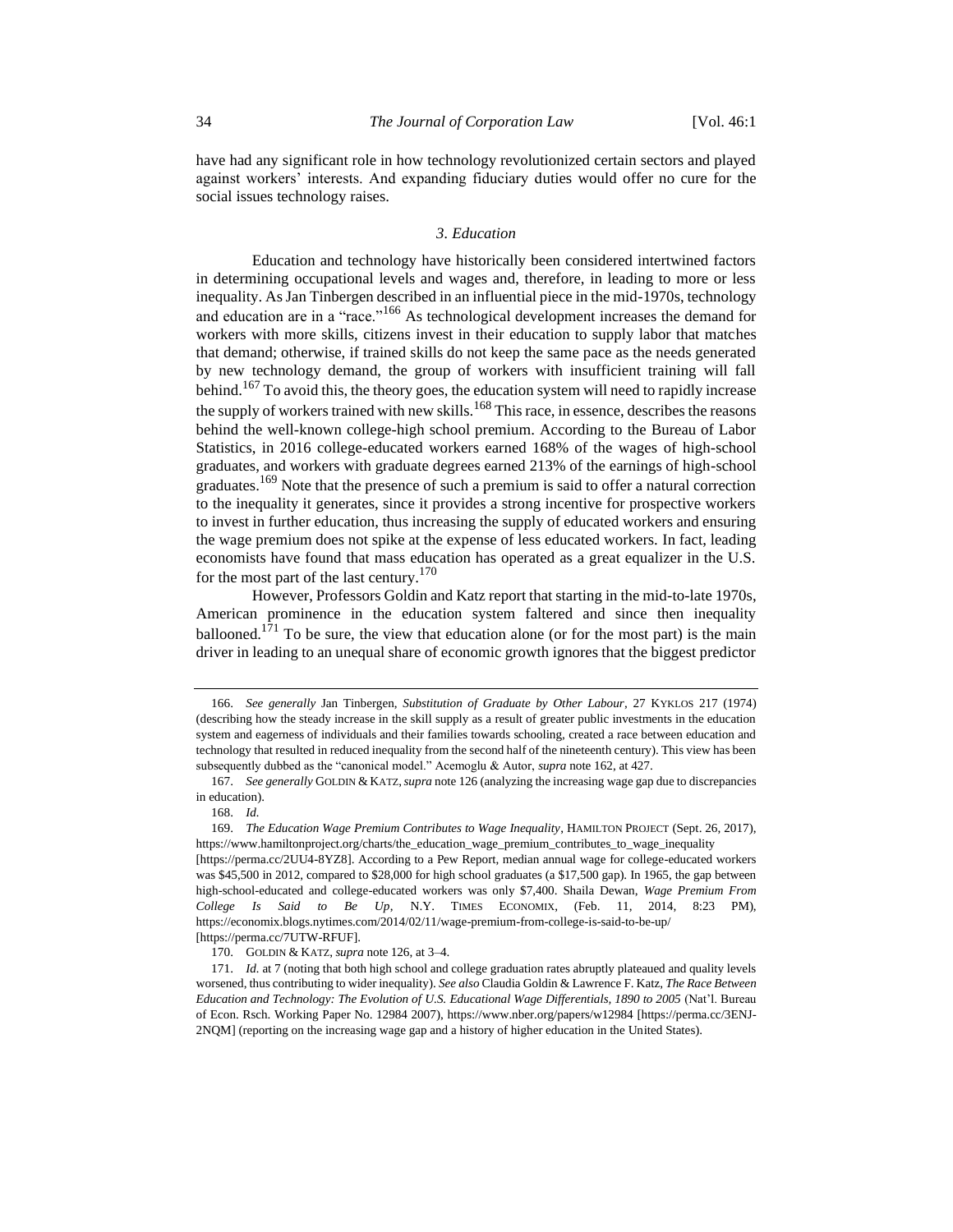of educational achievement is household income itself.<sup>172</sup> Besides, hourly wages for college graduates have scarcely increased since the year 2000; in fact, wages for the bottom 60% of college graduates have fallen.<sup>173</sup> Finally, while 34% of individuals over age 25 have a college degree, only 26% of jobs require a college degree.<sup>174</sup> In fact, most of the gains are observable in the post-graduate category.<sup>175</sup>

All in all, the U.S. educational system fails to adequately train and support human capital for the challenges of the modern-day economy; definitely, it fails the less privileged spheres of society, such as racial minorities, immigrants, and low-income families in general.<sup>176</sup> So even if other factors<sup>177</sup> are contributing to inequality (whether to a larger or smaller extent than education is up for debate),  $178$  addressing the current education system

<sup>172.</sup> *See, e.g.*, Raj Chetty, John N. Friedman, Emmanuel Saez, Nicholas Turner & Danny Yagan, *Mobility Report Cards: The Role of Colleges in Intergenerational Mobility*, (Nat'l Bureau of Econ. Rsch., Working Paper No. 23618, 2017), https://www.nber.org/papers/w23618 [https://perma.cc/5S2Y-784C] (finding that children whose parents are in the top 1% of the income distribution are 77 times more likely to attend an Ivy League college than those whose parents are in the bottom income quintile). *See also* DANIEL MARKOVITS, THE MERITOCRACY TRAP: HOW AMERICA'S FOUNDATIONAL MYTH FEEDS INEQUALITY, DISMANTLES THE MIDDLE CLASS, *AND* DEVOURS THE ELITE 6–8, 111–56 (2019) (explaining that, while around the mid-1960s elite schools changed their admissions criteria from "breed" to meritocracy, current admission practices systematically reward investments in education that only the upper class can afford thus creating a meritocratic inheritance enabling rich children to dominate competitions for admission to elite colleges and then for elite jobs thus thwarting upper mobility).

<sup>173.</sup> Nick Hanauer, *Better Schools Won't Fix America*, THE ATLANTIC (July 2019), https://www.theatlantic.com/magazine/archive/2019/07/education-isnt-enough/590611/ [https://perma.cc/4PFL-9PNC].

<sup>174.</sup> *Id.*

<sup>175.</sup> Acemoglu & Autor, *supra* not[e 162,](#page-32-0) at 440 (observing "steeply declining wages among less educated workers . . . rather than rising wages among college workers").

<sup>176.</sup> GOLDIN & KATZ, *supra* note [126,](#page-26-2) at 7 ("The slowdown in the growth of educational attainment has been most extreme and disturbing for those at the bottom of the income distribution, particularly for racial and ethnic minorities."). For example, there continues to be a 10-point gap between graduation rates between African American and white students. *See* NAT'L INST. FOR EDUC. STAT., *Public High School Graduation Rates* (May 2020), https://nces.ed.gov/programs/coe/indicator\_coi.asp [https://perma.cc/LEJ4-HZFB]. Also, African American college graduates are equally likely to file for bankruptcy as African Americans without a college degree. Abbye Atkinson, *Race, Educational Loans & Bankruptcy*, 16 MICH. J. RACE & L. 1, 11 (2010) (showing that a college education may not confer the same protective benefit against financial hardship for African Americans that it does for their white counterparts). Consider further that marginalized groups, particularly marginalized women, also have greater student loan debt burdens and are less likely to see as many gains from education as white men. AM. ASS'N OF UNIV. WOMEN, *Deeper in Debt: Women and Student Loans* 18–19 (May 2017), https://files.eric.ed.gov/fulltext/ED580345.pdf [https://perma.cc/939L-RGE7] [*hereinafter* AAUW Report].

<sup>177.</sup> Consider first and foremost the phenomenon of occupational polarization described *supra* in Section III.B.2. *See* Acemoglu & Autor, *supra* not[e 162,](#page-32-0) at 440–44 (detailing the polarization of earnings growth starting over the past two decades and occupational polarization).

<sup>178.</sup> "What the canonical model does not deny, though largely leaves out, is that human capital is multidimensional. Workers produce work by performing job tasks, and different tasks require different types of skills. Workers with different types of skills have varying comparative advantages for these tasks. Changes in technology and in the supply of skills affect what types of tasks are in demand and how the available set of skills are assigned to these different tasks. This, we will argue, creates a rather different and more nuanced picture of what human capital does. By implication, it also leads to a somewhat different perspective on many of the developments in labor markets in the United States and other advanced nations." Acemoglu & Autor, *supra* note [162,](#page-32-0) at 428.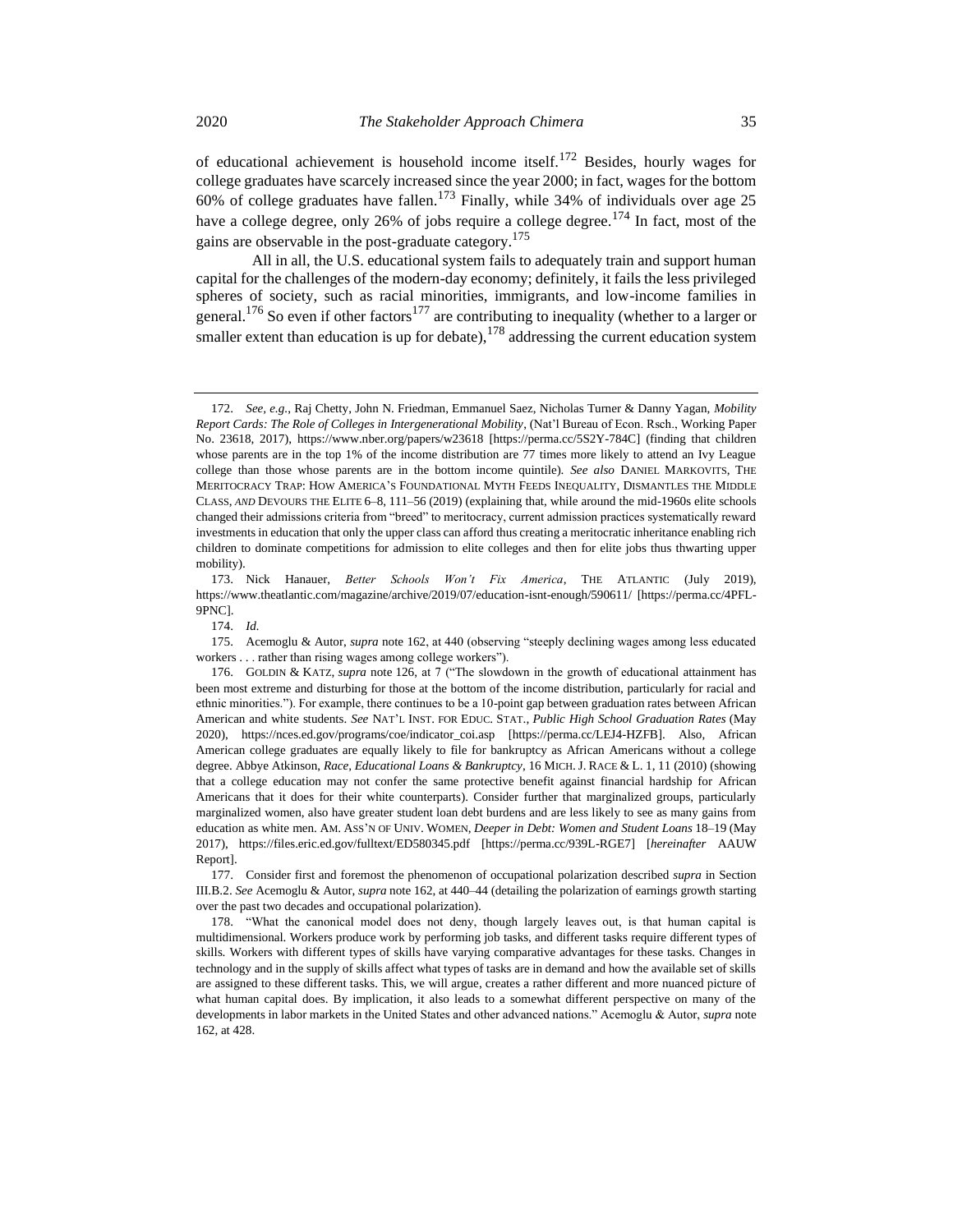would most likely result in less inequality (but it still would not cure the excessive share captured by those on top).

But again, neither shareholder primacy nor corporate law and governance have had a prominent role in how the above described dynamics panned out. Nor can they provide meaningful ways to solve structural issues affecting the U.S. education system.

#### <span id="page-35-0"></span>*4. Concentration and Market Power*

Firm concentration can have varied negative effects on economic distribution, so much so that national politics has recently shown a renewed attention to competition policy.<sup>179</sup> The effects of concentration on consumer welfare are of course well known, so we will not indulge in them, but just mention that in the United States, since the early 1980s, consumer welfare has been the *sole* concern of official antitrust policy.<sup>180</sup>

However, there are several other areas in which concentration and increased market power can contribute to inequality. First, competition at large is endangered: concentration makes it much harder for other firms, especially small ones, to stay in the market thus creating hardship on other business owners;<sup>181</sup> similarly, small suppliers of a larger firm would suffer from harsher pricing terms. Note, incidentally, that prior to the Chicago School-inspired antitrust revolution by the Reagan administration in the early  $1980s$ ,  $182$  U.S. antitrust policy was attentive to these issues  $183$  and the European Union still is.<sup>184</sup>

Moreover, a crucial dimension of firm concentration consists in creating hardship for weaker market participants such as workers. Two patterns are well known. One is that

<sup>179.</sup> Interestingly, both the Trump administration and progressive Democrats are engaged. *Compare* Cecilia Kang, David McCabe & Daisuke Wakabayashi, *U.S. Accuses Google of Illegally Protecting Monopoly*, N.Y. TIMES (Oct. 20, 2020), https://www.nytimes.com/2020/10/20/technology/google-antitrust.html (describing the legal challenge by the Department of Justice to Google for illegally protecting its monopoly over search and search advertising) *with* Sen. Elizabeth Warren, Keynote Remarks at New America's Open Market Program Event: Reigniting Competition in the American Economy, (June 29, 2016) (transcript available at https://washingtonmonthly.com/2016/06/30/elizabeth-warrens-consolidation-speech-could-change-the-election/ [https://perma.cc/TAW8-F2PQ]) ("Concentration is not the only reason for rising economic insecurity, but it is one of them.").

<sup>180.</sup> *See, e.g.*, Herbert Hovenkamp, *Post-Chicago Antitrust: A Review and Critique*, 2001 COLUM. BUS. L. REV. 257, 266–68 (2001) (describing how market power and not consumer welfare was the main concern of antitrust authorities); Jonathan B. Baker, *Economics and Politics: Perspectives on the Goals and Future of Antitrust*, 81 FORDHAM L. REV. 2175, 2180 (2013) (likewise pointing out that economic analysis has framed the antitrust community's pursuit); Lina Khan & Sandeep Vaheesan, *Market Power and Inequality: The Antitrust Counterrevolution and Its Discontents*, 11 HARV. L. & POL'Y REV. 235, 236–37 (2017) (detailing how antitrust officials used "open-ended standards favorable to businesses with market power" to govern business conduct).

<sup>181.</sup> Because of concentration, the number of start-ups has been constantly falling since the 1970s and has negatively impacted aggregate productivity. *See generally* Titan Alon, David Berger, Robert Dent & Benjamin Pugsley, *Older and Slower: The Startup Deficit's Lasting Effects on Aggregate Productivity Growth*, 93 J. MONETARY ECON. 68 (2018).

<sup>182.</sup> For a chronicle, see generally Daniel A. Crane, *Chicago, Post-Chicago, and Neo-Chicago*, 76 U. CHI. L. REV. 1911 (2009).

<sup>183.</sup> *See* Khan & Vanheesan, *supra* note [180,](#page-35-0) at 266 (describing how the Reagan administration changed antitrust enforcement to focus on neoclassical economic efficiency).

<sup>184.</sup> *See* Anu Bradford, Adam Chilton, Katerina Linos & Alex Weaver, *The Global Dominance of European Competition Law Over American Antitrust Law* 1, 4 (July 2, 2019), https://papers.ssrn.com/sol3/papers.cfm?abstract\_id=3339626 [https://perma.cc/WB6K-L8WW] (showing EU competition law's focus on more than just consumer welfare).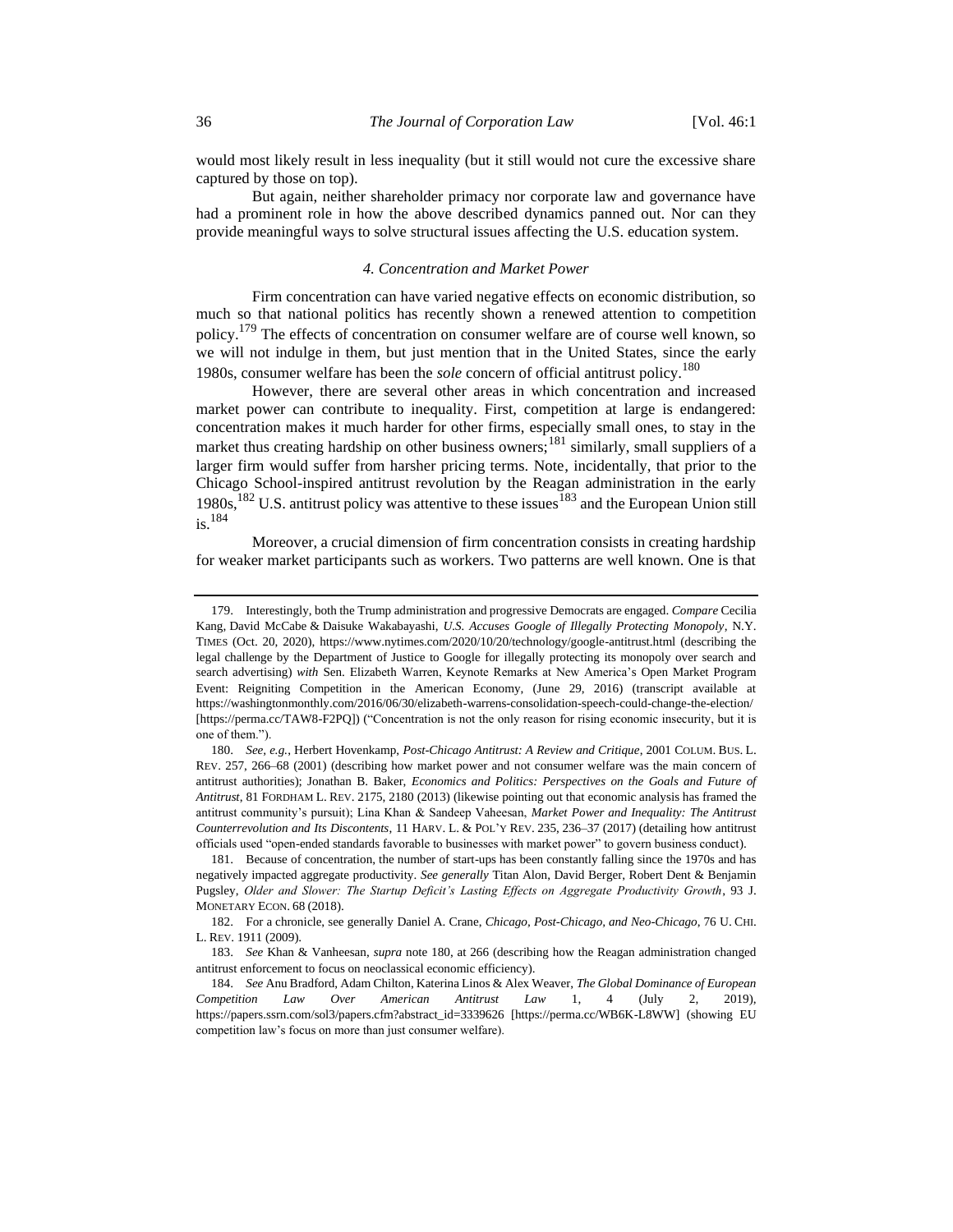concentration facilitates anti-market behavior, such as the widespread practice of imposing non-competes on employees,<sup>185</sup> or explicit or implicit non-hires with other large firms.<sup>186</sup> The other is that some mergers are said to occur for redistributive reasons, by shifting wealth from current employees to target shareholders: the former, who bear firm-specific risk and are undiversified, are laid-off to create merger gains for the latter.<sup>187</sup>

<span id="page-36-3"></span><span id="page-36-2"></span>But there is a third aspect in the nexus between concentration and worker welfare that is even more relevant for our current purposes: concentration means less competition in hiring workers. Increasing degrees of firm market power (from oligopsony to monopsony)<sup>188</sup> lead to (more) imperfect labor markets<sup>189</sup> resulting in wage suppression for workers<sup>190</sup> and sometimes in labor cartels.<sup>191</sup> The increased and unprecedented corporate

<span id="page-36-1"></span><span id="page-36-0"></span><sup>185.</sup> Evan Starr, J.J. Prescott & Norman Bishara, *Noncompete Agreements in the U.S. Labor Force*, J.L & ECON. 6 (forthcoming 2020), https://papers.ssrn.com/sol3/papers.cfm?abstract\_id=2625714 [https://perma.cc/3KLW-8FJ2] (finding that 13.3% of non-college educated workers earning less than \$40,000 per year were bound by noncompetes).

<sup>186.</sup> Many Silicon Valley firms were sued by the U.S. government for violation of antitrust laws in connection with their entering into non-poaching agreements whereby they agreed to not hire from each other. *See, e.g.*, Garrison v. Oracle Corp., 159 F. Supp.3d 1044, 1053–55 (N.D. Cal. 2016); United States v. eBay, Inc., 968 F. Supp.2d 1030, 1033 (N.D. Cal. 2013); *In re* High-Tech Emp. Antitrust Litig., 985 F. Supp. 2d 1167, 1172– 73 (N.D. Cal. 2013). The various cases ultimately settled but cast a light on an ongoing practice that alarmed authorities. Since then, the U.S. government issued guidelines clarifying that non-poach agreements are illegal, even if implicit. U.S. DEP'T OF JUS. ANTITRUST DIV. & FED. TRADE COMM'N, *Antitrust Guidance for Human Resource Professionals* 2 (Oct. 2016), https://www.justice.gov/atr/file/903511/download [https://perma.cc/5FX9- TSQK].

<sup>187.</sup> Andrei Shleifer & Lawrence H. Summers, *Breach of Trust in Hostile Takeovers*, *in* CORPORATE TAKEOVERS: CAUSES AND CONSEQUENCES 33, 34–37, 41–42 (Alan J. Auerbach ed., 1988), https://www.nber.org/chapters/c2052.pdf [https://perma.cc/SB3C-LMBF]. *See*, more recently, BOUSHEY, *supra*  note [131,](#page-26-0) at 115.

<sup>188.</sup> A monopsony is the mirror image of a monopoly: a market where there is only one buyer, in this case a single employer. "There are more and less extreme examples of monopsony. It used to be that if you were trained as an astronaut, your only real employer option was NASA (now, of course, you might be able to get a job with SpaceX). If you're a nurse, you might have a variety of hospitals to choose from in your community, but it is increasingly likely that they are all owned by the same firm, reducing your bargaining power." BOUSHEY, *supra* not[e 131,](#page-26-0) at 131.

<sup>189.</sup> "[M]ost labor markets are not highly competitive. Most labor markets are rural or semi-rural. Only a handful of employers cater to a thin population spread out over a large area. Even in densely populated areas, various frictions, including noncompetition agreements, prevent workers from easily finding new jobs." Ioana Marinescu & Eric A. Posner, *Why Has Antitrust Failed Workers?* 2 (Mar. 10, 2019), https://papers.ssrn.com/sol3/papers.cfm?abstract\_id=3335174 [https://perma.cc/4J66-Q4LU].

<sup>190.</sup> *Id.* ("A labor monopsony exists when lack of competition in the labor market enables employers to suppress the wages of their workers."); Suresh Naidu, Eric Posner & E. Glen Weyl*, Antitrust Remedies for Labor Market Power*, 132 HARV. L. REV. 536, 537 (2018) (noting that, despite the fact that antitrust law prohibits firms from restricting competition in labor markets just as it does with respect to products markets, antitrust enforcement has focused almost exclusively on product markets and too little on labor markets). *See also* José Azar, Ioana Marinescu & Marshall I. Stainbaum, *Labor Market Concentration* 10 (Nat'l Bureau of Econ. Rsch., Working Paper No. 24147, 2017), http://www.nber.org/papers/w24147.pdf [https://perma.cc/YYD4-CPZ3] (indicating that a ten percent increase in labor market concentration depresses wages between 0.3% and 1.3%). Data do indicate that high concentration is "robustly associated with lower wages." *See* Ioana Marinescu & Herbert Hovenkamp, *Anticompetitive Mergers in Labor Markets*, 94 IND. L. REV. 1031, 1047 (2019) (citing several empirical studies). Studies indicate that a ten percent increase in labor market concentration depresses wages between .3 and 1.3%. *Id.*

<sup>191.</sup> Khan & Vaheesan, *supra* not[e 180,](#page-35-0) at 236–37; Jason Furman & Peter Orszag, *A Firm-Level Perspective on the Role of Rents in the Rise in Inequality* (Oct. 16, 2015), https://obamawhitehouse.archives.gov/sites/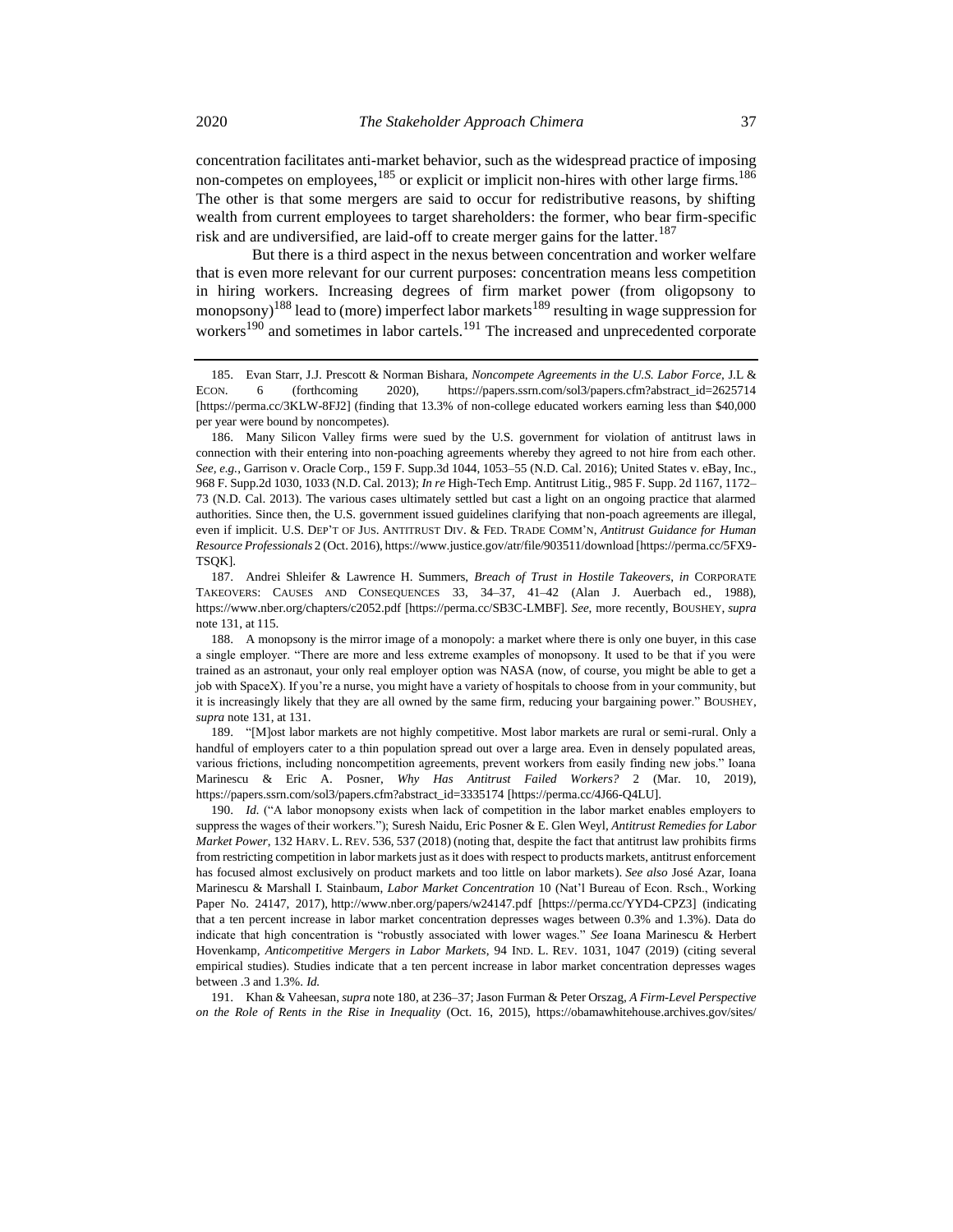profits and mark-up of the last few years, which are in part considered a by-product of merger activity, go hand-in-hand with decreasing levels of labor share.<sup>192</sup> Further, thanks to concentration we have experienced what has been described as the rise of superstar firms (in tech, finance, retail, and media) whose employees manage to capture higher wages than peers working for other firms: as observed by many, the income inequality of today occurs less within firms than between firms.<sup>193</sup>

<span id="page-37-0"></span>Finally, market concentration increases the political clout of firms, leading to regulatory capture and making reforms, especially progressive ones, much harder.<sup>194</sup>

Following years of somewhat dormant debate,<sup>195</sup> economic and legal commentators have recently reengaged in a lively discussion over the role of antitrust policy and enforcement in dealing with, among other things, inequality. Two questions are central to the current analysis: First, has concentration significantly increased as of lately? Second, is concentration causing more inequality? The questions are instrumental in determining whether changes are necessary on the policy and enforcement front (namely, abandoning the Chicago School laissez-faire approach on enforcement and/or introducing new guidelines, if not legislation).

Has concentration increased lately? The short answer leans to the affirmative, but the extent of concentration and its negative impact are subject to discussion among experts. A 2016 study by President Obama's Council of Economic Advisers found that most industries have seen increases in the revenue share enjoyed by the 50 largest firms between 1997 and 2012.<sup>196</sup> Another study shows that in the last two decades, over 75% of U.S. industries have experienced an increase in concentration levels, which has led to higher profit margins, more profitable M&A deals, but no sign of increased operational efficiency, thus suggesting that value is derived from greater market power.<sup>197</sup> Other research finds

194. Faccio & Zingales, *supra* not[e 11;](#page-3-0) Gilens & Page, *supra* not[e 37,](#page-8-0) at 575–77.

<span id="page-37-1"></span>default/files/page/files/20151016\_firm\_level\_perspective\_on\_role\_of\_rents\_in\_inequality.pdf [https://perma.cc/YS9U-BFZS].

<sup>192.</sup> *See* Simcha Barkai, *Declining Labor and Capital Shares* 1 (2017), http://facultyresearch.london.edu/ docs/BarkaiDecliningLaborCapital.pdf [https://perma.cc/2CM4-3J8F] (showing that "[i]ncreases in industry concentration are associated with declines in the labor share"); Gauti Eggertsson, Jacob A. Robbins & Ella Getz Wold, *Kaldor and Piketty's Facts: The Rise of Monopoly Power in the United States* 6 (Nat'l Bureau of Econ. Rsch., Working Paper No. 24287, 2018), https://www.nber.org/papers/w24287 [https://perma.cc/JN83-BE96] (pointing to one of the firm's main purposes to gain "sustainable competitive advantage").

<sup>193.</sup> Erling Barth, Alex Bryson, James C. Davis & Richard B. Freeman, *It's Where You Work: Increases in Earnings Dispersion Across Establishments and Individuals in the United States*, 34 J. LAB. ECON. S67, S68 (2016) (finding that "most of the increased variance in earnings among individuals is associated with the increased variance of average earnings among the establishments where they work."); Jae Song, David J. Price, Faith Guvenen, Nicholas Bloom & Till von Watcher, *Firming Up Inequality* 4 (Nat'l Bureau of Econ. Rsch., Working Paper No. 21199, 2015), http://www.nber.org/papers/w21199 [https://perma.cc/7YGL-F4X3] (noting that any explanation for a rise in inequality must take into account the firm's nature and economic motivations). On the rise of superstar firms, see generally David Autor, David Dorn, Lawrence F. Katz, Christina Patterson & John Van Reenen, *The Fall of the Labor Share and the Rise of Superstar Firms*, 135 Q.J. ECON. 645 (2020).

<sup>195.</sup> Khan & Vaheesan, *supra* not[e 180,](#page-35-0) at 236–37.

<sup>196.</sup> COUNCIL OF ECON. ADVISERS ISSUE BRIEF, BENEFITS OF COMPETITION AND INDICATORS OF MARKET POWER (Apr. 2016), https://obamawhitehouse.archives.gov/sites/default/files/page/files/20160414\_cea\_ competition\_issue\_brief.pdf [https://perma.cc/DF4Y-N3YR].

<sup>197.</sup> Gustavo Grullon, Yelena Larkin & Roni Michaely, *Are U.S. Industries Becoming More Concentrated?* 2 (Swiss Fin. Inst. Res. Paper Series, Working Paper No. 19-41, 2018), https://papers.ssrn.com/sol3/papers.cfm?abstract\_id=2612047 [https://perma.cc/W4YE-J9C5] (finding that the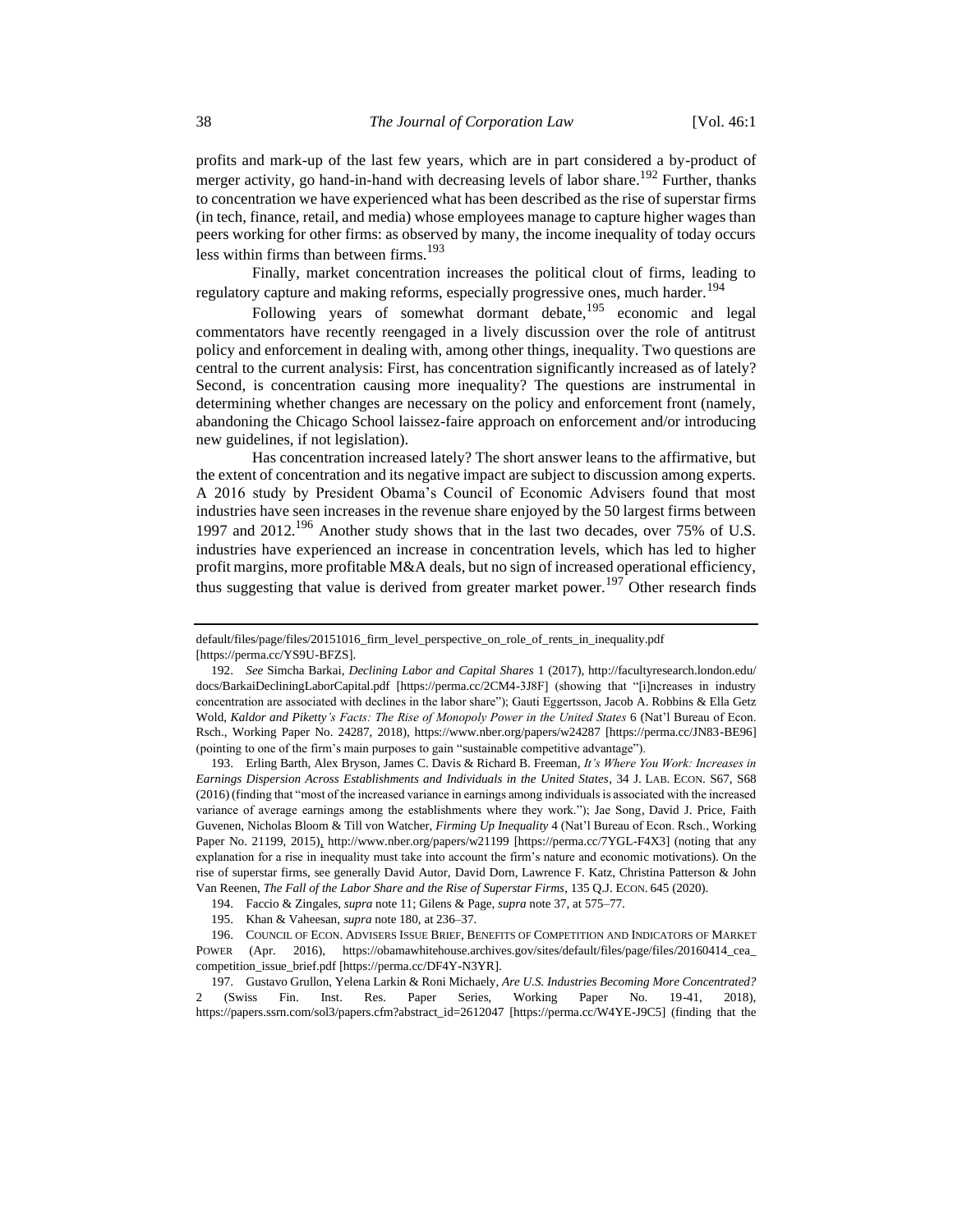that since the 1980s, firm markups have steadily risen from 21% to nearly 61% in 2016, an increase attributable almost exclusively to firms that already had the highest markups.<sup>198</sup> Moreover, a paper by Azar, Marinescu, and Steinbaum analyzes concentration in labor markets and finds that concentration in the average U.S. labor market is high and that markets with higher concentration are associated with lower posted wages.<sup>199</sup> According to these studies, the increase in value of U.S. firms has occurred at the expense of consumers and the workforce, with negative ripple effects on investments, dynamism, and entrepreneurship.<sup>200</sup> Studies focused on specific sectors found similar patterns of increased concentration in, among others, the airline,  $^{201}$  banking,  $^{202}$  beer,  $^{203}$  healthcare,  $^{204}$  health insurance,  $205$  hospitals,  $206$  manufacturing,  $207$  online platforms,  $208$  and wireless

204. *Id.* at 117–19.

205. *See generally* Leemore Dafny, Mark Duggan & Subramaniam Ramanarayanan, *Paying a Premium on Your Premium? Consolidation in the US Health Insurance Industry*, 102 AM. ECON.REV. 1161 (2012) (describing how healthcare markets are increasingly exercising market power).

206. Zack Cooper, Stuart V. Craig, Martin Gaynor & John Van Reenen, *The Price Ain't Right? Hospital Prices and Health Spending on the Privately Insured* (Nat'l Bureau of Econ. Rsch., Working Paper No. 21815, 2015), https://www.nber.org/papers/w21815 [https://perma.cc/T8SA-ZA7L].

207. *See generally* Sam Peltzman, *Industrial Concentration Under the Rule of Reason*, 57 J.L. & ECON. 101 (2014) (describing how concentration in the manufacturing center has continued to grow).

208. Jonathan B. Baker & Fiona Scott Morton, *Antitrust Enforcement Against Platform MFNs,* 127 YALE L.J. 2176, 2177–78 (2018) (finding that online platforms have been increasingly demanding that any supplier using a platform not offer lower prices at other competitive platforms thus reducing overall competition).

<span id="page-38-1"></span><span id="page-38-0"></span><sup>&</sup>quot;Herfindahl-Hirschman index (HHI) has systematically increased in more than 75% of U.S. industries . . . the average increase in concentration levels has reached 90%[, and] the market share of the four largest public and private firms has grown significantly for most industries, and the average and median size of public firms, i.e., the largest players in the economy, has tripled in real terms."). The study also finds that, contrary to earlier periods, in the period 2001–2014, "a zero-investment strategy of buying firms in industries with the largest increase in concentration levels, and shorting firms in industries with the largest decrease in concentration levels, generates excess returns of approximately 8.2% per year, . . . suggest[ing] that the higher profit margins firms have realized during the recent increase in industry concentration are reflected in higher returns to shareholders." *Id.* at 4–5. Similarly, *see* Autor et al., *supra* not[e 193,](#page-37-0) at 663 (noting that "according to all measures of sales concentration, industries have become more concentrated on average").

<sup>198.</sup> Jan De Loecker, Jan Eeckhout & Gabriel Unger, *The Rise of Market Power and the Macroeconomic Implications,* Q.J. ECON. (forthcoming 2020) (arguing that the increase explains the declining labor share, lower wages for low-skilled workers, and diminishing output growth).

<sup>199.</sup> *See* Azar et al., *supra* not[e 190,](#page-36-0) at 1 (noting that the U.S. labor market is associated with lower posted wages). *See also* Marinescu & Hovenkamp, *supra* not[e 190,](#page-36-0) at 1047 (discussing empirical evidence showing that market concentration depresses wages).

<sup>200.</sup> Marinescu & Hovenkamp, *supra* not[e 190,](#page-36-0) at 1047; Grullon et al., *supra* not[e 197,](#page-37-1) at 5*. See also* Germán Gutiérrez & Thomas Philippon, *Declining Competition and Investment in the U.S.* 1–3 (2017), (Nat'l Bureau of Econ. Rsch., Working Paper No. 23583, 2017), https://www.nber.org/papers/w23583.pdf [https://perma.cc/LK6R-EEFS] (showing that rather than trickling down to benefit the overall system, higher profits tend to be internalized by stockholders and top managers with stock options, by virtue of share buy-backs and dividend distributions).

<sup>201.</sup> *See generally* José Azar, Martin C. Schmalz & Isabel Tecu, *Anticompetitive Effects of Common Ownership*, 73 J. FIN. 1513 (2018) (describing how common ownership leads to reduced product market competition, hurting consumers).

<sup>202.</sup> José Azar, Sahil Raina & Martin C. Schmalz, *Ultimate Ownership and Bank Competition* (May 4, 2019) (unpublished manuscript), https://papers.ssrn.com/sol3/papers.cfm?abstract\_id=2710252 [https://perma.cc/QMB6-5B5R].

<sup>203.</sup> BOUSHEY, *supra* not[e 131,](#page-26-0) at 114–15.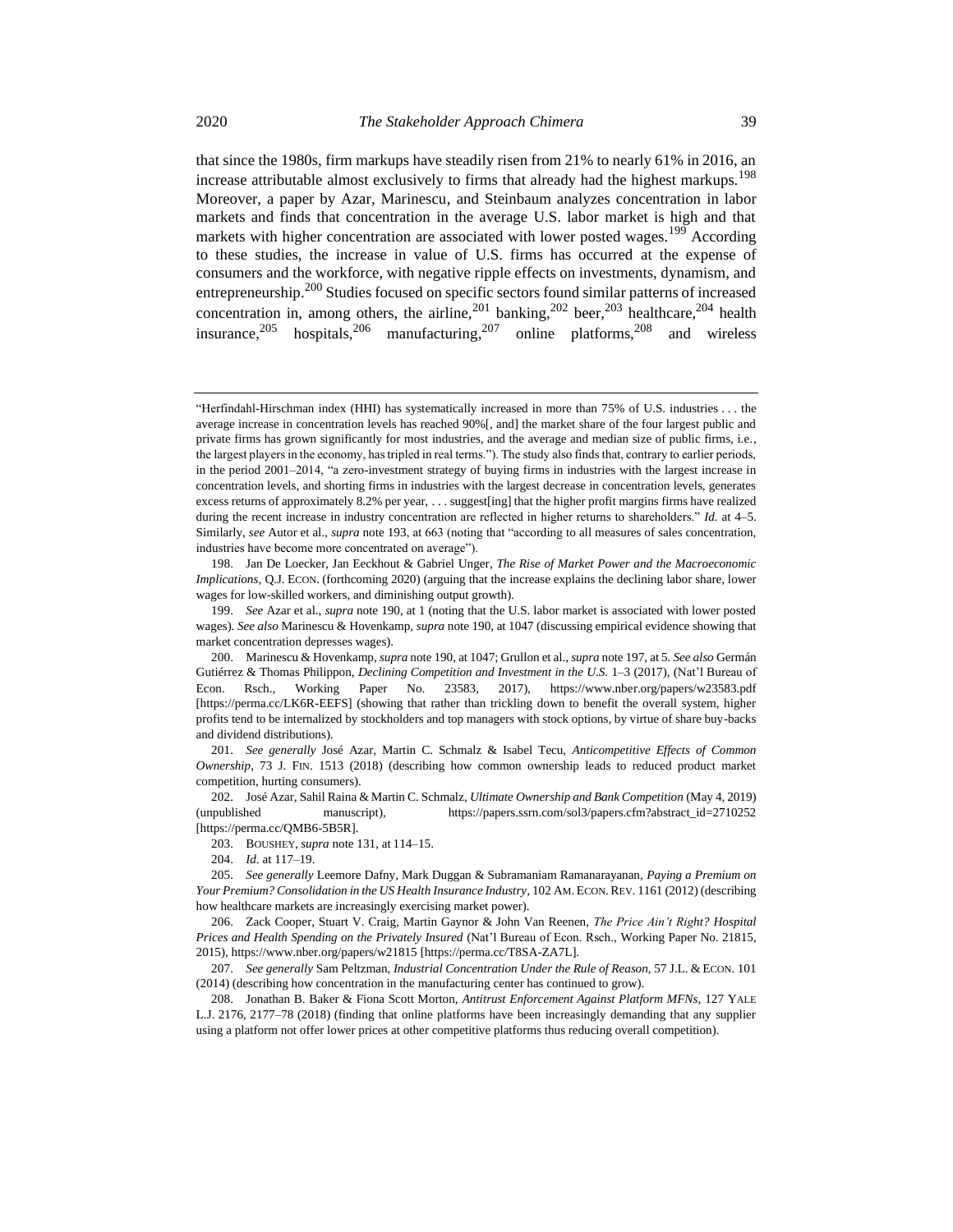industries.<sup>209</sup> Further, there is an important line of studies that has focused on the anticompetitive effects of common ownership by passive and other funds: few large asset managers own very large stakes throughout the main indexes, thus ending up being major players in several industries, with ascertained instances of uncompetitive behavior. $210$ However, full consensus on whether concentration and firm market power has increased as of lately is yet to be reached, as there are other authors who warn to be cautious, if not skeptical.<sup>211</sup>

Moving to the second question, there is even a bigger controversy surrounding the issue of regressive monopoly, that is, whether concentration has led to more inequality. Of course, those who doubt there has been a significant increase in concentration disagree even more strongly on the ensuing regressivity claim.<sup>212</sup> However, on the other hand of the spectrum, there is a growing body of literature pointing to lack of competition as one of the main factors leading to inequality.

The opening salvo came from a study by Jason Furman, then Chairman of President Obama's Council of Economic Advisers, co-authored with Peter Orszag.<sup>213</sup> in which they hypothesize that "(a) a rising share of firms are earning super-normal returns on capital; (b) workers at those firms are both producing and sharing in those super-normal returns, driving up wage inequality; and (c) the high returns to labor and capital at those firms reduces labor mobility by discouraging workers from leaving firms that earn higher

<sup>209.</sup> Faccio & Zingales, *supra* not[e 11.](#page-3-0)

<sup>210.</sup> *See also* Azar et al., *supra* note [201;](#page-38-0) Azar et al., *supra* note [202](#page-38-1) (analyzing how common ownership may lead to uncompetitive markets). *See generally* Einer Elhauge, *Horizontal Shareholding*, 129 HARV. L. REV. 1267 (2016) (focusing on airline and banking industries and raising concerns for when large shareholders own shares of competing companies); Einer Elhauge, *How Horizontal Shareholding Harms Our Economy—And Why Antitrust Law Can Fix It*, 10 HARV. BUS. L. REV. 207 (2020) (responding to critiques to his earlier study on horizontal shareholding with empirical data encompassing several industries and offering legal strategies on how to tackle horizontal shareholding); John C. Coates IV, *The Future of Corporate Governance Part I: The Problem of Twelve* 10 (Harv. Pub. L. Working Paper No. 19-07, 2018), https://papers.ssrn.com/sol3/papers.cfm?abstract\_id=3247337 [https://perma.cc/SX35-PCV8] (describing the growing share of ownership of index funds and analyzing the "Problem of Twelve"—the likelihood that in the future roughly twelve individuals, senior money managers in the investment fund industry, will have practical power over the majority of U.S. public corporations).

<sup>211.</sup> Some acknowledge an increase in concentration but are not worried about its overall materiality level. *See* Carl Shapiro, Univ. of Cal. at Berkeley, Remarks at the University of Chicago Booth School of Business' Conference, "Is There a Concentration Problem in America?," 6–7 (Guy Rolnik ed., 2018), https://promarket.org/wp-content/uploads/2018/04/Is-There-a-Concentration-Problem-in-America.pdf

<sup>[</sup>https://perma.cc/5BFK-U4XW] (arguing empirical evidence shows there is greater concentration in the U.S. economy but that rise could be attributed to non-problematic developments, like efficiency). Others are more skeptical and not persuaded by the data itself: according to Chicago Booth professor and former chairman of President Obama's CEA, Austan Goolsbee, the evidence that points to a rise in concentration "comes from court cases or non-representative samples and is filled with ambiguity and myth." *Id.* at 2. Scholars disputing the conclusion that concentration has been detrimental to the economy as a whole warn that more studies and data are necessary before undertaking any major policy shift. For instance, Sam Peltzman and Dennis Carlton argue that while the evidence points to a rise in concentration, there is not enough evidence that rising concentration leads to adverse economic effects, and that concentration does not necessarily mean a lack of competition or decline in quality. *Id.*

<sup>212.</sup> *See, e.g.*, Daniel A. Crane, *Is More Antitrust the Answer to Wealth Inequality?*, REGULATION, Winter 2015–16, at 18 (claiming the regressivity claim is "vastly overstated").

<sup>213.</sup> Furman & Orszag, *supra* note [191,](#page-36-1) at 2.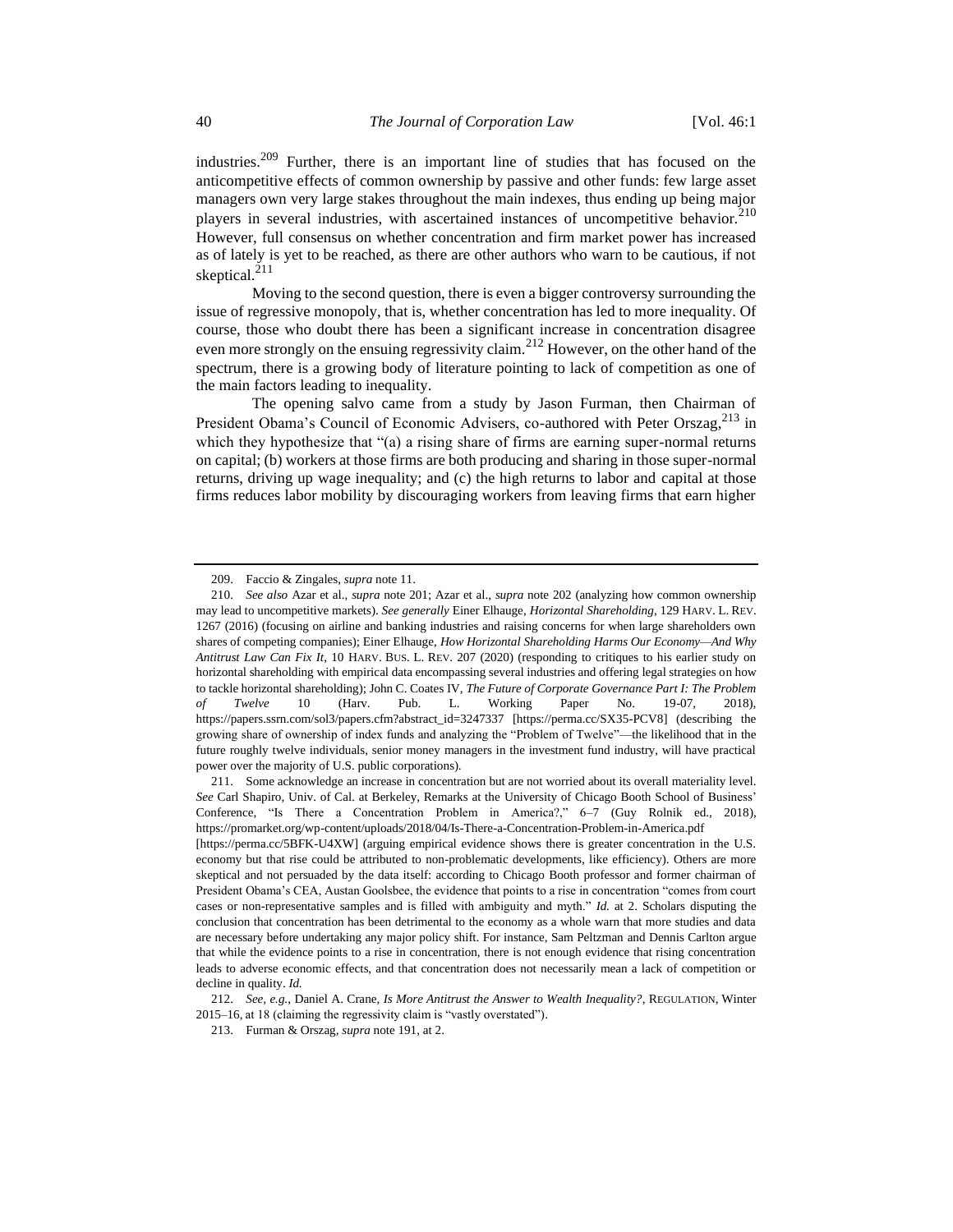rents."<sup>214</sup> Their study drew on the literature showing that much of the growth of earnings inequality among workers is between firms and not within them.<sup>215</sup>

The above insights have been developed by more recent scholarship, which sheds light on a particular, and not fully explored, dimension of concentration: its nexus with labor market power and wage suppression. A study by Autor, Dorn, Katz, Patterson, and Van Reenen highlights a negative relationship at the industry level between concentration and the labor share: technological and competitive forces have been driving the trend towards greater concentration and a reallocation of output towards high-productivity and low labor share firms.<sup>216</sup> This line of work confirms that more concentration leads to increased labor market power,  $2^{17}$  which results in lower levels of employment and wage suppression by monopsonistic (or oligopsonistic) employers.<sup>218</sup> Wage suppression in turn creates a cascade of negative consequences, which include: (a) less income for people employed in concentrated labor markets; (b) the redistributive effect of an income reduction for those who rely on labor for the benefit of those who rely on capital and profit from a firm's market power; (c) underemployment of labor<sup>219</sup> and less investment on skills and education, thus stifling growth; and (d) a burden on the government for lost taxes and greater expenditures on social programs (disability, unemployment, and so forth). $^{220}$ Indeed, several industries that have experienced a recent wave of consolidation have also experienced a reduction of workers<sup>7</sup> wages.<sup>221</sup> The problem is exacerbated by the

<sup>214.</sup> *Id.* While conceding that their hypothesis is more a question worth exploring than a definitive conclusion, Furman and Orszag admonish that "the increase in inequality has been so substantial that there is room for a number of partial explanations and . . . a more complete exploration of these explanations can help guide us towards the right policy solutions for addressing rising inequality." *Id.*

<sup>215.</sup> Barth et al., *supra* not[e 193,](#page-37-0) at S89–90; Song et al., *supra* note [193.](#page-37-0)

<sup>216.</sup> Autor et al., *supra* not[e 193,](#page-37-0) at 683 (finding that "there has been a fall in the labor share and a rise in sales concentration, that the fall in the labor share is greatest in the four-digit industries where concentration rose the most, and that the fall in labor share is primarily accounted for by between-firm reallocation of value-added and sales rather than within-firm declines in labor share.").

<sup>217.</sup> David Berger, Kyle Herkenhoff & Simon Mongey, *Labor Market Power* 1 (Nat'l Bureau of Econ. Rsch., Working Paper No. 25719, 2019), http://www.simonmongey.com/uploads/6/5/6/6/65665741/bhm\_draft\_10\_4\_19.pdf [https://perma.cc/Y2Z4- BFTG]. One intuitive source of market power is that there may be few firms in a local labor market and these firms understand that their hiring and wage setting decisions affect the local labor market's overall wage and employment levels. Firms that have a significant impact on local labor market conditions and internalize this fact, maximize profits by hiring fewer workers in order to pay lower wages.

<sup>218.</sup> *Id. See also* Azar et al., *supra* note [190](#page-36-0) (quantifying the level of labor market concentration across a wide range of occupations and for almost every commuting zone in the U.S., and finding that labor market concentration in the average market is high, and higher concentration is associated with significantly lower posted wages); Naidu et al., *supra* not[e 190,](#page-36-0) at 537 (finding antitrust law prohibits firms from restricting competition in labor markets like it does in product markets).

<sup>219.</sup> At lower wages, some workers decide to exit the labor force or refuse to take available jobs—this is the waste or deadweight loss of monopsony. Naidu et al*., supra* not[e 190,](#page-36-0) at 558.

<sup>220.</sup> *Id.* at 537–38 (estimating that "monopsony power in the U.S. economy reduces overall output and employment by 13%, and labor's share of national output by 22%").

<sup>221.</sup> *Id.* at 546–47 (mentioning that mergers in the airline industry suppressed wages for pilots, flight attendants, and airline mechanics, that consolidation in the hospital sector created monopsonistic markets for nurses in rural areas, and that the meatpacking industry almost entirely operates in rural areas and it is subject to monopsonistic dynamics). For a simple description of the mechanics of wage suppression, see Marinescu & Posner, *supra* not[e 189,](#page-36-2) at 6 ("Employers with monopsony power, whatever its source, can suppress wages (and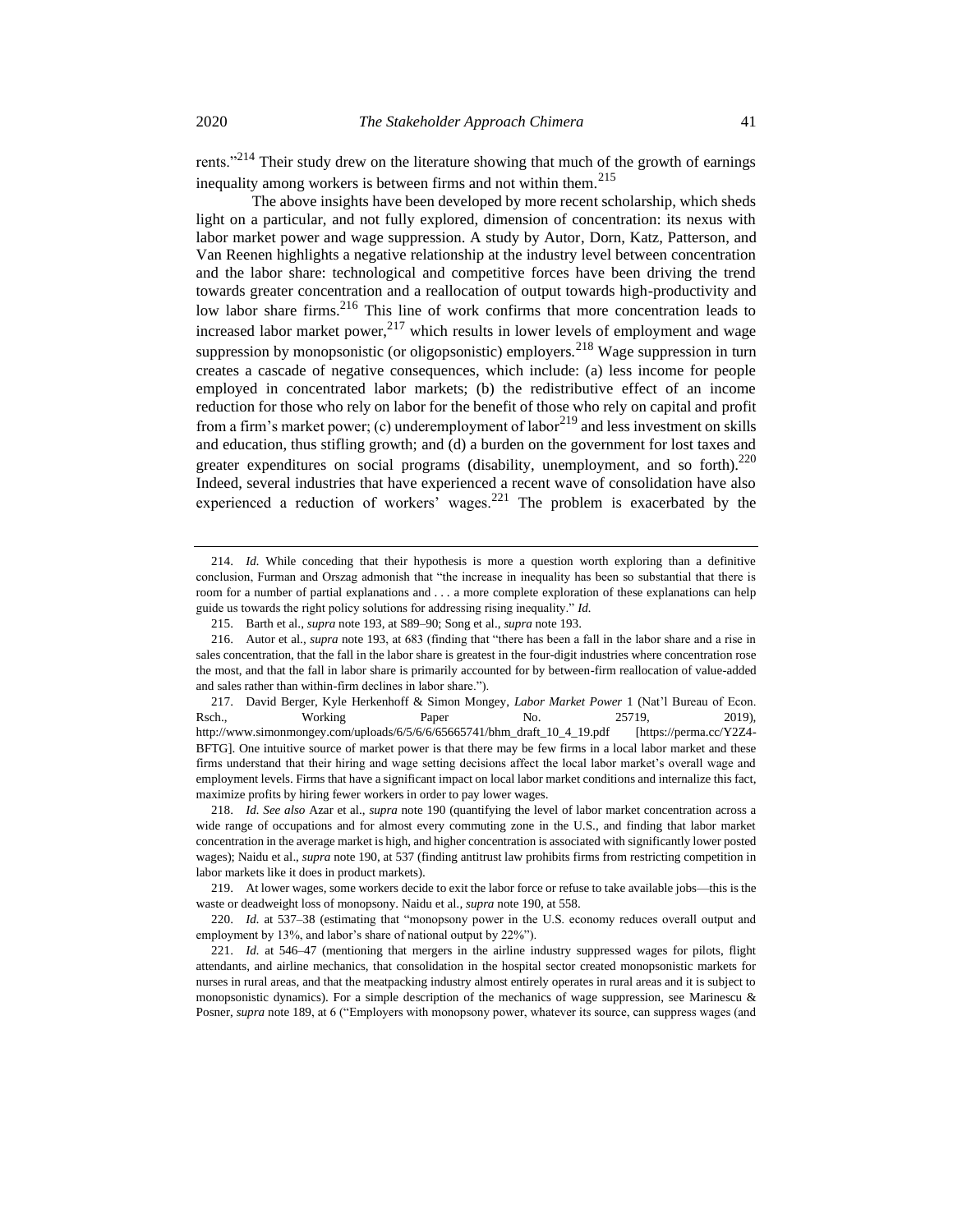"fissured" nature of employment in recent years.<sup>222</sup> As firms tend to focus on their core competencies and outsource everything else to outside firms, certain workers offering specific services (think janitorial ones) can sometimes rely only on one or two employers even if they operate at firms in competitive markets: this makes intra-firm mobility almost impossible, depressing wages. $^{223}$ 

In a 2018 article, Naidu, Posner, and Weyl make a strong case for looking at workers' protection from an antitrust lens.<sup>224</sup> In their view, albeit fully consistent with antitrust law, this approach has long been neglected for several reasons, including tougher cases to litigate by a plaintiff<sup>225</sup> and a long-held view by economists that labor markets were competitive.<sup>226</sup> In fact, the idea that labor markets are competitive is no longer tenable because of the decline of unions and the inexorable retreat of labor and employment law in the U.S.<sup>227</sup> They note that labor markets are actually more problematic than product ones, for they are geographically more contained and present further complexities for workers, such as matching. $228$ 

It is therefore no surprise that over the last few years the labor economics literature has devoted renewed attention to monopsony and oligopsony,  $229$  while industrial

222. *See* WEIL, *supra* note [147](#page-30-0) (describing how outsourcing practices have led to fissured workplaces).

224. Naidu et al., *supra* not[e 190,](#page-36-0) at 539–41.

228. For a description of matching, see *id.* at 554–55:

[U]nlike in product markets, the preferences of both sides of the [labor] market affect whether a transaction is desirable. . . . In employment, the employer cares about the identity and characteristics of the employee and the employee cares about the identity and characteristics of the employer. Complexity runs in both directions rather than in one. Employers search for employees who are not just qualified, but also who possess skills and personality that are a good match to the culture and needs of that employer. At the same time, employees are looking for an employer with a workplace and working conditions that are a good match for their needs, preferences, and family situation. Only when these two sets of preferences and requirements "match" will a hire be made. This two-sided differentiation is why low-skill workers may be as or even more vulnerable to monopsony than highskill workers, despite possibly being less differentiated for employers. Low-skill workers may have less access to transportation, well-situated housing markets, child care options, and job information, and be more dependent on local, informal networks, all of which make jobs less substitutable and employers more differentiated.

229. *See* Alan B. Krueger, Luncheon Address at the Jackson Hole Economic Symposium: Reflections on Dwindling Worker Bargaining Power and Monetary Policy, (Aug. 24, 2018) (transcript available at https://www.kansascityfed.org/~/media/files/publicat/sympos/2018/kcfedlunchremarks-

aspreparedfordeliveryv2.pdf?la=en [https://perma.cc/SAQ8-GAAJ]) (arguing that "[m]onopsony power has probably always existed in labor markets, but the forces that traditionally counterbalanced monopsony power and

degrade working conditions) in order to save labor costs. While some workers will quit as a result, an employer with monopsony power gains more in reduced labor costs than it loses from lower production. Both types of workers—those who continue working and those who quit—suffer from this state of affairs, and there is also harm to the economy as a result of the lower level of production.").

<sup>223.</sup> *See* BOUSHEY, *supra* not[e 131,](#page-26-0) at 133 (describing inequality's pervasive role in our economy).

<sup>225.</sup> *Id.* at 543 (noting that, unlike for class actions in consumer cases, "virtually no worker can hope to obtain damages in an antitrust action  $\dots$  that would compensate her for the cost of litigation $[] \dots [a]$ nd class actions brought by workers hardly ever succeed because workers—unlike consumers—are frequently in diverse positions, defeating the common interest requirement").

<sup>226.</sup> *Id.* at 541–42.

<sup>227.</sup> *Id.* at 542–43. We analyze the decline in labor and employment laws and their institutions. *Infra* Section III.B.6.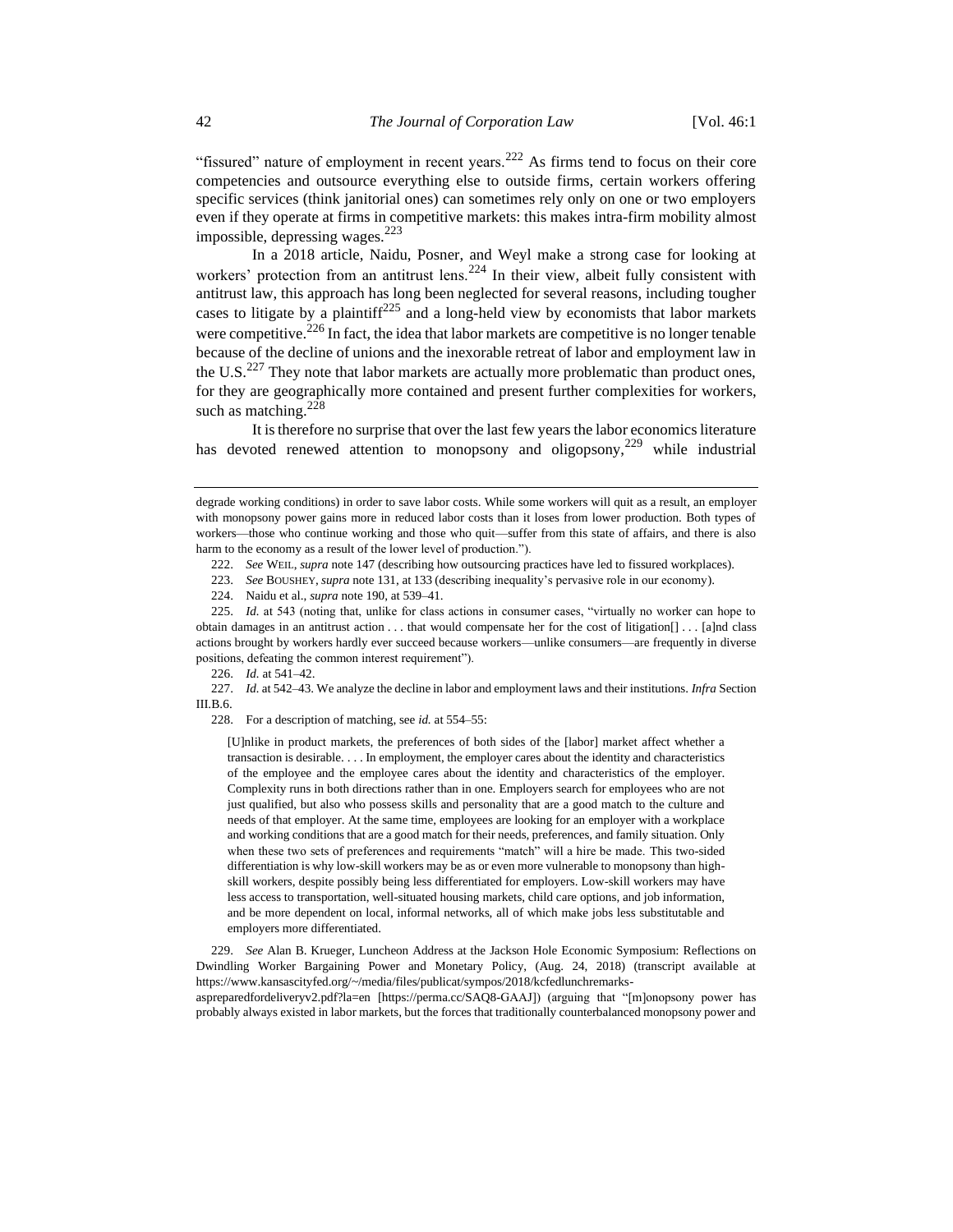organization economists have intensified their efforts in investigating the extent of concentration in labor markets.<sup>230</sup>

Back to our main questions: Has the leading view on corporate purpose contributed to the current levels of concentration? Has shareholder primacy itself played a role? Unlike other contributors to inequality observed thus far, here the answer to both questions is likely affirmative. In a system based on a shareholder-elected board of directors, in which directors are structurally poised to cater to the interests of those who put them in office, and in which they are compensated based on stock performance, it is natural for corporations to strive to maximize profits, and few strategies are more effective than capturing greater market shares. Therefore, broadening fiduciary duties to embrace a stakeholderist approach sensitive to competition issues could represent, at least in theory, a policy tool seeking to slow down the concentration process and make product and labor markets more competitive. However, the relevant question is whether this route, which in practice requires directors and officers to refrain from expanding a corporation's market share, would be the appropriate policy strategy.<sup>231</sup>

# <span id="page-42-1"></span>*5. Excessive Compensation: CEOs, Super Managers, and Other Elite Workers*

Another oft-cited cause of inequality is the rise in managerial compensation. Inequality scholars such as Atkinson and Piketty impute raising income inequality across the world, and especially in the U.S., to excessive compensation for supermanagers and the collapse of pay norms that were once taming excessive salaries. $^{232}$ 

<span id="page-42-0"></span>Excesses in compensation have occurred on two levels: executive pay and superordinate pay at large. The first one is a core corporate governance issue that creates a typical "managers v. owners" conflict<sup>233</sup> and, over the last twenty years or so has kept

boosted worker bargaining power have eroded in recent decades."); Ihsaan Bassier, Arindrajit Dube & Suresh Naidu, *Monopsony in Movers: The Elasticity of Labor Supply to Firm Wage Policy* 36–37 (Nat'l Bureau of Econ. Rsch., Working Paper No. 27755, 2020), https://www.nber.org/papers/w27755 [https://perma.cc/6MZT-ZEHB] (showing that there is moderate labor monopsony in U.S. labor markets, and that "the degree of monopsony power is greater in the low-wage, high-turnover sectors and for low-wage workers."); Arindrajit Dube, Jeff Jacobs, Suresh Naidu & Siddharth Suri, *Monopsony in Online Labor Markets* 15 (Nat'l Bureau of Econ. Rsch., Working Paper No. 24416, 2018), https://papers.ssrn.com/sol3/papers.cfm?abstract\_id=3143341 [https://perma.cc/MZK6- 8R5J] (finding substantial monopsony power, as measured by the elasticity of labor supply facing the requester (employer) in online labor markets resulting in a considerable "markdown of productivity in the wage . . . with workers paid less than 20% of their productivity."). Note that online job markets should naturally be more competitive for workers because of lower search frictions. Indeed, a typical issue of the labor market, which is exacerbated in a monopsony situation, is represented by search frictions. Existing employers are aware of the high search costs of employees for switching jobs and can opportunistically reduce compensation because they know the employee will have trouble finding another job. For an analysis of search costs, see generally ALAN MANNING, MONOPSONY IN MOTION (2003).

<sup>230.</sup> Azar et al., *supra* not[e 190,](#page-36-0) at 7–11 (calculating concentration in labor markets using the HHI based on vacancies and applications in a labor market in a given commuting zone as resulting from ads on the job search website careerbuilder.com); Efraim Benmelech, Nittai Bergman & Hyunseob Kim*, Strong Employers and Weak Employees: How Does Employer Concentration Affect Wages?* (Nat'l Bureau of Econ. Rsch., Working Paper No. 24307, 2018), https://www.nber.org/papers/w24307.pdf [https://perma.cc/VK3B-77E4].

<sup>231.</sup> We address this question *infra* in Section III.C and Part IV.

<sup>232.</sup> *See* ANTHONY ATKINSON, INEQUALITY 107–08 (2016); THOMAS PIKETTY, CAPITAL IN THE TWENTY-FIRST CENTURY 397–405 (2014) (tying income inequality to overcompensation of managers).

<sup>233.</sup> To be sure, the mainstream view of financial economists is that, under an agency theory perspective, a performance-based pay system, linking the pay to increases in shareholder wealth through performance indicators,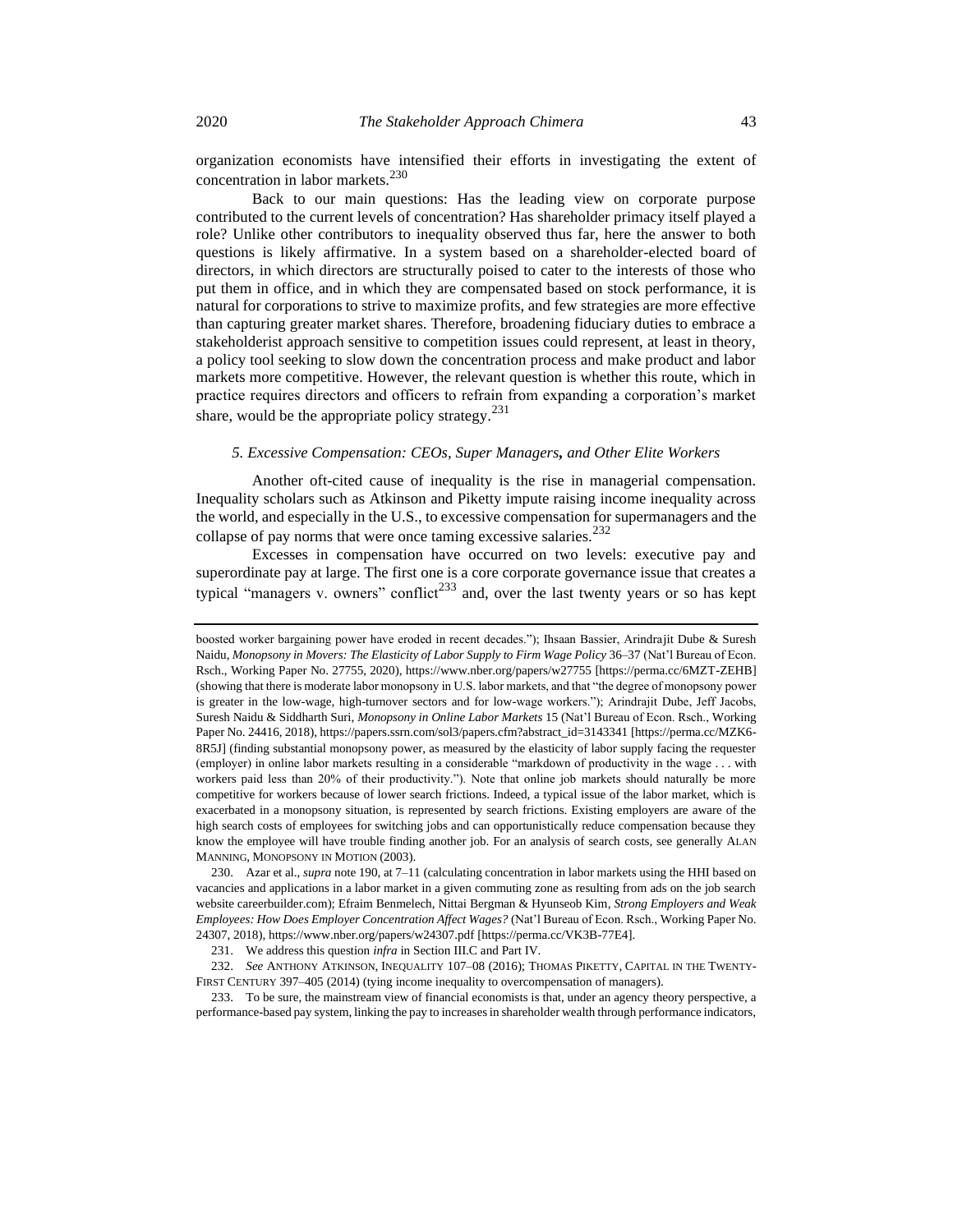minting extreme wealth for few households at the very top—along with a proportionate amount of outrage in public opinion<sup>234</sup> and political discourse.<sup>235</sup> CEO compensation at the top 350 firms increased 940% between 1978 and 2018.<sup>236</sup> In 1965, the average CEO earned only twenty times the average worker.  $^{237}$  By 1995, the CEO-to-worker pay ratio was  $123:1$ . <sup>238</sup> In 2018, the average CEO earned 221 times the pay of the average worker.<sup>239</sup>

<span id="page-43-0"></span>Of course, corporate governance scholars are well aware of this phenomenon at least for CEOs and other top executives. Lucian Bebchuk and Jesse Fried wrote an influential book denouncing the U.S. legal regime behind CEO remuneration as structurally biased towards higher pay for top executives and that the system, rather than mimicking an arm's length bargain, has essentially tolerated decoupling pay from performance.<sup>240</sup> There are multiple reasons for the explosion of CEO pay—some deriving from market forces, others from flaws in pay design and in corporate governance mechanisms. Consider, for instance, the problematic nature of stock price as a proxy for performance; rewarding success but not penalizing failure with the existing options structures; short term focus; management capture of boards; peer capture of directors; collective action problems suffered by shareholders; and insufficiency of a pure disclosure system.<sup>241</sup> One of the most criticized features of executive pay revolves around the market practice of "competitive

is an effective way to attract top talent and align executives' and shareholders' interests. For this view, see generally Michael C. Jensen & Kevin J. Murphy, *Performance Pay and Top-Management Incentives*, 98 J. POL. ECON. 225 (1990). For an endorsement of this view in corporate law circles, see generally Marcel Kahan & Edward B. Rock, *How I Learned to Stop Worrying and Love the Pill: Adaptive Responses to Takeover Law*, 69 U. CHI. L. REV. 871 (2002). However, critics note that while this alignment theory is correct in the abstract, setting the pay in practice triggers a bargaining conflict between the recipient-agent with the payer-principal and that structural flaws in corporate governance design tip the balance in favor of the recipient. In other words, "executive pay can also be regarded as an agency cost in itself." Guido Ferrarini & Maria Cristina Ungureanu, *Executive Remuneration*, *in* THE OXFORD HANDBOOK OF CORPORATE LAW AND GOVERNANCE 334, 335 (Jeffrey N. Gordon & Wolf-Georg Ringe eds., 2018) (noting that in practice pay is not set by shareholders but by the board whose interests executive compensation itself is supposed to align with shareholders')*.* For the critical approach to executive compensation, *see infra* note[s 240–](#page-43-0)42 and accompanying text.

<sup>234.</sup> DAVID F. LARCKER, NICHOLAS E. DONATIELLO & BRIAN TAYAN, AMERICANS AND CEO PAY: 2016 PUBLIC PERCEPTION SURVEY ON CEO COMPENSATION 4 (2016), https://www.gsb.stanford.edu/sites/gsb/files/publication-pdf/cgri-survey-2016-americans-ceo-pay.pdf [https://perma.cc/FV3P-EDNU] (mentioning that "[n]early two-thirds (62 percent) of Americans believe that there is a maximum amount CEOs should be paid relative to the average worker, regardless of the company and its performance [and that] . . . a majority of all political groups believe CEO pay should be capped in some manner, though Republicans are somewhat less likely to hold this opinion (52 percent) than Democrats (66 percent) or Independents (64 percent)").

<sup>235.</sup> *Id.* at 3 (mentioning that both candidates in the 2016 presidential election took issue with CEO pay).

<sup>236.</sup> Lawrence Mishel & Julia Wolfe, *CEO Compensation Has Grown 940% Since 1978: Typical Worker Compensation Has Risen Only 12% During That Time*, ECON. POL'Y INST. (2019), https://www.epi.org/publication/ceo-compensation-2018/ [https://perma.cc/6WBK-AGLH].

<sup>237.</sup> *Id.* 

<sup>238.</sup> *Id.* 

<sup>239.</sup> *Id.* 

<sup>240.</sup> *See generally* LUCIAN BEBCHUK & JESSE M. FRIED, PAY WITHOUT PERFORMANCE: THE UNFULFILLED PROMISE OF EXECUTIVE COMPENSATION 4–6, 25–26 (2004) (citing factors such as management capture by directors, the virtual assurance of directors placed on the company's slate of being reelected, and the influence of CEO over the nomination process of those who will subsequently determine their pay). *See also* William W. Bratton, *The Academic Tournament over Executive Compensation*, 93 CAL. L. REV. 1557 (2005); Stephen M. Bainbridge, *Executive Compensation: Who Decides?*, 83 TEX. L. REV. 1615 (2005).

<sup>241.</sup> For a discussion of these flaws, see Ferrarini & Ungureanu, *supra* not[e 233,](#page-42-0) at 339–45.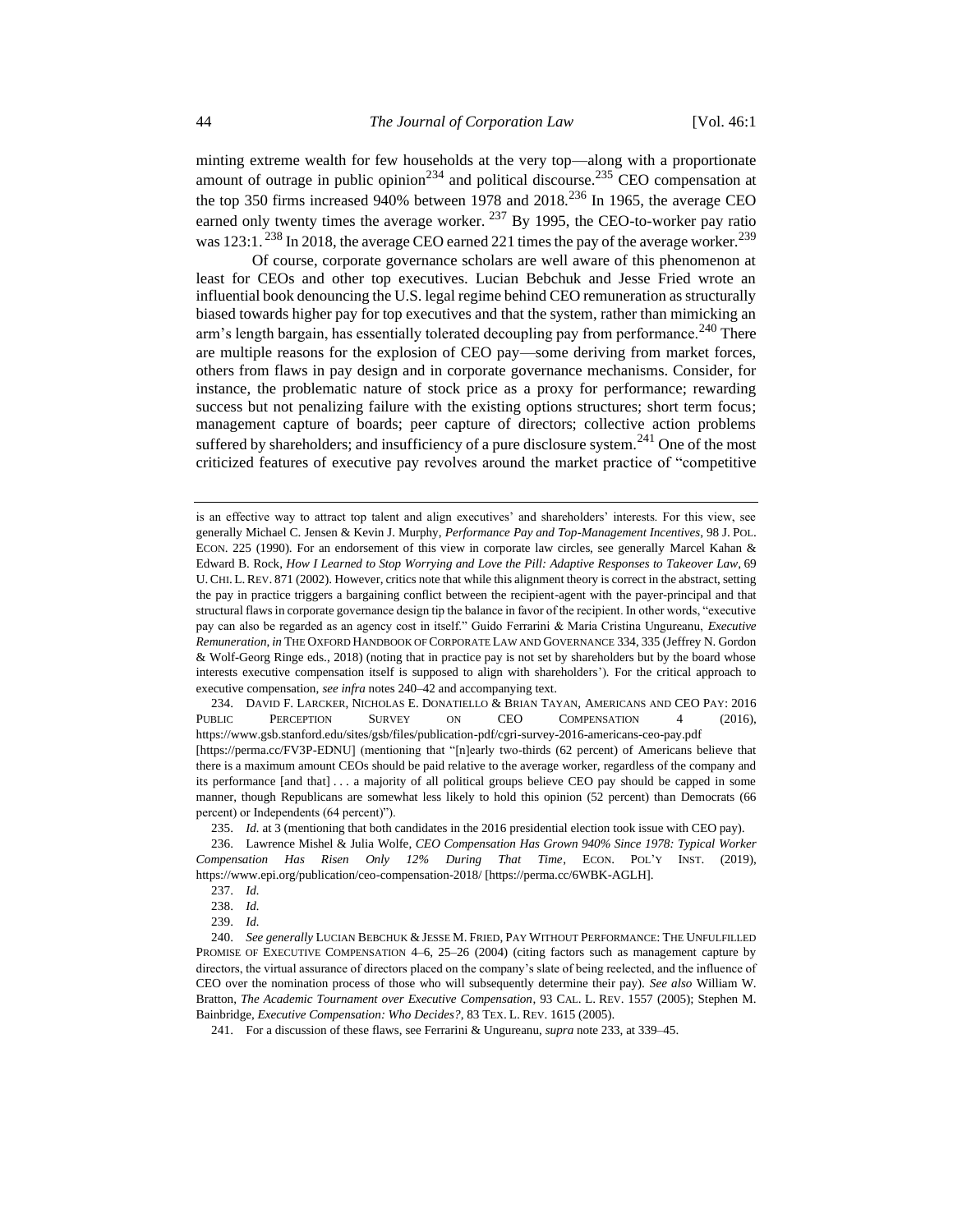benchmarking," under which compensation levels are typically targeted to either the 50th, 75th, or 90th percentile of peers. This system, which purports to provide information on market packages, naturally creates a self-perpetuating upward bias and movement in total compensation amounts paid to  $CEOs.<sup>242</sup>$ 

<span id="page-44-0"></span>However, focusing only on CEOs and other high-level executives pay would miss the broader phenomenon of increasing income experienced by elite workers in various fields. This phenomenon covers many more individuals. First, the pay of superordinate managers in successful corporations has been on the rise: remuneration has increased for high pay employees such as investment bankers and traders in financial firms and other managers in high growth industries.  $243$  Second, other elite workers, such as doctors, lawyers, athletes, and other entertainers, have done exceptionally well.<sup>244</sup> The bulk of new wealth created by this new breed of elite workers has been associated with the sheer increase of compensation (and hours worked) in certain sectors, most notably in finance and in businesses catering to finance (think lawyers), or operating near workers in finance (think doctors or real estate). <sup>245</sup> But finance is just one of many examples: tech, media, and luxury follow similar patterns (especially at the very top of their respective fields).<sup>246</sup>

Similar to concentration, corporate law and governance did have a role in the rise of CEO pay—but less so for the growth in pay for other elite workers. For the former, the structural flaws of the legal regime and governance institutions behind the design and setting of compensation packages for CEOs, have contributed to skyrocketing compensation packages.<sup>247</sup> However, it is doubtful that shareholder primacy itself was a contributing element, let alone that a stakeholder approach would be a fix. In fact, what is striking is that excesses in CEO pay have occurred *notwithstanding* shareholder primacy. Maybe shareholder primacy is not as effective a constraint, as some suggest.<sup>248</sup> In any event, to expect that by simply switching to a stakeholder approach we would tame excessive compensation better would be quite naïve—especially if all other incentives stay the same. In fact, the very interest-aligning nature of performance-based pay would make it hard for executives to curb the temptation to keep pushing for higher shareholder value at the expense of other constituencies. Unsurprisingly, neither the Business Roundtable nor Martin Lipton mentions excessive pay in their pro-stakeholder manifestos.

<sup>242.</sup> Charles M. Elson & Craig K. Ferrere, *Executive Superstars, Peer Groups and Overcompensation: Cause, Effect and Solution*, 38 J. CORP. L. 487, 503 (2013).

<sup>243.</sup> Thomas Philippon & Ariell Reshef, *Wages and Capital in the U.S. Finance Industry: 1909–2006*, 127 Q.J. ECON. 1551, 1605 (2012) (mentioning that in 2006 the average worker in finance earned 70% more than the average worker in the remainder of the private sector, the top 10% of finance earners grew 80% more than the top 10% of workers in other sectors, and that executives in finance earned more than 250% than executives in other fields). Josh Bivens & Lawrence Mishel, *The Pay of Corporate Executives and Financial Professionals as Evidence of Rents in Top 1 Percent Incomes*, 27 J. ECON. PERSPS. 57, 58–62 (2013). For non-financial firms in general, see the discussion on higher pay at superfirms *supra* note [193](#page-37-0) and accompanying text.

<sup>244.</sup> *See* MARKOVITS, *supra* not[e 172,](#page-34-0) at 89–92.

<sup>245.</sup> *Id.* at 90.

<sup>246.</sup> *Id.* at 11.

<sup>247.</sup> *See supra* note[s 240–](#page-43-0)42 and accompanying text.

<sup>248.</sup> *See* Macey, *supra* note [53,](#page-12-0) at 22–26 (contending that corporate law does not require directors and managers to maximize shareholder value).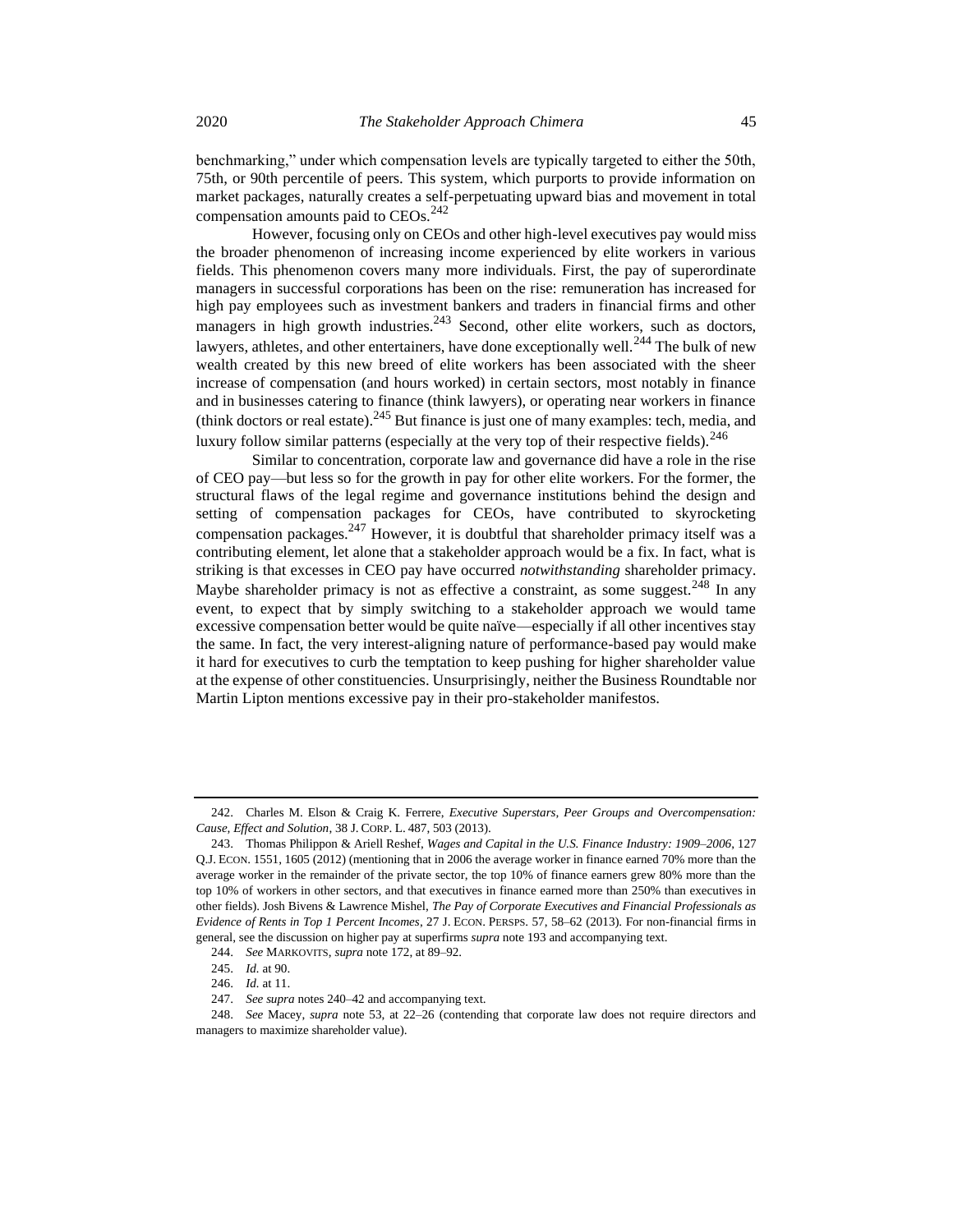# <span id="page-45-2"></span><span id="page-45-1"></span><span id="page-45-0"></span>*6. Weak and Declining Protection from Labor Market Institutions*

Income inequality has been linked with the scarce protections afforded to workers by a country's legal system and labor market institutions.<sup>249</sup>

There are two observable macro phenomena here. First, traditionally the U.S. legal and industrial system has provided minimal rights and protections to workers if compared to other economically advanced nations.<sup>250</sup> The other phenomenon is the global decline in workers' rights and protections starting with the 1980s, which was the result of the neoliberal revolutions by conservative governments led by Margaret Thatcher in the U.K. and President Reagan here at home: their economic policies involved scaling back unions' prerogatives and protections such as working hours, working conditions, and pensions, all in the name of enhancing flexibility and efficiency in labor markets.<sup>251</sup>

To get a sense of the limited scope of workers' rights in the U.S., the centerpiece of labor legislation, the National Labor Relations Act  $(NLRA)$ ,  $252$  leaves weak categories such as domestic and agricultural workers excluded from its reach, $253$  does not fit with

<sup>249.</sup> David Card, Thomas Lamieux & W. Craig Riddell, *Unions and Wage Inequality*, 25 J. LAB. RES. 519, 555 (2004) (finding that the decline in union density "explains a significant fraction of the growth in wage inequality in the United States and United Kingdom"); PIKETTY, *supra* note [232,](#page-42-1) at 388–90 (mentioning the decreasing purchasing power since the 1970s of the federal minimum wage in the U.S.); ATKINSON, *supra* note [232,](#page-42-1) at 135–36 (mentioning the explosion of "involuntary employment" such as part-time, fixed-term, tempagency, seasonal, casual, family work, as well as self-employment); FLORENCE JAUMOTTE & CAROLINA OSORIO BUITRON, INEQUALITY AND LABOR MARKET INSTITUTIONS 4 (2015), https://www.imf.org/external/pubs/ft/sdn/2015/sdn1514.pdf [https://perma.cc/2AF3-ALZK] (finding that "lower union density is associated with a rise of top income shares"); David H. Autor, Alan Manning & Christopher L. Smith, *The Contribution of the Minimum Wage to US Wage Inequality over Three Decades: A Reassessment*, 8 AM. ECON. J*.* APPLIED ECON 58, 88–89 (2016) (stating that albeit not the primary contributor to inequality in the lower tail, the minimum wage was certainly a contributing factor to widening lower tail inequality, particularly for females); Henry S. Farber, Daniel Herbst, Ilyana Kuziemko & Suresh Naidu, *Unions and Inequality over the Twentieth Century: New Evidence from Survey Data*, NAT'L BUREAU OF ECON. RSCH. (2018, revised October 2020), https://www.nber.org/papers/w24587.pdf [https://perma.cc/6TV5-WDMG] (looking at union density starting from 1936 and finding that unions have a causal effect in reducing inequality—including consistently contributing to a wage premium throughout the whole period—after controlling for factors such as education, race, and household income); Josh Bivens & Heidi Shierholz, *What Labor Market Changes Have Generated Inequality and Wage Suppression?*, ECON. POLY. INST. (Dec. 18, 2018), https://www.epi.org/publication/whatlabor-market-changes-have-generated-inequality-and-wage-suppression-employer-power-is-significant-butlargely-constant-whereas-workers-power-has-been-eroded-by-policy-actions/ [https://perma.cc/HTJ2-3PKG] (arguing that the biggest change in labor market dynamics has been the "collapse of worker power," which "has

been overwhelmingly driven by conscious policy decisions"); JOSEPH E. STIGLITZ, PEOPLE, POWER AND PROFITS: PROGRESSIVE CAPITALISM FOR AN AGE OF DISCONTENT 86–87, 292 n.60 (2019)(arguing that legislation affecting unions and workers' rights weakened workers' bargaining power).

<sup>250.</sup> *See, e.g.*, Alan Hyde, *The Idea of the Idea of Labour Law: A Parable*, *in* THE IDEA OF LABOUR LAW 88 (Guy Davidov & Brian Langille eds., 2011); COLIN CROUCH, MAKING CAPITALISM FIT FOR SOCIETY 99, 107–12 (2013); Deakin et al., *supra* note [112,](#page-23-0) at 12; JAKE ROSENFELD, WHAT UNIONS NO LONGER DO (2014); Kate Andrias, *The New Labor Law*, 126 YALE L.J. 2, 16 (2016).

<sup>251.</sup> *See* COLIN CROUCH, THE STRANGE NON-DEATH OF NEOLIBERALISM 18 (2011) (noting that the neoliberal platform on labor issues had become mainstream by the mid-1990s with both the OECD and the EU endorsing the dismantling of workers' and other social rights); Deakin et al., *supra* note [112,](#page-23-0) at 1 (noting that starting in 1994 the OECD argued for "liberalizing labour laws as part of a strategy for enhancing labour market flexibility and thereby boosting job creation," and that "[d]uring the 2000s similar arguments were made by the World Bank through its *Doing Business* initiatives").

<sup>252.</sup> National Labor Relations Act of 1935 ("Wagner Act"), 29 U.S.C. §§ 151–169 (2012).

<sup>253.</sup> Andrias, *supra* not[e 250,](#page-45-0) at 16.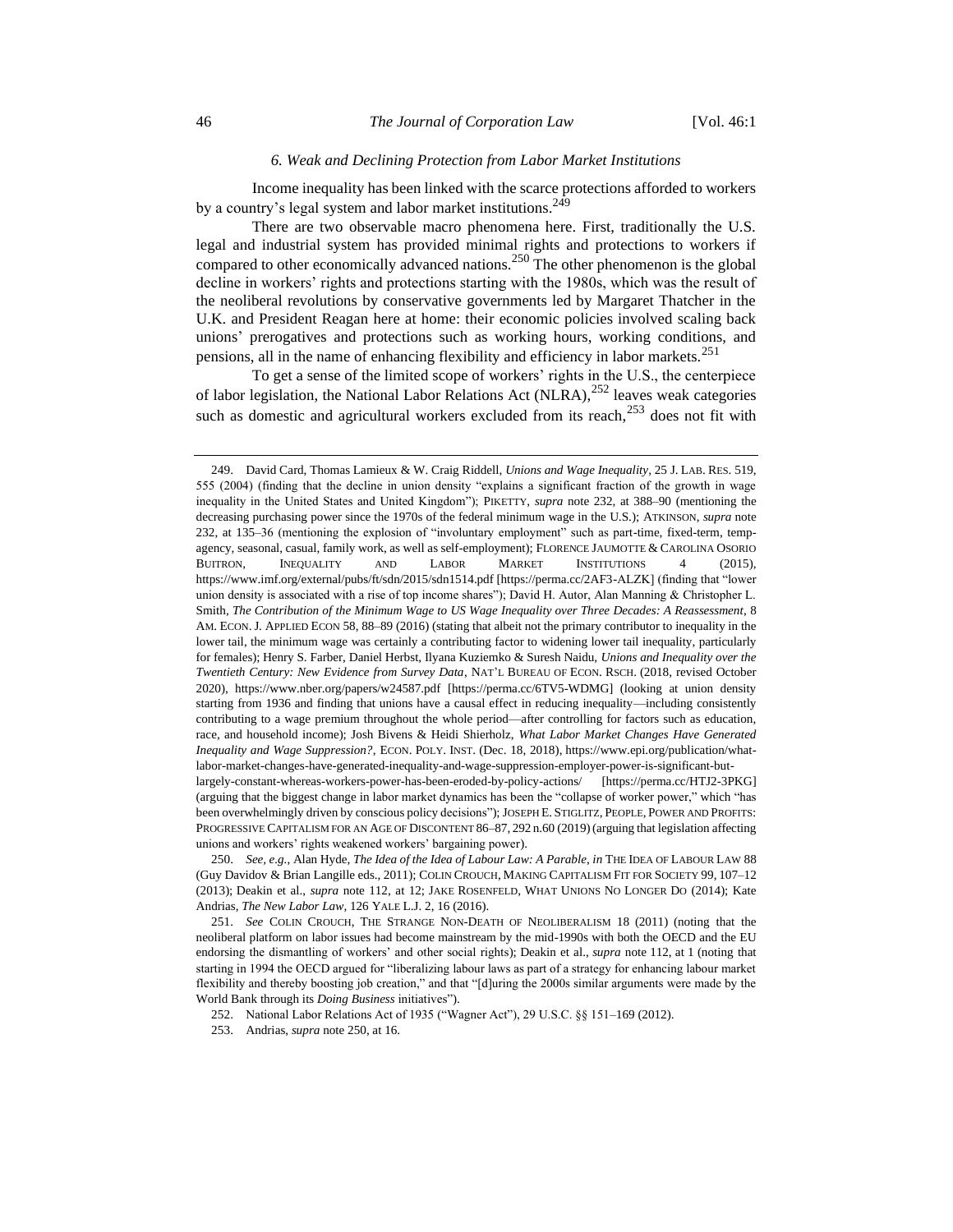<span id="page-46-1"></span><span id="page-46-0"></span>modern-day labor demand which is oftentimes outsourced, $254$  offers weak enforcement mechanisms and mild penalties,  $255$  and puts unions at a disadvantage vis-à-vis employers in unionization campaigning efforts,<sup>256</sup> including giving opportunity for employers to delay<sup>257</sup> and de facto retaliate.<sup>258</sup> Moreover, the U.S. labor system is anchored to a firmlevel, dual bargaining system, union vs. particular employer, whereas in most jurisdictions abroad unions operate at the sectoral level and interact not just with the employer but also with the government, which actively participates in the bargaining process.<sup>259</sup> As a result, U.S. unions have very limited political clout.

Furthermore, if labor law is weak, workers can hardly find any solace under employment law, which comprises a wide range of federal laws and doctrines that work independently of any collective effort in the workplace and bestow a series of individual rights and protections for the employee: anti-discrimination on the basis of race, sex, sexual orientation, national origin, and other protected characteristics; guaranteed minimum standards and fair treatment, such as minimum wages, maximum hours, safe working conditions, and family leave.<sup>260</sup> While employment law should in theory function as a floor from which employees and/or unions can extract better terms, in practice it has conflicted with the very philosophy of labor law, as its individual-centered structured atrophied solidarity.<sup>261</sup> Moreover, its individual protections, originally meant to make up the decreased union power, ultimately proved to be thin. Generally, enforcement is lax even with rampant violations, especially for outsourced workers.<sup>262</sup> Taking employers to court is extremely hard given that mandatory arbitration clauses are ubiquitous nowadays following the Supreme Court's blessing in *Epic Systems Corp. v. Lewis*. <sup>263</sup> And employment law rights are limited if compared to what is normally obtained through

<span id="page-46-2"></span><sup>254.</sup> *See generally* WEIL, *supra* not[e 147](#page-30-0) (describing the implications of large U.S. corporations outsourcing their work to small companies).

<sup>255.</sup> Andrias, *supra* note [250,](#page-45-0) at 6; Alan Hyde, *The Crisis in the US Litigation Model of Labour Rights Enforcement*, *in* "ONE LAW FOR ALL?": *WEBER V. ONTARIO HYDRO* AND CANADIAN LABOUR LAW 301 (Elizabeth Shilton & Karen Schucher eds., 2017); Janice Fine*, Solving the Problem from Hell: Tripartism as a Strategy for Addressing Labour Standards Non-Compliance in the United States*, 50 OSGOODE HALL L.J. 813, 842 (2013).

<sup>256.</sup> Andrias, *supra* note [250,](#page-45-0) at 25 (mentioning that "[u]nions are denied physical access to the workplace during an organizing campaign, but employers are permitted to compel employee presence for antiunion communication.").

<sup>257.</sup> Paul Weiler, *Promises to Keep: Securing Workers' Rights to Self-Organization Under the NLRA*, 96 HARV. L. REV. 1769, 1777 (1983).

<sup>258.</sup> Josh Eidelson, *How the American Worker Got Fleeced. Over the Years, Bosses Have Held Down Wages, Cut Benefits, and Stomped on Employees' Rights. Covid-19 May Change That*, BLOOMBERG (July 2, 2020), https://www.bloomberg.com/graphics/2020-the-fleecing-of-the-american-worker/ [https://perma.cc/CN3E-SFAB] (mentioning several tactics to intimidate workers who intent to unionize: "Given the NLRB's wrist-slap approach to enforcement, firing employees who try to organize a union is one of the most effective short-term investments a company can make.").

<sup>259.</sup> Andrias, *supra* not[e 250,](#page-45-0) at 6, 15.

<sup>260.</sup> *Id.* at 37–38.

<sup>261.</sup> *Id.* at 38–39.

<sup>262.</sup> *Id.* at 39; WEIL, *supra* not[e 147,](#page-30-0) at 214–21.

<sup>263.</sup> Epic Sys. Corp. v. Lewis, 138 S. Ct. 1612 (2018). *See also* Cynthia Estlund, *The Black Hole of Mandatory Arbitration*, 96 N.C. L. REV. 679 (2018) (explaining how so few employment disputes subject to mandatory arbitration are ever filed).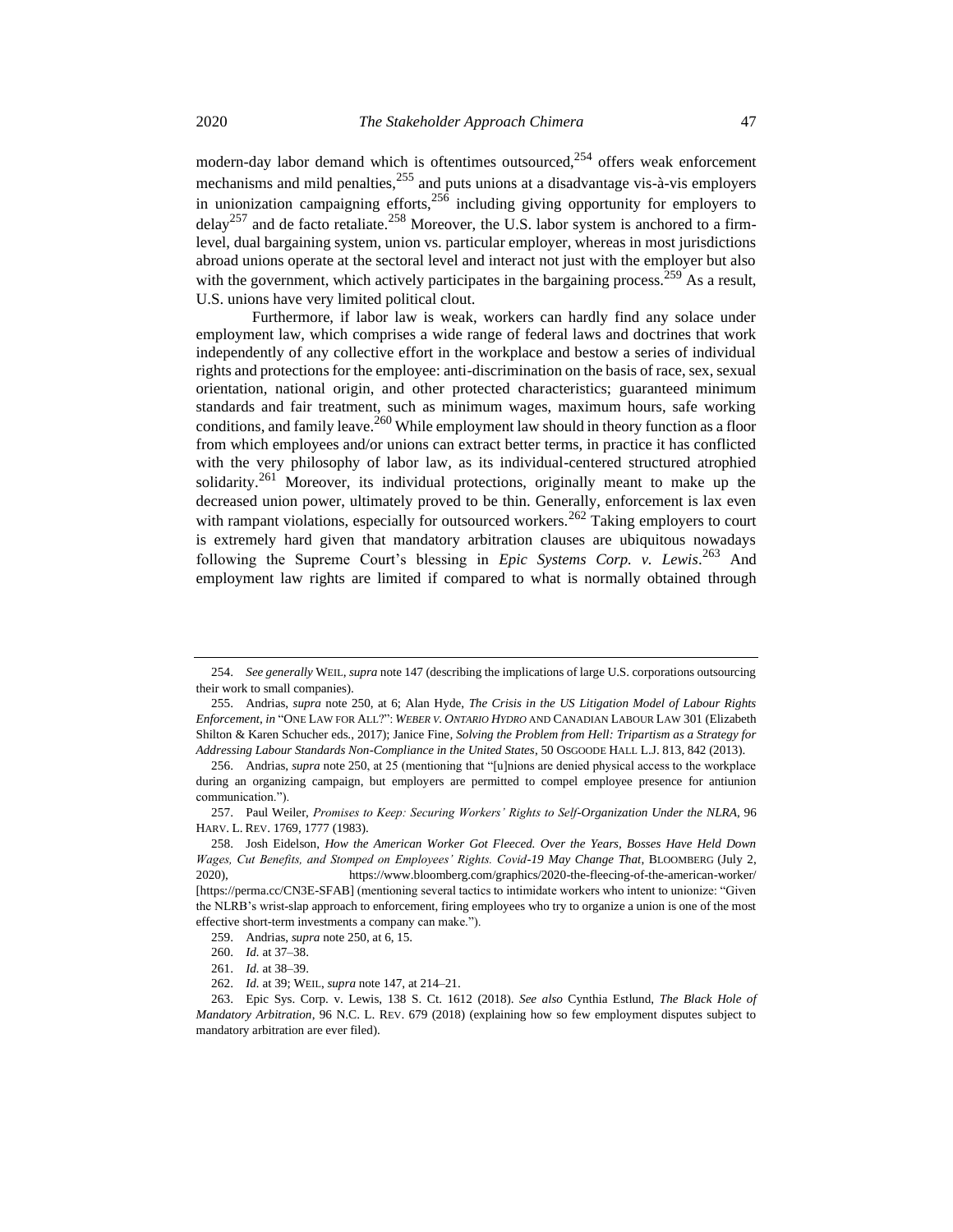collective bargaining:  $264$  notably, they fail to keep people out of poverty.  $265$  All in all, employment law rights appear to be more a compliance nuisance than an effective protection for the workforce.

Troublingly, a low starting point has not deterred the U.S. system from curtailing over the years several protections available to workers in the aftermath of the New Deal. Responding to pressures from employers, courts began pruning important pieces of the NLRA. As Kate Andrias noted, the Supreme Court itself "undercut the Act's protection of the right to strike, made it easier for employers to oppose union campaigns, and generally shored up managerial rights of control over the workplace."<sup>266</sup> In parallel, deregulation in certain sectors like transportations and telecommunications allowed entry by nonunionized firms, contributing to a steeper decrease of unions' power in such markets as unionized workers had to make concessions to make their firms competitive in the new environment.<sup>267</sup>

The end result of a system of weak protections is unsurprising: to mention just a few notable features, the federal minimum wage is below sustainability levels,<sup>268</sup> union density has been constantly declining,  $^{269}$  employers have a right to fire at will,  $^{270}$  lay-offs can take place more freely than in other countries for the lack of employment protection legislation,<sup>271</sup> the overall system of labor standards enforcement is designed to fail,<sup>272</sup> and collective bargaining plays a very small role in the overall U.S. economy (and it never takes place at a centralized level).<sup>273</sup>

<span id="page-47-0"></span>Empirical studies show that this system of low protections has significant impact on inequality.<sup>274</sup> For instance, Farber, Herbst, Kuziemko, and Naidu find that the decrease

<sup>264.</sup> Andrias, *supra* not[e 250,](#page-45-0) at 40.

<sup>265.</sup> David Cooper, *The Minimum Wage Used to Be Enough to Keep Workers out of Poverty—It's Not Anymore*, ECON. POL'Y INST. (Dec. 4, 2013), https://www.epi.org/publication/minimum-wage-workers-povertyanymore-raising/ [https://perma.cc/ZK2M-SBCK].

<sup>266.</sup> Andrias, *supra* not[e 250,](#page-45-0) at 17.

<sup>267.</sup> *Id.* at 23.

<sup>268.</sup> Eidelson, *supra* not[e 258](#page-46-0) (noting that "[t]he federal minimum wage, stuck at \$7.25 since 2009, is worth 70% of what it was in 1968, and about a third of what it would be had it kept pace with productivity").

<sup>269.</sup> Press Release, Bureau of Labor Statistics, U.S. Dep't of Labor, Union Members—2019 (Jan. 22, 2020), https://www.bls.gov/news.release/pdf/union2.pdf [https://perma.cc/ZUT6-RL43].

<sup>270.</sup> *See generally* Cynthia L. Estlund, *How Wrong Are Employees About Their Rights, & Why Does It Matter?*, 77 N.Y.U. L. REV. 6 (2002) (noting that in the U.S. at will employment is the default everywhere but Montana); Andrias, *supra* not[e 250,](#page-45-0) at 40.

<sup>271.</sup> Rachel Arnow-Richman, *Just Notice: Re-Reforming Employment at Will*, 58 UCLA L. REV. 1, 4–6 (2010) (mentioning that American employment law scholars are keen to reform at will employment only for "arbitrary or socially condemnable terminations," not for business-driven mass layoffs).

<sup>272.</sup> *See supra* not[e 255](#page-46-1) and accompanying text.

<sup>273.</sup> ROSENFELD, *supra* not[e 250,](#page-45-0) at 19–20.

<sup>274.</sup> *See, e.g.*, Farber et al., *supra* note [249](#page-45-1) (examining union density starting from 1936 and finding that unions have a causal effect in reducing inequality, including consistently contributing to a wage premium throughout the whole period); Heidi Shierholz, *Working People Have Been Thwarted In Their Efforts to Bargain For Better Wages by Attacks on Unions*, ECON. POLY. INST. (Aug. 27, 2019), https://www.epi.org/publication/labor-day-2019-collective-bargaining/ (mentioning that "a worker covered by a union contract earns 13.2% more than a peer with similar education, occupation, and experience in a nonunionized workplace in the same sector" and that " the *decline* of unionization has played a significant role in the *expansion* of the black–white wage gap") (emphasis in original).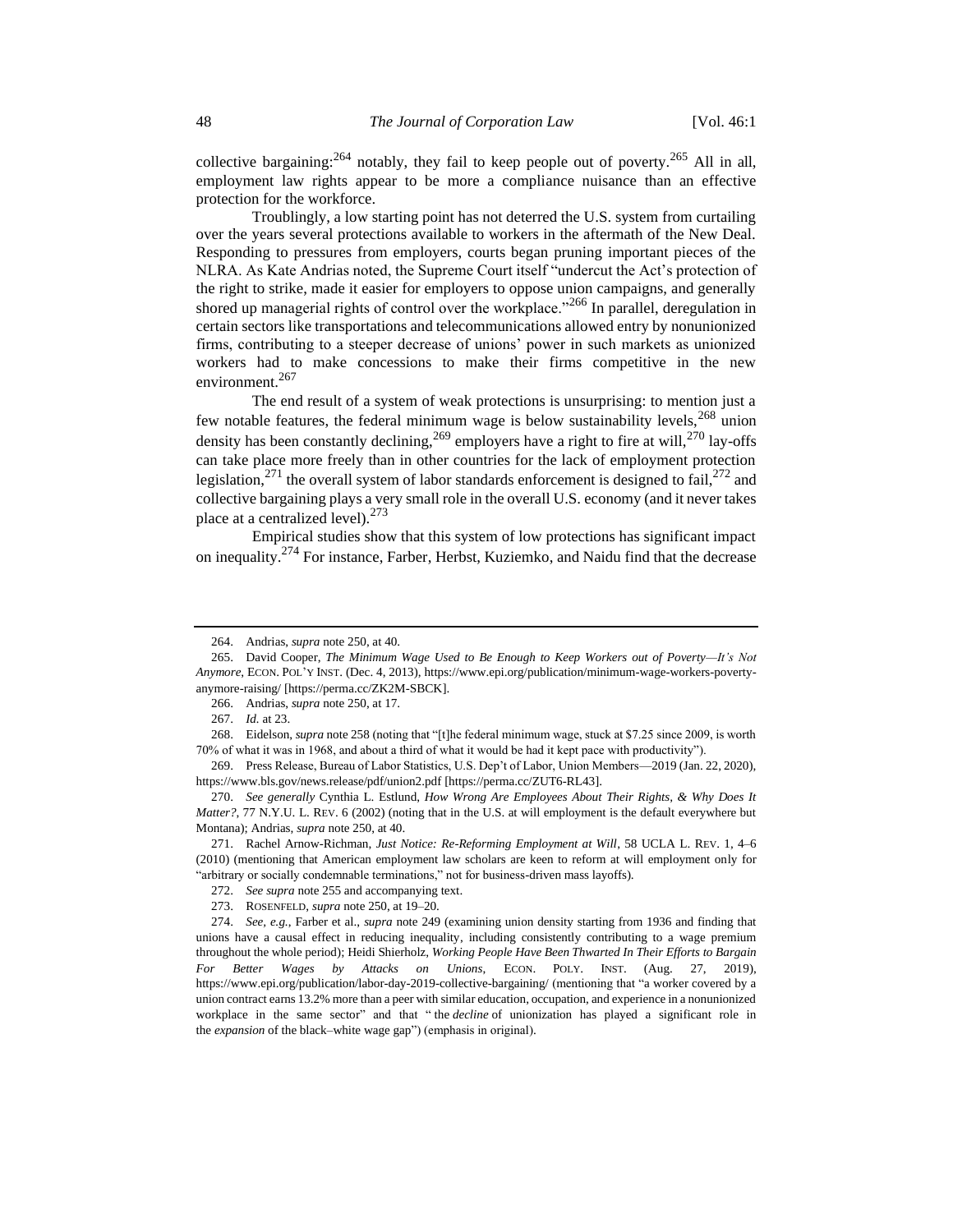<span id="page-48-0"></span>of union density has increased inequality.<sup>275</sup> Studies also show that these low protections affect more severely racial minorities and members of the LGBTO community.<sup>276</sup> Further, workers whom the NLRA leaves unprotected, such as domestic workers, have become more important to the U.S. economy in recent years and are poised to increase in number, thus making more inequality somewhat inevitable in the near future: between 2008 and 2018, in-home-care workers more than doubled to about 2.3 million and are expected to expand by an additional 1.3 million by  $2028.<sup>277</sup>$ 

To be sure, a system lacking basic protections for workers does not bother conservative and libertarian scholars who oppose a fairer and more equal workplace. In fact, these scholars do not contend that policy tools aimed at reinvigorating unions or increasing the minimum wage have a beneficial effect on inequality. Rather, they take issue with the efficiency costs of such policies and argue that by raising labor costs they chill investments and raise unemployment.<sup>278</sup>

However, contrary to conventional wisdom, empirical studies have found that changes in union density and the minimum wage do not carry adverse effects of significant magnitude on unemployment.<sup>279</sup> Indeed, studies suggest that the response by labor markets to an increase in minimum wage is quite mellow: they show either an insignificant impact

277. Eidelson, *supra* not[e 258](#page-46-0) (ascribing the growth to baby boomers' increased demand).

278. *See, e.g.*, Richard A. Epstein, *A Common Law for Labor Relations: A Critique of the New Deal Labor Legislation*, 92 YALE L.J. 1357 (1983); Richard A. Epstein, *In Defense of the Contract at Will*, 51 U. CHI. L. REV. 947 (1984); Andrew P. Morriss, *Bad Data, Bad Economics, and Bad Policy: Time to Fire Wrongful Discharge Law*, 74 TEX. L. Rev. 1901 (1996).

279. JAUMOTTE & BUITRON, *supra* not[e 249,](#page-45-1) at 8; Gordon Betcherman*, Labor Market Institutions: A Review of the Literature* (World Bank Pol'y Rsch., Working Paper No. 6276, 2012) (reviewing the empirical literature on various topics including minimum wage, unions, and collective bargaining and noting that, while consensus is far from being reached, it is no longer the case that all labor economists subscribe to the idea that worker protections result in higher unemployment or carry other efficiency costs); ORG. FOR ECON. COOP. & DEV. (OECD), OECD EMPLOYMENT OUTLOOK 2006 175 (2006), http://www.oecd.org/employment/emp/ oecdemploymentoutlook2006.htm [https://perma.cc/Y65K-W8TB] (finding no link between changes in minimum wage and employment levels). *See generally* David R. Howell, Dean Baker, Andrew Glyn & John Schmitte, *Are Protective Labor Market Institutions at the Root of Unemployment? A Critical Review of the Evidence*, 2 CAPITALISM & SOC'Y 1 (2007).

<sup>275.</sup> Farber et al., *supra* not[e 249,](#page-45-1) at 3–4 (estimating the effect of union on household income over eighty years and finding "consistent negative effect of reweighting the full income distribution toward the union income distribution on both the Gini coefficient and the 90/10 ratio," and also finding "union density has a negative effect on standard measures of inequality such as the skill premium, the 90/10 ratio, the Gini coefficient, and the topten-percent income share").

<sup>276.</sup> *See generally* Marianne Bertrand & Sendhil Mullainathan, *Are Emily and Greg More Employable than Lakisha and Jamal? A Field Experiment on Labor Market Discrimination*, 94 AM. ECON. REV. 991 (2014) (describing racial discrimination); Shanna K. Kattari, Darren L. Whitfield, N. Eugene Walls, Lisa Langenderfer-Magruder & Daniel Ramos, *Policing Gender Through Housing & Employment Discrimination: Comparison of Discrimination Experiences of Transgender and Cisgender LGBQ Individuals*, 7 J. SOC'Y FOR SOC. WORK & RSCH. 427 (2016) (mentioning that a majority of states in the United States do not offer legal protection from discrimination for members of the lesbian, gay, bisexual, transgender, and queer communities). *See also* Lincoln Quillian, Devah Pager, Ole Hexel & Arnfinn H. Midtbøen, *Meta-Analysis of Field Experiments Shows No Change in Racial Discrimination in Hiring over Time*, 114 PROC. NAT'L ACAD. SCI. 10870 (2017) (showing that racebased employment discrimination has persisted, particularly against African Americans, with discrimination against Latinx still evident but decreasing slightly); NAT'L RSCH. COUNCIL, MEASURING RACIAL DISCRIMINATION (Rebecca M. Blank, Marilyn Dabady & Constance F. Citro eds., 2004).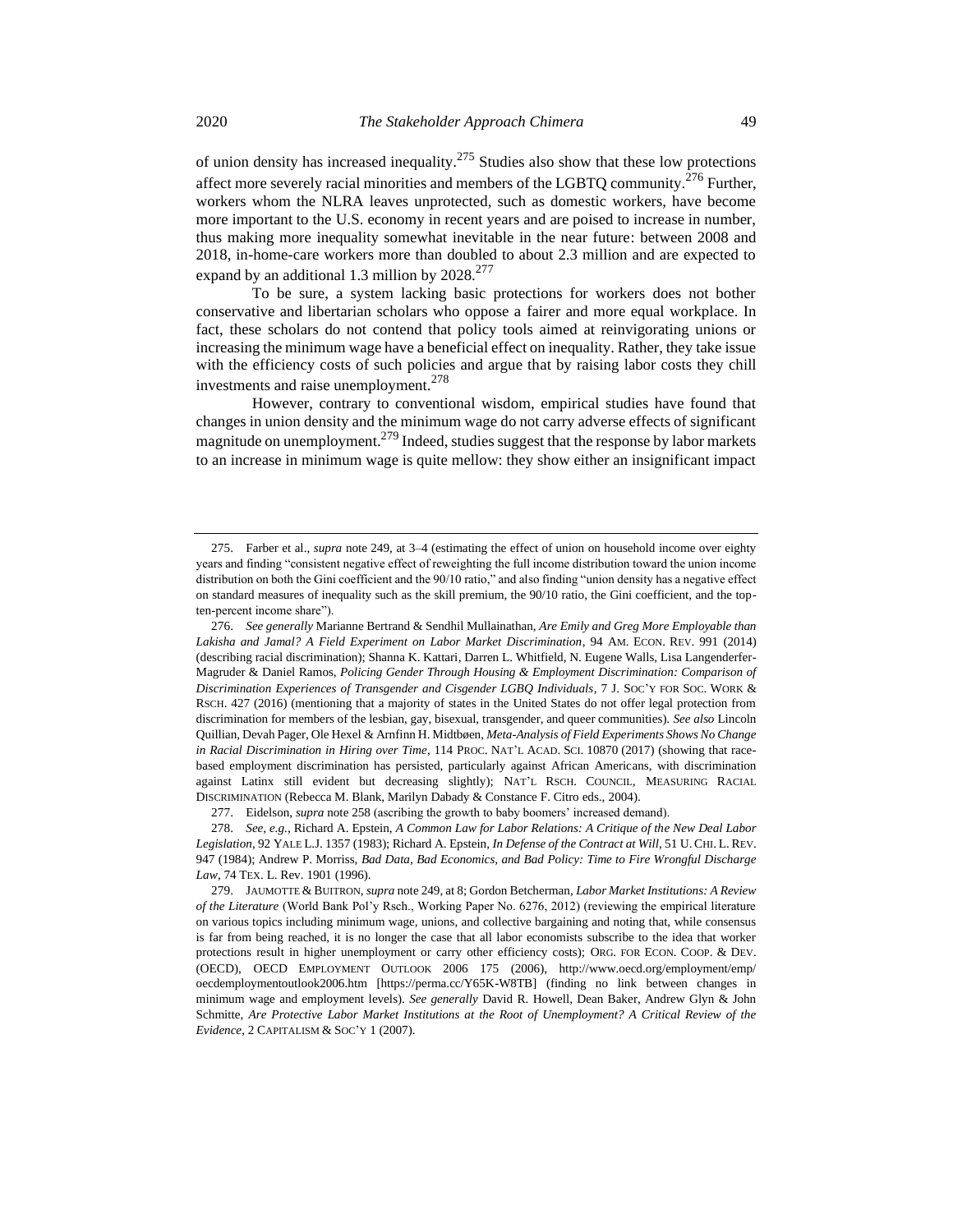<span id="page-49-0"></span>or a modest negative impact, with some studies showing a positive employment effect.<sup>280</sup> In particular, the data suggests that, among states that have recently raised the minimum wage, there have not been employment reductions or other economic harms.<sup>281</sup> Moreover, one recent study found that minimum wage effects on employment become less negative as concentration increases and even become positive in the most concentrated labor markets.<sup>282</sup> Similarly, a growing body of empirical work suggests that worker protections in labor and employment law are positively correlated with productivity and innovation at the firm level.<sup>283</sup> Other studies point out that union contracts can be efficiency maximizing since "there are many workplace decisions where workers have superior information about their cost of doing things."<sup>284</sup>

Did shareholder primacy impact workers' welfare? While we tend to agree with the consensus that corporations might try to extract value from their employees for the benefits of their shareholders,  $285$  we do not believe corporations would cease to do so should a stakeholder approach be embraced. In fact, corporations currently tamper with employee rights because they find no obstacles in the legal and institutional framework

[https://perma.cc/H6TD-ARLU]. One study found no evidence of job reduction or any adverse impact on employment and also found some spillover effect raising wages beyond the minimum wage. *See* Cengiz et al., *supra* not[e 280.](#page-49-0)

282. *See* Jose Azar, Emiliano Huet-Vaughn, Ioana Marinescu, Bledi Taska & Till von Wachter, *Minimum Wage Employment Effects and Labor Market Concentration* (2019) (unpublished manuscript), https://ssrn.com/abstract=3416016 [https://perma.cc/6HKN-VHBZ] ("From a policy perspective, our findings suggest that the potential employment costs of a minimum wage policy are reduced when monopsony power is pervasive, while the benefits are especially great (because monopsony already depresses wages below the competitive level)."). For a discussion on monopsony and the decrease of the labor share, see *supra* Section IV.B.4.

283. For a description, see Zoe Adams & Simon Deakin, *Corporate Governance and Employment Relations*, *in* THE OXFORD HANDBOOK OF CORPORATE LAW AND GOVERNANCE 1037, 1038, 1057, 1060–61 (Jeffrey N. Gordon & Wolf-Georg Ringe eds., 2018) (reporting, among other things, that stricter controls over unfair dismissals are found to be correlated with higher innovation, with causation running from former to the latter, with reduced risk of hold-up by innovative employees; for instance, after the tightening of wrongful discharge laws in California and Massachusetts there was an increase in patenting activity, in the number of startups, and in the number of employees in innovative firms).

<sup>280.</sup> *See generally* David Card & Alan B. Krueger, *Time-Series Minimum-Wage Studies: A Meta-Analysis*, 85 AM. ECON. REV. 238, 238 (1995) (reporting data showing that the minimum wage has an insignificant effect on employment and suggesting that "specification searching and publication biases" led to data errors in earlier studies that showed a correlation between unemployment and a minimum wage). Note that a 1998 study of labor economists showed respondents evenly split on the question of whether the minimum wage should be increased. Victor R. Fuchs, Alan B. Krueger & James M. Poterba, *Economists' Views About Parameters, Values, & Policies: Survey Results in Labor and Public Economics*, 36 J. ECON. LIT. 1387 (1998). *See also* Jonathan Meer & Jeremy West, *Effects of the Minimum Wage on Employment Dynamics*, 51 J. HUM. RES. 500 (2016); Doruk Cengiz, Arindrajit Dube, Attila Linder & Ben Zipperer, *The Effect of Minimum Wages on Low-Wage Jobs*, 134 Q.J. ECON. 1405 (2019).

<sup>281.</sup> For example, a study by researchers at the New York Fed found "no discernible effect on employment." Jason Bram, Faith Karahan & Brendan Moore, *Minimum Wage Impacts Along the New York-Pennsylvania Border*, FED. RSRV. BANK OF N.Y., LIBERTY ST. ECON. (Sept. 25, 2019), https://libertystreeteconomics. newyorkfed.org/2019/09/minimum-wage-impacts-along-the-new-york-pennsylvania-border.html

<sup>284.</sup> Naidu, *supra* not[e 112,](#page-23-0) at 4–5 ("A union contract can reallocate these decision rights toward the efficient division, and evidence . . . suggests that this reduces labor conflict (measured by strikes)." (citing Elliott Ash, W. Bentley MacLeod & Suresh Naidu, *The Language of Contract: Promises and Power in Union Collective Bargaining Agreements* (Working Paper, Mar. 30, 2019), https://extranet.sioe.org/uploads/sioe2019/ash\_macleod\_naidu.pdf [https://perma.cc/7KJH-H6EW])).

<sup>285.</sup> *See infra* not[e 347](#page-58-0) and accompanying text.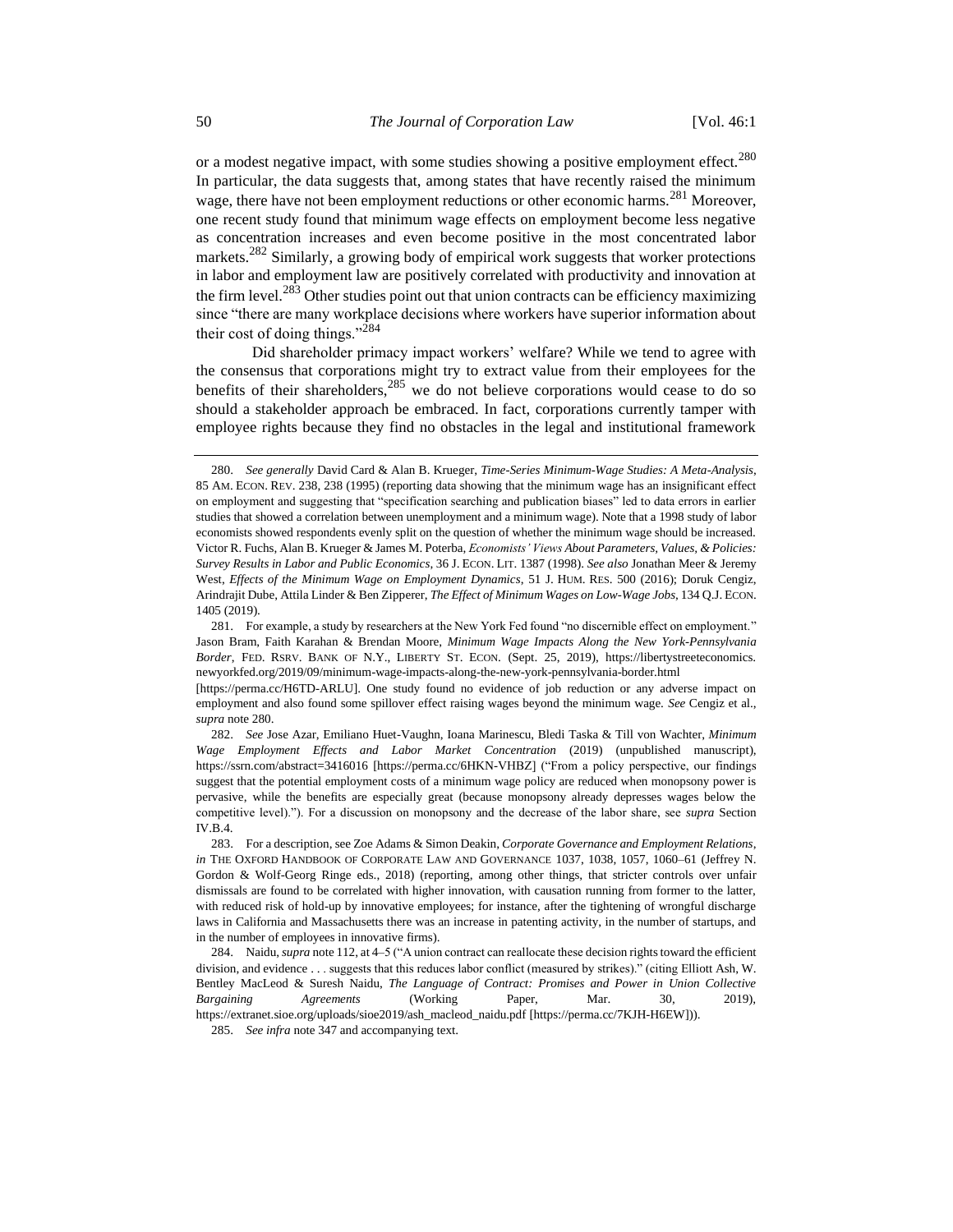that is meant to protect workers.<sup>286</sup> Switching to stakeholderism while keeping labor market institutions intact would not alter the landscape in any significant way.

### <span id="page-50-0"></span>*7. Deregulation and the Vanishing Safety Net*

Deregulation has also contributed to income inequality.<sup>287</sup> Take financial regulation as an example: beginning in the 1980s, the groundwork for the demise and repeal of Glass-Steagall legislation—which established deposit insurance and walled off commercial banking from investment banking—began.<sup>288</sup> In 1999, the Gramm-Leach-Bliley Act (GLBA) repealed critical sections of Glass-Steagall<sup>289</sup> and effectively allowed the consolidation of commercial banks and securities firms.<sup>290</sup> Under the GLBA, financial firms could own investment banks, commercial banks, and insurance firms. Meanwhile, seeking higher yields, investors abandoned conventional interest-bearing (and FDIC insured) accounts in favor of other financial products, which were largely exempt from regulation thanks to the Commodities Futures Modernization Act of 2000.<sup>291</sup> A substantial portion of financial activity moved from traditional banking to the so-called "shadow banking" sector, focused on derivatives and securities.<sup>292</sup> Thus, funds from corporations, municipalities, and pensions were shifted to the shadow banking sector, providing opportunities for high returns for the finance sector, while externalizing risks, as evidenced in the 2008 financial crisis. $293$ 

<sup>286.</sup> For a discussion, see *infra* note[s 373–](#page-63-0)84 and accompanying text.

<sup>287.</sup> *See* Philippon & Reshef, *supra* not[e 243,](#page-44-0) at 1605 ("Over time, across subsectors, and across regions, we find that deregulation is followed by increases in relative education, relative job complexity, and relative wages. Our main argument is that changes in financial regulation are an important determinant of all these patterns."); Eric Keller & Nathan J. Kelly, *Partisan Politics, Financial Deregulation, and the New Gilded Age*, 68 POL. RES. Q. 1, 12 (2015), https://nathanjkelly.utk.edu/wp-content/uploads/2017/10/Keller-kelly-2015.pdf [https://perma.cc/6453-SAS8] ("As the movement toward deregulation of the financial sector gained speed in the late 1970s through the 1990s, the income shares of those in the upper echelons of the U.S. economy increased dramatically, and this association is present while controlling for several other potential explanations of rising inequality. Contrary to the predictions of a pure rent-seeking theory of regulation, we find that the finance industry has been more able to enrich itself relative to the rest of society when exposed to less regulation.").

<sup>288.</sup> William M. Isaac & Melanie L. Fein, *Facing the Future—Life Without Glass-Steagall*, 37 CATH. U.L. REV. 281, 283–84 (1988). The Banking Act of 1933 contained four sections that are known as Glass-Steagall provisions. Sections 16 and 21 of the Banking Act of 1933 barred commercial banks from performing the acts of an investment bank and vice versa. Section 20 prohibited commercial banks from affiliating with organizations principally involved in securities. Section 32 prevented directors and officers of commercial banks from being a director or officer in an organization that engages primarily in securities. Don More, *The Virtues of Glass-Steagall: An Argument Against Legislative Repeal*, 1991 COLUM. BUS. L. REV. 433, 434–36 (1991) (referencing Banking Act of 1933 §§ 16, 20, 21, 32 (1933)).

<sup>289.</sup> Arthur E. Wilmarth, Jr., *The Road to Repeal of the Glass-Steagall Act*, 17 WAKE FOREST J. BUS. & INTELL. PROP. L. 441, 518 (2017) (Phil Gramm, one of the bill's authors, described the bill as "a deregulatory bill," asserting "when Glass-Steagall became law, it was believed that government was the answer . . . We are here to repeal Glass-Steagall because we have learned that government is not the answer.").

<sup>290.</sup> Gramm-Leach-Bliley Act § 101. Both §§ 20 and 32 of the Banking Act of 1933 were repealed in the GLBA.

<sup>291.</sup> Colin Gordon, *Growing Apart: A Political History of American Inequality*, INEQUALITY.ORG, http://scalar.usc.edu/works/growing-apart-a-political-history-of-american-inequality/wall-street-and-mainstreet-the-rise-of-finance [https://perma.cc/25LW-62EH].

<sup>292.</sup> *Id.*

<sup>293.</sup> Morgan Ricks, *Regulating Money Creation After the Crisis*, 1 HARV. BUS. L. REV. 76, 81 (2011).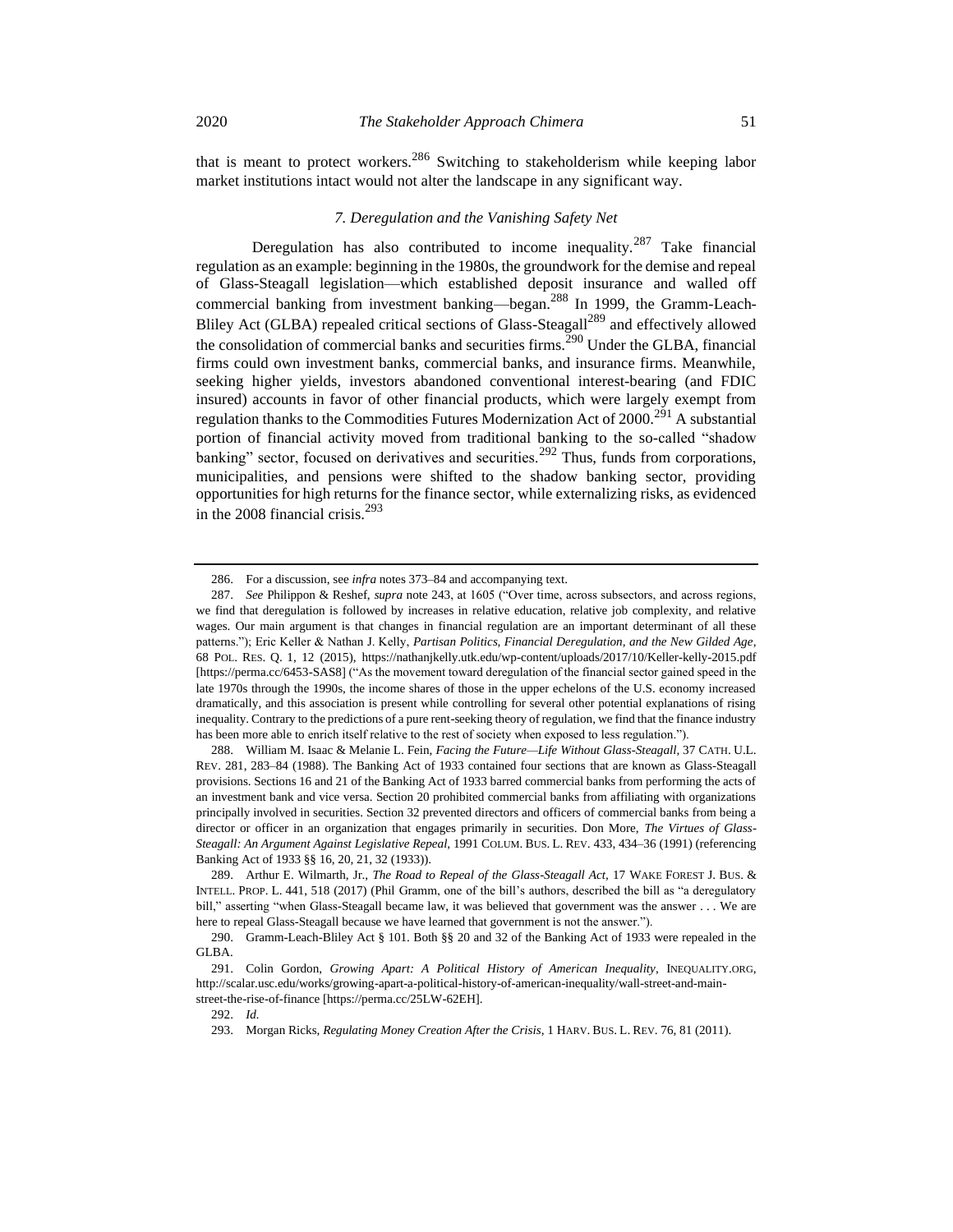Deregulation also fueled the rise of high-risk, and often predatory, consumer financial products.<sup>294</sup> With the de facto extinction of usury laws,<sup>295</sup> lenders were able to charge astronomical rates to more than adjust for the increased risk of lending to lowincome families.<sup>296</sup> As a result, many families found themselves mired in debt and unable to meet their basic needs.<sup>297</sup> Indeed, the middle class and poor have faced increasing precarity as a result of neoliberal policies dismantling the social safety net since the  $1980s^{298}$  Fewer employers provided health benefits and pensions,  $299$  the government drastically reduced its contribution to struggling families,  $300$  and the cost of both health care and education rose astronomically.<sup>301</sup> As Jacob Hacker writes in *The Great Risk Shift*, "Over the last generation, we have witnessed a massive transfer of economic risk from broad structures of insurance, including those sponsored by the corporate sector as well as by government, onto the fragile balance sheets of American families."<sup>302</sup>

All of these changes contributed to an increase in speculation and risk, a substantial increase in the profits of financial institutions, increasing financialization of other sectors of the economy, and externalization of the risks involved in financial speculation.<sup>303</sup> Some have noted that the increase in the financial sector's share of income can account for half of the decline in labor's share of national income since  $1970^{304}$  By 2004, the combined income of the top twenty-five hedge fund managers was greater than the combined income of the top 500 CEOs as listed by Standard & Poor's.<sup>305</sup> More than

297. *Id.* at 268. *See generally* Abbye Atkinson, *Rethinking Credit as Social Provision*, 71 STAN. L. REV. 1093 (2019); Chrystin Ondersma, *Small Debts, Big Burdens*, 103 MINN. L. REV. 2211 (2019).

298. CROUCH, *supra* not[e 251,](#page-45-2) at 16–21.

299. Barbara A. Butrica Howard M. Iams, Karen E. Smith & Eric J. Toder, *The Disappearing Defined Benefit Pension and Its Potential Impact on the Retirement Incomes of Baby Boomers*, 69 SOC. SEC. BULL. 1 (2001), <https://www.ssa.gov/policy/docs/ssb/v69n3/v69n3p1.html> [https://perma.cc/B2F6-H7YV] (explaining that defined benefit plans have decreased from 38% of the workforce to 20% from 1980 to 2008); Tyler Bond, *What Happened to Private Sector Pensions?*, NAT''L PUB. PENSION COAL., (Aug. 4, 2016), https://protectpensions.org/2016/08/04/happened-private-sector-pensions/ [https://perma.cc/G487-LFRS] (explaining that only 33% of workers now have any workplace retirement plan, down from 88%).

300. ROBERT REICH, SAVING CAPITALISM: FOR THE MANY, NOT THE FEW 138 (2016) (noting that in 2014 only 26% of jobless Americans were receiving any kind of jobless benefit).

302. JACOB HACKER, THE GREAT RISK SHIFT 5–6 (2006).

305. *Id.*

<sup>294.</sup> *See*, *e.g.*, FIN. CRISIS INQUIRY COMM'N, FINANCIAL CRISIS INQUIRY REPORT (Feb. 25, 2011), https://www.govinfo.gov/content/pkg/GPO-FCIC/pdf/GPO-FCIC.pdf [https://perma.cc/UXD8-8FXX]; Özgür Orhangazi, *Financial Deregulation and the 2007–08 US Financial Crisis* (FESSUD, Working Paper Series No. 49, 2014), http://fessud.eu/wp-content/uploads/2013/04/Financial-deregulation-and-the-2007-08-US-financialcrisis-Working-Paper-49.pdf [https://perma.cc/7CHW-V5PT] (describing the link).

<sup>295.</sup> KATHERINE PORTER, *Driven by Debt: Bankruptcy and Financial Failure in American Families*, *in*  BROKE: HOW DEBT BANKRUPTS THE MIDDLE CLASS 1, 4 (Katherine Porter ed., 2012).

<sup>296.</sup> Sarah Sternberg Greene, *The Bootstrap Trap*, 67 DUKE L.J. 233, 238 (2017).

<sup>301.</sup> David I. Auerbach & Arthur L. Kellermann, *How Does Growth in Healthcare Costs Affect the American Family?*, RAND (2011), https://www.rand.org/pubs/research\_briefs/RB9605.html [https://perma.cc/6L4B-U77Q]; Camilo Maldonado, *Price of College Increasing Almost 8 Times Faster Than Wages*, FORBES (July 24, 2018, 8:23 AM), https://www.forbes.com/sites/camilomaldonado/2018/07/24/price-of-college-increasingalmost-8-times-faster-than-wages/#fd90a4966c1d [https://perma.cc/9B25-PNPY].

<sup>303.</sup> Damian Paletta & Kara Scannell, *Ten Questions for Those Fixing the Financial Mess*, WALL ST. J., (Mar. 10, 2009, 12:01 AM), https://www.wsj.com/articles/SB123665023774979341 [https://perma.cc/3VMK-KD7M].

<sup>304.</sup> Gordon, *supra* not[e 291.](#page-50-0)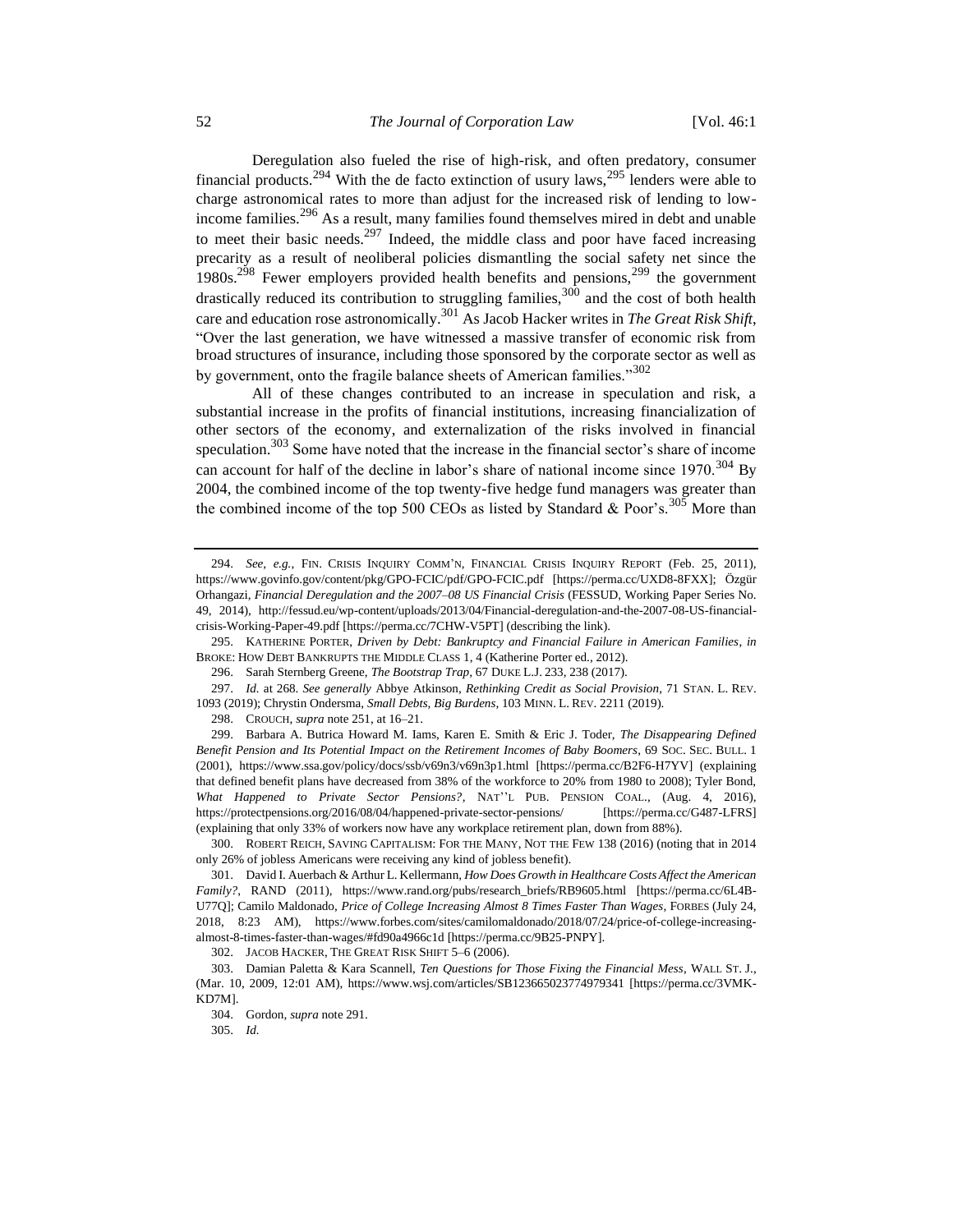nine times as many finance investors earned more than \$100 million a year than did executives of public companies.<sup>306</sup> Additionally, the share of the top one percent employed in finance doubled between 1979 and 2004, to about  $14\%$ .<sup>307</sup> By 2006, the average worker in finance earned 70% more than the average worker in the remainder of the private sector.<sup>308</sup> Also during that period, the top 10% of finance earners grew 80% more than the top 10% of workers in other sectors.<sup>309</sup> By 2005, executives in finance earned 250% more than executives in other fields.  $310$ 

But deregulation was not a result of corporate governance changes, but instead came about due to legislative changes removing direct regulation of certain companies. While executives surely had a lobbying role,<sup>311</sup> merely relying on a stakeholder approach would be ineffective to tame the added risks brought by deregulation.

### *8. Tax.*

While taxation is supposedly one of the available leveling tools for reducing income and wealth inequality,  $312$  over the past several decades, a series of tax cuts in the United States have reduced the share of income that the highest earners contribute, limiting the redistributive impact of taxation. $313$ 

311. *See* PHILIPPON, *supra* not[e 37,](#page-8-0) at 162 (describing the role of a prominent lobbying firm to repeal the Glass-Steagall Act).

312. *See*, *e.g*., Louis Kaplow & Steven Shavell, *Why the Legal System Is Less Efficient Than the Income Tax in Redistributing Income*, 23 J. LEG. STUD. 667 (1994) (explaining the benefits of using taxation to redistribute income).

313. These tax cuts began in earnest under President Reagan in 1981, when he signed the Economics Recovery Tax Act, which lowered the top marginal tax rate from 70% to 50% and the bottom bracket from 14% to 11%. The Economic Recovery Tax Act of 1981, Pub. L. No. 97-34, § 101, 95 Stat. 172 (1981). In 1986, the Tax Reform Act lowered the top rate for ordinary income from 50% to 28% and increased the bottom rate from 11% to 15%. Tax Reform Act of 1986, Pub. L. No. 99-514, § 101, 100 Stat. 2085 (1986). It also mandated that long-term capital gains be taxed at the same rate as ordinary income; therefore, the top rate for capital gains was raised from 20% to 28%. *Id*. § 302. George W. Bush signed the Economic Growth and Tax Relief Reconciliation Act of 2001 and the Jobs and Growth Tax Relief Reconciliation Act of 2003, which reduced the marginal tax rate from 39.6% to 35%. Economic Growth and Tax Relief Reconciliation Act of 2001, Pub. L. No. 107-16, § 101, 115 Stat. 38 (2001); Jobs and Growth Tax Relief Reconciliation Act of 2003, Pub. L. No. 108-27, §105, 117 Stat. 752 (2003). As a result, between 2004 and 2012, the top 1% of households received an average tax cut of over \$570,000. In addition, the tax cuts lowered the marriage penalty, lowered the tax rate on capital gain and dividend income, increased the child tax credit, and implemented the phase out of the estate tax to be eliminated by 2010. *See* Economic Growth and Tax Relief Reconciliation Act of 2001 § 301 (lowering the marriage penalty); *see also id.* § 201 (increasing child tax credit); *see also id.* § 501 (repealing estate tax). The tax rate cuts were due to expire after ten years; however, because of the financial crisis, President Obama extended the tax cuts by two years. Tax Relief, Unemployment Insurance Reauthorization, and Job Creation Act of 2010, Pub. L. No. 111-312, §§101- 103, 124 Stat. 3296 (2010). Subsequently, Obama enacted the American Taxpayer Relief Act of 2012, which made most of the Bush tax cuts permanent, except for the top marginal rate, which returned to the Clinton era tax rate of 39.6%. American Taxpayer Relief Act of 2012, Pub. L. No. 112-240, §§ 101, 102, 126 Stat. 2313 (2013). Finally, in 2017 President Trump signed the Tax Cuts and Jobs Act, which cuts corporate tax rates permanently, but cuts individual tax rates temporarily. Tax Cuts and Jobs Act, Pub. L. No. 115-97, § 11001, 131 Stat. 2054

<sup>306.</sup> *Id.*

<sup>307.</sup> *Id.*

<sup>308.</sup> Philippon & Reshef, *supra* not[e 243,](#page-44-0) at 1605.

<sup>309.</sup> *Id.*

<sup>310</sup>*. Id.*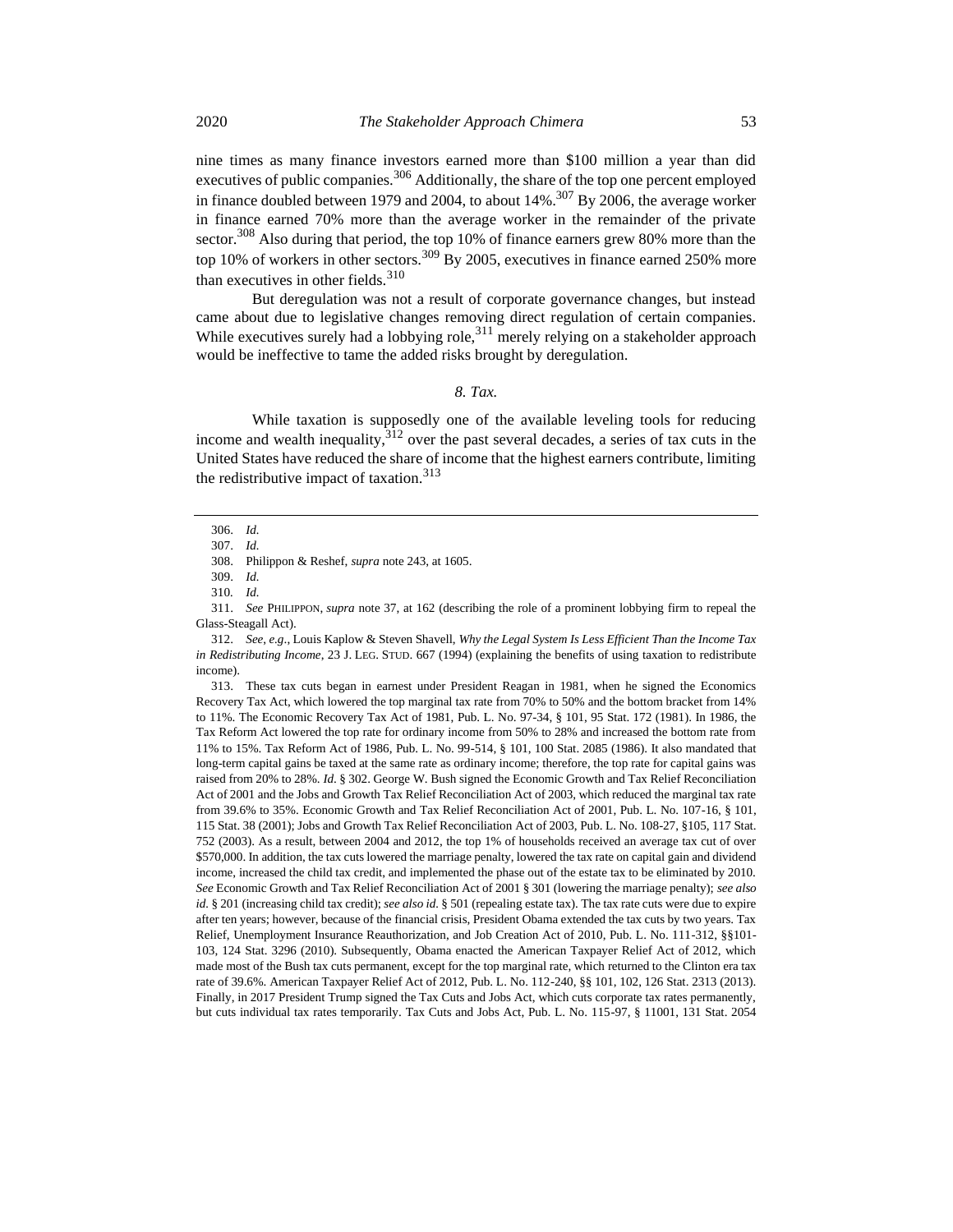<span id="page-53-1"></span><span id="page-53-0"></span>Although income inequality has increased, the tax rate for the highest earners has decreased, in both nominal and effective terms. The nominal top marginal income tax rate has averaged 57% historically, but today is  $37\%$ .<sup>314</sup> By some calculations, the 400 wealthiest individuals in the country now are taxed at an effective total tax rate (including federal, state, and local taxes) that is lower than the rate at which any other group is taxed. <sup>315</sup> This group was taxed at an overall effective rate of 23% in 2017, compared to a rate of 47% in 1980 and 70% in 1950.<sup>316</sup> Taxes for low and middle-income families, by contrast, have remained more or less flat.<sup>317</sup> Additionally, many corporate profits are not taxed—wealth held in shares of domestic companies is not taxed unless dividends are paid (or shares are sold), and taxes on dividends have also been reduced to a maximum of 20%.<sup>318</sup> The corporate tax was reduced from 35% to 21%, and corporate tax revenue fell by one third between 2016 and 2018.<sup>319</sup> The Congressional Research Service estimated that in 2019 only 6% of the federal government's revenue will have come from corporate taxes.<sup>320</sup> Finally, as a result of a 20% deduction for business income under the Trump tax

<sup>(2017).</sup> The Trump tax cuts lowered five of the seven individual tax brackets, including the top marginal rate from 39.6% to 37%, and also lowered the income bands that the new rates apply to. The lowest bracket and the second highest bracket remain the same at 10% and 35%. The Trump tax cuts also lowered the corporate tax rate to 21% and repealed the alternative minimum tax for corporations. Tax Cuts and Jobs Act § 13001 (lowering the corporate tax rate on taxable income to 21%). *See also id*. § 12001 (repealing the alternative minimum tax for corporations). *See* Emily Horton, *The Legacy of the 2001 and 2003 "Bush" Tax Cuts*, CTR. ON BUDGET & POL'Y PRIORITIES (Oct. 23, 2017), https://www.cbpp.org/research/federal-tax/the-legacy-of-the-2001-and-2003-bushtax-cuts [https://perma.cc/HB4M-77PG] (describing tax cuts under President George W. Bush); Chye-Ching Huang, *Budget Deal Makes Permanent 82 Percent of President Bush's Tax Cuts*, CTR. ON BUDGET & POL'Y PRIORITIES (Jan. 3, 2013), https://www.cbpp.org/research/budget-deal-makes-permanent-82-percent-ofpresident-bushs-tax-cuts [https://perma.cc/2WA6-6CC5] (describing the same); Tax Cuts and Jobs Act, 131 Stat. 2054. Of course, this overview of tax law changes is far from exhaustive.

<sup>314.</sup> CONG. RSCH. SERV., OVERVIEW OF THE FEDERAL TAX SYSTEM IN 2019 5 (2019). *See also* GARY GUENTHER, CONG. RSCH. SERV., INDIVIDUAL INCOME TAX RATES AND OTHER KEY ELEMENTS OF THE FEDERAL INDIVIDUAL INCOME TAX: 1988 TO 2019 TAX YEARS (describing current tax trends).

<sup>315.</sup> EMMANUEL SAEZ & GABRIEL ZUCMAN, THE TRIUMPH OF INJUSTICE, HOW THE RICH DODGE TAXES AND HOW TO MAKE THEM PAY 14 (2019). In calculating taxation rates, Saez and Zucman include all federal, state, and local taxes, and express taxes as a fraction of pre-tax income, and they focus on effective tax rates. *See also* Emmanuel Saez & Gabriel Zucman, *Wealth Inequality in the United States Since 1913: Evidence from Capitalized Income Tax Data*, 131 Q.J. ECON. 519, 546, online app. tbl. B32 (2016) (explaining that prior to the passage of the Tax Reform Act of 1986, the top income tax rate was 50%, but today is 37%; further showing that the top 0.01% of individuals in the United States paid a federal tax rate of 28% in 2012, compared to a rate of 46% in 1980 and 55% in 1970)*.*

<sup>316.</sup> SAEZ & ZUCMAN, *supra* not[e 315,](#page-53-0) at 14, 19–20. Saez and Zucman also explain that the reason many billionaires pay so little is that most of their income is not subject to taxation. For example, although Mark Zuckerberg owns 20% of Facebook and Facebook made \$20 billion in profits in 2018, it did not pay any dividends, so the \$4 billion Zuckerberg made was not subject to any taxation. Additionally, business income now enjoys a 20% deduction, meaning that the top marginal rate for business income is 29.6%, as opposed to 37% for wages. *Id.* at 20.

<sup>317.</sup> *Id.* at 19–20. Saez and Zucman explain that consumption and payroll taxes are actually regressive, as most of the income of the super-rich is not actually subject to taxation; additionally, the poor consume all of their income, the very rich save much more of theirs. *Id.* at 16–18.

<sup>318.</sup> *Id.* at 19–20.

<sup>319.</sup> U.S. BUREAU OF ECONOMIC ANALYSIS, FEDERAL GOVERNMENT: TAX RECEIPTS ON CORPORATE INCOME [FCTAX], FRED, Federal Reserve Bank of St. Louis, https://fred.stlouisfed.org/series/FCTAX [https://perma.cc/QL4Z-D7VR], (October 13, 2020).

<sup>320.</sup> OVERVIEW OF THE FEDERAL TAX SYSTEM IN 2019, *supra* note [314,](#page-53-1) at 5.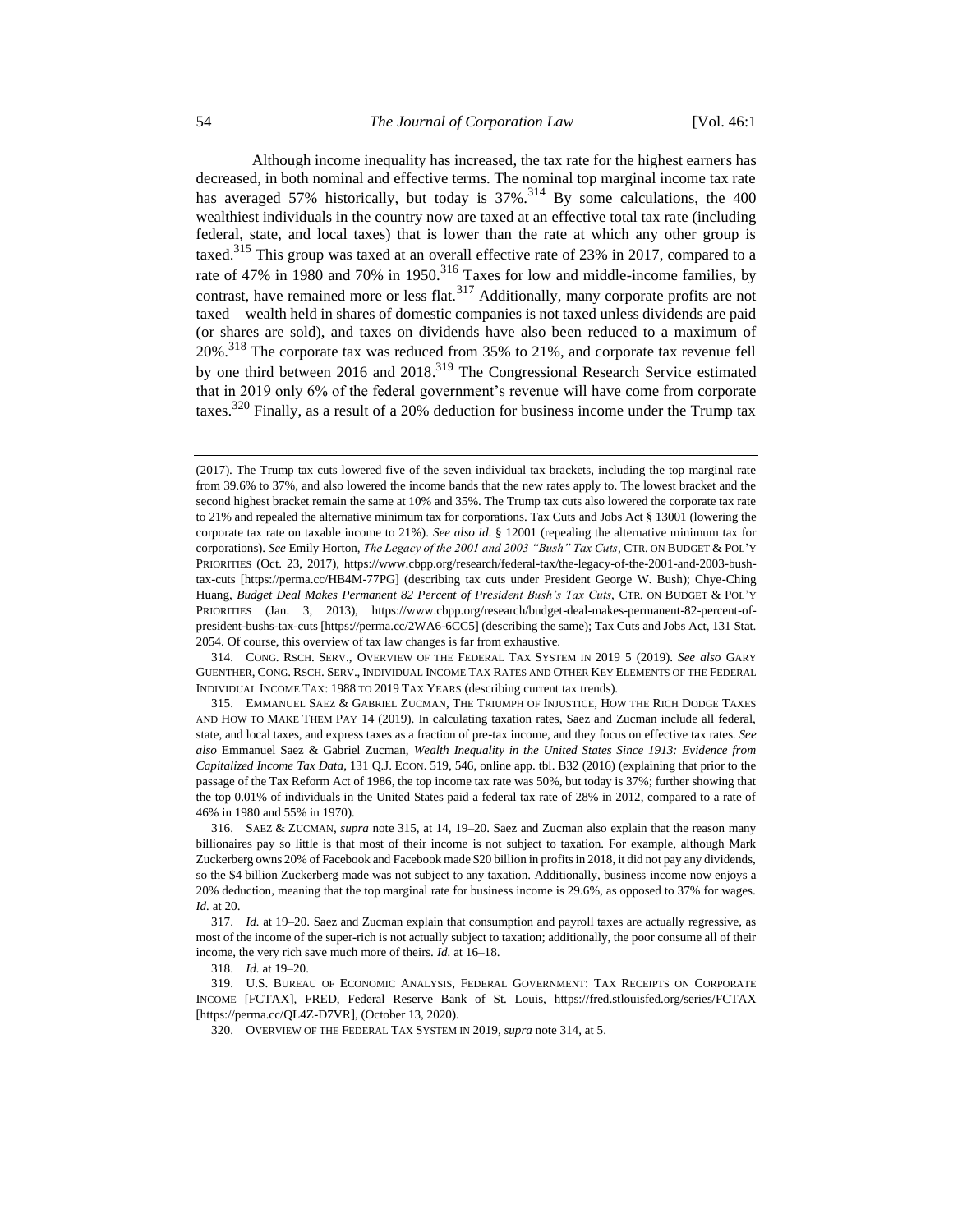cuts, the nominal top marginal tax rate for business income went from 37% to 29.6%. This deduction is a limited deduction for the self-employed, but is unlimited for businesses. Wages, however, do not benefit from any exemption, deduction, or reduced rate.<sup>321</sup> Studies show that lower levels of taxation have in fact resulted in more inequality.<sup>322</sup>

Stakeholderism would not fix the situation. Corporations justify their nonpayment or minimal payment of taxes by asserting that they are simply following the law.<sup>323</sup> Given that even non-profit organizations do all they can to minimize their tax bill, the shareholder primacy norm cannot be the primary culprit of the current failure of our tax system to effectively mitigate inequality.

<span id="page-54-0"></span>Rather, taxation itself is arguably one of the fields most equipped to directly redress inequality concerns. In fact, there is little disagreement that, to contain inequality, tax reform is needed, although it is debated how our tax system should be modified in order to better allocate wealth. Indeed, academics and policymakers $324$  have put forward a number of tax proposals aimed at reducing inequality.<sup>325</sup> Some proposals include surtaxes on capital income, $326$  on corporate income, $327$  and on high income. $328$  Other proposals contemplate eliminating "loopholes" in certain sectors, such as treating returns to hedge fund managers as income rather than capital gains.<sup>329</sup> Some experts suggest larger scale

<sup>321.</sup> SAEZ & ZUCMAN, *supra* not[e 315,](#page-53-0) at 20.

<sup>322.</sup> *See generally* Thomas Piketty, Emmanuel Saez & Stefanie Stantcheva, *Optimal Taxation of Top Labor Incomes: A Tale of Three Elasticities*, 6 AM. ECON. J.: ECON. POL'Y 230 (2014).

<sup>323.</sup> *See* Press Release, Tim Cook, A Message to the Apple Community in Europe (Aug. 30, 2016), https://www.apple.com/uk/customer-letter/ [https://perma.cc/PF6M-4C7H] ("In Ireland and in every country where we operate, Apple follows the law and we pay all the taxes we owe."); Graeme Wearden & Larry Elliott, *Google CEO: We're Happy to Pay More Tax*, GUARDIAN (Jan. 24, 2018, 2:02 PM), https://www.theguardian.com/technology/2018/jan/24/google-ceo-were-happy-to-pay-more-tax

<sup>[</sup>https://perma.cc/U9VR-Y33K] ("We encourage the OECD to actually solve these issues. . . .") (quoting Google CEO, Sundar Pichai).

<sup>324.</sup> All democratic presidential candidates had tax proposals as part of their 2020 platform, with the centrist candidates focusing on expanding the Earned Income Tax Credit (under which workers receive a fixed percentage of their earnings up to a maximum credit), and the progressive ones focusing primarily on increasing wealth taxes. *See* Candice Norwood, *What 2020 Democratic Presidential Candidates Believe: Taxes*, PBS NEWS HOUR (Dec. 16, 2019, 7:15 PM), https://www.pbs.org/newshour/politics/what-2020-democratic-presidential-candidatesbelieve-taxes [https://perma.cc/WCU2-EMA2] (describing tax proposals).

<sup>325.</sup> Former Delaware Chief Justice Leo Strine advocates for progressive taxation in the furtherance of the goal to address inequality. *See* Leo Strine, Jr., *Toward Fair and Sustainable Capitalism*, 2–5 (U. of Pa., Inst. for L. & Econ., Research Paper No. 19-39, 2019) (explaining why progressive taxation is the best way to address inequality).

<sup>326.</sup> Joseph Bankman & Daniel Shaviro, *Piketty in America: A Tale of Two Literatures*, 68 TAX L. REV. 453, 505–06 (2015)*.* They explain that a surtax on capital income might reduce wealth concentration, whether by raising current rates or eliminating preferential rates for dividends and capital gains. However, taxpayers may succeed in offsetting this tax by increasing pretax risk of their investment portfolio. Additionally, this would not affect the wealth of business sector individuals who do not sell shares or receive dividends, and financial sector individuals also may characterize returns as to labor instead of to capital.

<sup>327.</sup> *Id.* at 506 (explaining, however, that corporate income taxation may not be effective because companies are able to "exploit corporate residence mobility and the source rules for corporate income").

<sup>328.</sup> *Id.* (explaining that a higher income tax would not affect those individuals whose wealth is not primarily derived from income but rather from wealth, such as Warren Buffet).

<sup>329.</sup> *Id.* at 506–607 (suggesting that requiring hedge fund managers to treat certain returns as ordinary income rather than capital gain could reduce wealth in the financial sector, and also suggesting that prohibiting aggressive tax planning techniques could help).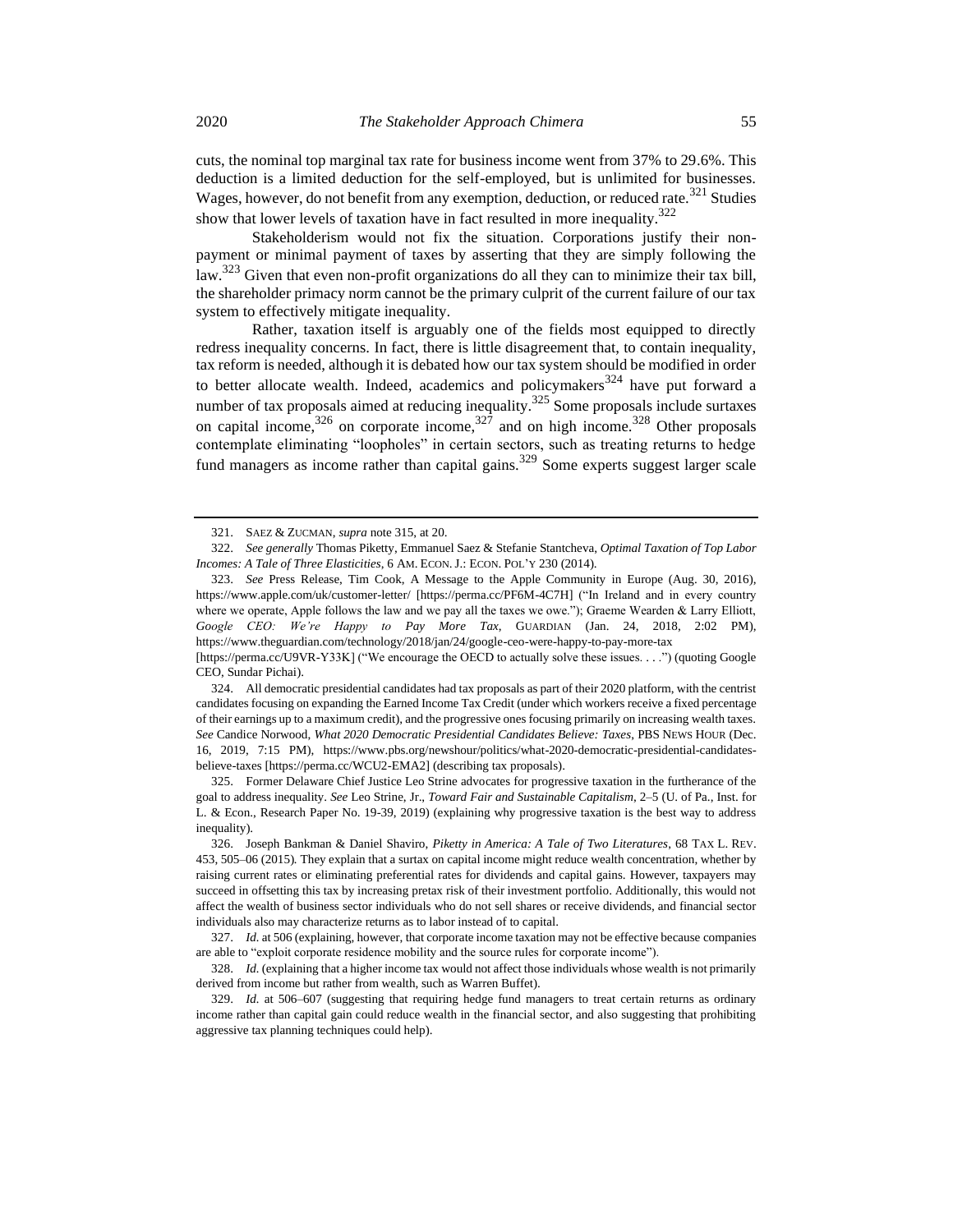income tax reforms, such as implementing a business enterprise tax,  $330$  a mark-to-market system,  $331$  a progressive consumption tax,  $332$  a wealth tax,  $333$  and estate or inheritance taxes.<sup>334</sup>

Because progressive taxation is arguably the tool most likely to mitigate inequality—indeed, redistribution is precisely the purpose of a progressive taxation system—the political difficulty in achieving meaningful tax reform should not be a barrier to its pursuit. Indeed, knowing that passage of tax increases is politically difficult is reason to allocate ample time and resources to identifying which tax reforms are most likely to be effective at countering inequality, and further suggest that it may be more important to devote political capital to achieving taxation reform than to pursue corporate governance changes which would not directly change the resources allocated to workers. It is also worth noting that stakeholderism itself will do little on the taxation front—even corporations eager to treat employees and other stakeholders well are unlikely to volunteer more taxes for the sake of equality.

### *9. Discrimination*

As we mentioned at the end of Section III.A, economic inequality is not race or gender neutral. Black, Latinx, and other marginalized groups, including women of all races, as well as LGBTQ individuals, earn less and have less wealth than white men.<sup>335</sup>

Racial disparities did not occur by happenstance, but derive directly or indirectly from the legacy of slavery, discrimination, exclusion, and dispossession. Instead of fostering policies giving fair access to affordable credit and government grants when needed, the U.S. government was an active participant in the deprivation and exclusion of Black individuals and communities from the opportunity to build wealth, particularly housing wealth: the federal government demolished integrated neighborhoods to create highway systems and segregated public housing, denied Black individuals access to FHA loans, and subsidized the development of suburbs on the condition that no homes be sold

<sup>330.</sup> EDWARD D. KLEINBARD, WE ARE BETTER THAN THIS: HOW GOVERNMENT SHOULD SPEND OUR MONEY 398–402 (2014).

<sup>331.</sup> Joseph Bankman, *A Market-Value Based Corporate Income Tax*, 68 TAX NOTES 1347 (1995) (arguing that corporate income tax should be replaced with a market value tax by measuring the annual changes in value of outstanding equity); Michael S. Knoll, *An Accretion Corporate Income Tax*, 43 STAN. L.REV 1 (1996) (arguing for replacing corporate income tax with an accretion corporate tax to tax the change in the total market value of the corporation's outstanding securities.

<sup>332.</sup> Bankman & Shaviro, *supra* note [326,](#page-54-0) at 505–06.

<sup>333.</sup> *Id.* at 487–89. While the idea of a wealth tax has gained considerable traction, it has been questioned on a variety of grounds; including the possible unconstitutionality of such a tax. *See id.* at 489–91 (explaining that a wealth tax may be a "direct" and "unapportioned" tax, and thus unconstitutional under Article 1, but considering Deborah Schenk's suggestion to translate a wealth tax into an equivalent income tax on riskless return, but concluding that this method would also face constitutional challenges). *But see* Deborah H. Schenk, *Saving the Income Tax with a Wealth Tax*, 53 TAX L. REV. 423, 424–25 (2000) (arguing that a consumption tax plus a lowrate wealth tax could replicate (and replace) the income tax on capital income).

<sup>334.</sup> *See*, *e.g.*, Bankman & Shaviro, *supra* not[e 326,](#page-54-0) at 510 (suggesting extending the reach and tightening enforcement of estate and gift laws as an option to mitigate dynastic wealth transmission); Lily Batchelder, *Estate Tax Reform: Issues and Options*, 122 TAX NOTES 633, 644–46 (2009) (suggesting that the estate tax be converted into an inheritance tax, whereby the tax is based on the amount one inherits rather than the overall amount of the estate, thus improving the political optics of the tax).

<sup>335.</sup> *See supra* note[s 129–](#page-26-1)39[, 276](#page-48-0) and accompanying text.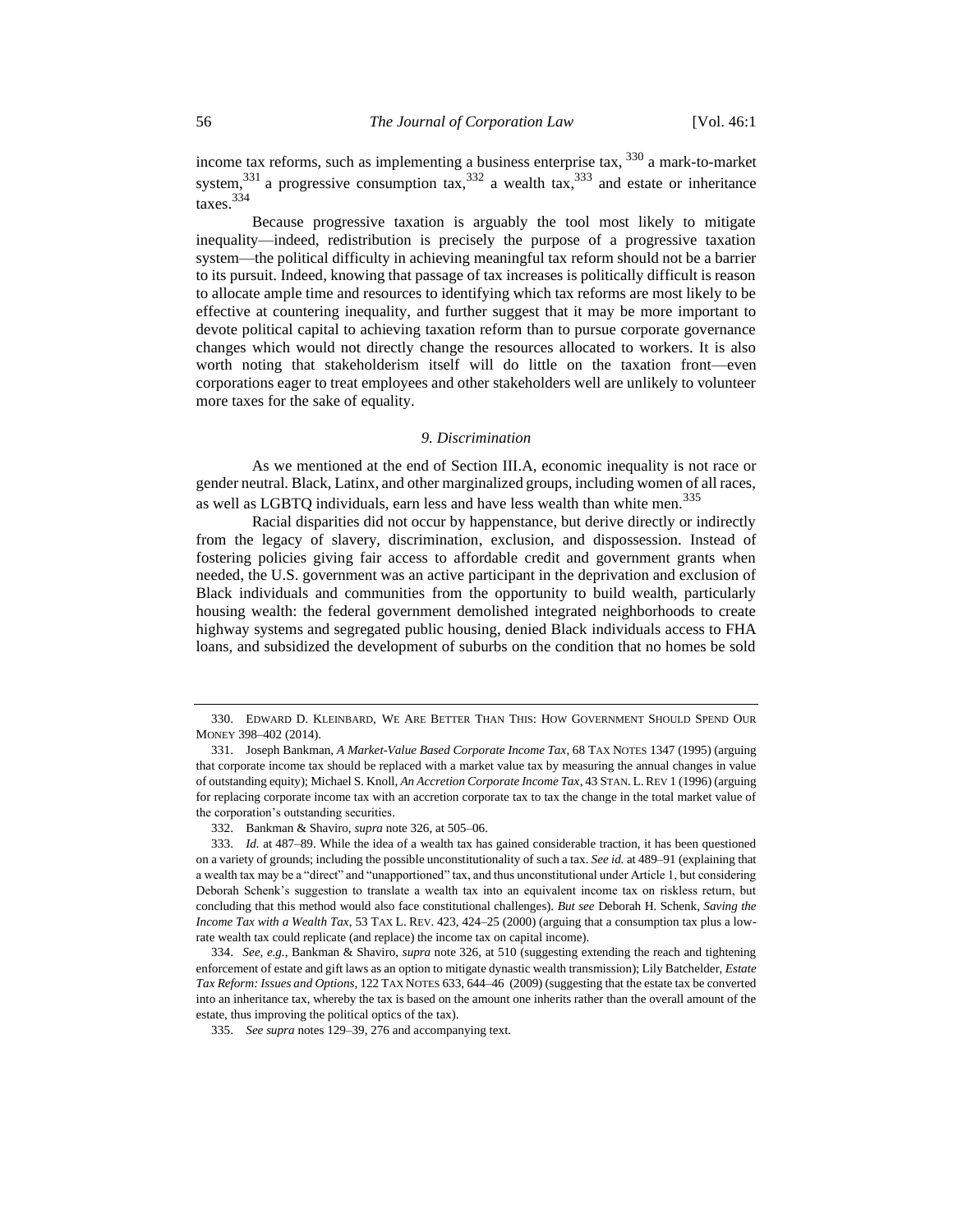<span id="page-56-0"></span>to Black individuals and loans included racially restricted covenants.<sup>336</sup> State and local authorities often rezoned Black neighborhoods into industrial zones, permitting toxic and undesirable use that often turned these neighborhoods into slums.  $337$ 

Women of all races were also historically excluded from access to property ownership and access to credit.<sup>338</sup> Despite the passage of the Equal Credit Opportunity Act in 1974, which was designed to prohibit such exclusion,<sup>339</sup> women continue to face higher borrowing costs and higher rates of predatory lending, thus interfering with their ability to accumulate wealth and achieve financial stability.<sup>340</sup> Black, Latinx, and other marginalized individuals also continue to face higher borrowing costs and higher rates of predatory

337. ROTHSTEIN, *supra* not[e 336,](#page-56-0) at 64.

<sup>336.</sup> RICHARD ROTHSTEIN, THE COLOR OF LAW: A FORGOTTEN HISTORY OF HOW OUR GOVERNMENT SEGREGATED AMERICA 64–68 (2017); *see also* Mehrsa Baradaran, *Jim Crow Credit*, 9 U.C. IRVINE L. REV. 887, 937 (2019) (showing the relationship between residential segregation and the propensity of borrowers within those areas to receive subprime loans); MEHRSA BARADARAN, THE COLOR OF MONEY: BLACK BANKS AND THE RACIAL WEALTH GAP 105 (2017) (showing the role financial institutions played in creating and maintaining racial inequality in the United States).

<sup>338.</sup> LIZBETH COHEN, A CONSUMER'S REPUBLIC: THE POLITICS OF MASS CONSUMPTION IN POSTWAR AMERICA 147 (2004) (discussing the exclusion of both women and Black communities from access to credit); *see also* Abbye Atkinson, *Borrowing Equality*, COLUM. L. REV. (forthcoming 2020) (manuscript on file with authors) (discussing the historical exclusion of women from property ownership and credit).

<sup>339.</sup> Equal Credit Opportunity Act, Pub. L. 93-495, 88 Stat. 1521 (1974).

<sup>340.</sup> *See*, *e.g*., Amy Baker Castro, *Eroding the Wealth of Women: Gender and the Subprime Foreclosure Crisis*, 88 SOC. SERV. REV. 59, 62 (2014) (showing a policy gap between the protective legislation and mortgage markets resulting in new forms of gender inequity in housing and lending); AAUW Report, *supra* note [176](#page-34-1) (showing how the gender wage gap disproportionately affects women thus making it harder for women to pay back their student loans); Deborah Thorne, *Women's Work, Women's Worry?: Debt Management in Financially Distressed Families* (2012), *in* BROKE: HOW DEBT BANKRUPTS THE MIDDLE CLASS 141–46 (Katherine Porter ed., 2012) (analyzing data from 2007 Consumer Bankruptcy Project to show that women shoulder the financial strain in marriages); Kristin Brandser Kalsem, *Bankruptcy Reform and the Financial Well-Being of Women: How Intersectionality Matters in Money Matters*, 71 BROOK. L. REV. 1181, 1202 (2006) (utilizing an intersectional approach to the 2005 Bankruptcy Act to foreground how women's historical, economic, and social experiences are different, specifically as to how women are conceived as creditors or debtors in bankruptcy proceedings); Elizabeth Warren, *What Is a Women's Issue? Bankruptcy, Commercial Law, and Other Gender-Neutral Topics*, 25 HARV. WOMEN'S L.J. 19, 52 (2002) (describing bankruptcy as a "women's issue" in light of "[t]he sheer number of middle-class women who are in such economically desperate circumstances that they must file for bankruptcy . . . ").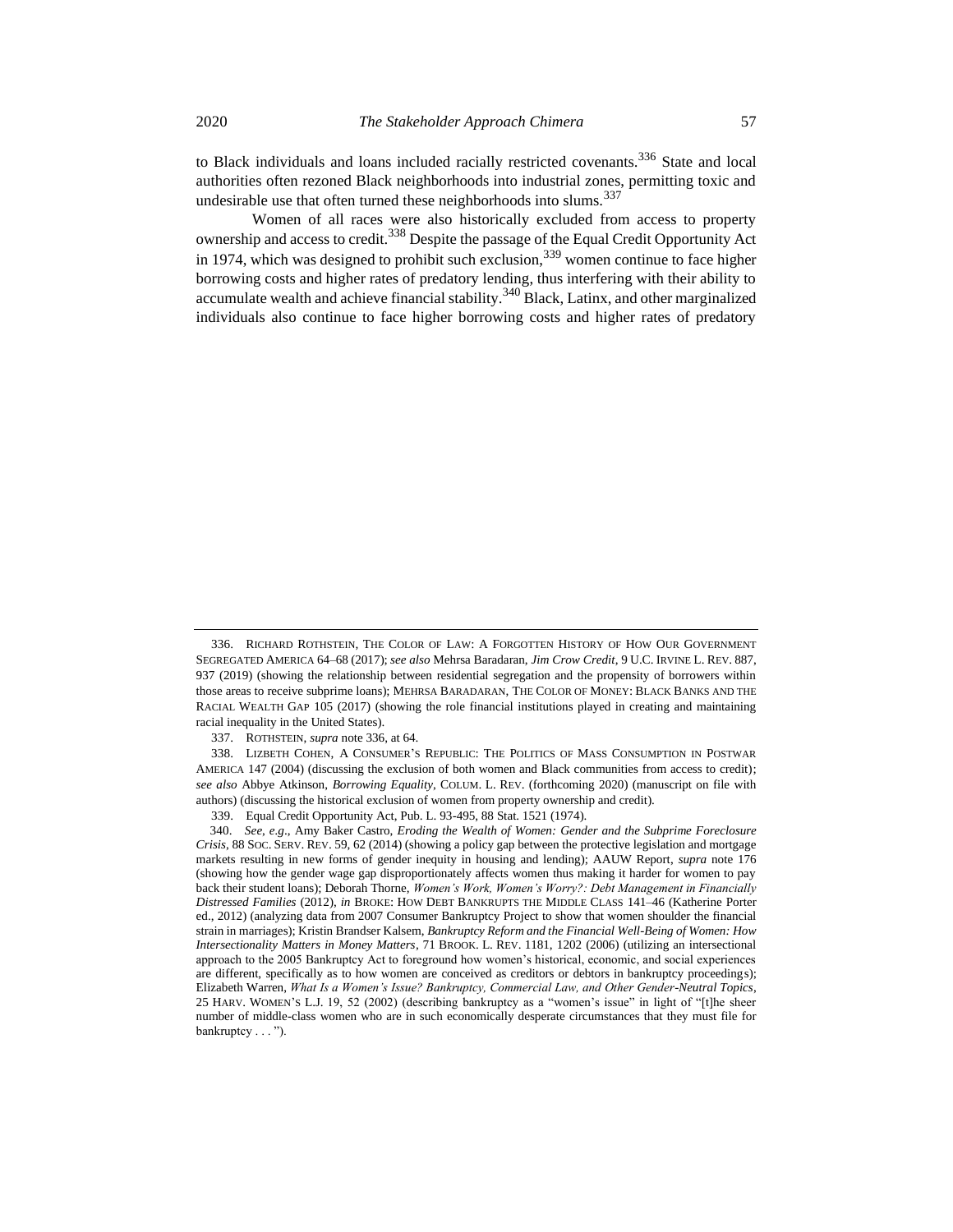lending, resulting in dispossession of accumulated wealth and interference with the ability to build wealth.<sup>341</sup> LGBTQ individuals also face costly discrimination.<sup>342</sup>

Neither shareholder primacy nor stakeholder theory are key causes of, nor key solutions to, systemic racism and other forms of discrimination. Of course, corporate law is by no means extraneous—systemic racism and bias are insidious in all aspects of law and society.<sup>343</sup> But we doubt that a stakeholder approach would be a key tool in redressing systemic discrimination and bias. Indeed, stakeholderism alone clearly seems insufficient to address systemic inequality; in addition, we foresee a risk that corporations will profess commitments to diversity and anti-discrimination in an effort to preempt the very regulatory changes capable of altering resource and power allocation. Companies may be eager to suggest that they oppose sexism and racism,<sup>344</sup> but less willing to take measures that would cost them something.<sup>345</sup> The widespread adoption of mandatory arbitration clauses that prevent employees from bringing discrimination claims is a case in point.<sup>346</sup>

342. *See supra* not[e 276](#page-48-0) and accompanying text.

346. *See supra* not[e 263](#page-46-2) and accompanying text.

<span id="page-57-0"></span><sup>341.</sup> *See* Justin P. Steil, Len Albright, Jacob S. Rugh & Douglas S. Massey, *The Social Structure of Mortgage Discrimination*, 33 HOUS. STUD. 759 (2018); *see generally* Jacob S. Rugh, Len Albright & Douglas Massey, *Race, Space, and Cumulative Disadvantage: A Case Study of the Subprime Lending Collapse* 62 SOC. PROBS. 186 (2015) (finding Black borrowers in Baltimore were charged five percentage points more than white borrowers, controlling for income and other demographics); Patrick Bayer, Fernando Ferreira & Stephen L. Ross, *"Race, Ethnicity, and High-Cost Mortgage Lending* (Nat'l Bureau of Econ. Rsch., Working Paper No. 20762, 2014), https://www.nber.org/papers/w20762.pdf [https://perma.cc/EQM3-BT3F] (finding that after controlling for credit scores, loan to value ratios, the existence of subordinate liens, and housing and debt expenses relative to individual income, Black and Latino borrowers were significantly more likely to receive a high-cost loan than whites, in all seven metropolitan areas studied); Vicki Been, Ingrid Ellen & Josiah Madar, *The High Cost of Segregation: Exploring Racial Disparities in High-Cost Lending*, 36 FORDHAM URB. L.J. 361 (2009) (arguing that to address the racial disparities in the subprime mortgages must take into account for the relationship between existing levels of racial segregation and the racial disparities in the types of mortgages homeowners received); STEPHEN L. ROSS & JOHN YINGER, THE COLOR OF CREDIT: MORTGAGE DISCRIMINATION, RESEARCH METHODOLOGY AND FAIR LENDING ENFORCEMENT (2002) (analyzing racial discrimination and mortgage lending procedures); Kerwin Kofi Charles, Erik Hurst & Melvin Stephens, Jr., *Rates for Vehicle Loans: Race and Loan Source*, 98 AM. ECON. REV. 315 (2008) (finding racial disparities for individuals who do not qualify for low interest rates when financing a car purchase).

<sup>343.</sup> *See generally* Cheryl L. Wade, *Transforming Discriminatory Corporate Cultures: This Is Not Just Women's Work*, 65 MD. L. REV. 346 (2006) (arguing that companies will only enjoy healthy relationships with women employees when the male employees change); Cheryl L. Wade, *Effective Compliance with Antidiscrimination Law: Corporate Personhood, Purpose and Social Responsibility*, 74 WASH. & LEE L. REV. 1187 (2017) (arguing that corporate officers' overt and implicit decision making to follow the spirit or the letter of the law is an important factor in the social responsibility equation especially when it comes to antidiscrimination).

 <sup>344.</sup> Additionally, shareholders may also put pressure on corporations to combat racism (whether because it is the right thing to do or because it is good for business), so anti-racist corporate efforts cannot credibly be construed as an exclusive prerogative of stakeholderism.

<sup>345.</sup> Absent enforcement mechanisms or actual redistribution, statements condemning racism and sexism are hollow. For example, in the wake of George Floyd's murder, corporations rushed to condemn racism, but these condemnations were met with skepticism, as they were not accompanied by institutional changes, much less any changes capable of altering the distribution of power and resources. Tracy Jan, Jena McGregor, Renae Merle & Nitasha Tiku, *As Big Corporations Say "Black Lives Matter," Their Track Records Raise Skepticism*, WASH. POST (June 13, 2020, 5:21 PM), https://www.washingtonpost.com/business/2020/06/13/after-yearsmarginalizing-black-employees-customers-corporate-america-says-black-lives-matter/ [https://perma.cc/8RXQ-2B7W]. Note also that, given the historical dispossession and exclusion of Black Americans from wealth accumulation, it is difficult to conceive of a meaningful effort to redress inequality that lacks reparations.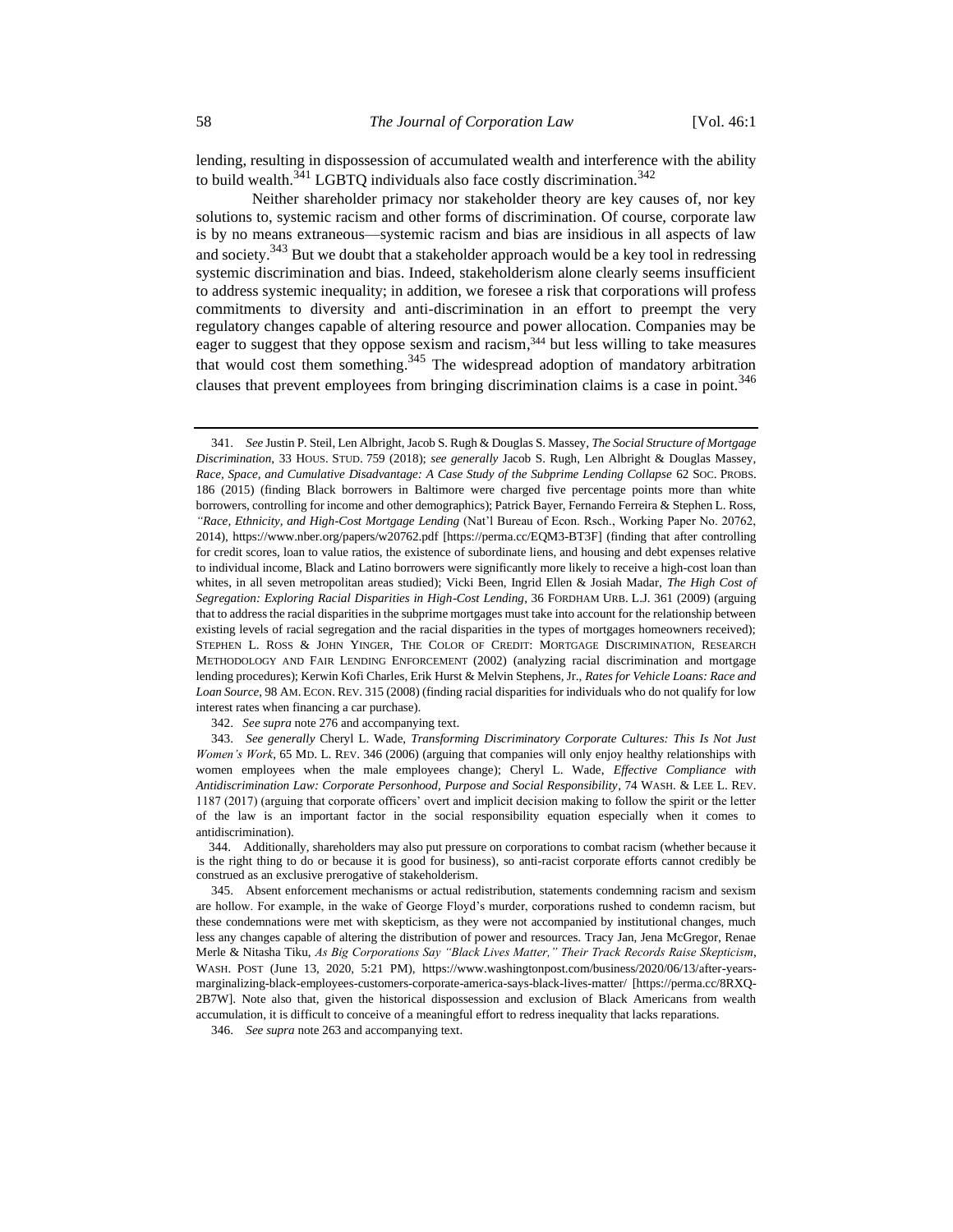So while we support measures to speak out against racism, we fear the lack of concrete measures would not only leave things as they are, but would represent a missed opportunity.

Below, we explore in more detail the limitations and risks of a stakeholder approach in redressing inequality. Although we focus on economic inequality, we are mindful that systemic injustices and discrimination along lines of race, gender, sexual orientation, and gender identity are inextricably linked, and indeed determine the contours of economic inequality.

#### *C. A Stakeholder Approach Would Hardly Address Inequality and Economic Stagnation.*

In Section III.B, we surveyed the most accredited contributors for the unexciting economic reality and prospects U.S. households are facing: trade, automation, access to education, market power and concentration, excessive compensation, weak and declining protection from labor market institutions, the deregulation and the vanishing social safety net, and loosening of the tax code in favor of the wealthy.

<span id="page-58-0"></span>As the analysis above illustrates, only few causes of inequality and stagnation can be somehow tied to shareholder primacy: concentration, (to some extent) excessive compensation, and (at least from a political pressure and lobbying angle) decline in workers' prerogatives<sup>347</sup> and tax cuts.<sup>348</sup> But even when there is some link, it is doubtful that these contributors to inequality would not have emerged under a different approach. For example, shareholders surely appreciate when their company captures bigger market shares; put another way, they benefit from concentration. But the empire building phenomenon in the midst of the managerialist peak of the 1960s and early 1970s shows that concentration can in fact arise in an era of weak shareholder pressure.<sup>349</sup> Similarly, equity holders expect short-term gains when the labor share shrinks and affects less the bottom line, but employer-employee relations can be just as tense when shareholders are not in the picture. Activist campaigns by workers lamenting unfair pay or practices do occur at non-profit institutions as well;<sup>350</sup> recently, even a high-profile public benefit corporation such as Kickstarter made the waves for resisting a unionization campaign by their workforce.<sup>351</sup> To be sure, workers are not the sole casualties of non-profits: powerful

<sup>347.</sup> Andrias, *supra* not[e 250,](#page-45-0) at 17 (chronicling that at the urge of employers and the business community, several features of the NLRA were trimmed down by courts and legislators).

<sup>348.</sup> PHILIPPON, *supra* not[e 37,](#page-8-0) at 163 (describing the role of lobbying to obtain fiscal privilege).

<sup>349.</sup> *See generally* CLAIRE A. HILL, BRIAN J. QUINN & STEVEN DAVIDOFF SOLOMON, MERGERS AND ACQUISITIONS: LAW, THEORY, AND PRACTICE 8–9 (2d ed. 2019) (chronicling the conglomerate era during and thanks to the third merger wave).

<sup>350.</sup> In the early 2000s, Harvard found itself facing a tense minimum wage campaign, which involved a three-week sit in in front of the President's office. Martin Van Der Werf, *How Much Should Colleges Pay Their Janitors?*, CHRON. HIGHER EDUC. (Aug. 3, 2001), http://www.hcs.harvard.edu/~pslm/livingwage/ 08\_03\_che.html (noting that, not just Harvard, but also "[o]ther colleges are paying wages that are below the poverty level, or contracting the work out to companies that pay only the prevailing wage."). Almost twenty years later, the situation is virtually the opposite: "service workers on the payroll of an outside contractor earn the same pay and benefits they would get as direct university employees—including health insurance and pension benefits, paid vacation and child care assistance." Eduardo Porter, *Harvard Is Vaulting Workers into the Middle Class with High Pay. Can Anyone Else Follow Its Lead?*, N.Y. TIMES (Sept. 8, 2018), https://www.nytimes.com/ 2018/09/08/business/economy/harvard-living-wage.html [https://perma.cc/3BQT-8Y8M] (noting this is the result of a policy passed in 2002 by then President Larry Summers in the aftermath of the living wage campaign).

<sup>351.</sup> *See* Michael Gold, *Kickstarter Calls Itself Progressive. But About That Union*, N.Y. TIMES (Oct. 15,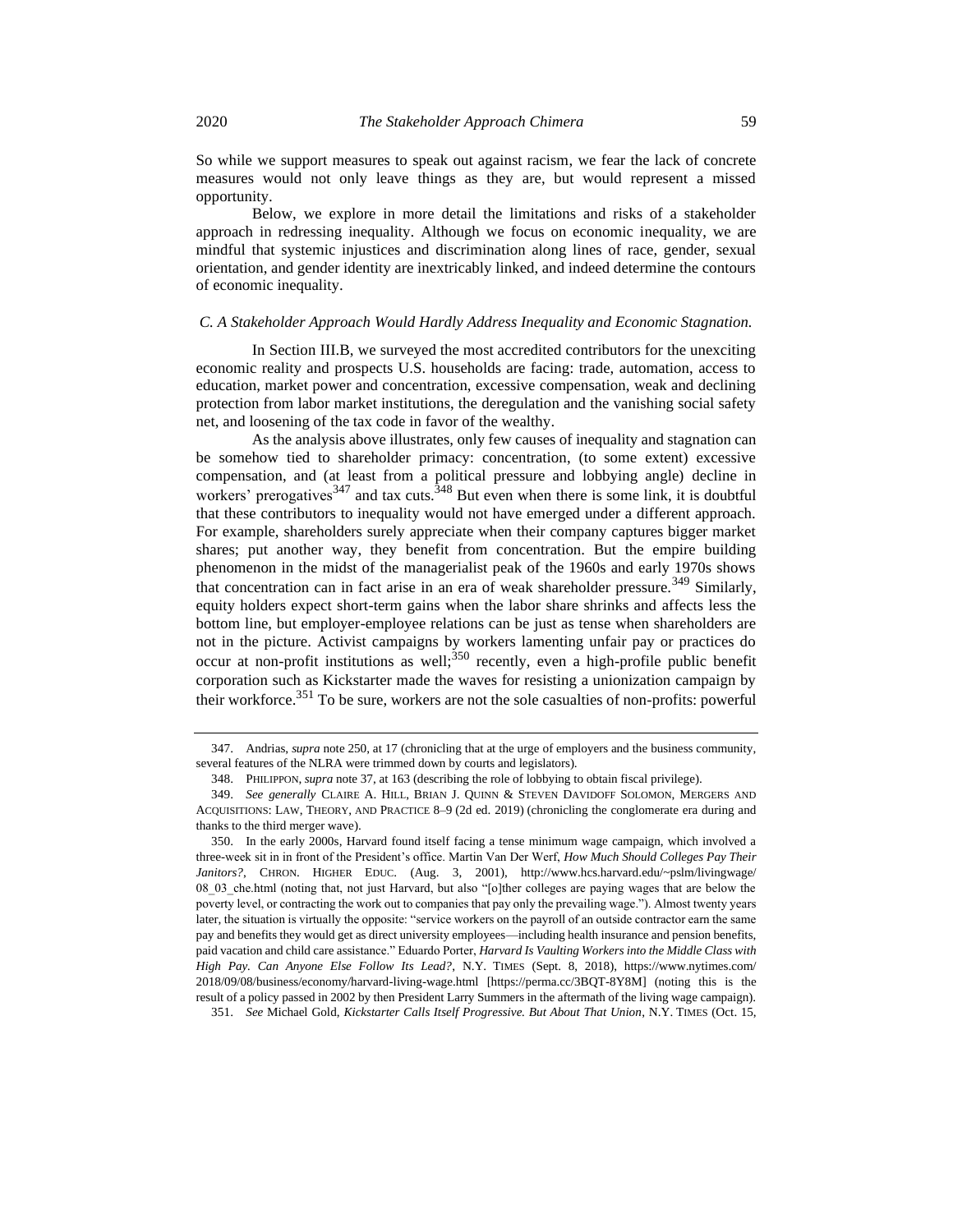non-profit institutions have oftentimes negatively impacted local communities by gentrifying areas and imposing economic duress in the real estate markets where they operate.<sup>352</sup> All this is to say that businesses can and will make winners and losers among their constituencies, irrespective of whether they face shareholder pressure.

Moreover, among the various hypotheses, we noted that corporate law seems to have had an impact mostly on concentration; but even there, other factors more powerful than shareholder primacy have been at work. In fact, managerial power, which conceptually sits opposite to shareholder primacy, seems the stronger contributor to buyside excess.<sup>353</sup> Besides, lax antitrust enforcement has been a more significant contributor than shareholder primacy.<sup>354</sup>

To show how inadequate stakeholderism's interest in delegating change to corporate boards can be, we run a simple litmus test to establish what a stakeholderoriented board could do with respect to the challenges brought by each of the causes of stakeholder discontent. Corporate governance in general and stakeholderism in particular can do very little on trade, the dynamics of which are dominated by global market forces and even governmental responses—if unilateral—are for the most part ill-equipped to address the issue, as the U.S.-China trade war can attest.<sup>355</sup> Nor can corporate governance fix the social costs of technology: short of committing not to embrace a new technology (which would raise significant collective action costs as other firms might take advantage of it), very little can be done at the company level. Similarly, responses by single firms to improve access to education are isolated and insufficient answers; at best, corporations can create scholarship programs, but those would change the lives of only the lucky ones who obtain them. Undoubtedly, to structurally reform the educational system broader political action outside the corporate realm is necessary.

As to concentration and the rise of superstar firms, the question is whether, under a stakeholderist approach, corporations would realistically refrain from reaching greater size and scope, in order to protect their customers from future exploitation and their employees from being sucked into a monopsony labor market. That would be wishful thinking. Considering that directors' monetary incentives and appointment mechanics would not change, it would be a stretch, if not outright naïve, to believe that boards would

<sup>2019),</sup> https://www.nytimes.com/2019/10/15/nyregion/kickstarter-union-employees-fired.html [https://perma.cc/N598-YUT7] ("Kickstarter pushed back against the [attempt to form a] union, and as the effort dragged on, two of the organizers were dismissed last month in what they say was retaliation.").

<sup>352.</sup> Mariah Stewart, *Private Universities Bring New Growth, but Gentrification Can Sideline Existing Residents*, INSIGHT INTO DIVERSITY (Aug. 7, 2019), https://www.insightintodiversity.com/private-universitiesbring-new-growth-but-gentrification-can-sideline-existing-residents/ [https://perma.cc/G6VH-ZPNF].

<sup>353.</sup> *See* Randall Morck, Andrei Shleifer & Robert W. Vishny, *Do Managerial Objectives Drive Bad Acquisitions?*, 45 J. FIN. 31, 47 (1990) (showing that bidder shareholders lose when their firm diversifies); Richard Roll, *The Hubris Hypothesis of Corporate Takeovers*, 59 J.BUS. 197, 212–14 (1986) (noting that decision-makers at bidder level tend to overestimate the value of targets at the expense of bidder shareholders); Bernard. S. Black, *Bidder Overpayment in Takeovers*, 41 STAN. L. REV. 597, 623–29 (1989) (explaining that managerial optimism, error, winner's curse and agency costs often push a bidder to overpay at its stockholders' expense); James A. Fanto, *Braking the Merger Momentum: Reforming Corporate Law Governing Mega-Mergers*, 49 BUFF. L. REV. 249, 287 (2001) (noting that peer pressure motivates CEOs to engage in acquisitions).

<sup>354.</sup> *See generally supra* Section III.B.4 (analyzing concentration and market power in relation to the reason behind inequality and economic stagnation).

<sup>355.</sup> *See* David Fickling, *Trump's Dud of a Deal Shows the Futility of Trade War*, BLOOMBERG (Dec. 12, 2019, 9:34 PM), https://www.bloomberg.com/opinion/articles/2019-12-13/trump-s-u-s-china-deal-wasn-t-wortha-trade-war [https://perma.cc/3MFJ-NDNC] (covering the U.S.-China trade war and critiquing the U.S. position throughout).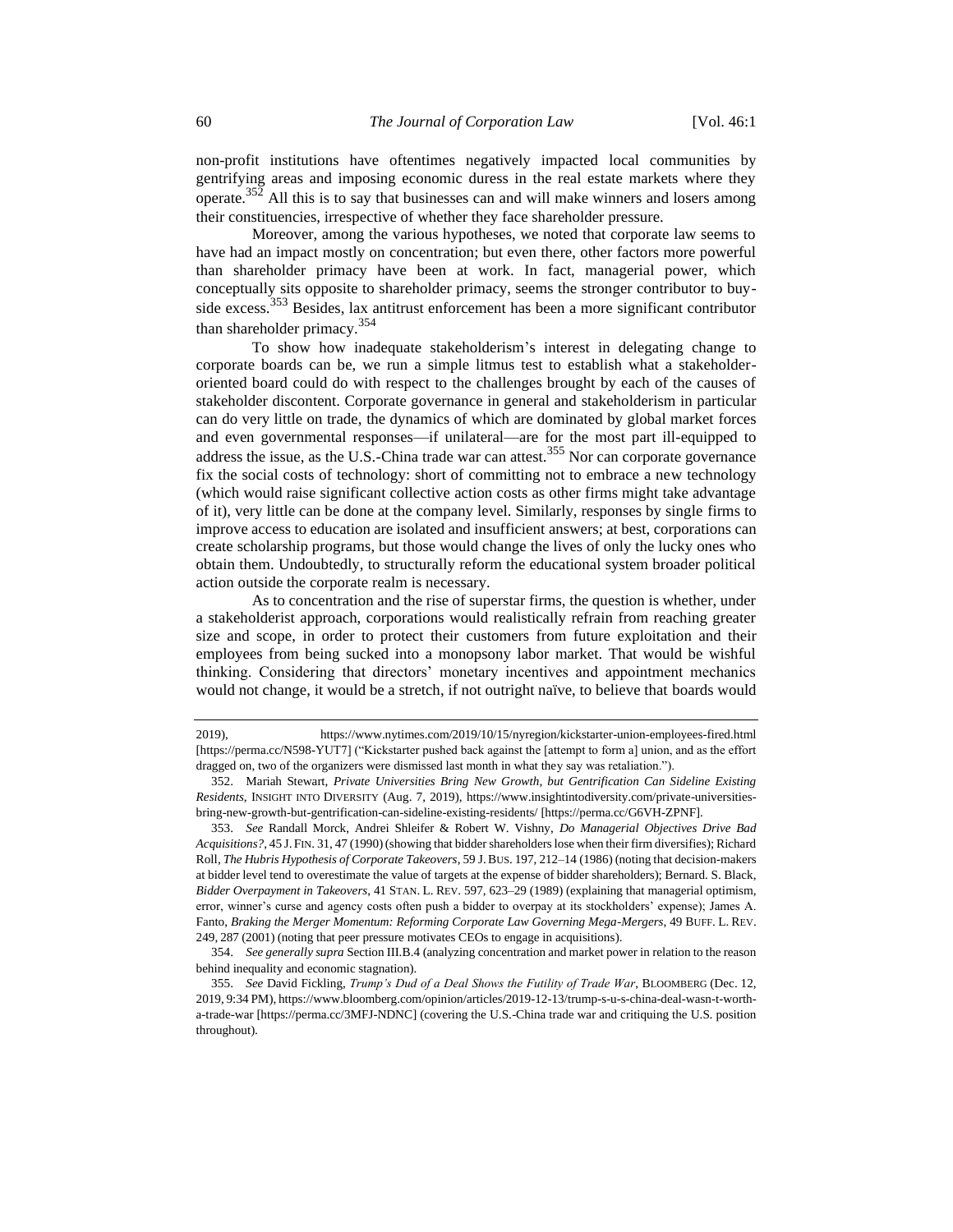refrain from capturing larger market power. Again, even those who would otherwise commit to the stakeholderist view would come to realize they face a collective action problem, for other firms might hold-out and continue to chase larger market shares.<sup>356</sup>

Notice incidentally that a corporation could easily make the case that its empirebuilding would benefit existing employees if, for instance, a larger firm could create more growth opportunities for the workforce (think of Facebook before purchasing Instagram). And it would not be a stretch to hypothesize that both buy-side and sell-side boards could take the view that pursuing greater market power is in line with fostering the interests of the best and the brightest in their own workforce. They can claim, for example, that if they do not combine, they would succumb to the consolidation process that is taking place in their industry. Therefore, fiduciary duties would not help. This is a typical problem raised by the issue of multiple masters,  $357$  along with the lack of specific mandates of stakeholder theories:  $358$  which constituency to give priority to when their interests collide, and what are directors precisely supposed to do to protect a weaker constituency?

A similar dynamic can be observed with respect to excessive compensation. Modern-day boards awarded exorbitant compensation packages notwithstanding the fact that they theoretically had to cater to an antagonistic class of stakeholders—that is, shareholders.<sup>359</sup> How could a stakeholder-minded board give us a different outcome, if all we were to change are simply fiduciary duties? This shows one of the main weaknesses of a stakeholder approach: we deem corporations to be culprits of the unfair results of today's economy, yet we ask corporations themselves to solve the issues they created. For instance, if society at large is not benefiting from excessive pay at, say, financial firms, why should we expect these firms to bother addressing interests of people in the community that are not their employees?

<span id="page-60-0"></span>As to workers' rights and protections, there is literature suggesting that a narrow focus on shareholder wealth would result in layoffs, harsher working conditions, and so forth.<sup>360</sup> The typical story is that around the end of the 1970s and beginning of the 1980s, under pressure from corporate raiders, corporations moved to a new normal in which they could distance themselves from previously agreed upon union deals, as well as not honor the long-term investments made by their workforce. However, the crucial factor to consider here is that all the actions corporations took that harmed workers were made possible by the constant decline of protections for the labor force, both legal and institutional.<sup>361</sup> Once

<sup>356.</sup> *See* Summers, *supra* note [27](#page-6-0) (arguing that "companies that practice stakeholder capitalism must be protected by law from excessively ruthless competition from companies run only in shareholders' interests").

<sup>357.</sup> *See supra* Section III.C.ii (detailing a critique of the stakeholder approach that it creates confusion as to whom principal should prioritize).

<sup>358.</sup> *See supra* Section III.C (outlining the multiple critiques of the stakeholder approach).

<sup>359.</sup> According to a view in the executive compensation literature, it is perfectly rational for shareholders to handsomely remunerate talented executives. *See supra* not[e 233.](#page-42-0) This does not change the practical observation that we have experienced a harsh fight on compensation between investors and managers over the last two decades. *See* HARVARD L. SCH. F. ON CORP. GOVERNANCE, https://corpgov.law.harvard.edu/tag/compensation/ [https://perma.cc/MD2F-9GTF] (detailing an abundant back and forth between management and shareholders supporters on executive pay).

<sup>360.</sup> Shleifer & Summers, *supra* note [187,](#page-36-3) at 50–51. *But see* Mark J. Roe, *Stock Market Short-Termism's Impact* (European Corporate Governance Institute (ECGI), L. Working Paper No. 426/2018, 2020), https://papers.ssrn.com/sol3/papers.cfm?abstract\_id=3171090 [https://perma.cc/X3CM-YLUB] (critiquing this view).

<sup>361.</sup> *See supra* Section III.B.6 (detailing the stakeholder approach's potential relation to weak and declining protection from labor market institutions).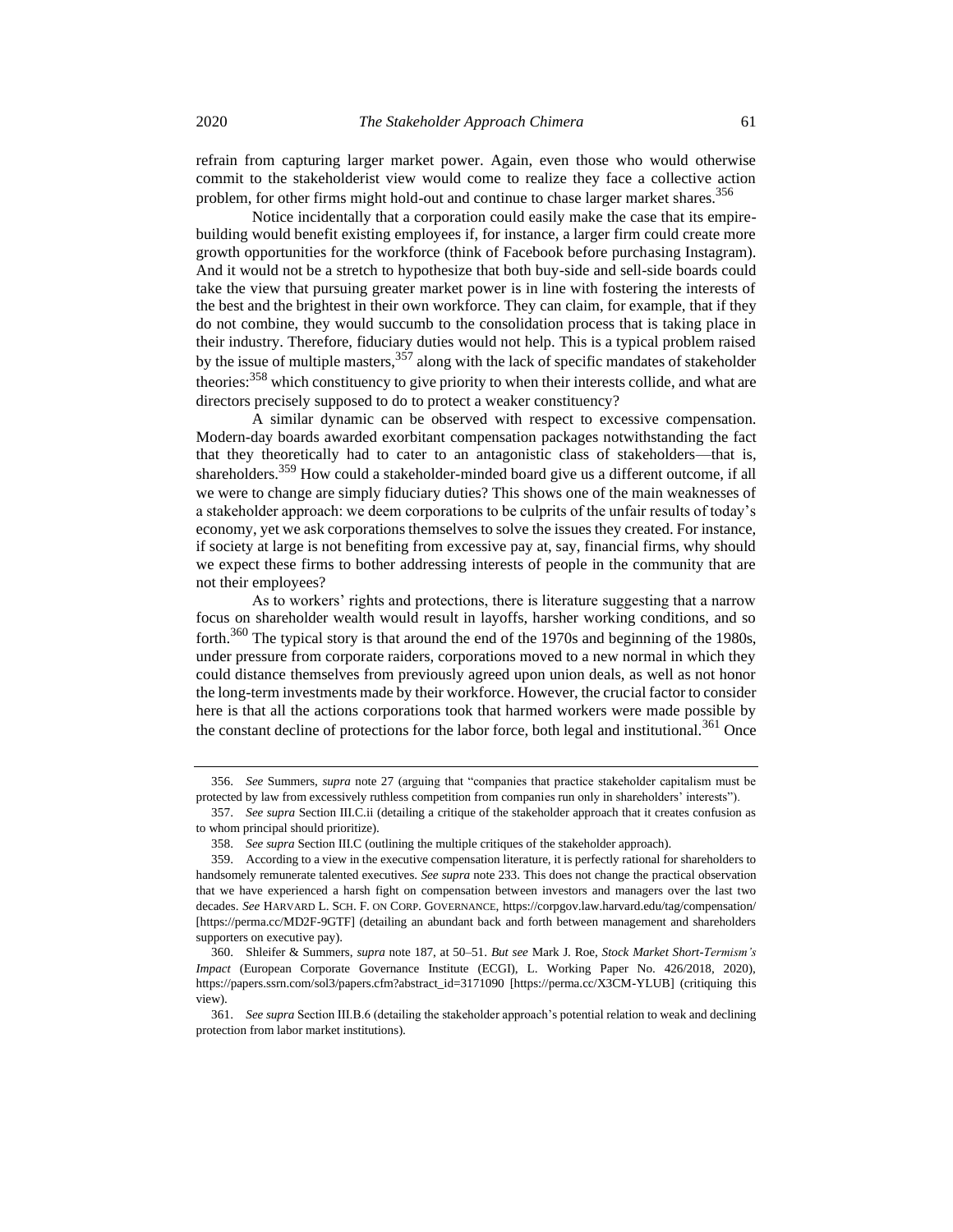those got dismantled over the years, it was only a matter of time before the "breach of implicit contracts<sup> $362$ </sup> was to happen: if it were not for the pressure of hostile takeovers, it would have been for the need to restructure later on. Broadening fiduciary duties would not significantly improve the situation, as the legacy of constituency statutes can attest.<sup>363</sup>

Finally, although shareholders benefit from deregulation and lower taxes, none of these changes are directly attributable to the investor world. They are a product of economic neo-liberalism in politics and can only be reversed by politics: corporations alone, no matter how woke, lack power to expand the social safety net and are unlikely to prefer a more regulated environment and/or higher taxes. In the absence of top-down legislation or regulation, these are spheres in which corporate actions are not even symbolic: at best, they are a big nothing, and at worst, they go in the opposite direction.

#### IV. THE RISKS OF A STAKEHOLDER APPROACH AND A PROPOSED ALTERNATIVE

This article has thus far shown that a stakeholder approach would likely be ineffective in protecting weaker constituencies. In this Part IV, we illustrate that stakeholderism is not only ineffective but could also be detrimental to attain policies that would be more valuable to corporate constituencies and society at large. We then propose an alternative approach: academics and policymakers should eschew proposals that delegate the task of protecting weaker constituents to managers and directors and instead should focus on reforms likely to meaningfully shift power and resources to weaker constituents.

## *A. A Stakeholder Approach Is Likely Detrimental to Redressing Inequality.*

To our perplexities on the effectiveness of a stakeholder approach, one might counter that even if broadening fiduciary duties cannot be of help with the economic difficulties hampering weaker constituencies, it might still be a discrete contribution in the solution of an admittedly wide set of issues. Why should such an approach be dismissed altogether? In other words, can't a stakeholder approach be simply innocuous but not dangerous?<sup>364</sup>

Of course, one of the main risks of a stakeholder approach, as pointed out by many scholars, is that we would abandon a well-tested way for value creation at firms for a hazier environment governing director liability. In particular, the risk is that the switch might take us back to managerialism and empire building, where shareholder primacy helped spur growth and efficiency at corporations.<sup>365</sup> But in any event, we do not believe that this

<span id="page-61-0"></span><sup>362.</sup> Shleifer & Summers, *supra* note [187,](#page-36-3) at 34.

<sup>363.</sup> Note that corporations, including signatories to the BRT Statement of Purpose, regularly engage in antiworker activities. *See infra* notes [373–](#page-63-0)[388](#page-65-0) and accompanying text (detailing examples of these employers using tactics to weaken unions). Similarly, profitable tech companies like Google and Facebook are notoriously disrespectful of their customers' privacy. *See generally* SHOSHANA ZUBOFF, THE AGE OF SURVEILLANCE CAPITALISM: THE FIGHT FOR A HUMAN FUTURE AT THE NEW FRONTIER OF POWER (2019) (detailing the social, political, business, personal, and technological meaning of "surveillance capitalism").

<sup>364.</sup> To be sure, some could just take issue with the fact that stakeholderism is innocuous—why attempt policy changes in the absence of expected benefits from the new course? But because some commentators might still contend that a structural shake in a corporation's decision-making process would still be worth a try to improve a deteriorating capitalist system (whether as a first-step policy or just as a symbolic one), we lay out why we believe a stakeholder reform would in fact be detrimental.

<sup>365.</sup> Rock, *supra* note [40,](#page-10-0) at 30 ("The private lawyer's worry, of course, is that using private law to solve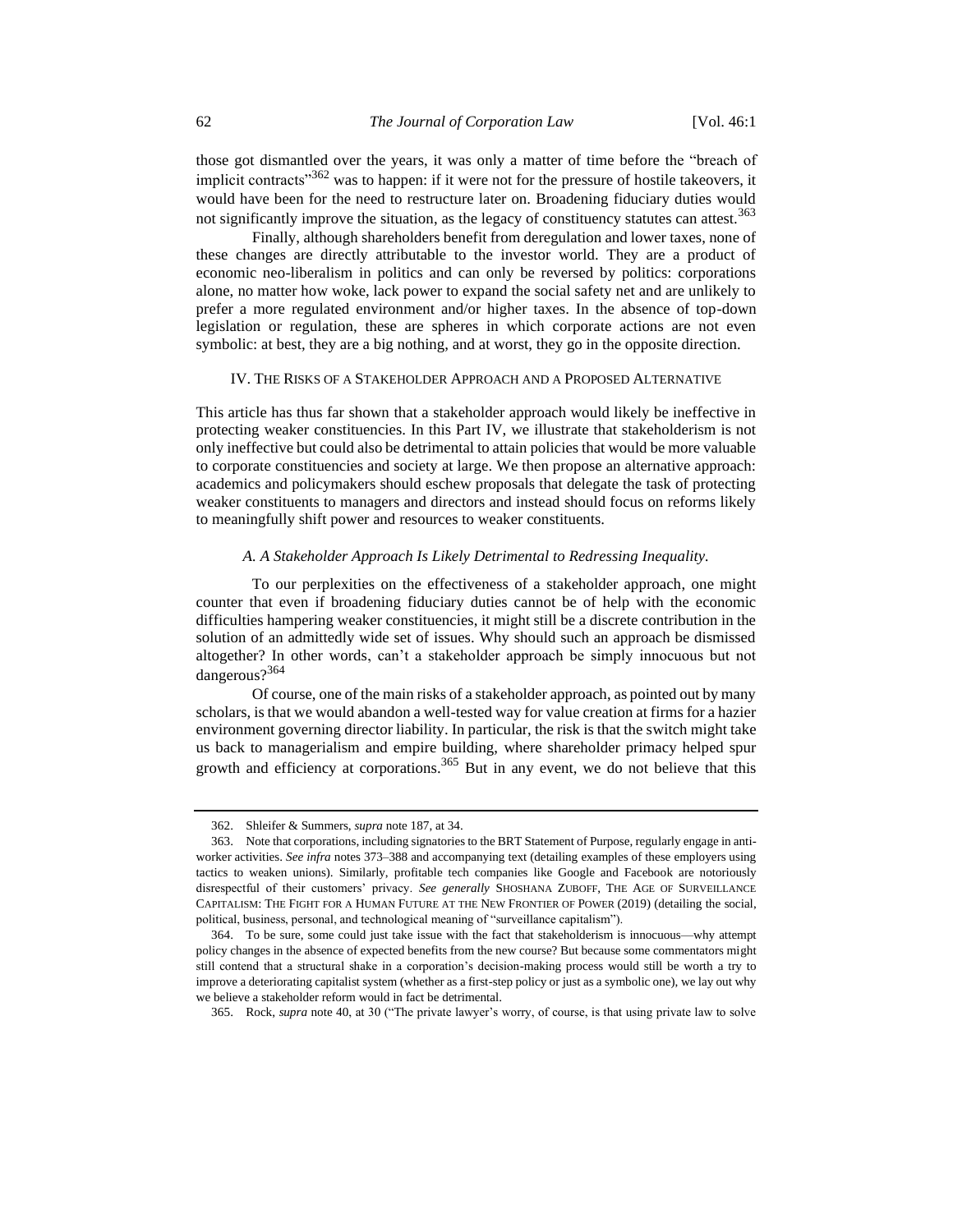concern, which is what worries proponents of shareholder primacy the most,  $366$  is the biggest problem with the stakeholder approach.

In our view, stakeholderism is troubling for two main reasons, one overt and the other more subtle. First, lobbying by corporations and the ensuing regulatory capture—two highly troubling features of modern-day capitalism<sup>367</sup>—would likely increase and pose a greater threat to economic prosperity than under the current scenario. This can be considered the "offensive" feature of stakeholderism that the BRT is pursuing. Second, a subtler and possibly bigger problem of the stakeholder approach derives from the vast expenditure of political capital necessary to pass it, potentially preempting direct regulation that would be more likely to shift power and resources to weaker constituents. This can be considered the "defensive" feature that the BRT is seeking by endorsing this approach.

## *1. The Offensive Feature of a Stakeholder Approach: The Weaker Constituencies Card Increases Lobbying Power.*

With respect to the first concern, our projection is that corporations would gain formidable political capital if they could credibly claim that their lobbying efforts were made to foster interests of a wider sphere of stakeholders and not just shareholders.

<span id="page-62-0"></span>Several indicators suggest this concern is well-founded. To begin, one can simply look at the previous season of stakeholder-oriented policy making: the experience with antitakeover legislation in the 1980s. The playbook of public corporations was to lobby state legislatures to pass antitakeover statutes, arguing that weaker constituencies located in the state (workers, first and foremost, but also suppliers and the communities around a corporation's headquarters) were the typical casualties of hostile takeovers and needed protection.<sup>368</sup> To cement this concern, consider the work of political scientist Alexander Hertel-Fernandez, who has detected a recurring pattern of employers actively mobilizing their workers to lobby for causes (business, political, or otherwise) the former care about: workers support employers not only with logistical help but also by providing a crucial input in persuading public opinion.<sup>369</sup> Indeed, Hertel-Fernandez shows how employer mobilization can actually shape congressional work, as legislative staffers find it helpful

368. *See supra* not[e 103](#page-21-0) and accompanying text.

369. *See generally* HERTEL-FERNANDEZ, *supra* note [38](#page-8-1) (noting that employers are increasingly recruiting their workers—sometimes in coercive ways—to help them run their causes).

social problems will destroy the value generating potential of private law while failing to solve the social problems, leaving all of us worse off."). *See also* Roe, *supra* not[e 90;](#page-19-0) Ronald J. Gilson & Jeffrey N. Gordon, *The Agency Costs of Agency Capitalism: Activist Investors and the Revaluation of Governance Rights*, 113 COLUM. L. REV. 863, 879 (2013). To be clear, we do not overrate fiduciary duties, nor do we consider the risk of legal liability from shareholders' suits a crucial driver of directors' conduct in corporations. In fact, directors' incentives would not dramatically change with a stakeholder approach that would still leave directors' appointment rights intact, thus making shareholders "more equal" than other stakeholders. *See* Fried, *supra* not[e 28.](#page-6-1) So, even if this policy change were to become effective, we would likely not observe anything seismic. Still, we cannot help but fear that in some situations subpar directors and managers would try to justify actions of dubious value by adopting some generic, omnibus resolution as a catch-all to safeguard the process and to exculpate themselves from criticism and liability.

<sup>366.</sup> *See e.g.*, Gilson & Gordon, *supra* not[e 365.](#page-61-0)

<sup>367.</sup> *See generally* Faccio & Zingales, *supra* note [11;](#page-3-0) Gilens & Page, *supra* not[e 37;](#page-8-0) PHILIPPON, *supra* note [37,](#page-8-0) at 153–75 (reporting data showing that "large firms play an even more outsized role in the political system than they do in the economy itself." *Id.* at 168); HERTEL-FERNANDEZ, *supra* note [38,](#page-8-1) at 157–87. *See also* John C. Coates IV, *Corporate Speech and the First Amendment: History, Data, and Implications*, 30 CONST. COMMENT. 223 (2015).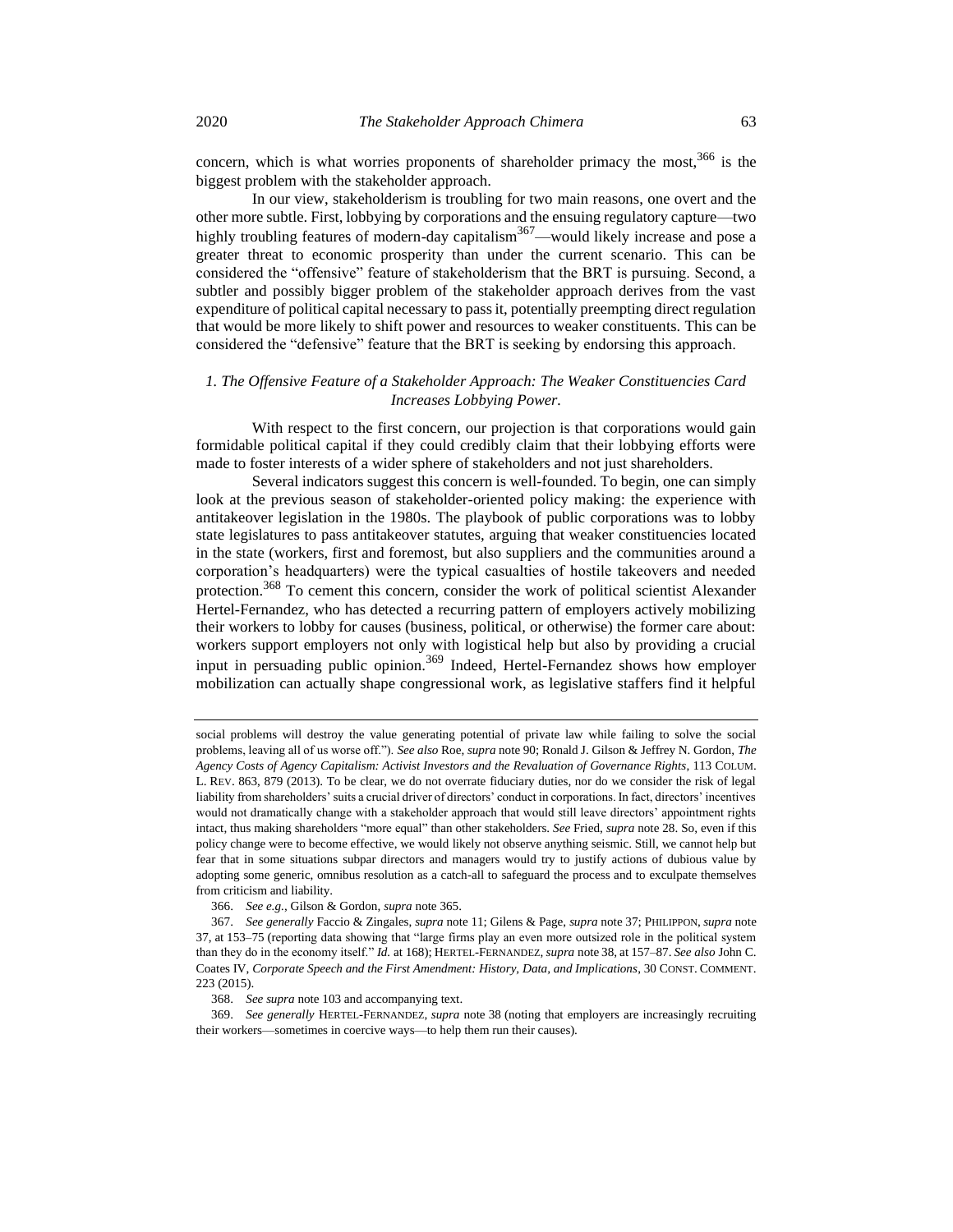"especially when it involves having employees express their support for or opposition to particular policy proposals."<sup>370</sup> The trouble the SEC got itself into with the ghost letter fiasco in connection with the proposed reform of proxy advisors confirms that concerted lobbying work does rely on average Joes and Janes to score political points (except that in this case they did not even exist).  $371$ 

<span id="page-63-0"></span>Second, and even more troublingly, corporations have not been championing the causes of their weaker constituencies—quite the contrary.<sup>372</sup> In 41.5% of all union election campaigns, U.S. employers are charged with deploying illegal tactics.<sup>373</sup> Moreover, U.S. corporations spend massive amounts to prevent their employees from unionizing; according to Department of Labor reports, employers spend almost \$340 million per year on anti-union consulting.<sup>374</sup> Notably, Amazon has fought workers' efforts to unionize.<sup>375</sup> Google has sought to prevent workers from discussing their labor rights with outsiders, hired a consulting firm that specializes in blocking unions, and has allegedly retaliated against four worker activists.<sup>376</sup> Both Uber and Lyft have taken pains to avoid worker unionization<sup>377</sup> (and spent \$200 million to pass Proposition 22 in California to deny

<sup>370.</sup> *Id.* at 164 (describing survey work showing that 49% of congressional staffers find "extremely or very useful" when employees "offer assistance with legislation"). *See generally id.* at 163–72.

<sup>371.</sup> *See* Jonathan Macey, *Behind the SEC's War on Freedom of Speech*, BLOOMBERG (Mar. 2, 2020, 6:00 AM), https://www.bloomberg.com/amp/opinion/articles/2020-03-02/sec-s-new-rules-undermine-shareholderrights [https://perma.cc/379R-6RQQ] ("[T]he SEC received ghost-written letters in support of the proposed regulations that were fraudulently represented as letters from ordinary investors. The SEC apparently [relied](https://www.pionline.com/regulation/sec-probing-letters-backing-proxy-adviser-reforms) on these fake letters in measuring public support for its proposed regulations and is now said to be investigating this scheme to subvert the agency's rulemaking process.").

<sup>372.</sup> *See* Eidelson, *supra* note [258](#page-46-0) ("One thing that frequently unites U.S. employers of all kinds is fierce opposition toward collective organizing."); Sandeep Vaheesan, *How Antitrust Perpetuates Structural Racism*, THE APPEAL (Sept. 16, 2020), https://theappeal.org/how-antitrust-perpetuates-structural-racism/ (describing how businesses and the federal government itself have used antitrust laws to thwart unionization efforts); Shierholz, *supra* not[e 274](#page-47-0) (mentioning that the decline of collective bargaining is the direct result of employers' anti-union activities).

<sup>373.</sup> Celine McNicholas, Margaret Poydock, Julia Wolfe, Ben Zipperer, Gordon Lafer & Lola Loustaunau, *Unlawful: U.S. Employers Are Charged with Violating Federal Law in 41.5% of All Union Election Campaigns*, ECON. POL'Y INST. (Dec. 11, 2019), https://www.epi.org/publication/unlawful-employer-opposition-to-unionelection-campaigns/ [https://perma.cc/U6GD-WMF5].

<sup>374.</sup> *Id.* at n.14 ("Estimate based on . . . analysis of LM-20 and LM-21 reports filed with the U.S. Department of Labor Office of Labor-Management Standards between 2014 and 2018 and the findings of a 2011 DOL report on underreporting by consultants.").

<sup>375.</sup> Katie Schoolov*, How Amazon Is Fighting Back Against Workers' Increasing Efforts to Unionize*, CNBC (Aug. 22, 2019, 1:34 PM), https://www.cnbc.com/2019/08/22/how-amazon-is-fighting-back-againstworkers-efforts-to-unionize.html [https://perma.cc/7VSJ-M63S].

<sup>376.</sup> Noam Scheiber & Kate Conger, *The Great Google Revolt*, N.Y. TIMES MAG. (Feb. 18, 2020), https://www.nytimes.com/interactive/2020/02/18/magazine/google-revolt.html [https://perma.cc/P2FP-2W5Z] (reporting that Google "gradually scaled back opportunities for employees to grill their bosses and imposed a set of workplace guidelines that forbid 'a raging debate over politics or the latest news story'"). *See also* Noam Scheiber & Daisuke Wakabayashi, *Google Hires Firm Known for Anti-Union Efforts*, N.Y. TIMES (Nov. 20, 2019), https://www.nytimes.com/2019/11/20/technology/Google-union-consultant.html [https://perma.cc/R8GM-WL2H].

<sup>377.</sup> Matthew Debord, *Uber and Lyft Are Trying to Make an End-Run Around Unionization*, BUS. INSIDER (June 14, 2019, 5:35 PM), https://www.businessinsider.com/uber-and-lyft-opposing-driver-unionizationcalifornia-2019-6 [https://perma.cc/2BNV-LT8K].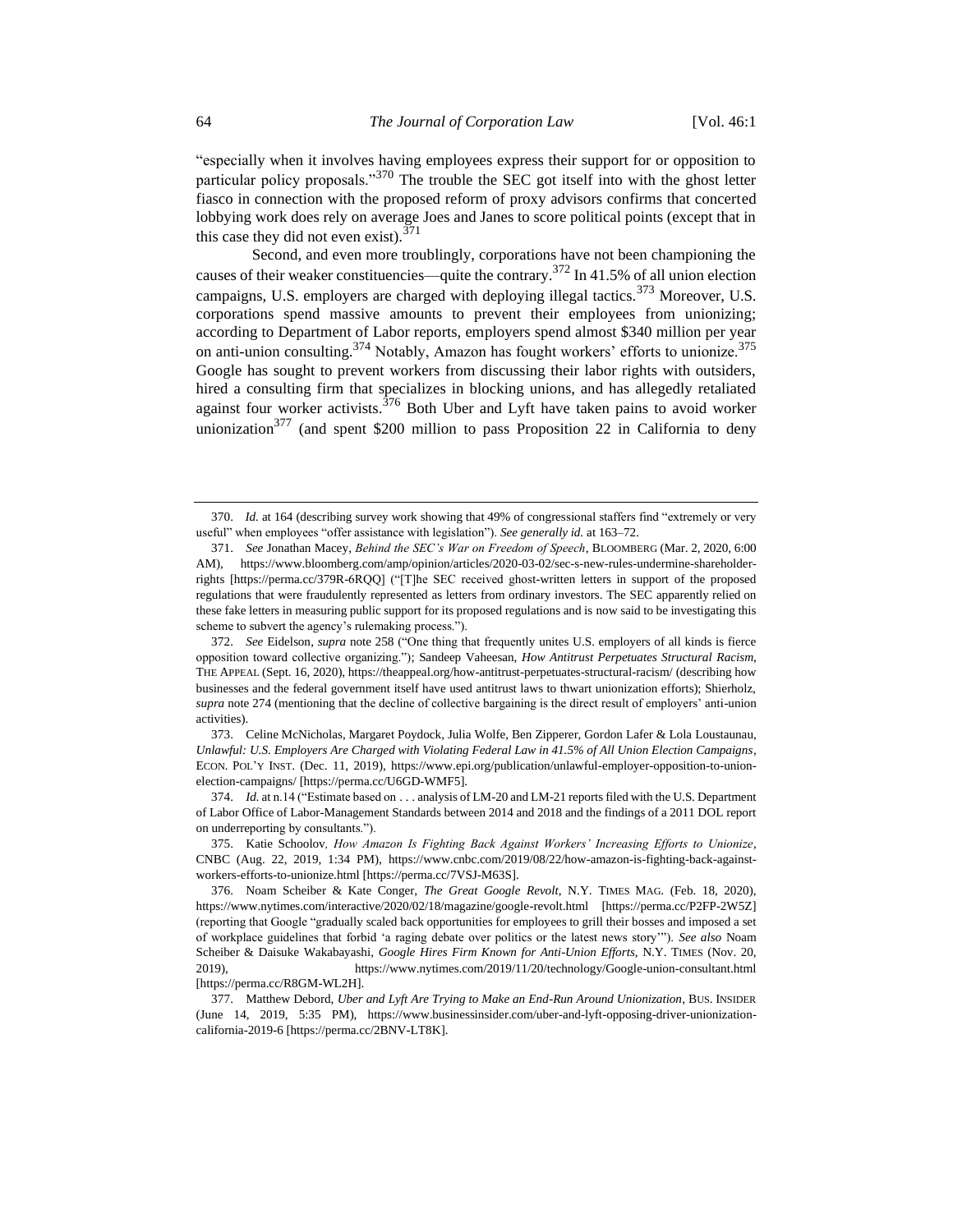employee status to their drivers).<sup>378</sup> This phenomenon has been particularly worrisome during the Trump era, with the NLRB systematically siding with employers (and employers taking advantage of the situation).<sup>379</sup> One study shows that businesses fight harder against unions when Republicans are in charge of the NLRB, as evidenced by "a suspiciously high number of close union losses, suggesting employers can fight harder without being sanctioned[,]" which explains a higher firing rate of pro-union workers.<sup>380</sup> The aftermath of the COVID-19 pandemic offers yet more proof that, despite the pro-stakeholder posturing, many signatories of the BRT's Statement have continued to put profit over the needs of employees and others<sup>381</sup>—including refusal to address the safety needs of employees,<sup>382</sup> or even firing employees who publicly criticized the treatment of co-workers at risk of contagion.<sup>383</sup> In fact, according to reports on the press, several American

382. Josh Eidelson, *McDonald's Workers Sue Claiming Virus Measures Falling Short*, BLOOMBERG (May 19, 2020, 11:40 AM), https://www.bloomberg.com/news/articles/2020-05-19/mcdonald-s-workers-sue-claimingvirus-measures-falling-short?sref=DIvsyJQr [https://perma.cc/JB7S-277T].

383. For example, the *New York Times* interviewed FedEx delivery drivers who worried about losing their jobs if they called in sick. One package handler in Nashville requested a day off after experiencing a sore throat, stomach pains and a fever, and his supervisor requested his presence at work. When he took the day off anyway, his absence was recorded as "unexcused" and he received a demerit. Rachel Abrams & Jessica Silver-Greenberg, *'Terrified' Package Delivery Employees Are Going to Work Sick*, N.Y. TIMES (Mar. 21, 2020), https://www.nytimes.com/2020/03/21/business/coronavirus-ups-fedex-xpo-workers.html

 <sup>378.</sup> Kate Conger, *Uber and Lyft Drivers in California Will Remain Contractors*, N.Y. TIMES (Nov. 4, 2020), https://www.nytimes.com/2020/11/04/technology/california-uber-lyft-prop-22.html (describing the efforts and unprecedented expenditure, north of \$200 million, by the likes of Uber, Lyft, and DoorDash to get Proposition 22 approved in California, a ballot measure that, contrary to prior state law, will allow gig economy companies to continue treating drivers as independent contractors and not employees).

<sup>379.</sup> Emily Bazelon, *Why Are Workers Struggling? Because Labor Law Is Broken*, N.Y. TIMES MAG. (Feb. 19, 2020), https://www.nytimes.com/interactive/2020/02/19/magazine/labor-law-unions.html [https://perma.cc/V7V9-9CFW] (describing the many ways in which Trump's NLRB has hamstrung union activism).

<sup>380.</sup> Naidu, *supra* note [112,](#page-23-0) at 6 (citing Brigham Frandsen, *The Surprising Impacts of Unionization on Establishments: Accounting for Selection in Close Union Representation Elections* (Working Paper, 2013), https://pdfs.semanticscholar.org/c6fc/3a97c48c87827ca87e4512051d4be07e64bb.pdf [https://perma.cc/NZX9- N55B]).

<sup>381.</sup> Peter Whoriskey, *U.S. Companies Cut Thousands of Workers While Continuing to Reward Shareholders During Pandemic*, WASH. POST (May 5, 2020, 9:51 AM), https://www.washingtonpost.com/business/2020/05/05/dividends-layoffs-coronavirus/ [https://perma.cc/Q2WG-UXZG] (mentioning that five companies paid a combined \$700 million to shareholders while cutting jobs and closing plants); Jaewon Kang & Sharon Terlep, *Retailers Phase out Coronavirus Hazard Pay for Essential Workers*, WALL ST. J. (May 19, 2020, 3:14 PM), https://www.wsj.com/articles/retailers-phase-out-coronavirushazard-pay-for-essential-workers-11589915679 [https://perma.cc/9NMU-9GM3].

<sup>[</sup>https://perma.cc/BPS6-57VY]. *See also* Anna Nicolaou & Alex Barker, *Disney Stops Paying 100,000 Workers to Save \$500m a Month*, FIN. TIMES (Apr. 21, 2020), https://www.ft.com/content/db574838-0f40-41ce-9bcd-75039f8cb288 [https://perma.cc/JE35-4SUB] (describing how Disney suspended additional payments to its employees during COVID-19). Amazon fired two employees who publicly criticized its treatment of warehouse workers. Jay Greene, *Amazon Fires Two Tech Workers Who Criticized the Company's Warehouse Workplace Conditions*, WASH. POST (Apr. 14, 2020, 5:59 PM), https://www.washingtonpost.com/technology/2020/04/13/amazon-workers-fired/ [https://perma.cc/9KN8- 8R5S]. Whole Foods (owned by Amazon) asked employees to donate unused sick leave to co-workers infected with COVID-19. Gillian Tett, Billy Nauman, Patrick Temple-West, Anna Gross, Tamami Shimizuishi & Andrew Edgecliffe-Johnson, *Coronavirus Poses 'Acid Test' for Conscious Capitalism; Climate Pressure Continues,* FIN. TIMES (Mar. 18, 2020), https://www.ft.com/content/b0620412-846b-4dcb-9451-d0887c3d8aba [https://perma.cc/8XRX-RFBA].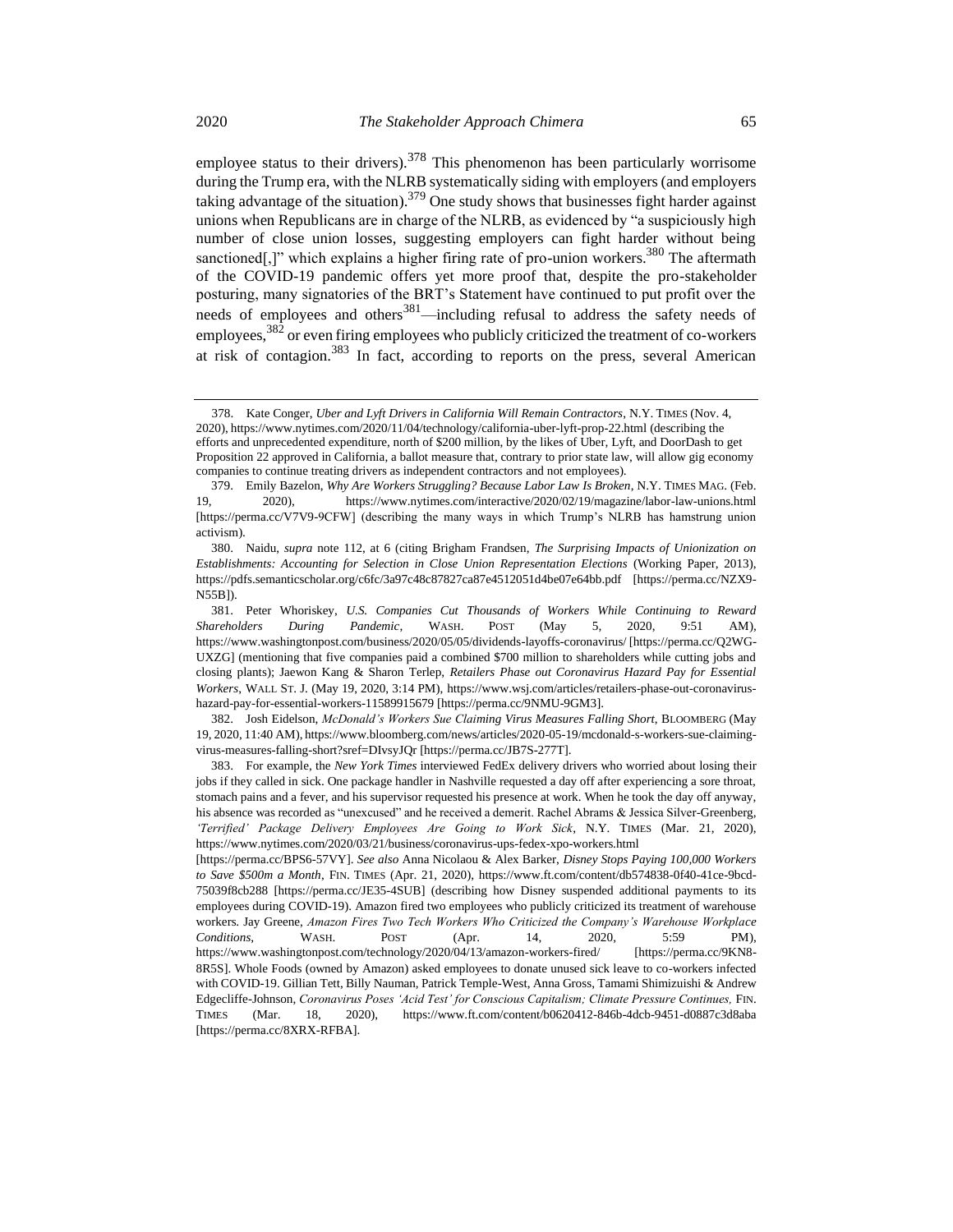employers in various industries "have told workers not to share information about COVID-19 cases or even raise concerns about the virus, or have retaliated against workers for doing those things." $384$ 

One does not need to be too cynical to anticipate that, in a broader stakeholder environment, efforts to tamper with workers' labor rights would not disappear simply because, by law, directors would have to cater to the interests of employees. More likely, corporations would use the pretext of their broader purpose to claim they know better what is in the best interests of workers and to thus thwart bottom-up initiatives such as unionizing, which would be labeled as too radical and overkill.<sup>385</sup>

Another example that shows how stakeholderism could put other efforts in jeopardy is antitrust. How realistic, especially in light of the ongoing DOJ/Google fight,<sup>386</sup> is it that corporations alone can achieve more effective results in fighting off concentration and anti-competitive behavior than an external independent authority? Can we really expect corporations to cease seeking larger shares of market power because fiduciary duties have been broadened? Deregulation and taxation are even stronger cases in point: firms will resist them, no matter to whom fiduciary duties run. Indeed, the Business Roundtable record on these and many more issues affecting weaker constituencies speaks for itself.<sup>387</sup>

# *2. The Defensive Feature of a Stakeholder Approach: Stakeholderism Would Occupy Significant Legislative and Regulatory Space.*

Concerning the second issue, the defensive feature of a stakeholder approach, the problem is that the approach would *represent* a sharp shift from the past in what is considered a core field of corporate law—yet without actually *being* a real change. It cannot be, because it is not designed to allocate any real power or resources to workers and other weaker constituencies. This is precisely why it is so appealing to corporations and their directors, some of whom openly say as much.<sup>388</sup>

388. *See* Lipton, *supra* note [70](#page-15-0) and accompanying text (explaining that The New Paradigm views investors

<span id="page-65-0"></span><sup>384.</sup> Josh Eidelson, *Covid Gag Rules at U.S. Companies Are Putting Everyone at Risk,* BLOOMBERG (Aug. 27, 2020, 3:00 AM), https://www.bloomberg.com/news/features/2020-08-27/covid-pandemic-u-s-businessesissue-gag-rules-to-stop-workers-from-talking?sref=DIvsyJQr [https://perma.cc/ZX2X-FZP2] (citing workplace complaints at companies such as Amazon, Cargill, McDonald's, Target, Smithfield Foods, Urban Outfitters, General Electric, and Delta Air Lines, in some cases filed with the NLRB or the Occupational Safety and Health Administration).

<sup>385.</sup> As noted, constituency statutes are a typical example of how employers can use weaker constituents' interests opportunistically to lobby for legislation that advances a managerial agenda. *See supra* text accompanying not[e 368.](#page-62-0)

 <sup>386.</sup> *See supra* not[e 179.](#page-35-1)

<sup>387.</sup> Barry Ritholtz, *Stakeholder Capitalism Will Fail If It's Just Talk*, BLOOMBERG (Aug. 21, 2019, 4:34 PM), https://www.bloomberg.com/opinion/articles/2019-08-21/business-roundtable-shareholder-primacy-shiftjudged-by-actions [https://perma.cc/N8R6-CDSD] (noting that "[T]he Roundtable has spent most of the past four decades advocating against the interests of those exact stakeholders[,]" for example: "[i]t fought the rise of labor unions and pro-union legislation; [h]elped to defeat antitrust bills; [p]revented the formation of the Consumer Protection Agency; [o]pposed corporate governance changes to make boards of directors and CEOs more accountable to stockholders; [f[ought proper accounting of stock options given as compensation to executives and insiders; [o]pposed increases in the national minimum wage (it now favors increases); [l]obbied to prevent restrictions on executive compensation; [f]ought legislation that would create cleaner energy and address climate change; [p]ushed for corporate income-tax cuts; [s]upported anti-consumer Supreme Court decisions, including the fiction that corporations are legal people, and that campaign donations equal speech.").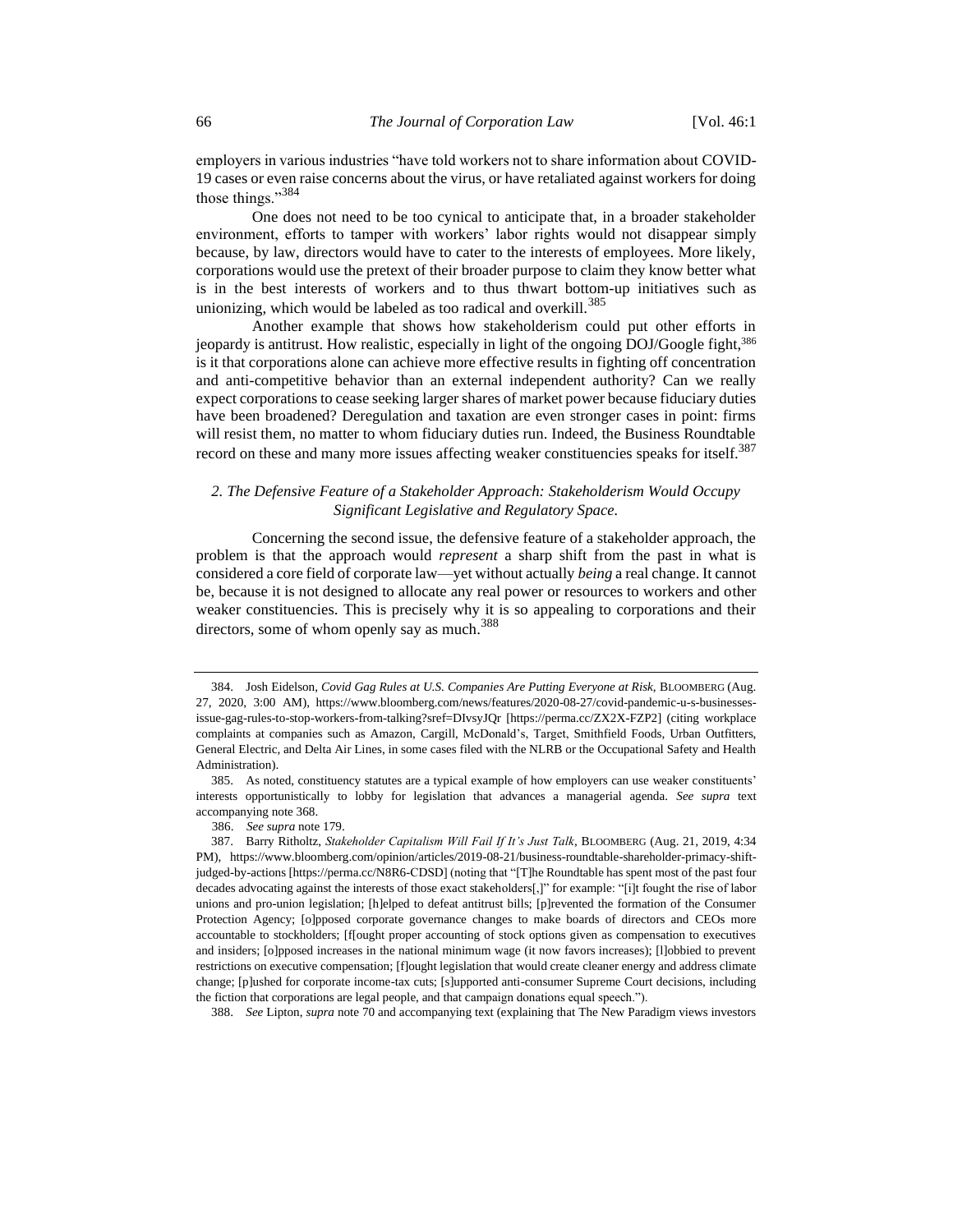And yet a stakeholder approach would, to embrace an expression one of us used in previous work, occupy an outsized portion of legislative and regulatory space, which can thwart real reform. <sup>389</sup> Indeed, such an approach would be perceived by policymakers as a new, sweeping regime and thus would not leave much room for other major, and more critical, policy changes.<sup>390</sup> In other words, there is a strong and concrete risk that, after a stakeholder approach becomes law, other initiatives to bolster the protection of weaker constituencies (say, strengthening unions, introducing collective bargaining at the sectoral level, minimum wage, tougher antitrust enforcement with particular focus on labor markets, more balanced system of progressive taxation, and so forth) might be tabled because they would no longer be as pressing, given that directors would be already in charge of looking after all stakeholders' interests. This would mean that more urgent and meaningful reforms for the constituencies that directors are supposed to look after would not see daylight. After all, one of the reasons why it is so hard to quantify the power of lobbying is that lobbyists specialize in killing proposed policy that might hurt their clients.<sup>391</sup>

Therefore, trading more useful reforms for symbolic, yet ineffective stakeholderism would be a mistake. Indeed, the peril of a corporation-centric approach to solving the social issues that corporations raise is that we would end up wasting too much time and effort discussing a corporate governance reform<sup>392</sup> while losing sight of those who need to be protected in the first place. A stakeholder approach could just end up being another experiment in supply-side economics: whilst some of its proponents blame corporations for the very issues affecting our economy, they ultimately delegate to corporations themselves the burden to solve those issues corporations created.

For these reasons, initiatives such as the Business Roundtable's Statement on the Purpose of a Corporation<sup>393</sup> and The New Paradigm advocated by Wachtell Lipton<sup>394</sup> are all telling. Those in whose interest the entire shift is supposed to occur are given no new or stronger powers, let alone ways to enforce the paradigm. Indeed, all "voice" rights would

and corporations as partners in combatting regulation and legislation: "[C]orporations and investors should band together and resist legislation and regulation that may discourage long-term investment or that presumes that the long term health of society is not aligned with the long-term interests of business."). *See also* Lipton, *supra* note [76](#page-16-0) (referencing Ed Garden's quote in the Wall Street Journal).

<sup>389.</sup> For an analysis and critique of certain regimes for their inherent costliness in terms of regulatory space, see Matteo Gatti, *Upsetting Deals and Reform Loop: Can Companies and M&A Law in Europe Adapt to the Market for Corporate Control?*, 25 COLUM. J. EUR. L. 1, 50 (2019) (discussing the mandatory bid regime in Europe).

<sup>390.</sup> We are comforted that a parallel paper by Bebchuk and Tallarita has now taken a similar view. *See*  Bebchuk & Tallarita, *supra* not[e 39,](#page-9-0) at 50–54 (arguing that stakeholderism can be detrimental because (i) it may lead to inaction on important regulatory issues such as environmental regulations and antitrust policy given the expectation that managers and directors will make progress on these issues on their own, (ii) time and resources will be allocated to stakeholderism rather than other policy proposals, and (iii) policymakers may come to share "inaccurate expectations" about stakeholderism and may prefer corporate self-regulation).

<sup>391.</sup> PHILIPPON, *supra* not[e 37,](#page-8-0) at 156–57, 159, 170 (noting that the "firms that have an incentive to lobby are the ones that are most likely to be targeted" and that "[t]he big tech companies beefed up their lobbying efforts precisely when they started to hear complaints about their size and behavior . . . ").

<sup>392.</sup> On the limits of corporate law scholars primarily looking at reform in the corporate governance field, see *infra* Section IV.B.

<sup>393.</sup> *See* Business Roundtable, *supra* note [24](#page-5-0) (committing to delivering to stakeholders in a non-binding statement of purpose).

<sup>394.</sup> *See* Lipton et al., *supra* note [18](#page-4-0) (arguing that an exclusive focus on short-term shareholder gains is harmful to the broader economy).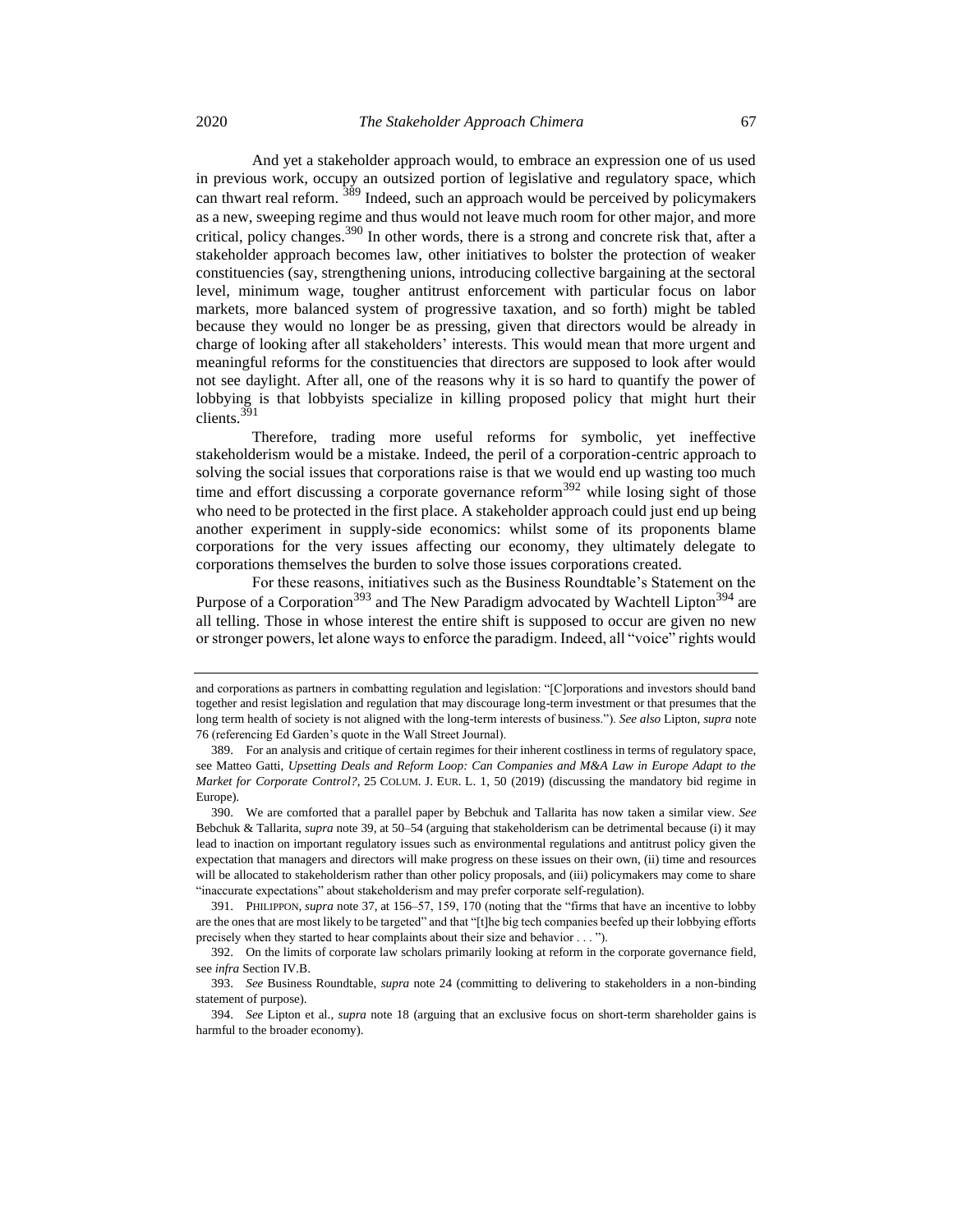be syndicated by and among boards and significant investors. The employees are unsurprisingly absent—the benevolent capitalists get to decide what is good for them. The approach is well in line with charity philosophy: it is for the wealthy and powerful to set the rules, not politics, let alone the community.<sup>395</sup> This recipe is a déjà vu of what happened in the takeover era, whereby boards lobbied state legislatures to pass antitakeover statutes that on paper were enacted to protect weaker constituencies when in fact they were instrumental in isolating the board from the threat of hostile bidders.<sup>396</sup> Unsurprisingly, one of the main tenets of proposals such as The New Paradigm is to avoid a legislative solution and encourage private ordering.<sup>397</sup> To be sure, private ordering might well be the right approach when we deal with the typical directors vs. shareholders governance battles (because it allows companies to each select their level of openness to capital and takeover markets).<sup>398</sup> But when we deal with broader issues involving other constituencies, leaving only boards and shareholders to set the rules will inevitably produce an output skewed towards their interests—not the other constituencies'—especially when it comes to distributive issues.

The COVID-19 pandemic exacerbates this concern. As many businesses cannot survive without government aid, some of them had to accept conditions to bailout money, primarily concerning stock buy-backs and dividend payouts.<sup>399</sup> We speculate that, at some point, businesses might find it convenient to simply offer, in exchange for further government relief, formal adoption of a stakeholder approach in their charter. Conceivably, corporations could even do the posturing of lobbying legislatures to have it passed on a statutory basis. This would enable them to preempt more onerous restrictions while proclaiming their care for workers and other weaker constituencies while in fact merely preserving the status quo—especially if corporations somehow manage to keep enforcement mechanisms at bay.

### *B. Redressing Inequality: An Alternative Approach*

Although we doubt that a stakeholder approach will be effective in redressing inequality, and we fear it is inimical to the interests of stakeholders, particularly weaker constituents, we are concerned about protecting the same constituents that stakeholderists wish to protect. We have shown, however, that the reasons that employees, consumers, and other weaker constituents have lost power and resources do not likely stem from any corporate governance changes, but rather from problems such as increased market concentration, weakening of labor market institutions, and regressive taxation.<sup>400</sup> We have also shown that there are risks inherent in any proposal that delegates decision-making to corporate executives. We believe that a better approach is to evaluate and develop

<sup>395.</sup> *See generally* ROB REICH, JUST GIVING: WHY PHILANTHROPY IS FAILING DEMOCRACY AND HOW IT CAN DO BETTER 7 (2018) ("[B]ig philanthropy is often an unaccountable, non-transparent, donor-directed, and perpetual exercise of power.").

<sup>396.</sup> *See supra* note [103](#page-21-0) and accompanying text; *see also supra* not[e 368](#page-62-0)*.*

<sup>397.</sup> *See supra* note[s 70,](#page-15-0) [76](#page-16-0) and accompanying text.

<sup>398.</sup> The issue is hotly debated and there is no point of addressing it here. *See generally* Michael Klausner, *The "Corporate Contract" Today*, *in* THE OXFORD HANDBOOK OF CORPORATE LAW AND GOVERNANCE 84 (Jeffrey N. Gordon & Wolf-Georg Ringe eds., 2018).

<sup>399.</sup> Victor Reklaitis, *Coronavirus Stimulus Package Set to Ban Stock Buybacks for Companies That Get Aid*, MARKETWATCH (Mar. 25, 2020, 2:34 PM), https://www.marketwatch.com/story/coronavirus-stimuluspackage-set-to-ban-stock-buybacks-for-companies-that-get-aid-2020-03-25 [https://perma.cc/4N2N-JMMT].

<sup>400.</sup> *See generally supra* Section III.B.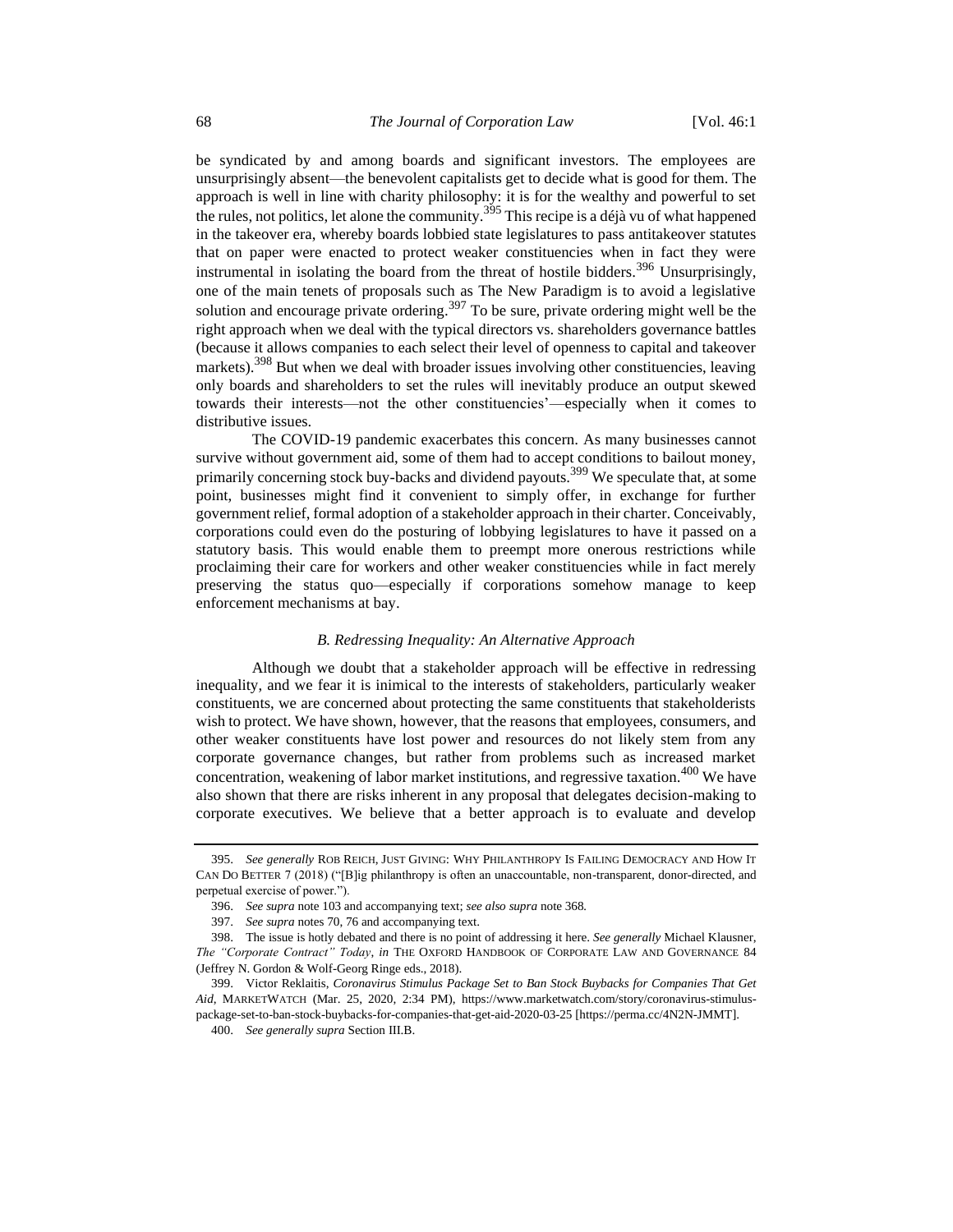proposals according to the following methodology: First, is the proposal capable of shifting power and resources to weaker constituents? Second, are there proposals for direct regulatory reform that are likely to be more effective in accomplishing this goal?

<span id="page-68-0"></span>With respect to the first point of analysis, it is crucial to note that any proposal that does not include mandates or enforcement mechanisms is unlikely to shift power and resources to weaker constituents. As some authors have recently shown, managers and directors subject to a constituency statute who have had the express opportunity to make decisions in the interests of stakeholders have declined to do so; for example, declining to insist on stakeholder protections as a condition for sale or merger.<sup>401</sup> For this reason, we do not think all corporate governance proposals must be dismissed out of hand—this just confirms that broadening the notion of corporate purpose alone does nothing. It may be that corporate governance in general has the potential to be a viable arena to intervene for protecting weaker constituencies. Other corporate governance reform $402$  proposals are currently on the table, in parallel to corporate purpose and stakeholderism.<sup>403</sup> Such reforms, which to be sure the BRT opposes,  $404$  include areas as varied as: (i) reconsidering the regulatory framework for stock buybacks;  $405$  (ii) enhancing employee stock ownership (via various types of incentives and structures)<sup>406</sup> and its clout (by allowing pension funds to support labor causes); $407$  and (iii) codetermination, that is, workers' participation on the

<sup>401.</sup> Bebchuk & Tallarita, *supra* not[e 39,](#page-9-0) at 46–48; Bebchuk et al., *supra* not[e 63.](#page-14-0) To be sure, a stakeholderist might concede that constituency statutes fell short. A stakeholderist might counter that it is precisely because of such statutes' inability to protect constituencies that there are now calls for a bolstered stakeholder approach. Also, more generally, if compared to Delaware, the jurisdictions in which the authors have tested director behavior are not traditionally prone to judicial second-guessing of director actions in M&A transactions. Hence, lack of loyalty to weaker constituencies might have less to do with the poor bite of the constituency statute in and of itself than with a generally lax legal and judicial environment in which a sale process is normally analyzed.

<sup>402.</sup> Note that some corporate governance initiatives are taking place without necessitating a reform at all. For instance, ESG-minded market pressures and related soft-law type initiatives can represent a positive influx in the corporate governance discourse while avoiding the perils attendant to stakeholderism. Indeed, the influence of these initiatives is not the product of any new legislation or regulation, so no political capital is being spent to achieve its underlying goals. Rather the adoption of ESG proposals depends on how market dynamics pan out. A growing demand for certain corporate actions relating to environmental, social, and governance issues has arisen in the market, and boards have decided to respond to such demand by embracing some of the underlying campaigns—sometimes because they represent sound ideas that benefit both brand reputation and thus potentially long-term value, some other times to simply avoid a PR backlash. Either way, whether an action is undertaken or not will be the result of the attrition of market forces, which depend on the relative strength of corporations and its vocal constituents over certain topics that at any given point in time society deems sensitive. *See also supra*  note [44](#page-11-0) and accompanying text.

<sup>403.</sup> *See* Accountable Capitalism Act, *supra* note [20](#page-5-1) (proposing changes to corporate statutory structure). *See also* Corporate Accountability and Democracy Plan, *supra* not[e 21](#page-5-2) (describing Sanders' proposal to increase employee ownership in corporations).

<sup>404.</sup> Business Roundtable, *supra* note [24](#page-5-0) ("We have not called for, and do not support, radical changes to corporate governance structures, which could have serious unintended consequences.").

<sup>405.</sup> For a critical account, see Jesse Fried & Charles C.Y. Yang, *Buyback Critics Are Not Letting the COVID-19 Crisis Go to Waste*, Harv. L. Sch. F. on Corp. Governance (Apr. 2, 2020), https://corpgov.law.harvard.edu/2020/04/02/buyback-critics-are-not-letting-the-covid-19-crisis-go-to-waste/ [https://perma.cc/6B68-9TMU].

<sup>406.</sup> *See* Hayden & Bodie, *supra* note [112,](#page-23-0) at 7–12 (surveying the employee ownership and governance models historically or currently present in the U.S.).

<sup>407.</sup> *See generally* DAVID WEBBER, THE RISE OF THE WORKING-CLASS SHAREHOLDER (2018). To be sure, the Trump administration took a position that is in frontal opposition to pension funds' support of labor causes.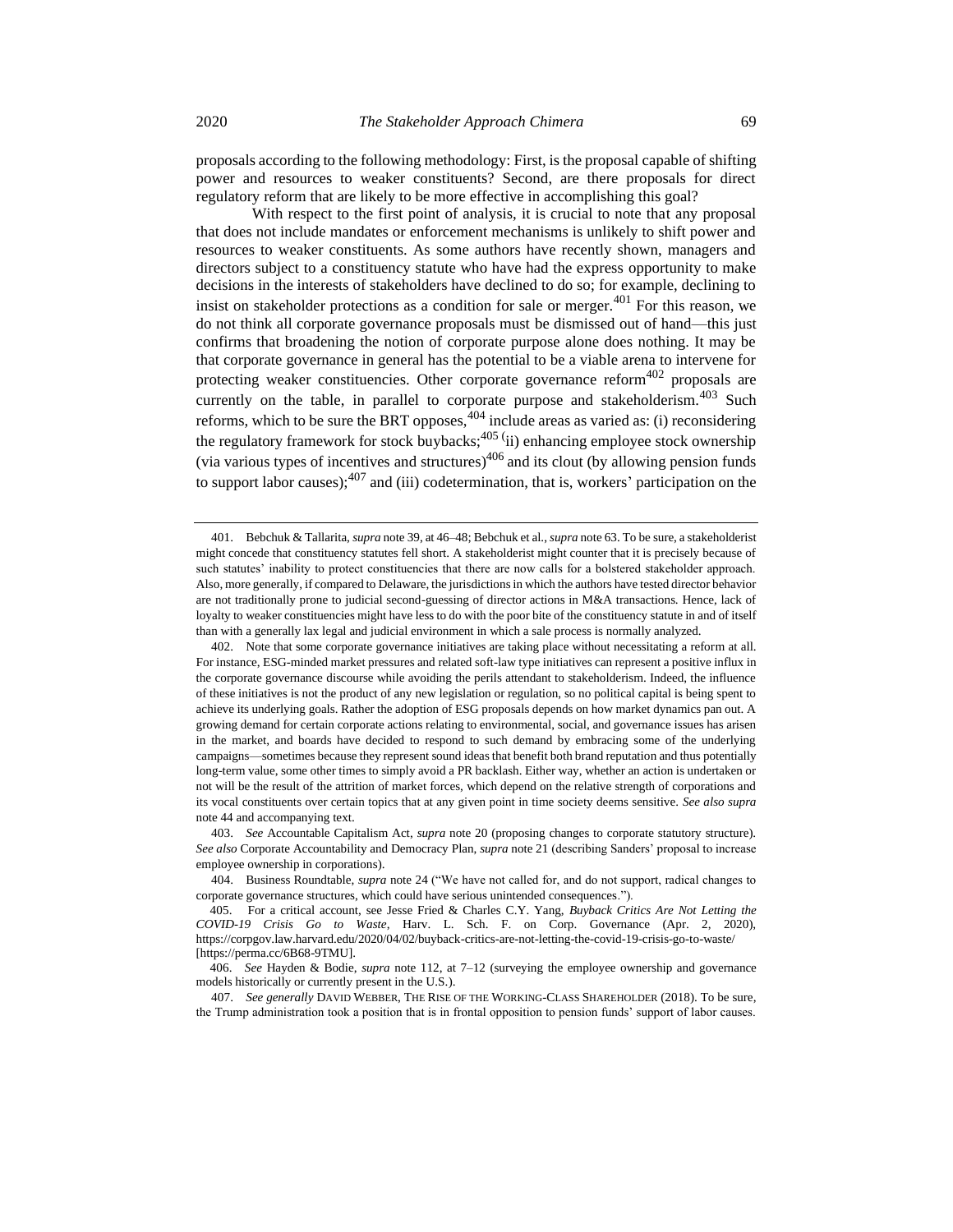board.<sup>408</sup> While such proposals warrant a separate discussion and we do not intend at the moment to either endorse or reject any of them, we just care to mention that codetermination appears to be the most far reaching, yet the one with more potential for workers, as it allows this constituency to have a say within the structure.<sup>409</sup>

<span id="page-69-0"></span>Still, even if we identify a corporate governance proposal that may be capable of protecting weaker constituents, this alone is not sufficient to warrant the devotion of time and resources to such proposal. We should also first ensure that embracing such a proposal is in fact the most effective means of accomplishing the goal of protecting weaker constituencies; that is, we should consider whether to instead promote proposals in other fields that may more directly and effectively address economic inequality. We have shown here that the primary drivers of inequality fall outside the corporate governance realm. Therefore, we should question whether corporate governance solutions are the most pressing if our concern is protecting weaker constituencies.

We believe that a sounder approach for those engaging in the task of finding a better, more sustainable set of corporate governance arrangements should be to actually embrace debates in other fields, such as labor, antitrust, and tax laws.<sup>410</sup> Indeed, the whole

408. Clearly, the list of initiatives to protect weak constituencies in the corporate governance front is much longer and could include restrictions on takeovers and on short-termism generated by activists. But these are older, quite saturated, and ultimately uneventful policy diatribes. Indeed, neither have they brought meaningful change (employees experienced no improvements after actual policies to thwart takeovers were passed in the 1980s: *see supra* note [63](#page-14-0) and accompanying text), nor does conclusive evidence emerge showing that in the aggregate activism is bad for workers; Roe, *supra* not[e 360,](#page-60-0) at 109–13.

409. Indeed, at a minimum, codetermination takes care, or reduces the impact of, important flaws of the stakeholder approach, such as the incentive problem and awarding too much discretion to directors. As to the former, while under a pure stakeholderist approach, directors would still be appointed exclusively by shareholders, codetermination would require that workers appoint a portion of directors. As to the excessive discretion awarded by stakeholder theory, it is one thing to have "too many masters" and thus none, another thing to have a board composed of members who can actually mediate because they are appointed by the labor force. Of course, the effectiveness of this mediation would depend on the actual split between equity and labor appointees. *See* Katharina Pistor, *Codetermination: A Sociopolitical Model with Governance Externalities*, *in*  EMPLOYEES AND CORPORATE GOVERNANCE 163, 175 (Margaret M. Blair & Mark J. Roe eds., 1999) (describing the German model and showing how, in case of an impasse, the chairperson of the supervisory board is elected by the shareholder bench and that effectively gives shareholders greater power because the chair can break a tie vote). We note that there is no reliable domestic data to either back or dismiss such an approach, because this governance form is virtually untested in the U.S. It bears acknowledging that arrangement has worked quite well in other capitalist systems, Germany first and foremost, although those systems have different industrial relations and societal bonds—importantly, they have a class of workers' representatives who have been doing this for quite a while. Both Senators Sanders and Warren set forth codetermination proposals during their presidential runs. *See supra* note [22](#page-5-3) (explaining that one of the primary purposes of a corporation is to serve the stakeholders). For a recent study endorsing the codetermination model for the U.S., see generally Hayden & Bodie, *supra* note [112](#page-23-0) (mentioning that "[e]ven supporters of stakeholder governance—whose vision of the corporation involves paying attention to the fortunes of all corporate constituents—have not paid it too much attention." *Id.* at 4.).

410. Bhagat & Hubbard, *supra* note [90,](#page-19-0) at 15 ("There are . . . instances in which direct policy action is required to alter shareholder value maximization. Examples include antitrust laws to limit exploitation of product

U.S. DEP'T OF LAB., U.S. DEPARTMENT OF LABOR PROPOSES RULE ON EMPLOYEE BENEFIT PLAN PROXY VOTING AND EXERCISES OF OTHER SHAREHOLDER RIGHTS (Aug. 31, 2020), https://www.dol.gov/newsroom/ releases/ebsa/ebsa20200831 [https://perma.cc/8SLR-DLRF] (proposing a rule amending the Department's longstanding "investment duties" regulation and providing, among other things, that before casting votes fiduciaries must first determine the economic impact of their votes, with the aim of "giving fiduciaries clear directions to refrain from spending workers' retirement savings to research and vote on matters that are not expected to have an economic impact on the plan").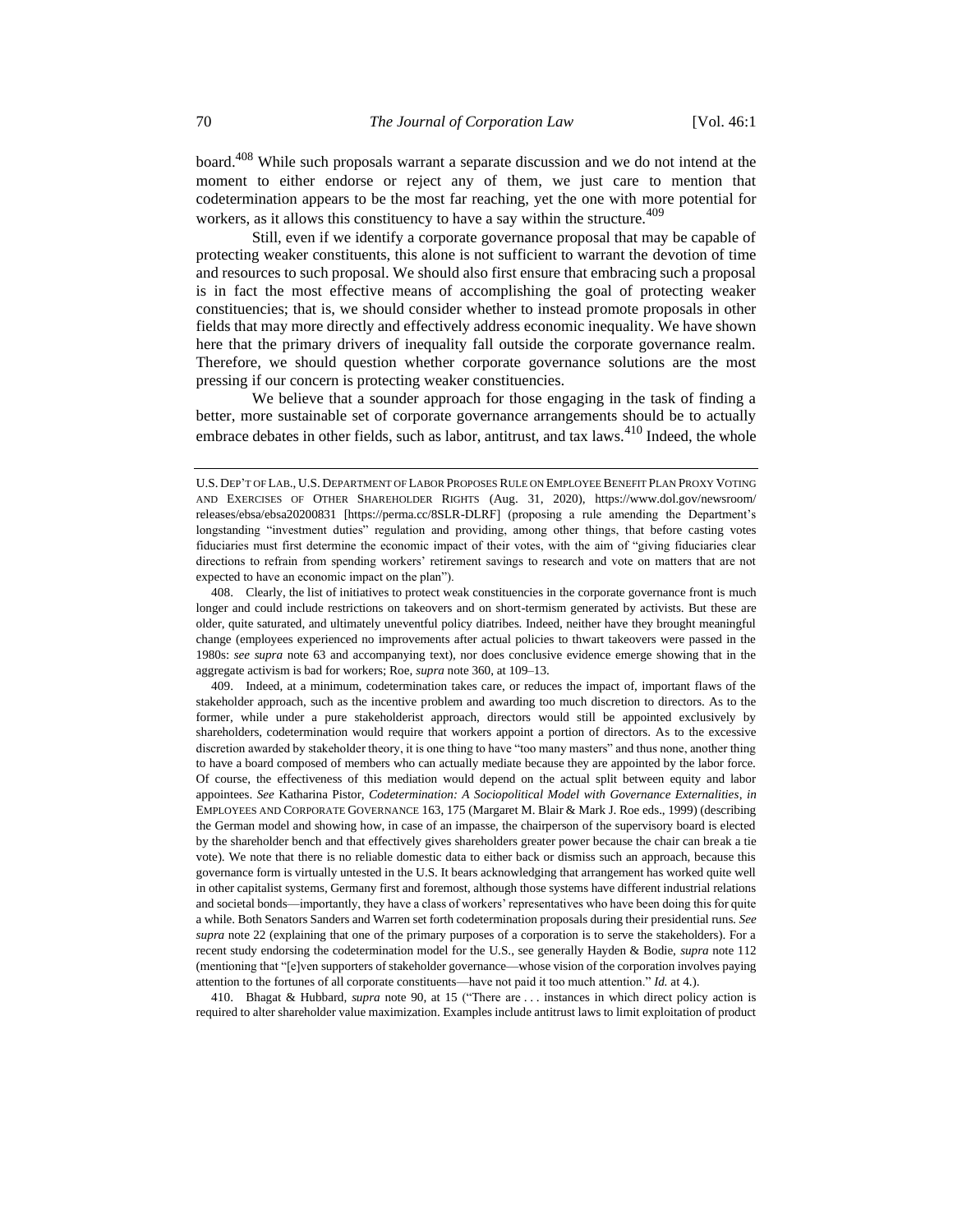discussion on stakeholderism suffers from compartmentalization a great deal. With very few exceptions, experts have looked for solutions just in their field: therefore, the policies they propose and criticize are inherently constrained by the scope of the underlying analysis. Frankly, we cannot help but think the reason corporate law scholars primarily look at reform in the corporate governance field is because this is their line of expertise. While that is understandable after all, it also represents a major limit of the approach, because we are implicitly admitting we have less of a definite view on the wider picture affecting the weaker constituencies, yet we seek to use the very tools of our trade to fix problems afflicting society. This is shown in the stakeholder approach itself, in which its proponents seek to protect weaker constituencies in a vacuum: that is, without any actual guidance as to how a stakeholder-minded board should address hot topics such as unionization efforts, lay-off policy, collective bargaining, the right to strike, pay policy for lowest and highest earners, concentration in product and labor markets, lobbying activities, and so forth. This is extremely risky because corporations surely have views on such topics that, when put into action, do penalize weaker constituencies. Again, these are some of many policy discussions that do not take place in corporate law circles, but somehow stakeholderists consider it an improvement of the system if we just give carte blanche to executives, without realizing the risk of losing control of these issues to their corporatist agenda.

Instead, in consideration of the drivers of inequality analyzed in Part III, we believe there is little choice but to depart from simply looking at traditional corporate governance solutions and identifying more effective tools to address inequality. As many of the drivers of inequality have occurred outside of corporate governance, crossfertilization and interdisciplinary work are necessary to develop better strategies for addressing inequality, especially with reforms that best allocate resources and political capital. $41\bar{1}$ 

#### V. CONCLUSION

With corporate profits soaring and workers and others left out of the gains, it is tempting to pin the blame on shareholder primacy for the treatment of weaker constituencies—and thus to turn to a stakeholder approach for solutions. But we have seen that the drivers of inequality, a key proxy for the welfare of such constituencies, are myriad, and few are directly related to corporate purpose and fiduciary duties. Those that do seem to be related—such as concentration and executive compensation—are more closely linked to different incentives affecting managerial conduct. Achieving regulatory and legislative change requires tremendous work and political capital, and if we are serious about redressing inequality, we cannot afford to direct these resources to measures unlikely to reallocate power to weaker constituencies.

This is not to say that corporate law and governance have no role to play, $4^{12}$  but that any proposal with an eye toward protecting weaker constituencies must, at a minimum,

market power, anti-monopsony rules to enhance competition for employees, and corporate tax policy to affect levels of corporate profitability, location decisions, wages paid to workers or incentives to invest. These explicit policies address social objectives that would not, in some cases, be achievable by individual firms and would not otherwise receive the same level of attention in an unconstrained long-term shareholder value maximization by the board of directors.").

<sup>411.</sup> This is a project that we undertake in our companion paper. *See* Gatti & Ondersma, *supra* not[e 36.](#page-8-2)

<sup>412.</sup> *See supra* notes [402](#page-68-0)[–409](#page-69-0) and accompanying text (describing the purposes of corporation law and governance).